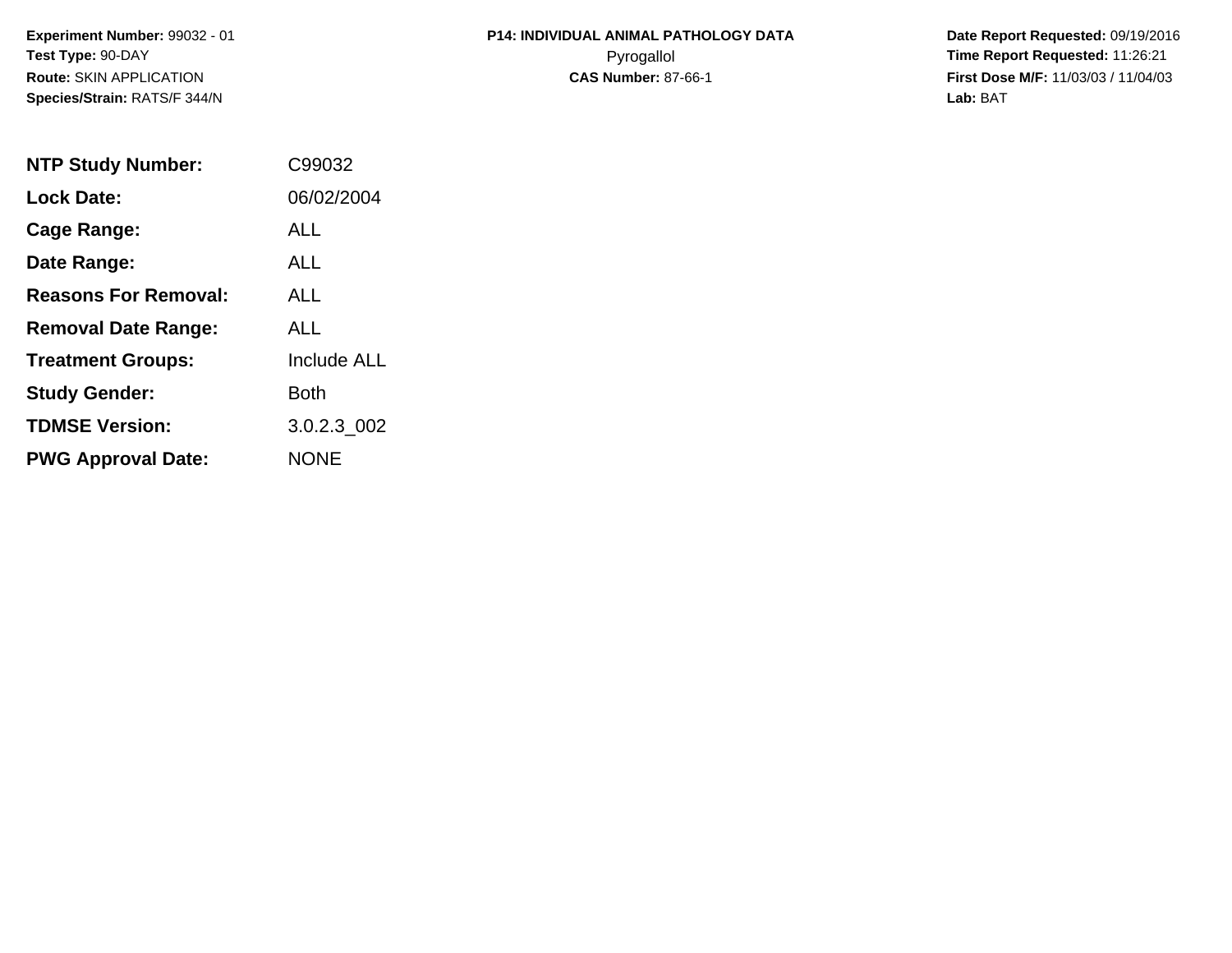| Experiment Number: 99032 - 01<br>Test Type: 90-DAY<br>Route: SKIN APPLICATION<br>Species/Strain: RATS/F 344/N<br><b>ANIMAL ID: 1</b> | <b>P14: INDIVIDUAL ANIMAL PATHOLOGY DATA</b><br>Pyrogallol<br><b>CAS Number: 87-66-1</b><br><b>TRT#: 1</b><br><b>SEX: Male</b> |                                   | Date Report Requested: 09/19/2016<br>Time Report Requested: 11:26:21<br>First Dose M/F: 11/03/03 / 11/04/03<br>Lab: BAT<br>DAY ON TEST: 93 |
|--------------------------------------------------------------------------------------------------------------------------------------|--------------------------------------------------------------------------------------------------------------------------------|-----------------------------------|--------------------------------------------------------------------------------------------------------------------------------------------|
|                                                                                                                                      | DOSE: 0 MG/KG                                                                                                                  | <b>DISP: Terminal Sacrifice</b>   | <b>HISTO: 0406409</b>                                                                                                                      |
|                                                                                                                                      |                                                                                                                                | ORGAN AND ACCOUNTABLE SITE STATUS |                                                                                                                                            |
| <b>NORMAL</b>                                                                                                                        |                                                                                                                                |                                   |                                                                                                                                            |
| * Adrenal Cortex                                                                                                                     | * Adrenal Medulla                                                                                                              | * Blood Vessel                    | * Bone                                                                                                                                     |
| * Bone Marrow                                                                                                                        | * Brain                                                                                                                        | Epididymis                        | * Esophagus                                                                                                                                |
| * Eye                                                                                                                                | * Harderian Gland                                                                                                              | * Intestine Large, Cecum          | * Intestine Large, Colon                                                                                                                   |
| * Intestine Large, Rectum                                                                                                            | * Intestine Small, Duodenum                                                                                                    | * Intestine Small, Ileum          | * Intestine Small, Jejunum                                                                                                                 |
| * Islets, Pancreatic                                                                                                                 | * Lymph Node, Mesenteric                                                                                                       | * Mammary Gland                   | * Nose                                                                                                                                     |
| * Pancreas                                                                                                                           | * Parathyroid Gland                                                                                                            | * Pituitary Gland                 | * Preputial Gland                                                                                                                          |
| * Prostate                                                                                                                           | * Salivary Glands                                                                                                              | <b>Seminal Vesicle</b>            | * Spleen                                                                                                                                   |
| * Stomach, Forestomach                                                                                                               | * Stomach, Glandular                                                                                                           | * Testes                          | * Thymus                                                                                                                                   |
| * Thyroid Gland                                                                                                                      | * Trachea                                                                                                                      | * Urinary Bladder                 |                                                                                                                                            |
| <b>MISSING</b>                                                                                                                       |                                                                                                                                |                                   |                                                                                                                                            |
| * Lymph Node, Mandibular                                                                                                             |                                                                                                                                |                                   |                                                                                                                                            |
| <b>OBSERVATIONS</b>                                                                                                                  |                                                                                                                                |                                   |                                                                                                                                            |
| * Heart                                                                                                                              |                                                                                                                                | Cardiomyopathy                    | Minimal                                                                                                                                    |
| * Kidney                                                                                                                             |                                                                                                                                | Nephropathy                       | Minimal                                                                                                                                    |
| * Liver                                                                                                                              |                                                                                                                                | <b>Infiltration Cellular</b>      | Mononuclear CI, Minimal                                                                                                                    |
| * Lung                                                                                                                               |                                                                                                                                | Metaplasia                        | Osseous, Minimal                                                                                                                           |
| * Skin                                                                                                                               | <b>SOA</b>                                                                                                                     | Hyperplasia                       | Squamous, Minimal                                                                                                                          |
|                                                                                                                                      | <b>SOA</b>                                                                                                                     | Inflammation                      | Minimal                                                                                                                                    |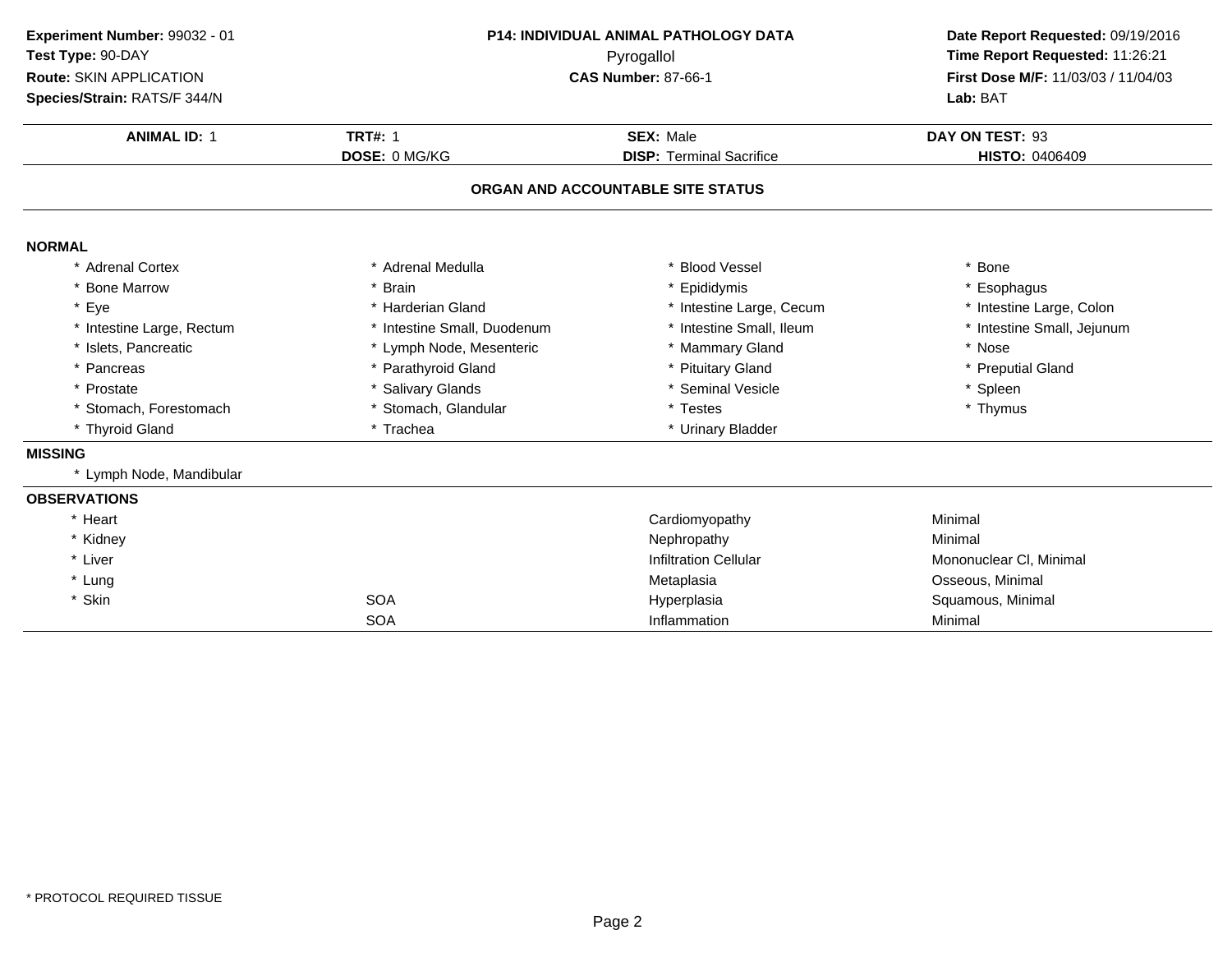| Experiment Number: 99032 - 01<br>Test Type: 90-DAY<br>Route: SKIN APPLICATION<br>Species/Strain: RATS/F 344/N | <b>P14: INDIVIDUAL ANIMAL PATHOLOGY DATA</b><br>Pyrogallol<br><b>CAS Number: 87-66-1</b> |                                   |                            |  | Date Report Requested: 09/19/2016<br>Time Report Requested: 11:26:21<br>First Dose M/F: 11/03/03 / 11/04/03<br>Lab: BAT |
|---------------------------------------------------------------------------------------------------------------|------------------------------------------------------------------------------------------|-----------------------------------|----------------------------|--|-------------------------------------------------------------------------------------------------------------------------|
| <b>ANIMAL ID: 2</b>                                                                                           | <b>TRT#: 1</b>                                                                           | <b>SEX: Male</b>                  | DAY ON TEST: 93            |  |                                                                                                                         |
|                                                                                                               | DOSE: 0 MG/KG                                                                            | <b>DISP: Terminal Sacrifice</b>   | HISTO: 0406410             |  |                                                                                                                         |
|                                                                                                               |                                                                                          | ORGAN AND ACCOUNTABLE SITE STATUS |                            |  |                                                                                                                         |
| <b>NORMAL</b>                                                                                                 |                                                                                          |                                   |                            |  |                                                                                                                         |
| * Adrenal Cortex                                                                                              | * Adrenal Medulla                                                                        | * Blood Vessel                    | * Bone                     |  |                                                                                                                         |
| * Bone Marrow                                                                                                 | <b>Brain</b>                                                                             | Epididymis                        | * Esophagus                |  |                                                                                                                         |
| * Eye                                                                                                         | * Harderian Gland                                                                        | * Intestine Large, Cecum          | * Intestine Large, Colon   |  |                                                                                                                         |
| * Intestine Large, Rectum                                                                                     | * Intestine Small, Duodenum                                                              | * Intestine Small, Ileum          | * Intestine Small, Jejunum |  |                                                                                                                         |
| * Islets. Pancreatic                                                                                          | * Kidney                                                                                 | * Lung                            | * Lymph Node, Mesenteric   |  |                                                                                                                         |
| * Mammary Gland                                                                                               | * Nose                                                                                   | * Pancreas                        | * Parathyroid Gland        |  |                                                                                                                         |
| * Pituitary Gland                                                                                             | * Preputial Gland                                                                        | * Prostate                        | * Salivary Glands          |  |                                                                                                                         |
| * Seminal Vesicle                                                                                             | * Skin                                                                                   | * Spleen                          | * Stomach, Forestomach     |  |                                                                                                                         |
| * Stomach, Glandular                                                                                          | * Testes                                                                                 | * Thymus                          | * Thyroid Gland            |  |                                                                                                                         |
| * Trachea                                                                                                     | * Urinary Bladder                                                                        |                                   |                            |  |                                                                                                                         |
| <b>MISSING</b>                                                                                                |                                                                                          |                                   |                            |  |                                                                                                                         |
| * Lymph Node, Mandibular                                                                                      |                                                                                          |                                   |                            |  |                                                                                                                         |
| <b>OBSERVATIONS</b>                                                                                           |                                                                                          |                                   |                            |  |                                                                                                                         |
| * Heart                                                                                                       |                                                                                          | Cardiomyopathy                    | Minimal                    |  |                                                                                                                         |
| * Liver                                                                                                       |                                                                                          | <b>Infiltration Cellular</b>      | Mononuclear CI, Minimal    |  |                                                                                                                         |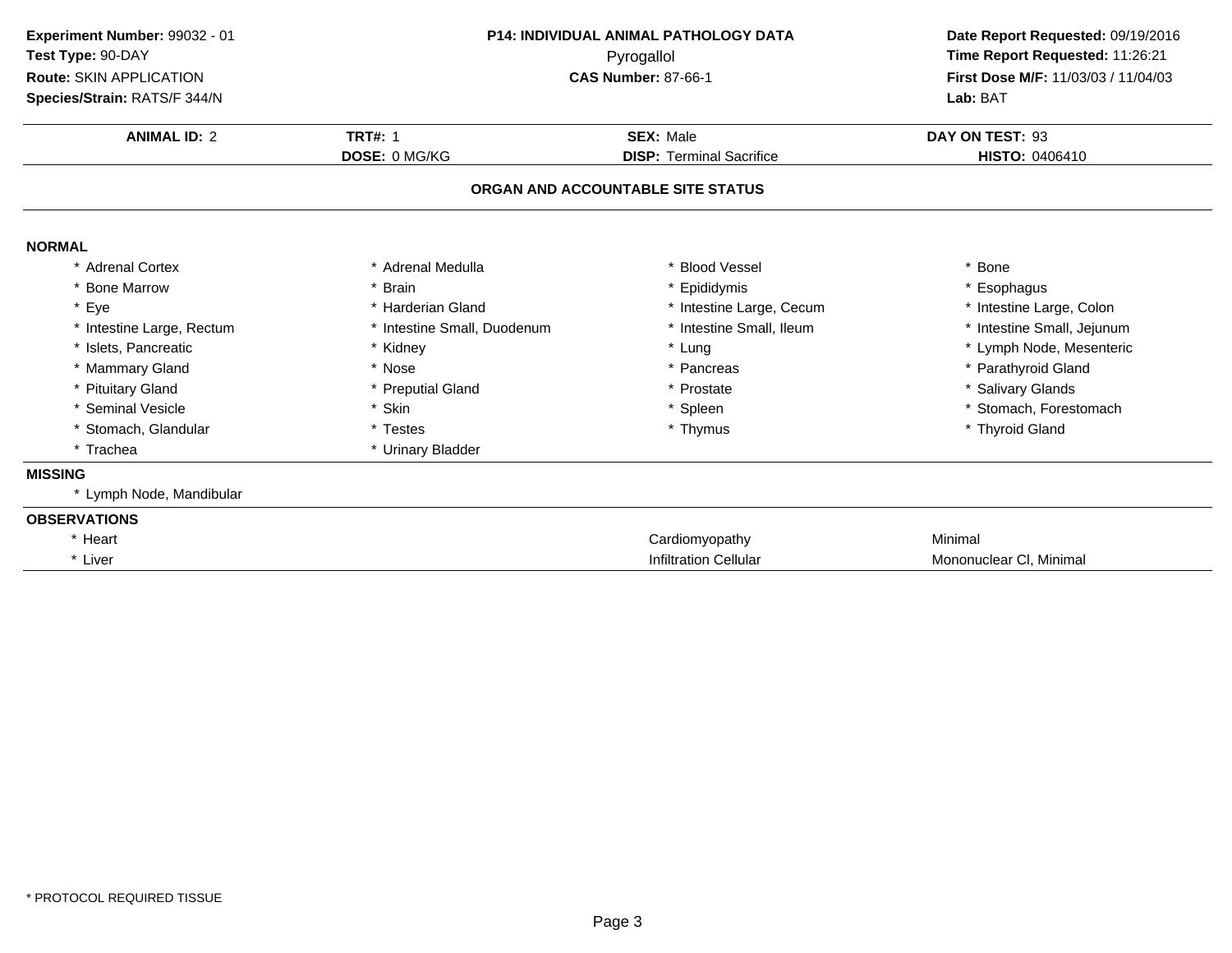| Experiment Number: 99032 - 01<br>Test Type: 90-DAY<br>Route: SKIN APPLICATION<br>Species/Strain: RATS/F 344/N<br><b>ANIMAL ID: 3</b> | <b>P14: INDIVIDUAL ANIMAL PATHOLOGY DATA</b><br>Pyrogallol<br><b>CAS Number: 87-66-1</b><br><b>TRT#: 1</b><br><b>SEX: Male</b> |                                   | Date Report Requested: 09/19/2016<br>Time Report Requested: 11:26:21<br>First Dose M/F: 11/03/03 / 11/04/03<br>Lab: BAT<br>DAY ON TEST: 93 |
|--------------------------------------------------------------------------------------------------------------------------------------|--------------------------------------------------------------------------------------------------------------------------------|-----------------------------------|--------------------------------------------------------------------------------------------------------------------------------------------|
|                                                                                                                                      | DOSE: 0 MG/KG                                                                                                                  | <b>DISP: Terminal Sacrifice</b>   | HISTO: 0406411                                                                                                                             |
|                                                                                                                                      |                                                                                                                                | ORGAN AND ACCOUNTABLE SITE STATUS |                                                                                                                                            |
| <b>NORMAL</b>                                                                                                                        |                                                                                                                                |                                   |                                                                                                                                            |
| * Adrenal Cortex                                                                                                                     | * Adrenal Medulla                                                                                                              | * Blood Vessel                    | * Bone                                                                                                                                     |
| * Bone Marrow                                                                                                                        | * Brain                                                                                                                        | * Epididymis                      | * Esophagus                                                                                                                                |
| * Eye                                                                                                                                | * Harderian Gland                                                                                                              | * Intestine Large, Cecum          | * Intestine Large, Colon                                                                                                                   |
| * Intestine Large, Rectum                                                                                                            | * Intestine Small, Duodenum                                                                                                    | * Intestine Small, Ileum          | * Intestine Small, Jejunum                                                                                                                 |
| * Islets, Pancreatic                                                                                                                 | * Kidney                                                                                                                       | * Lymph Node, Mesenteric          | * Mammary Gland                                                                                                                            |
| * Nose                                                                                                                               | * Pancreas                                                                                                                     | * Parathyroid Gland               | * Pituitary Gland                                                                                                                          |
| * Preputial Gland                                                                                                                    | * Prostate                                                                                                                     | * Salivary Glands                 | * Seminal Vesicle                                                                                                                          |
| * Skin                                                                                                                               | * Spleen                                                                                                                       | * Stomach, Forestomach            | * Stomach, Glandular                                                                                                                       |
| * Testes                                                                                                                             | * Thymus                                                                                                                       | * Thyroid Gland                   | * Trachea                                                                                                                                  |
| * Urinary Bladder                                                                                                                    |                                                                                                                                |                                   |                                                                                                                                            |
| <b>MISSING</b>                                                                                                                       |                                                                                                                                |                                   |                                                                                                                                            |
| * Lymph Node, Mandibular                                                                                                             |                                                                                                                                |                                   |                                                                                                                                            |
| <b>OBSERVATIONS</b>                                                                                                                  |                                                                                                                                |                                   |                                                                                                                                            |
| * Heart                                                                                                                              |                                                                                                                                | Cardiomyopathy                    | Minimal                                                                                                                                    |
| * Liver                                                                                                                              |                                                                                                                                | <b>Infiltration Cellular</b>      | Mononuclear CI, Minimal                                                                                                                    |
| * Lung                                                                                                                               |                                                                                                                                | Inflammation                      | Minimal                                                                                                                                    |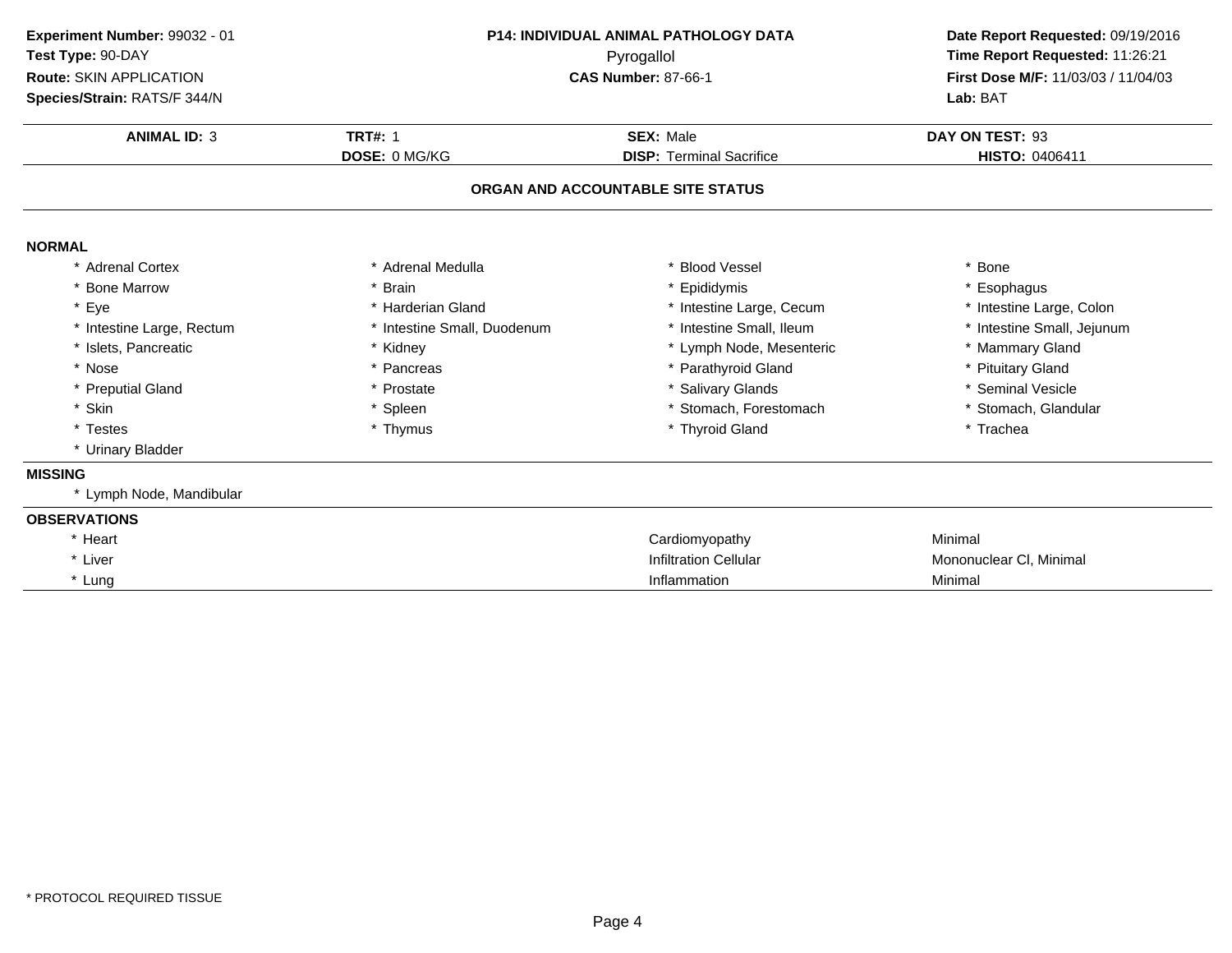| Experiment Number: 99032 - 01<br>Test Type: 90-DAY<br>Route: SKIN APPLICATION<br>Species/Strain: RATS/F 344/N | <b>P14: INDIVIDUAL ANIMAL PATHOLOGY DATA</b><br>Pyrogallol<br><b>CAS Number: 87-66-1</b> |                                                     | Date Report Requested: 09/19/2016<br>Time Report Requested: 11:26:21<br>First Dose M/F: 11/03/03 / 11/04/03<br>Lab: BAT |  |
|---------------------------------------------------------------------------------------------------------------|------------------------------------------------------------------------------------------|-----------------------------------------------------|-------------------------------------------------------------------------------------------------------------------------|--|
| <b>ANIMAL ID: 4</b>                                                                                           | <b>TRT#: 1</b><br>DOSE: 0 MG/KG                                                          | <b>SEX: Male</b><br><b>DISP: Terminal Sacrifice</b> | DAY ON TEST: 93                                                                                                         |  |
|                                                                                                               |                                                                                          |                                                     | <b>HISTO: 0406412</b>                                                                                                   |  |
|                                                                                                               |                                                                                          | ORGAN AND ACCOUNTABLE SITE STATUS                   |                                                                                                                         |  |
| <b>NORMAL</b>                                                                                                 |                                                                                          |                                                     |                                                                                                                         |  |
| * Adrenal Cortex                                                                                              | * Adrenal Medulla                                                                        | * Blood Vessel                                      | * Bone                                                                                                                  |  |
| * Bone Marrow                                                                                                 | * Brain                                                                                  | * Epididymis                                        | * Esophagus                                                                                                             |  |
| * Eye                                                                                                         | * Harderian Gland                                                                        | * Intestine Large, Cecum                            | * Intestine Large, Colon                                                                                                |  |
| * Intestine Large, Rectum                                                                                     | * Intestine Small, Duodenum                                                              | * Intestine Small, Ileum                            | * Intestine Small, Jejunum                                                                                              |  |
| * Islets, Pancreatic                                                                                          | * Lung                                                                                   | * Lymph Node, Mesenteric                            | * Mammary Gland                                                                                                         |  |
| * Nose                                                                                                        | * Pancreas                                                                               | * Parathyroid Gland                                 | * Pituitary Gland                                                                                                       |  |
| * Preputial Gland                                                                                             | * Prostate                                                                               | * Salivary Glands                                   | * Seminal Vesicle                                                                                                       |  |
| * Skin                                                                                                        | * Spleen                                                                                 | * Stomach, Forestomach                              | * Stomach, Glandular                                                                                                    |  |
| * Testes                                                                                                      | * Thymus                                                                                 | * Thyroid Gland                                     | * Trachea                                                                                                               |  |
| * Urinary Bladder                                                                                             |                                                                                          |                                                     |                                                                                                                         |  |
| <b>MISSING</b>                                                                                                |                                                                                          |                                                     |                                                                                                                         |  |
| * Lymph Node, Mandibular                                                                                      |                                                                                          |                                                     |                                                                                                                         |  |
| <b>OBSERVATIONS</b>                                                                                           |                                                                                          |                                                     |                                                                                                                         |  |
| * Heart                                                                                                       |                                                                                          | Cardiomyopathy                                      | Minimal                                                                                                                 |  |
| * Kidney                                                                                                      |                                                                                          | Mineralization                                      | Minimal                                                                                                                 |  |
|                                                                                                               |                                                                                          | Nephropathy                                         | Minimal                                                                                                                 |  |
| * Liver                                                                                                       |                                                                                          | <b>Infiltration Cellular</b>                        | Mononuclear CI, Minimal                                                                                                 |  |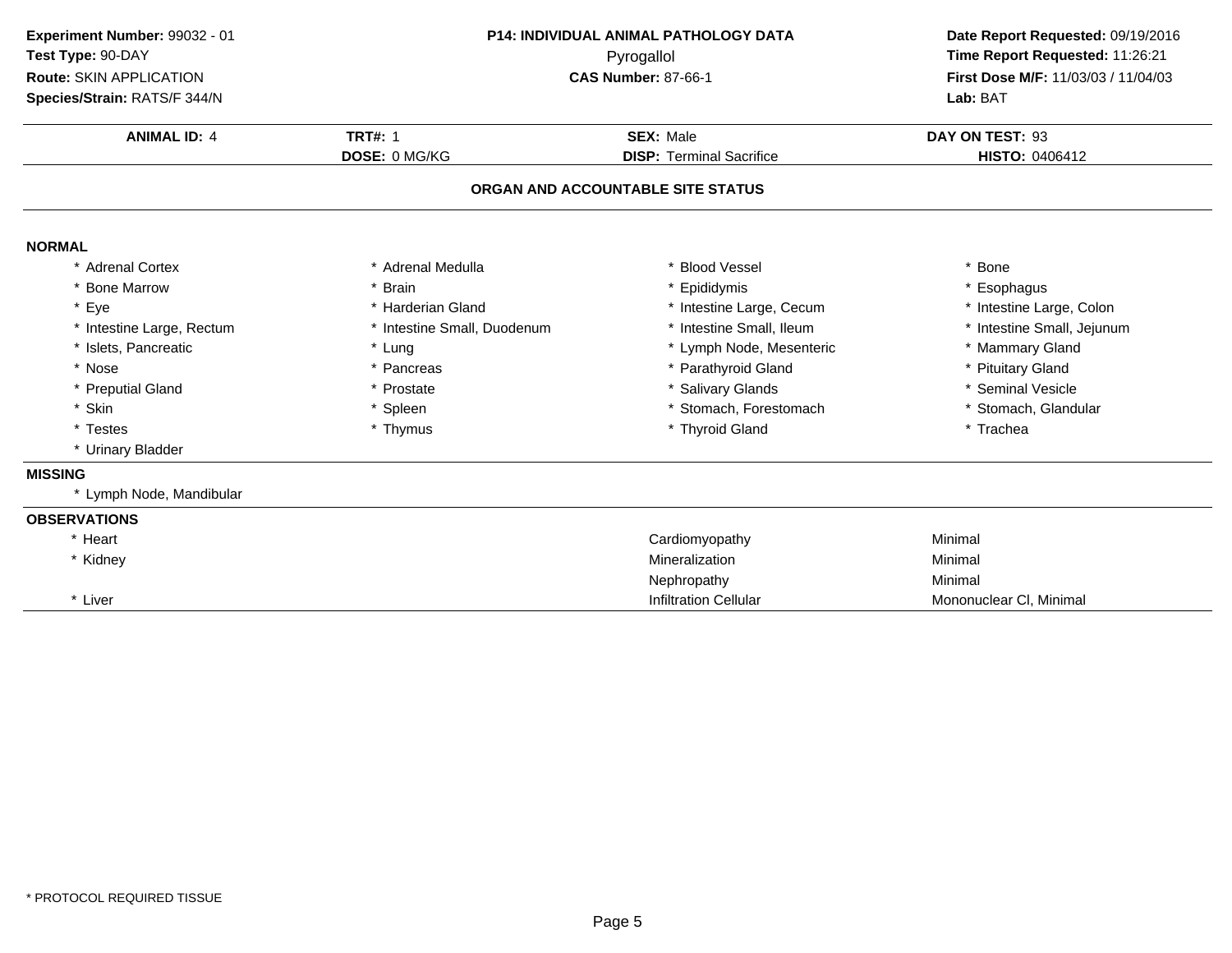**ANIMAL ID:** <sup>5</sup> **TRT#:** <sup>1</sup> **SEX:** Male **DAY ON TEST:** <sup>93</sup> **DOSE:** 0 MG/KG**DISP:** Terminal Sacrifice **HISTO:** 0406413 **ORGAN AND ACCOUNTABLE SITE STATUSNORMAL** \* Adrenal Cortex \* Adrenal Medullaa the set of the set of the set of the set of the set of the set of the set of the set of the set of the set o<br>Set of the set of the set of the set of the set of the set of the set of the set of the set of the set of the s \* Bone Marrow \* Brain \* Epididymis \* Esophagus \* Eyee the second of the second term in the second term in the second term in the second term in the second term in the second term in the second term in the second term in the second term in the second term in the second term \* Intestine Small, Ileum \* Intestine Large, Colon\* Intestine Large, Rectum<br>\* Islets, Pancreatic \* Intestine Small, Duodenum \* 11testine Small, Ileum<br>\* Lung \* Lymph Node, Mesenteric \* Intestine Small, Jejunumm \* Islets, Pancreatic \* Lung \* Lymph Node, Mesenteric \* Mammary Gland \* Nose \* Pancreas \* Parathyroid Gland \* Pituitary Glandd **the contract of the set of the set of the set of the set of the set of the set of the set of the set of the set of the set of the set of the set of the set of the set of the set of the set of the set of the set of the s** \* Skinn that is the set of the Spleen term in the store of the store of the store of the store of the store of the store of the store of the store of the store of the store of the store of the store of the store of the store of \* Testes \* Thymus \* Thyroid Gland \* Trachea \* Urinary Bladder **MISSING** \* Lymph Node, Mandibular **OBSERVATIONS** \* Adren Cortex Note: 1 adrenal gland missing\* Int Lg Rectum Note: Nematode parasites (multiple cross-sections) noted in lumen.\* Kidney Mineralizationn Minimal Nephropathy Minimal \* Liver Infiltration Cellular Mononuclear Cl, Minimal \* Preputial Glandd and the control of the control of the control of the control of the control of the control of the control of the control of the control of the control of the control of the control of the control of the control of the co **Experiment Number:** 99032 - 01 **P14: INDIVIDUAL ANIMAL PATHOLOGY DATA Date Report Requested:** 09/19/2016 **Test Type:** 90-DAY Pyrogallol **Time Report Requested:** 11:26:21 **Route:** SKIN APPLICATION**First Dose M/F:** 11/03/03 / 11/04/03<br>**Lab:** BAT **Species/Strain:** RATS/F 344/N**Lab:** BAT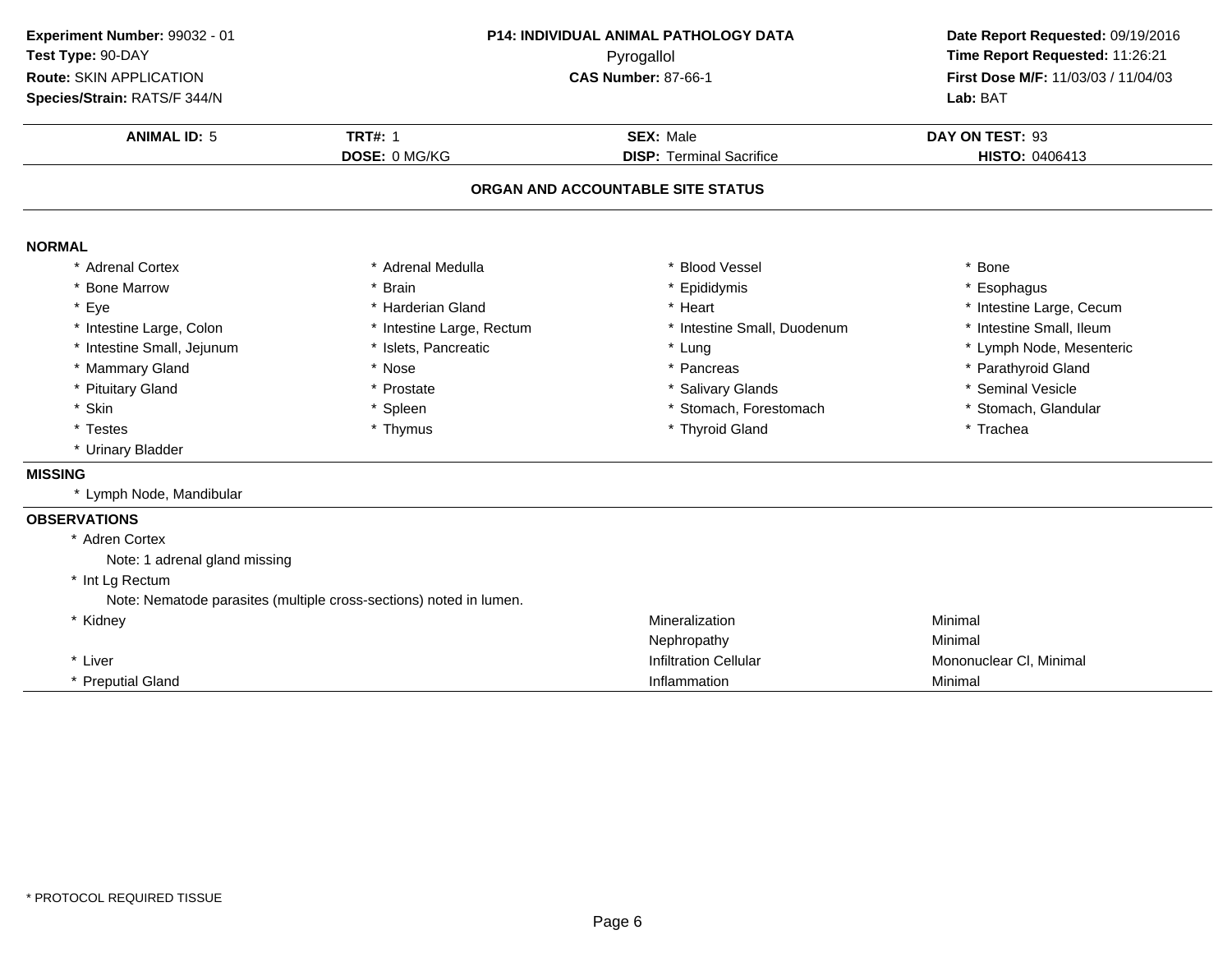| Experiment Number: 99032 - 01<br>Test Type: 90-DAY<br><b>Route: SKIN APPLICATION</b><br>Species/Strain: RATS/F 344/N<br><b>ANIMAL ID: 6</b> | P14: INDIVIDUAL ANIMAL PATHOLOGY DATA<br>Pyrogallol<br><b>CAS Number: 87-66-1</b><br><b>TRT#: 1</b><br><b>SEX: Male</b> |                                                                      | Date Report Requested: 09/19/2016<br>Time Report Requested: 11:26:21<br>First Dose M/F: 11/03/03 / 11/04/03<br>Lab: BAT<br>DAY ON TEST: 93<br>HISTO: 0406414 |
|---------------------------------------------------------------------------------------------------------------------------------------------|-------------------------------------------------------------------------------------------------------------------------|----------------------------------------------------------------------|--------------------------------------------------------------------------------------------------------------------------------------------------------------|
|                                                                                                                                             | DOSE: 0 MG/KG                                                                                                           | <b>DISP: Terminal Sacrifice</b><br>ORGAN AND ACCOUNTABLE SITE STATUS |                                                                                                                                                              |
| <b>NORMAL</b>                                                                                                                               |                                                                                                                         |                                                                      |                                                                                                                                                              |
| * Adrenal Cortex                                                                                                                            | * Adrenal Medulla                                                                                                       | <b>Blood Vessel</b>                                                  | * Bone                                                                                                                                                       |
| * Bone Marrow                                                                                                                               | <b>Brain</b>                                                                                                            | * Epididymis                                                         | * Esophagus                                                                                                                                                  |
| * Eye                                                                                                                                       | * Harderian Gland                                                                                                       | * Intestine Large, Cecum                                             | * Intestine Large, Colon                                                                                                                                     |
| * Intestine Large, Rectum                                                                                                                   | * Intestine Small, Duodenum                                                                                             | * Intestine Small, Ileum                                             | * Intestine Small, Jejunum                                                                                                                                   |
| * Islets, Pancreatic                                                                                                                        | * Lung                                                                                                                  | * Lymph Node, Mesenteric                                             | * Mammary Gland                                                                                                                                              |
| * Nose                                                                                                                                      | * Pancreas                                                                                                              | * Parathyroid Gland                                                  | * Pituitary Gland                                                                                                                                            |
| * Preputial Gland                                                                                                                           | * Prostate                                                                                                              | * Salivary Glands                                                    | * Seminal Vesicle                                                                                                                                            |
| * Skin                                                                                                                                      | * Spleen                                                                                                                | * Stomach, Forestomach                                               | * Stomach, Glandular                                                                                                                                         |
| * Testes                                                                                                                                    | * Thymus                                                                                                                | * Thyroid Gland                                                      | * Trachea                                                                                                                                                    |
| * Urinary Bladder                                                                                                                           |                                                                                                                         |                                                                      |                                                                                                                                                              |
| <b>MISSING</b>                                                                                                                              |                                                                                                                         |                                                                      |                                                                                                                                                              |
| * Lymph Node, Mandibular                                                                                                                    |                                                                                                                         |                                                                      |                                                                                                                                                              |
| <b>OBSERVATIONS</b>                                                                                                                         |                                                                                                                         |                                                                      |                                                                                                                                                              |
| * Heart                                                                                                                                     |                                                                                                                         | Cardiomyopathy                                                       | Minimal                                                                                                                                                      |
| * Kidney                                                                                                                                    |                                                                                                                         | Nephropathy                                                          | Minimal                                                                                                                                                      |
| * Liver                                                                                                                                     |                                                                                                                         | <b>Infiltration Cellular</b>                                         | Mononuclear CI, Minimal                                                                                                                                      |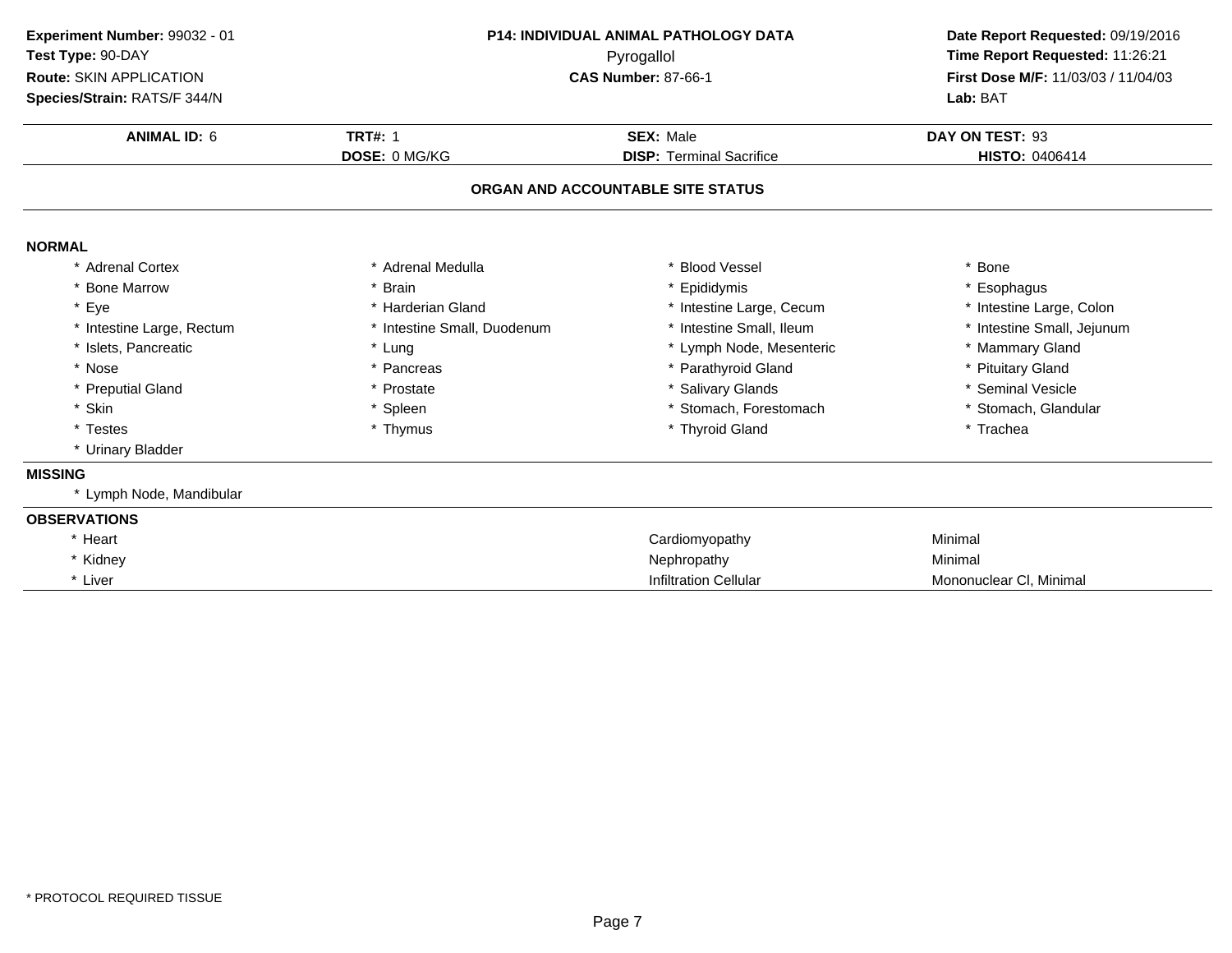| Experiment Number: 99032 - 01<br>Test Type: 90-DAY<br>Route: SKIN APPLICATION<br>Species/Strain: RATS/F 344/N | P14: INDIVIDUAL ANIMAL PATHOLOGY DATA<br>Pyrogallol<br><b>CAS Number: 87-66-1</b> |                                   | Date Report Requested: 09/19/2016<br>Time Report Requested: 11:26:21<br>First Dose M/F: 11/03/03 / 11/04/03<br>Lab: BAT |  |
|---------------------------------------------------------------------------------------------------------------|-----------------------------------------------------------------------------------|-----------------------------------|-------------------------------------------------------------------------------------------------------------------------|--|
| <b>ANIMAL ID: 7</b>                                                                                           | <b>TRT#: 1</b>                                                                    | <b>SEX: Male</b>                  | DAY ON TEST: 93                                                                                                         |  |
|                                                                                                               | DOSE: 0 MG/KG                                                                     | <b>DISP: Terminal Sacrifice</b>   | HISTO: 0406415                                                                                                          |  |
|                                                                                                               |                                                                                   | ORGAN AND ACCOUNTABLE SITE STATUS |                                                                                                                         |  |
| <b>NORMAL</b>                                                                                                 |                                                                                   |                                   |                                                                                                                         |  |
| * Adrenal Cortex                                                                                              | * Adrenal Medulla                                                                 | * Blood Vessel                    | <b>Bone</b>                                                                                                             |  |
| * Bone Marrow                                                                                                 | * Brain                                                                           | * Epididymis                      | Esophagus                                                                                                               |  |
| * Eye                                                                                                         | * Harderian Gland                                                                 | * Intestine Large, Cecum          | * Intestine Large, Colon                                                                                                |  |
| * Intestine Large, Rectum                                                                                     | * Intestine Small, Duodenum                                                       | * Intestine Small, Ileum          | * Intestine Small, Jejunum                                                                                              |  |
| * Islets, Pancreatic                                                                                          | * Liver                                                                           | * Lung                            | * Lymph Node, Mesenteric                                                                                                |  |
| * Mammary Gland                                                                                               | * Nose                                                                            | * Pancreas                        | * Parathyroid Gland                                                                                                     |  |
| * Pituitary Gland                                                                                             | * Prostate                                                                        | * Salivary Glands                 | * Seminal Vesicle                                                                                                       |  |
| * Skin                                                                                                        | * Spleen                                                                          | * Stomach, Forestomach            | * Stomach, Glandular                                                                                                    |  |
| * Testes                                                                                                      | * Thymus                                                                          | * Thyroid Gland                   | * Trachea                                                                                                               |  |
| * Urinary Bladder                                                                                             |                                                                                   |                                   |                                                                                                                         |  |
| <b>MISSING</b>                                                                                                |                                                                                   |                                   |                                                                                                                         |  |
| * Lymph Node, Mandibular                                                                                      |                                                                                   |                                   |                                                                                                                         |  |
| <b>OBSERVATIONS</b>                                                                                           |                                                                                   |                                   |                                                                                                                         |  |
| * Heart                                                                                                       |                                                                                   | Cardiomyopathy                    | Minimal                                                                                                                 |  |
| * Kidney                                                                                                      |                                                                                   | Mineralization                    | Minimal                                                                                                                 |  |
|                                                                                                               |                                                                                   | Nephropathy                       | Minimal                                                                                                                 |  |
| * Preputial Gland                                                                                             |                                                                                   | Inflammation                      | Minimal                                                                                                                 |  |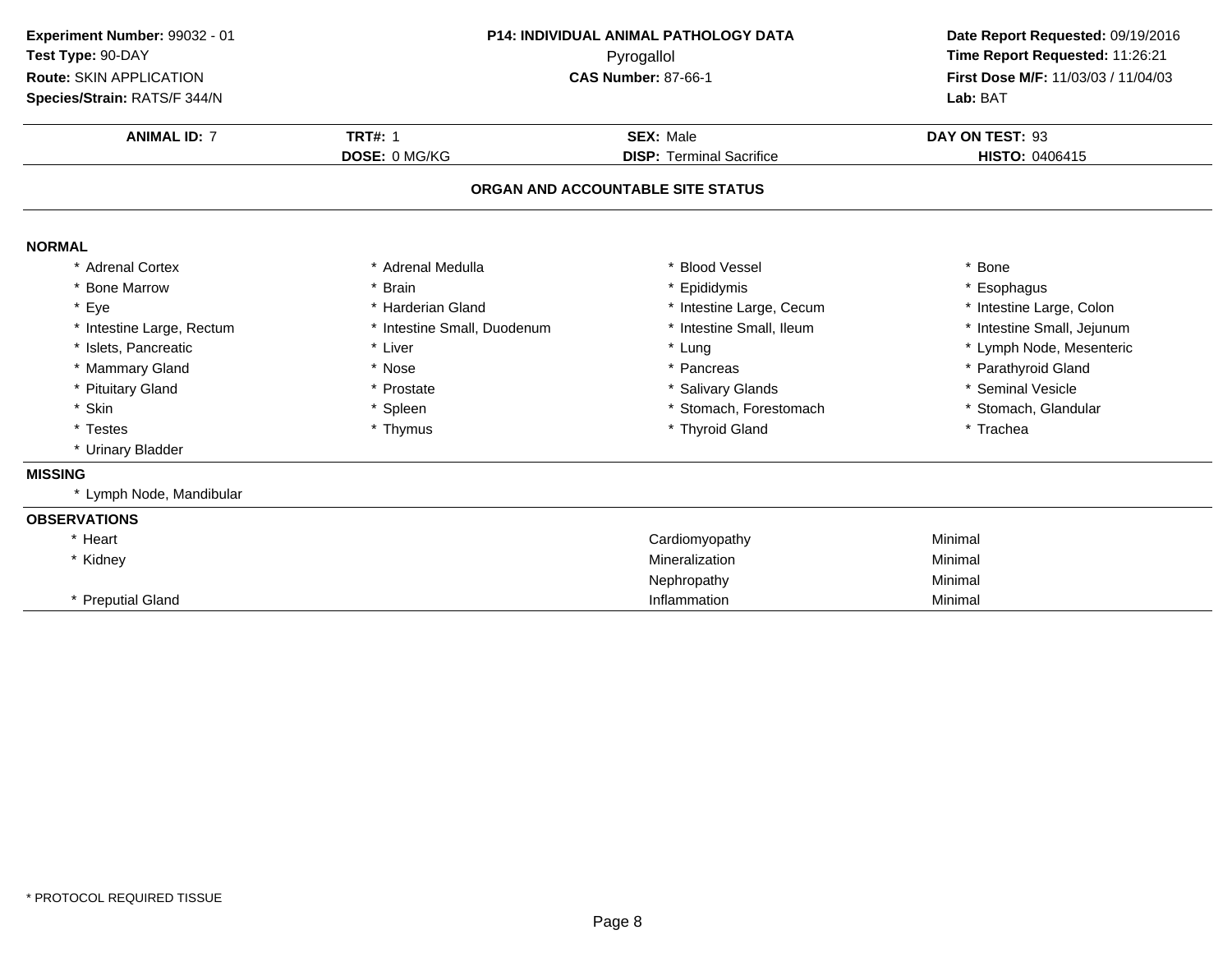| Experiment Number: 99032 - 01<br>Test Type: 90-DAY<br>Route: SKIN APPLICATION<br>Species/Strain: RATS/F 344/N<br><b>ANIMAL ID: 8</b> | <b>P14: INDIVIDUAL ANIMAL PATHOLOGY DATA</b><br>Pyrogallol<br><b>CAS Number: 87-66-1</b><br><b>TRT#: 1</b><br><b>SEX: Male</b> |                                   | Date Report Requested: 09/19/2016<br>Time Report Requested: 11:26:21<br>First Dose M/F: 11/03/03 / 11/04/03<br>Lab: BAT<br>DAY ON TEST: 93 |
|--------------------------------------------------------------------------------------------------------------------------------------|--------------------------------------------------------------------------------------------------------------------------------|-----------------------------------|--------------------------------------------------------------------------------------------------------------------------------------------|
|                                                                                                                                      | DOSE: 0 MG/KG                                                                                                                  | <b>DISP: Terminal Sacrifice</b>   | HISTO: 0406416                                                                                                                             |
|                                                                                                                                      |                                                                                                                                | ORGAN AND ACCOUNTABLE SITE STATUS |                                                                                                                                            |
| <b>NORMAL</b>                                                                                                                        |                                                                                                                                |                                   |                                                                                                                                            |
| * Adrenal Cortex                                                                                                                     | * Adrenal Medulla                                                                                                              | * Blood Vessel                    | * Bone                                                                                                                                     |
| * Bone Marrow                                                                                                                        | * Brain                                                                                                                        | * Epididymis                      | * Esophagus                                                                                                                                |
| * Eye                                                                                                                                | * Harderian Gland                                                                                                              | * Intestine Large, Cecum          | * Intestine Large, Colon                                                                                                                   |
| * Intestine Large, Rectum                                                                                                            | * Intestine Small, Duodenum                                                                                                    | * Intestine Small, Ileum          | * Intestine Small, Jejunum                                                                                                                 |
| * Islets. Pancreatic                                                                                                                 | * Lymph Node, Mesenteric                                                                                                       | * Mammary Gland                   | * Nose                                                                                                                                     |
| * Pancreas                                                                                                                           | * Parathyroid Gland                                                                                                            | * Pituitary Gland                 | * Preputial Gland                                                                                                                          |
| * Prostate                                                                                                                           | * Salivary Glands                                                                                                              | * Seminal Vesicle                 | * Skin                                                                                                                                     |
| * Spleen                                                                                                                             | * Stomach, Forestomach                                                                                                         | * Stomach, Glandular              | * Testes                                                                                                                                   |
| * Thymus                                                                                                                             | * Thyroid Gland                                                                                                                | * Trachea                         | * Urinary Bladder                                                                                                                          |
| <b>MISSING</b>                                                                                                                       |                                                                                                                                |                                   |                                                                                                                                            |
| * Lymph Node, Mandibular                                                                                                             |                                                                                                                                |                                   |                                                                                                                                            |
| <b>OBSERVATIONS</b>                                                                                                                  |                                                                                                                                |                                   |                                                                                                                                            |
| * Heart                                                                                                                              |                                                                                                                                | Cardiomyopathy                    | Minimal                                                                                                                                    |
| * Kidney                                                                                                                             |                                                                                                                                | Nephropathy                       | Minimal                                                                                                                                    |
| * Liver                                                                                                                              |                                                                                                                                | <b>Infiltration Cellular</b>      | Mononuclear CI, Minimal                                                                                                                    |
| * Lung                                                                                                                               |                                                                                                                                | Inflammation                      | Minimal                                                                                                                                    |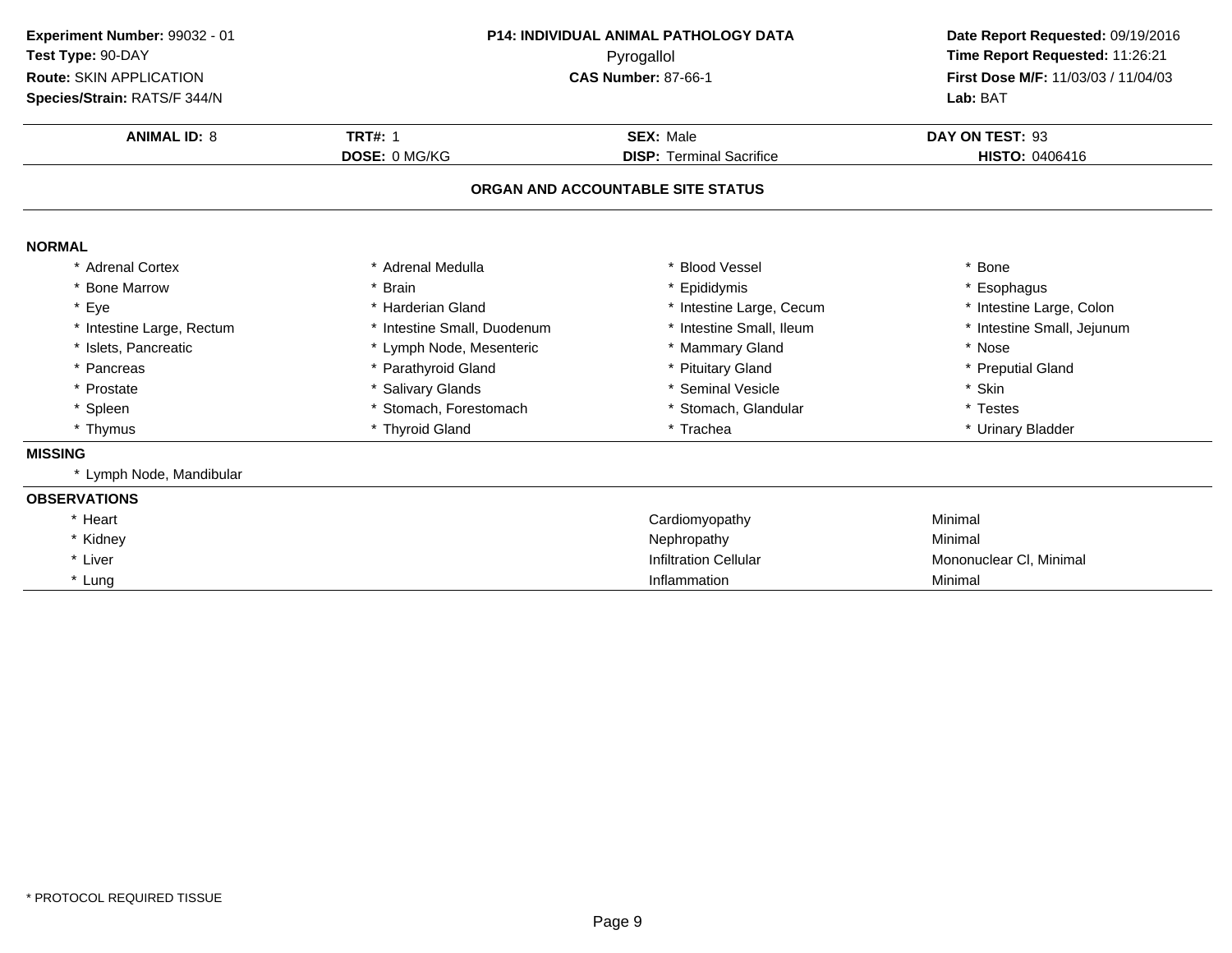| Experiment Number: 99032 - 01<br>Test Type: 90-DAY      | P14: INDIVIDUAL ANIMAL PATHOLOGY DATA |                                                            | Date Report Requested: 09/19/2016<br>Time Report Requested: 11:26:21 |  |
|---------------------------------------------------------|---------------------------------------|------------------------------------------------------------|----------------------------------------------------------------------|--|
| Route: SKIN APPLICATION<br>Species/Strain: RATS/F 344/N |                                       | Pyrogallol<br><b>CAS Number: 87-66-1</b>                   |                                                                      |  |
| <b>ANIMAL ID: 9</b>                                     | <b>TRT#: 1</b>                        | <b>SEX: Male</b>                                           | DAY ON TEST: 93                                                      |  |
|                                                         | DOSE: 0 MG/KG                         | <b>DISP: Terminal Sacrifice</b>                            | HISTO: 0406417                                                       |  |
|                                                         |                                       | ORGAN AND ACCOUNTABLE SITE STATUS                          |                                                                      |  |
| <b>NORMAL</b>                                           |                                       |                                                            |                                                                      |  |
| * Adrenal Cortex                                        | * Adrenal Medulla                     | <b>Blood Vessel</b>                                        | * Bone                                                               |  |
| * Bone Marrow                                           | * Brain                               | Epididymis                                                 | * Esophagus                                                          |  |
| * Eye                                                   | * Harderian Gland                     | * Intestine Large, Cecum                                   | * Intestine Large, Colon                                             |  |
| * Intestine Large, Rectum                               | * Intestine Small, Duodenum           | * Intestine Small, Ileum                                   | * Intestine Small, Jejunum                                           |  |
| * Islets, Pancreatic                                    | * Lung                                | * Lymph Node, Mesenteric                                   | * Mammary Gland                                                      |  |
| * Nose                                                  | * Pancreas                            | * Parathyroid Gland                                        | * Pituitary Gland                                                    |  |
| * Preputial Gland                                       | * Prostate                            | * Salivary Glands                                          | * Seminal Vesicle                                                    |  |
| * Skin                                                  | * Spleen                              | * Stomach, Forestomach                                     | * Stomach, Glandular                                                 |  |
| * Testes                                                | * Thymus                              | * Thyroid Gland                                            | * Trachea                                                            |  |
| * Urinary Bladder                                       |                                       |                                                            |                                                                      |  |
| <b>MISSING</b>                                          |                                       |                                                            |                                                                      |  |
| * Lymph Node, Mandibular                                |                                       |                                                            |                                                                      |  |
| <b>OBSERVATIONS</b>                                     |                                       |                                                            |                                                                      |  |
| * Eye<br>Note: Optic nerve not found.                   |                                       |                                                            |                                                                      |  |
| * Heart                                                 |                                       | Cardiomyopathy                                             | Minimal                                                              |  |
| * Kidney                                                |                                       | Nephropathy                                                | Minimal                                                              |  |
| * Liver                                                 |                                       | Hepatodiaphragmatic Nodule<br><b>Infiltration Cellular</b> | Minimal<br>Mononuclear CI, Minimal                                   |  |

[ Hepatodiaphragmatic Nodule TGLs = 1-14 ]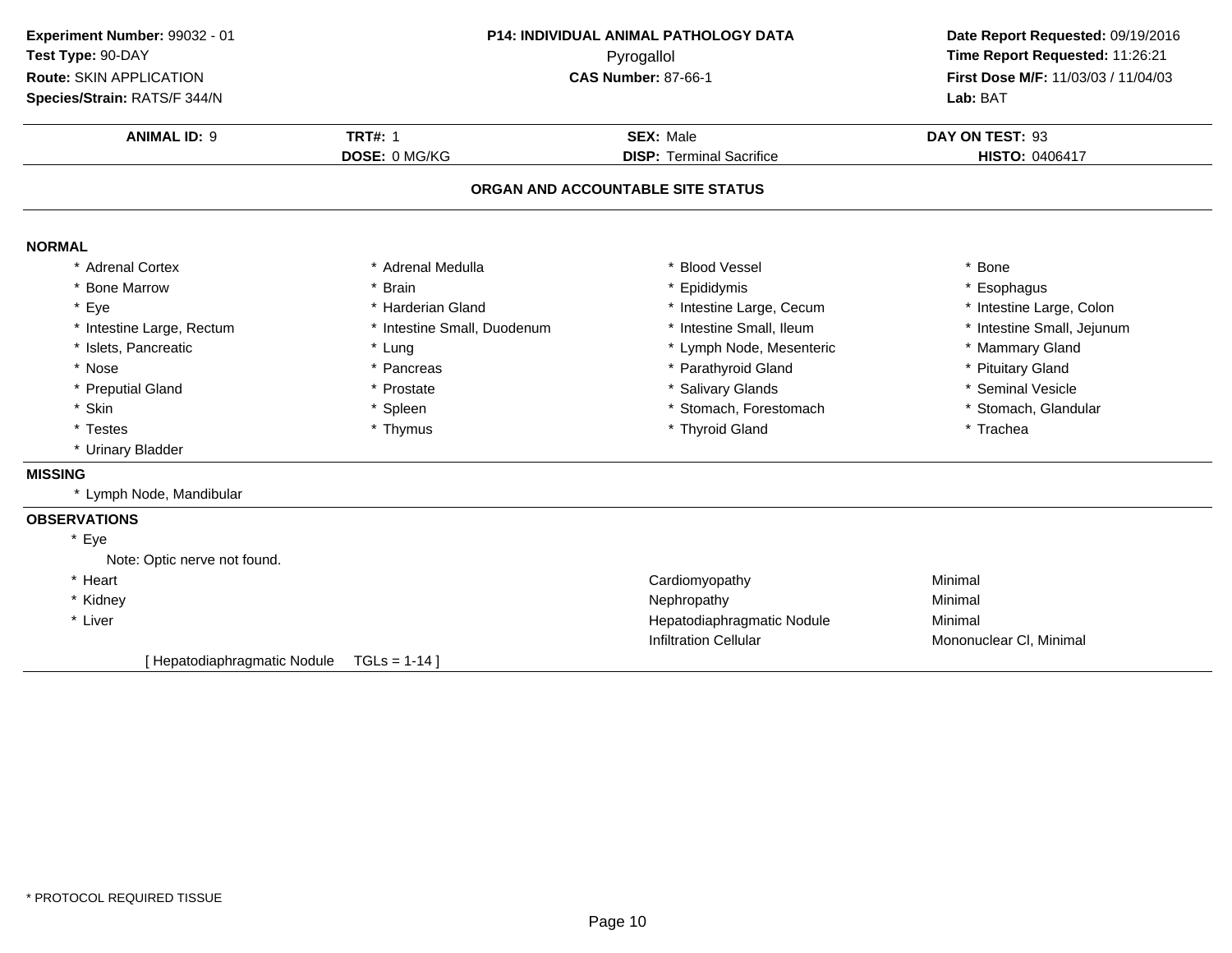| Experiment Number: 99032 - 01<br>Test Type: 90-DAY<br>Route: SKIN APPLICATION<br>Species/Strain: RATS/F 344/N | <b>P14: INDIVIDUAL ANIMAL PATHOLOGY DATA</b><br>Pyrogallol<br><b>CAS Number: 87-66-1</b> |                                                     | Date Report Requested: 09/19/2016<br>Time Report Requested: 11:26:21<br>First Dose M/F: 11/03/03 / 11/04/03<br>Lab: BAT |
|---------------------------------------------------------------------------------------------------------------|------------------------------------------------------------------------------------------|-----------------------------------------------------|-------------------------------------------------------------------------------------------------------------------------|
| <b>ANIMAL ID: 10</b>                                                                                          | <b>TRT#: 1</b><br>DOSE: 0 MG/KG                                                          | <b>SEX: Male</b><br><b>DISP: Terminal Sacrifice</b> | DAY ON TEST: 93<br>HISTO: 0406418                                                                                       |
|                                                                                                               |                                                                                          | ORGAN AND ACCOUNTABLE SITE STATUS                   |                                                                                                                         |
| <b>NORMAL</b>                                                                                                 |                                                                                          |                                                     |                                                                                                                         |
| * Adrenal Cortex                                                                                              | * Adrenal Medulla                                                                        | * Blood Vessel                                      | * Bone                                                                                                                  |
| * Bone Marrow                                                                                                 | * Brain                                                                                  | * Epididymis                                        | * Esophagus                                                                                                             |
| * Eye                                                                                                         | * Harderian Gland                                                                        | * Intestine Large, Rectum                           | * Intestine Small, Duodenum                                                                                             |
| * Intestine Small, Ileum                                                                                      | * Intestine Small, Jejunum                                                               | Islets, Pancreatic                                  | * Kidney                                                                                                                |
| * Lung                                                                                                        | * Lymph Node, Mesenteric                                                                 | * Nose                                              | * Pancreas                                                                                                              |
| * Parathyroid Gland                                                                                           | * Pituitary Gland                                                                        | * Preputial Gland                                   | * Prostate                                                                                                              |
| * Salivary Glands                                                                                             | * Seminal Vesicle                                                                        | * Skin                                              | * Spleen                                                                                                                |
| * Stomach, Forestomach                                                                                        | * Stomach, Glandular                                                                     | * Testes                                            | * Thymus                                                                                                                |
| * Thyroid Gland                                                                                               | * Trachea                                                                                | * Urinary Bladder                                   |                                                                                                                         |
| <b>MISSING</b>                                                                                                |                                                                                          |                                                     |                                                                                                                         |
| * Lymph Node, Mandibular                                                                                      | * Mammary Gland                                                                          |                                                     |                                                                                                                         |
| <b>OBSERVATIONS</b>                                                                                           |                                                                                          |                                                     |                                                                                                                         |
| * Heart                                                                                                       |                                                                                          | Cardiomyopathy                                      | Minimal                                                                                                                 |
| * Intestine Large, Cecum                                                                                      |                                                                                          | Parasite Metazoan                                   |                                                                                                                         |
| * Intestine Large, Colon                                                                                      |                                                                                          | Parasite Metazoan                                   |                                                                                                                         |
| * Liver                                                                                                       |                                                                                          | <b>Infiltration Cellular</b>                        | Mononuclear CI, Minimal                                                                                                 |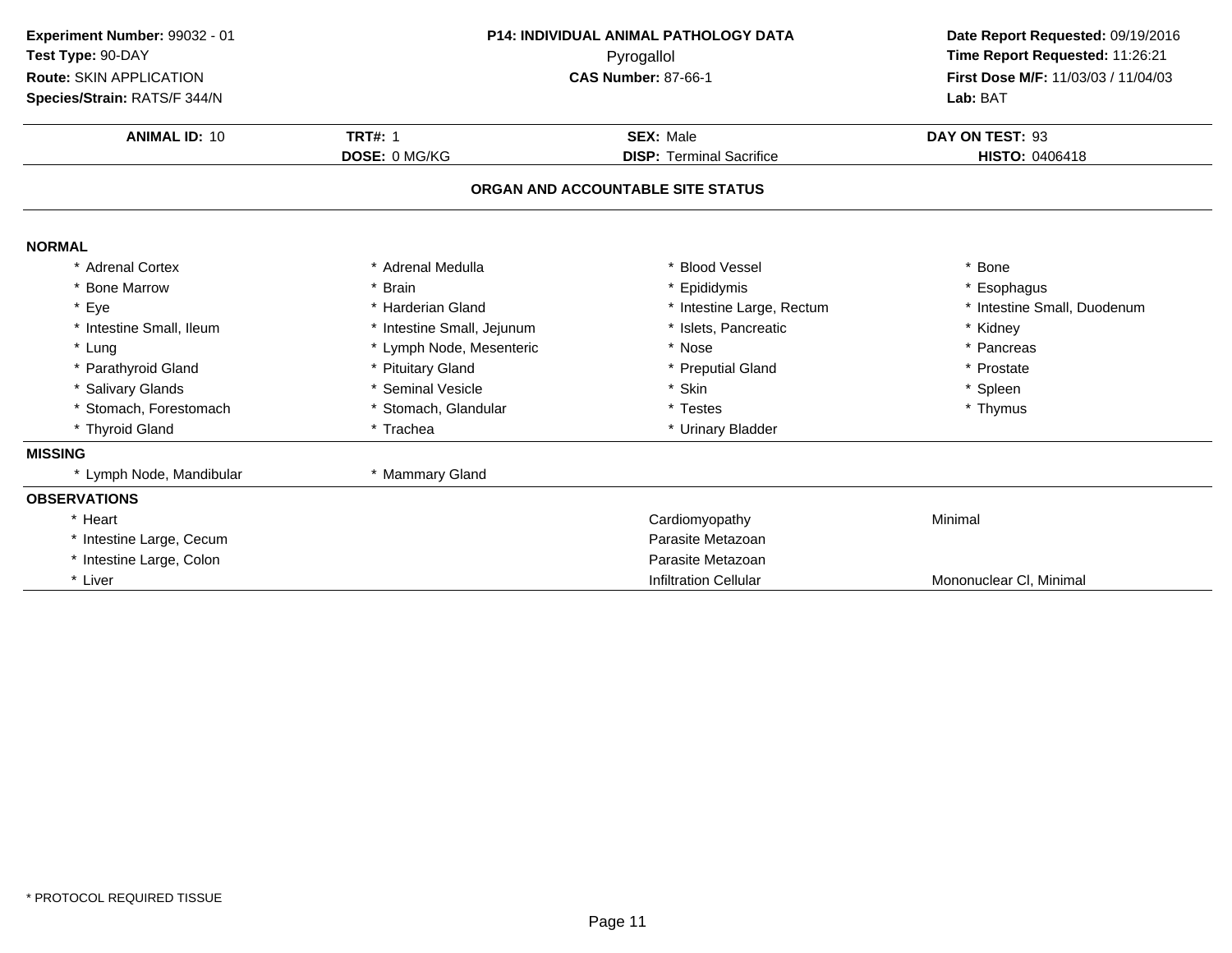| Experiment Number: 99032 - 01<br>P14: INDIVIDUAL ANIMAL PATHOLOGY DATA<br>Test Type: 90-DAY<br>Pyrogallol |                        | Date Report Requested: 09/19/2016 |                                            |
|-----------------------------------------------------------------------------------------------------------|------------------------|-----------------------------------|--------------------------------------------|
|                                                                                                           |                        |                                   | Time Report Requested: 11:26:21            |
| <b>Route: SKIN APPLICATION</b>                                                                            |                        | <b>CAS Number: 87-66-1</b>        | <b>First Dose M/F: 11/03/03 / 11/04/03</b> |
| Species/Strain: RATS/F 344/N                                                                              |                        |                                   | Lab: BAT                                   |
| <b>ANIMAL ID: 11</b>                                                                                      | TRT#: 3                | <b>SEX: Male</b>                  | DAY ON TEST: 93                            |
|                                                                                                           | <b>DOSE: 9.5 MG/KG</b> | <b>DISP:</b> Terminal Sacrifice   | <b>HISTO: 0406419</b>                      |
| <b>OBSERVATIONS</b>                                                                                       |                        |                                   |                                            |
| * Skin                                                                                                    | <b>SOA</b>             | Hyperkeratosis                    | Minimal                                    |
|                                                                                                           | <b>SOA</b>             | Hyperplasia                       | Squamous, Minimal                          |
|                                                                                                           | <b>SOA</b>             | Inflammation                      | Chronic Active, Mild                       |
| [Hyperkeratosis                                                                                           | $TGLS = 1-14$          |                                   |                                            |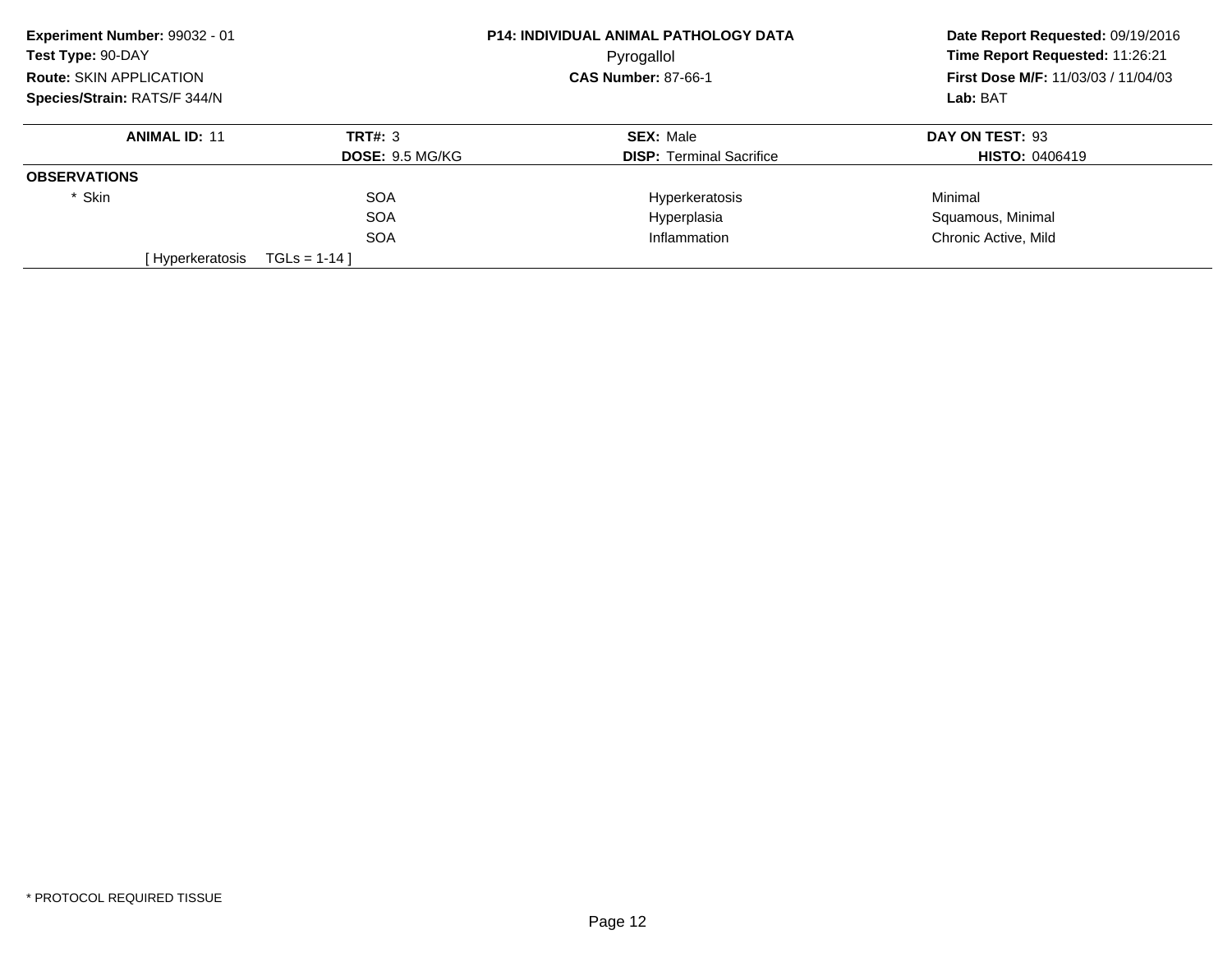| Experiment Number: 99032 - 01  | <b>P14: INDIVIDUAL ANIMAL PATHOLOGY DATA</b> |                                 | Date Report Requested: 09/19/2016          |  |
|--------------------------------|----------------------------------------------|---------------------------------|--------------------------------------------|--|
| Test Type: 90-DAY              |                                              | Pyrogallol                      | Time Report Requested: 11:26:21            |  |
| <b>Route: SKIN APPLICATION</b> |                                              | <b>CAS Number: 87-66-1</b>      | <b>First Dose M/F: 11/03/03 / 11/04/03</b> |  |
| Species/Strain: RATS/F 344/N   |                                              |                                 | Lab: BAT                                   |  |
| <b>ANIMAL ID: 12</b>           | TRT#: 3                                      | <b>SEX: Male</b>                | DAY ON TEST: 93                            |  |
|                                | <b>DOSE: 9.5 MG/KG</b>                       | <b>DISP:</b> Terminal Sacrifice | <b>HISTO: 0406420</b>                      |  |
| <b>OBSERVATIONS</b>            |                                              |                                 |                                            |  |
| * Skin                         | <b>SOA</b>                                   | Hyperkeratosis                  | Minimal                                    |  |
|                                | <b>SOA</b>                                   | Hyperplasia                     | Squamous, Minimal                          |  |
| [ Hyperkeratosis               | $TGLS = 1-14$                                |                                 |                                            |  |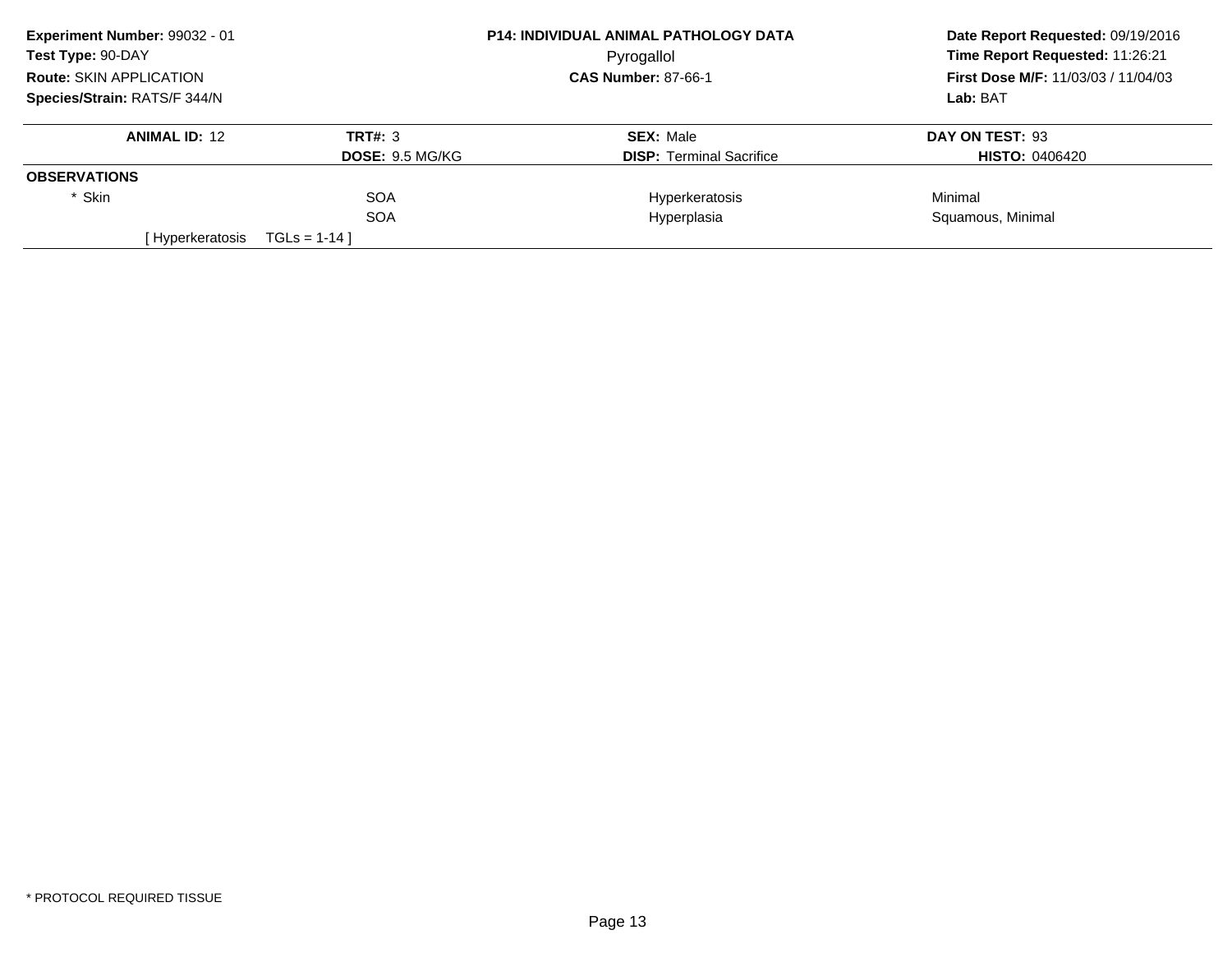| Experiment Number: 99032 - 01  |                        | <b>P14: INDIVIDUAL ANIMAL PATHOLOGY DATA</b> | Date Report Requested: 09/19/2016<br>Time Report Requested: 11:26:21<br><b>First Dose M/F: 11/03/03 / 11/04/03</b><br>Lab: BAT |
|--------------------------------|------------------------|----------------------------------------------|--------------------------------------------------------------------------------------------------------------------------------|
| Test Type: 90-DAY              |                        | Pyrogallol                                   |                                                                                                                                |
| <b>Route: SKIN APPLICATION</b> |                        | <b>CAS Number: 87-66-1</b>                   |                                                                                                                                |
| Species/Strain: RATS/F 344/N   |                        |                                              |                                                                                                                                |
| <b>ANIMAL ID: 13</b>           | TRT#: 3                | <b>SEX: Male</b>                             | DAY ON TEST: 93                                                                                                                |
|                                | <b>DOSE: 9.5 MG/KG</b> | <b>DISP:</b> Terminal Sacrifice              | <b>HISTO: 0406421</b>                                                                                                          |
| <b>OBSERVATIONS</b>            |                        |                                              |                                                                                                                                |
| * Skin                         | <b>SOA</b>             | Hyperkeratosis                               | Minimal                                                                                                                        |
|                                | <b>SOA</b>             | Hyperplasia                                  | Squamous, Minimal                                                                                                              |
|                                | <b>SOA</b>             | Inflammation                                 | Chronic Active, Minimal                                                                                                        |
| [ Hyperkeratosis               | $TGLS = 1-14$          |                                              |                                                                                                                                |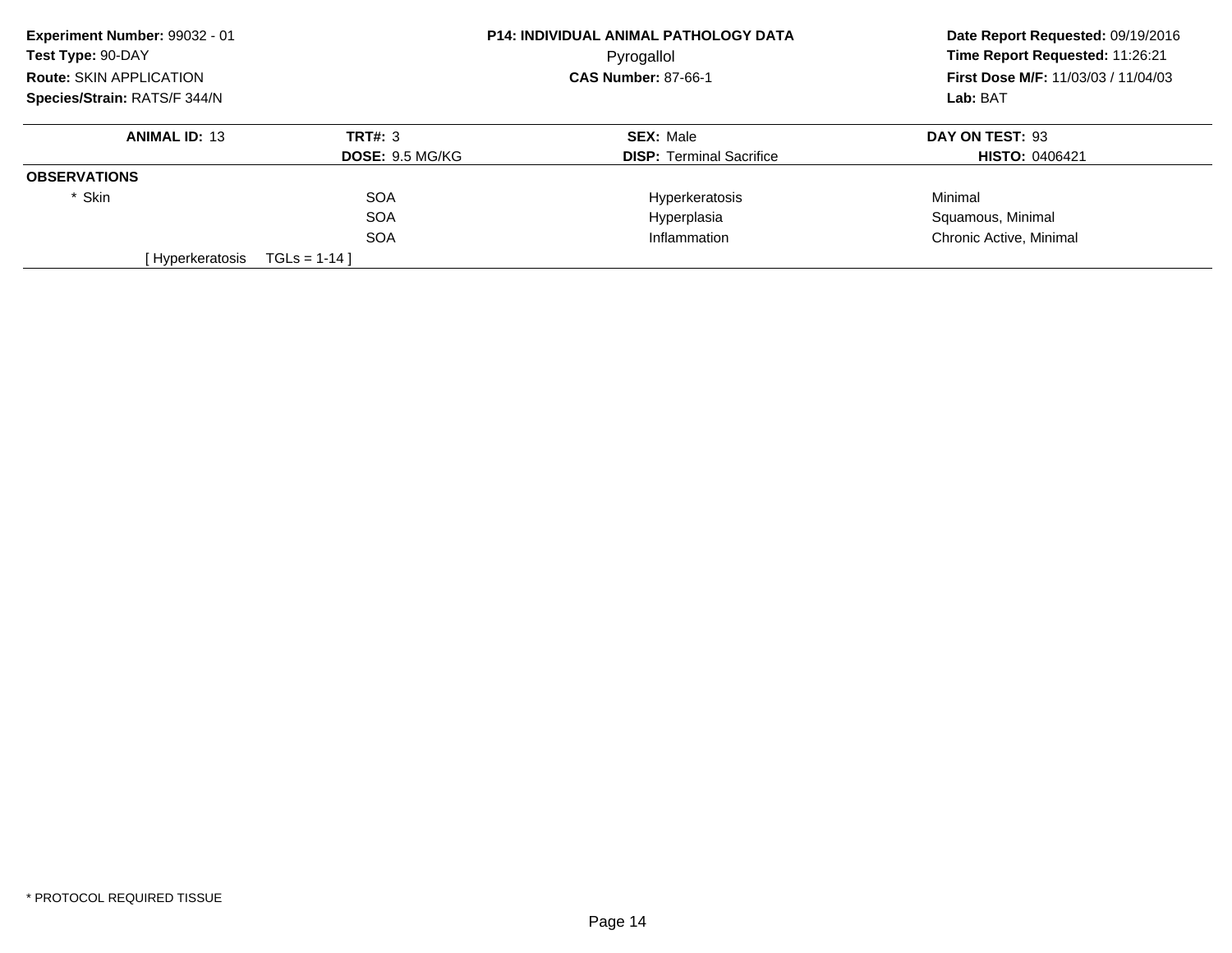| Experiment Number: 99032 - 01  |                        | <b>P14: INDIVIDUAL ANIMAL PATHOLOGY DATA</b> | Date Report Requested: 09/19/2016<br>Time Report Requested: 11:26:21<br><b>First Dose M/F: 11/03/03 / 11/04/03</b> |  |
|--------------------------------|------------------------|----------------------------------------------|--------------------------------------------------------------------------------------------------------------------|--|
| Test Type: 90-DAY              |                        | Pyrogallol                                   |                                                                                                                    |  |
| <b>Route: SKIN APPLICATION</b> |                        | <b>CAS Number: 87-66-1</b>                   |                                                                                                                    |  |
| Species/Strain: RATS/F 344/N   |                        |                                              | Lab: BAT                                                                                                           |  |
| <b>ANIMAL ID: 14</b>           | TRT#: 3                | <b>SEX: Male</b>                             | DAY ON TEST: 93                                                                                                    |  |
|                                | <b>DOSE: 9.5 MG/KG</b> | <b>DISP:</b> Terminal Sacrifice              | <b>HISTO: 0406422</b>                                                                                              |  |
| <b>OBSERVATIONS</b>            |                        |                                              |                                                                                                                    |  |
| * Skin                         | <b>SOA</b>             | Hyperkeratosis                               | Minimal                                                                                                            |  |
|                                | <b>SOA</b>             | Hyperplasia                                  | Squamous, Minimal                                                                                                  |  |
|                                | <b>SOA</b>             | Inflammation                                 | Chronic Active, Minimal                                                                                            |  |
| [ Hyperkeratosis               | $TGLS = 1-14$          |                                              |                                                                                                                    |  |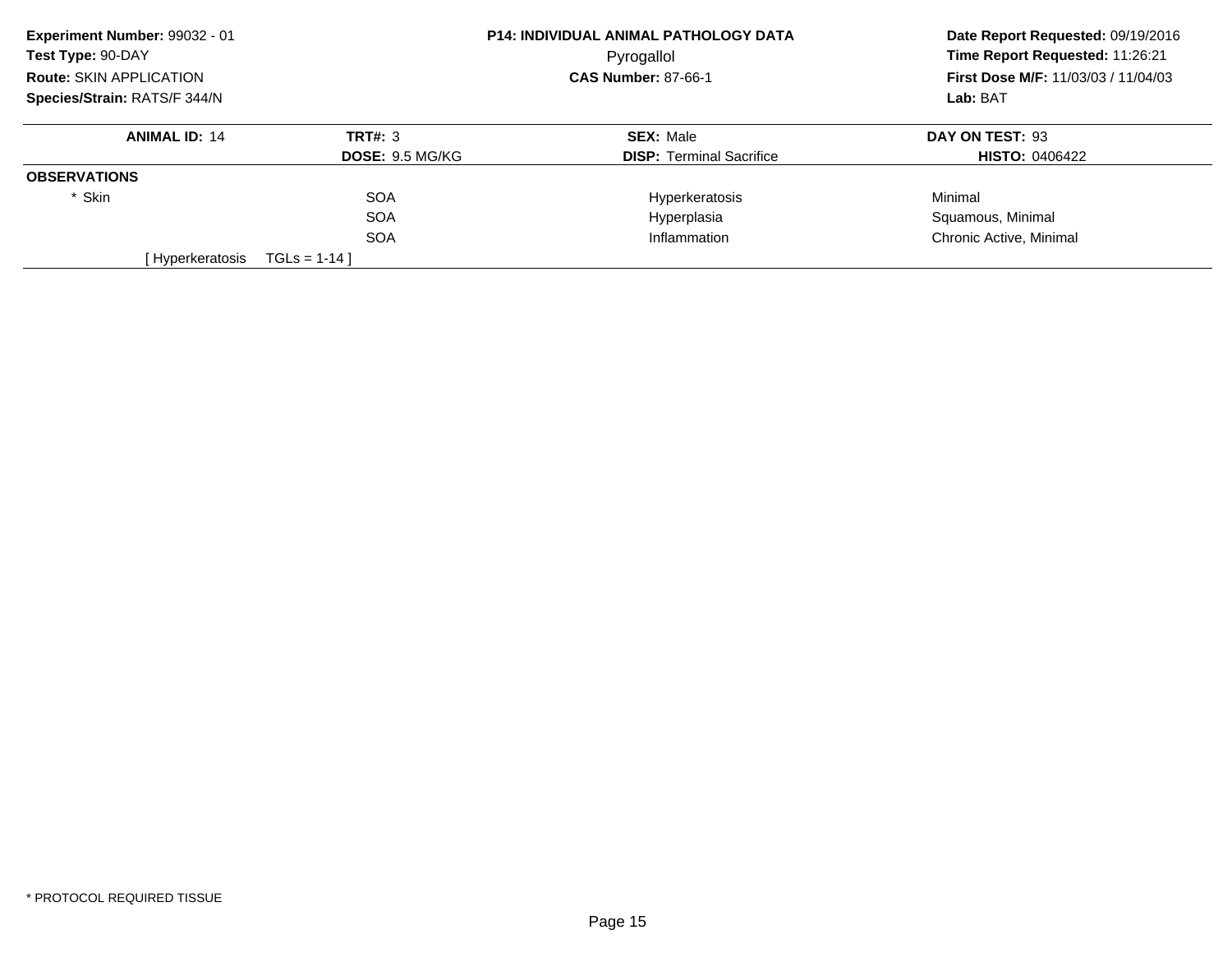| Experiment Number: 99032 - 01  |                        | <b>P14: INDIVIDUAL ANIMAL PATHOLOGY DATA</b> | Date Report Requested: 09/19/2016<br>Time Report Requested: 11:26:21<br><b>First Dose M/F: 11/03/03 / 11/04/03</b> |  |
|--------------------------------|------------------------|----------------------------------------------|--------------------------------------------------------------------------------------------------------------------|--|
| Test Type: 90-DAY              |                        | Pyrogallol                                   |                                                                                                                    |  |
| <b>Route: SKIN APPLICATION</b> |                        | <b>CAS Number: 87-66-1</b>                   |                                                                                                                    |  |
| Species/Strain: RATS/F 344/N   |                        |                                              | Lab: BAT                                                                                                           |  |
| <b>ANIMAL ID: 15</b>           | TRT#: 3                | <b>SEX: Male</b>                             | DAY ON TEST: 93                                                                                                    |  |
|                                | <b>DOSE: 9.5 MG/KG</b> | <b>DISP:</b> Terminal Sacrifice              | <b>HISTO: 0406423</b>                                                                                              |  |
| <b>OBSERVATIONS</b>            |                        |                                              |                                                                                                                    |  |
| * Skin                         | <b>SOA</b>             | Hyperkeratosis                               | Minimal                                                                                                            |  |
|                                | <b>SOA</b>             | Hyperplasia                                  | Squamous, Minimal                                                                                                  |  |
|                                | <b>SOA</b>             | Inflammation                                 | Chronic Active, Minimal                                                                                            |  |
| [ Hyperkeratosis               | $TGLS = 1-14$          |                                              |                                                                                                                    |  |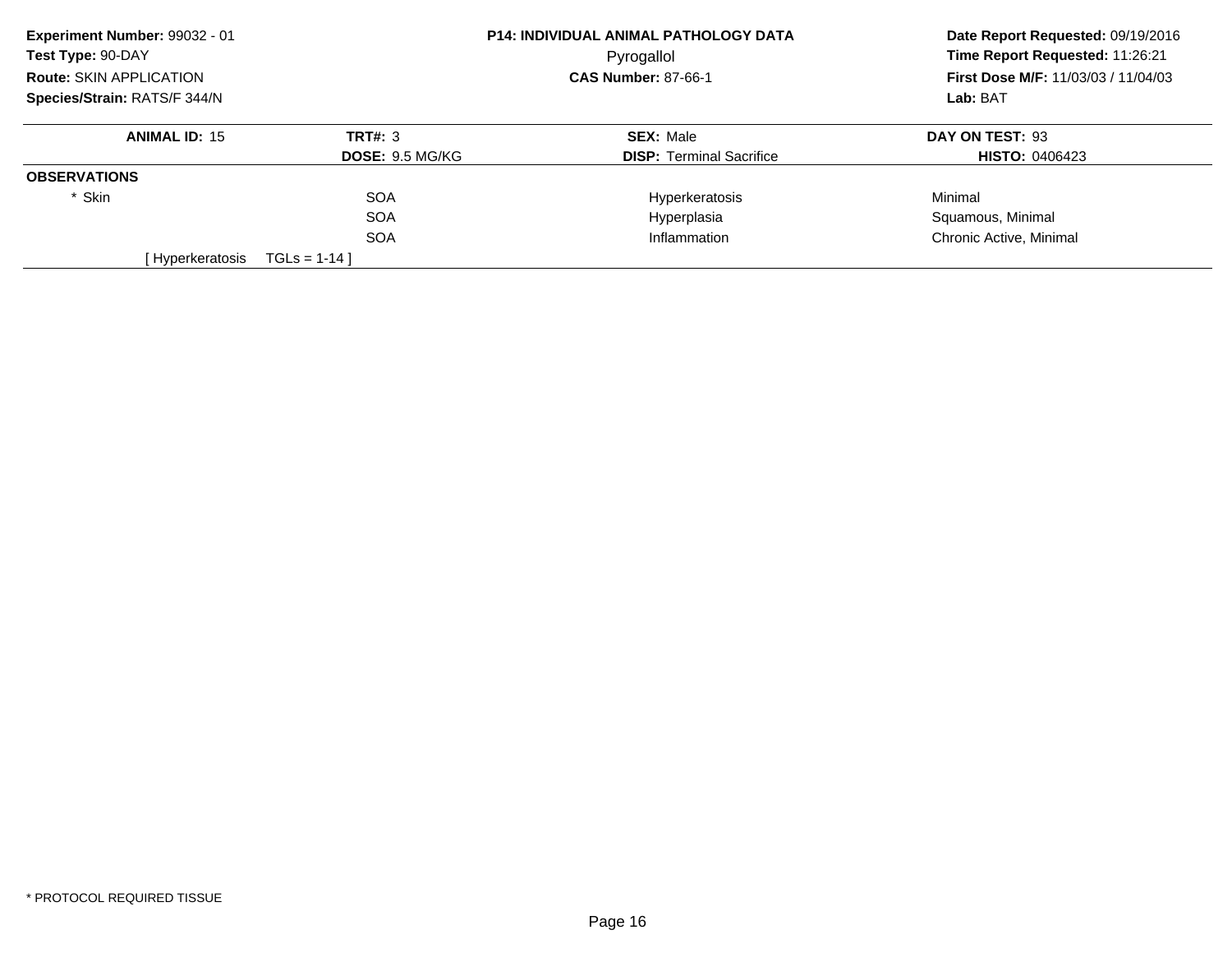| Experiment Number: 99032 - 01  |                        | <b>P14: INDIVIDUAL ANIMAL PATHOLOGY DATA</b> | Date Report Requested: 09/19/2016<br>Time Report Requested: 11:26:21 |
|--------------------------------|------------------------|----------------------------------------------|----------------------------------------------------------------------|
| Test Type: 90-DAY              |                        | Pyrogallol                                   |                                                                      |
| <b>Route: SKIN APPLICATION</b> |                        | <b>CAS Number: 87-66-1</b>                   | <b>First Dose M/F: 11/03/03 / 11/04/03</b>                           |
| Species/Strain: RATS/F 344/N   |                        |                                              | Lab: BAT                                                             |
| <b>ANIMAL ID: 16</b>           | TRT#: 3                | <b>SEX: Male</b>                             | DAY ON TEST: 93                                                      |
|                                | <b>DOSE: 9.5 MG/KG</b> | <b>DISP:</b> Terminal Sacrifice              | <b>HISTO: 0406424</b>                                                |
| <b>OBSERVATIONS</b>            |                        |                                              |                                                                      |
| * Skin                         | <b>SOA</b>             | Hyperkeratosis                               | Mild                                                                 |
|                                | <b>SOA</b>             | Hyperplasia                                  | Squamous, Minimal                                                    |
|                                | <b>SOA</b>             | Inflammation                                 | Chronic Active, Minimal                                              |
| [ Hyperkeratosis               | $TGLS = 1-14$          |                                              |                                                                      |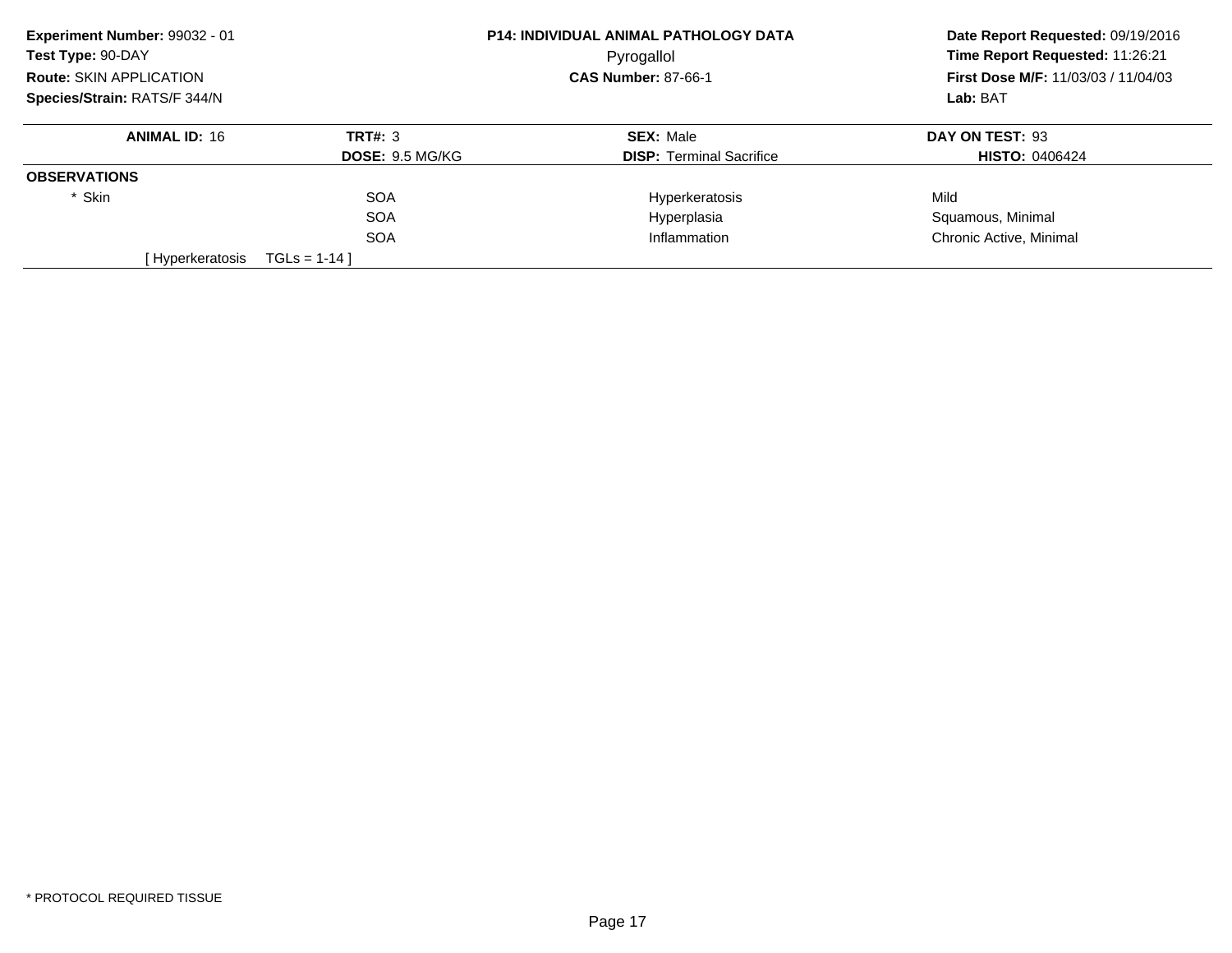| Experiment Number: 99032 - 01  |                        | <b>P14: INDIVIDUAL ANIMAL PATHOLOGY DATA</b> | Date Report Requested: 09/19/2016<br>Time Report Requested: 11:26:21 |  |
|--------------------------------|------------------------|----------------------------------------------|----------------------------------------------------------------------|--|
| Test Type: 90-DAY              |                        | Pyrogallol                                   |                                                                      |  |
| <b>Route: SKIN APPLICATION</b> |                        | <b>CAS Number: 87-66-1</b>                   | <b>First Dose M/F: 11/03/03 / 11/04/03</b>                           |  |
| Species/Strain: RATS/F 344/N   |                        |                                              | Lab: BAT                                                             |  |
| <b>ANIMAL ID: 17</b>           | TRT#: 3                | <b>SEX: Male</b>                             | DAY ON TEST: 93                                                      |  |
|                                | <b>DOSE: 9.5 MG/KG</b> | <b>DISP:</b> Terminal Sacrifice              | <b>HISTO: 0406425</b>                                                |  |
| <b>OBSERVATIONS</b>            |                        |                                              |                                                                      |  |
| * Skin                         | <b>SOA</b>             | Hyperkeratosis                               | Minimal                                                              |  |
|                                | <b>SOA</b>             | Hyperplasia                                  | Squamous, Minimal                                                    |  |
|                                | <b>SOA</b>             | Inflammation                                 | Chronic Active, Minimal                                              |  |
| [Hyperkeratosis                | $TGLS = 1-14$          |                                              |                                                                      |  |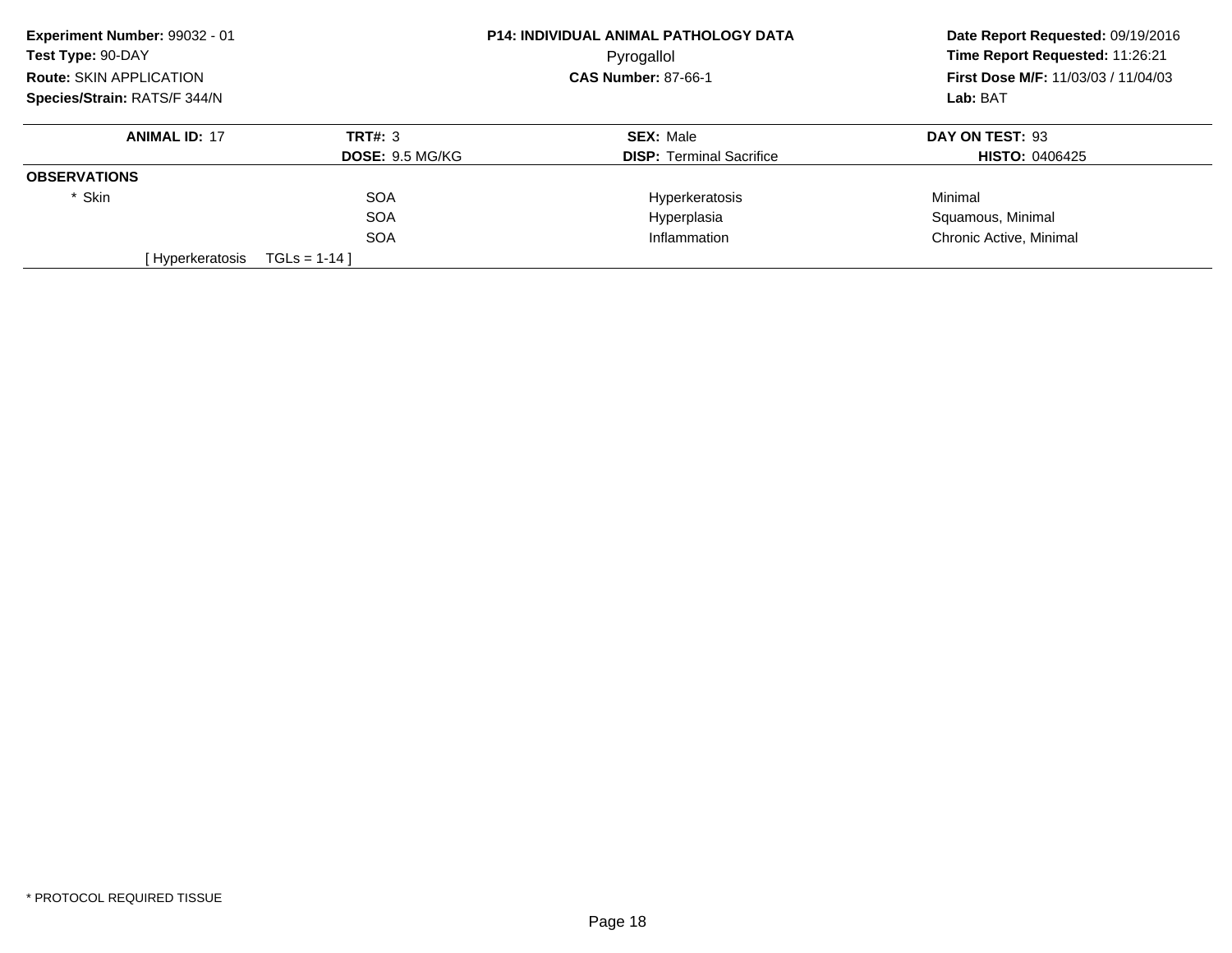| Experiment Number: 99032 - 01  |                        | <b>P14: INDIVIDUAL ANIMAL PATHOLOGY DATA</b> | Date Report Requested: 09/19/2016<br>Time Report Requested: 11:26:21<br><b>First Dose M/F: 11/03/03 / 11/04/03</b> |  |
|--------------------------------|------------------------|----------------------------------------------|--------------------------------------------------------------------------------------------------------------------|--|
| Test Type: 90-DAY              |                        | Pyrogallol                                   |                                                                                                                    |  |
| <b>Route: SKIN APPLICATION</b> |                        | <b>CAS Number: 87-66-1</b>                   |                                                                                                                    |  |
| Species/Strain: RATS/F 344/N   |                        |                                              | Lab: BAT                                                                                                           |  |
| <b>ANIMAL ID: 18</b>           | TRT#: 3                | <b>SEX: Male</b>                             | DAY ON TEST: 93                                                                                                    |  |
|                                | <b>DOSE: 9.5 MG/KG</b> | <b>DISP:</b> Terminal Sacrifice              | <b>HISTO: 0406426</b>                                                                                              |  |
| <b>OBSERVATIONS</b>            |                        |                                              |                                                                                                                    |  |
| * Skin                         | <b>SOA</b>             | Hyperkeratosis                               | Minimal                                                                                                            |  |
|                                | <b>SOA</b>             | Hyperplasia                                  | Squamous, Minimal                                                                                                  |  |
|                                | <b>SOA</b>             | Inflammation                                 | Chronic Active, Minimal                                                                                            |  |
| [ Hyperkeratosis               | $TGLS = 1-14$          |                                              |                                                                                                                    |  |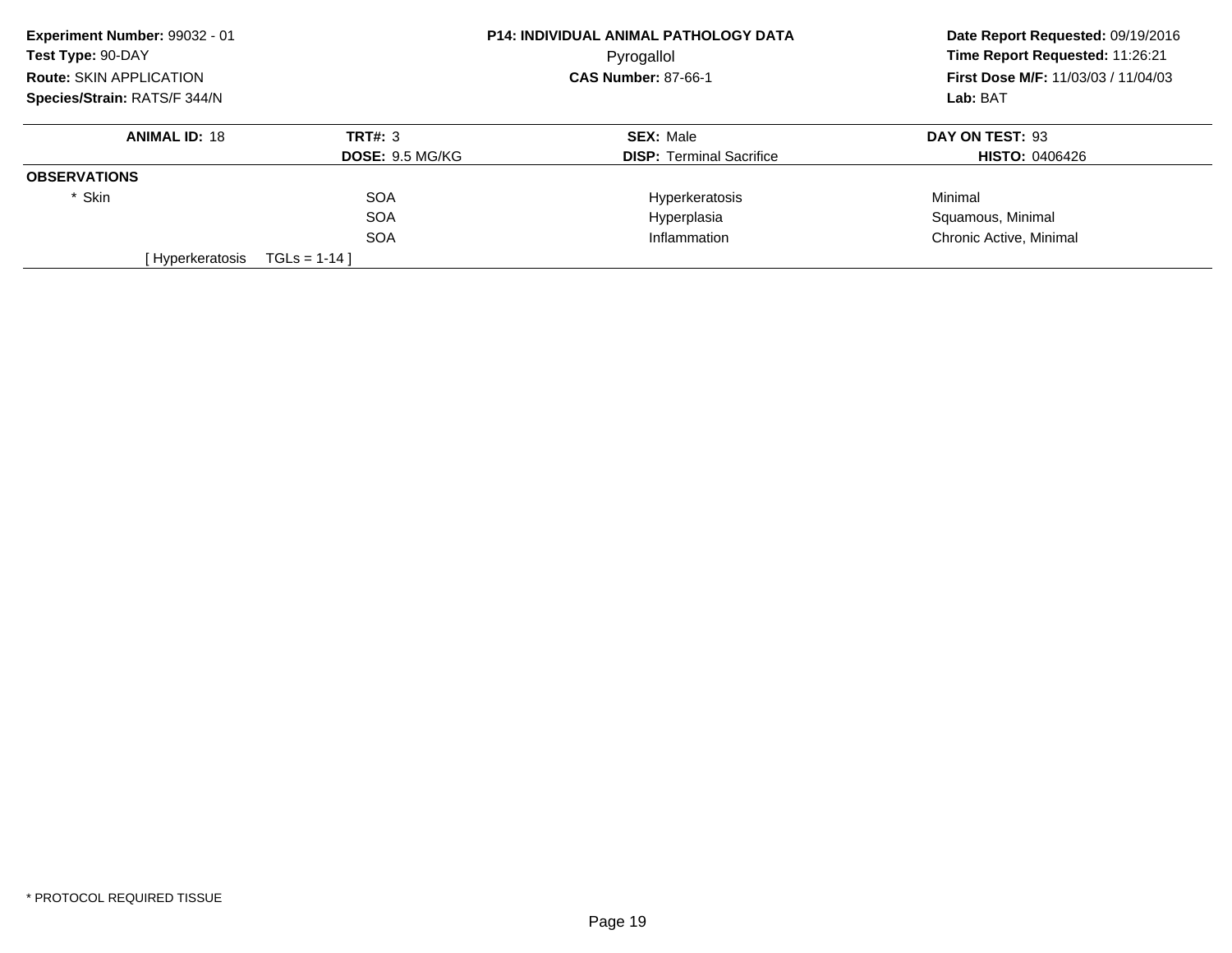| Experiment Number: 99032 - 01  |                        | <b>P14: INDIVIDUAL ANIMAL PATHOLOGY DATA</b> | Date Report Requested: 09/19/2016<br>Time Report Requested: 11:26:21<br><b>First Dose M/F: 11/03/03 / 11/04/03</b> |  |
|--------------------------------|------------------------|----------------------------------------------|--------------------------------------------------------------------------------------------------------------------|--|
| Test Type: 90-DAY              |                        | Pyrogallol                                   |                                                                                                                    |  |
| <b>Route: SKIN APPLICATION</b> |                        | <b>CAS Number: 87-66-1</b>                   |                                                                                                                    |  |
| Species/Strain: RATS/F 344/N   |                        |                                              | Lab: BAT                                                                                                           |  |
| <b>ANIMAL ID: 19</b>           | TRT#: 3                | <b>SEX: Male</b>                             | DAY ON TEST: 93                                                                                                    |  |
|                                | <b>DOSE: 9.5 MG/KG</b> | <b>DISP:</b> Terminal Sacrifice              | <b>HISTO: 0406427</b>                                                                                              |  |
| <b>OBSERVATIONS</b>            |                        |                                              |                                                                                                                    |  |
| * Skin                         | <b>SOA</b>             | Hyperkeratosis                               | Minimal                                                                                                            |  |
|                                | <b>SOA</b>             | Hyperplasia                                  | Squamous, Minimal                                                                                                  |  |
|                                | <b>SOA</b>             | Inflammation                                 | Chronic Active, Minimal                                                                                            |  |
| [ Hyperkeratosis               | $TGLS = 1-14$          |                                              |                                                                                                                    |  |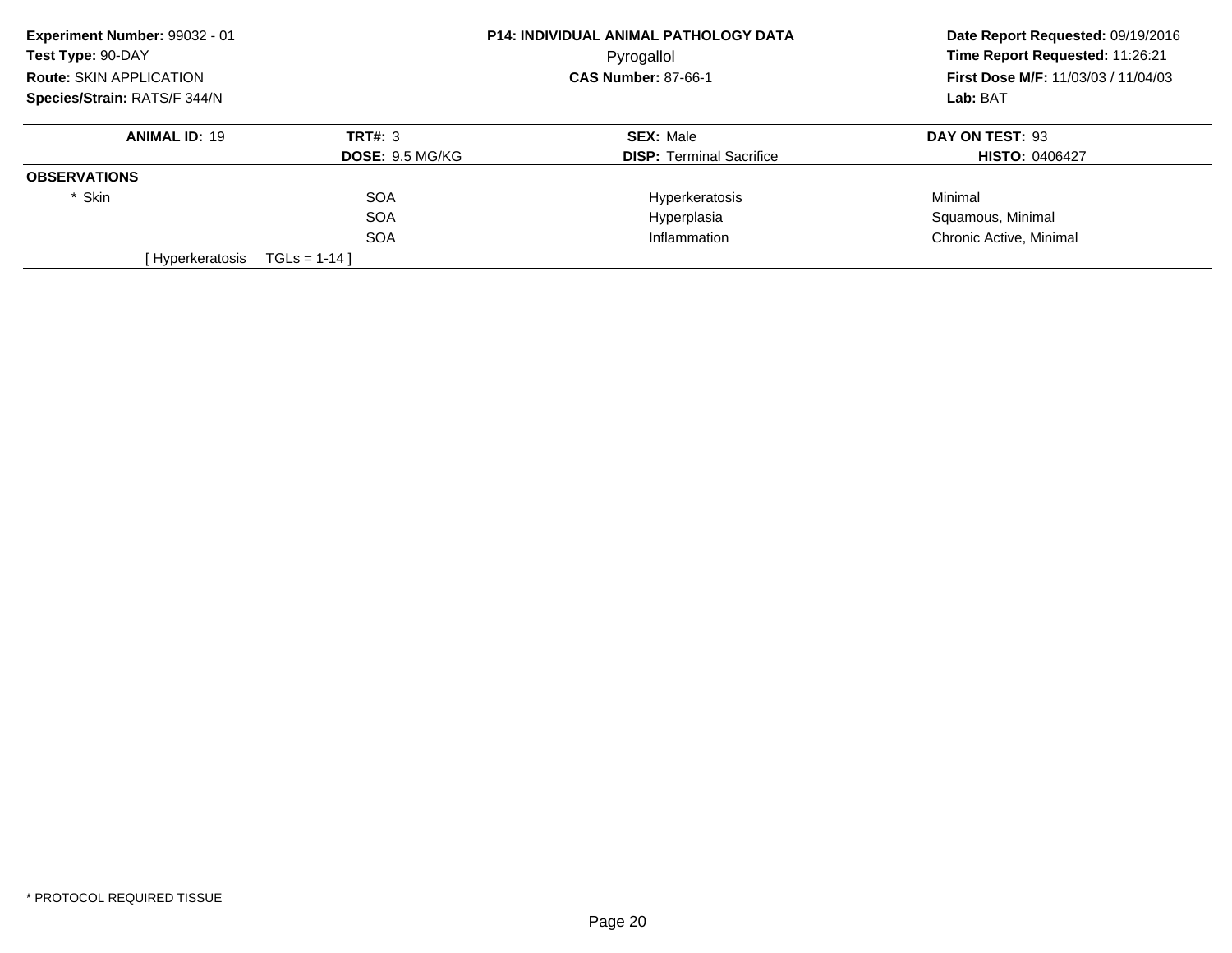| Experiment Number: 99032 - 01  |                        | <b>P14: INDIVIDUAL ANIMAL PATHOLOGY DATA</b> | Date Report Requested: 09/19/2016<br>Time Report Requested: 11:26:21<br><b>First Dose M/F: 11/03/03 / 11/04/03</b> |  |
|--------------------------------|------------------------|----------------------------------------------|--------------------------------------------------------------------------------------------------------------------|--|
| Test Type: 90-DAY              |                        | Pyrogallol                                   |                                                                                                                    |  |
| <b>Route: SKIN APPLICATION</b> |                        | <b>CAS Number: 87-66-1</b>                   |                                                                                                                    |  |
| Species/Strain: RATS/F 344/N   |                        |                                              | Lab: BAT                                                                                                           |  |
| <b>ANIMAL ID: 20</b>           | TRT#: 3                | <b>SEX: Male</b>                             | DAY ON TEST: 93                                                                                                    |  |
|                                | <b>DOSE: 9.5 MG/KG</b> | <b>DISP:</b> Terminal Sacrifice              | <b>HISTO: 0406428</b>                                                                                              |  |
| <b>OBSERVATIONS</b>            |                        |                                              |                                                                                                                    |  |
| * Skin                         | <b>SOA</b>             | Hyperkeratosis                               | Minimal                                                                                                            |  |
|                                | <b>SOA</b>             | Hyperplasia                                  | Squamous, Minimal                                                                                                  |  |
|                                | <b>SOA</b>             | Inflammation                                 | Chronic Active, Minimal                                                                                            |  |
| [Hyperkeratosis                | $TGLS = 1-11$          |                                              |                                                                                                                    |  |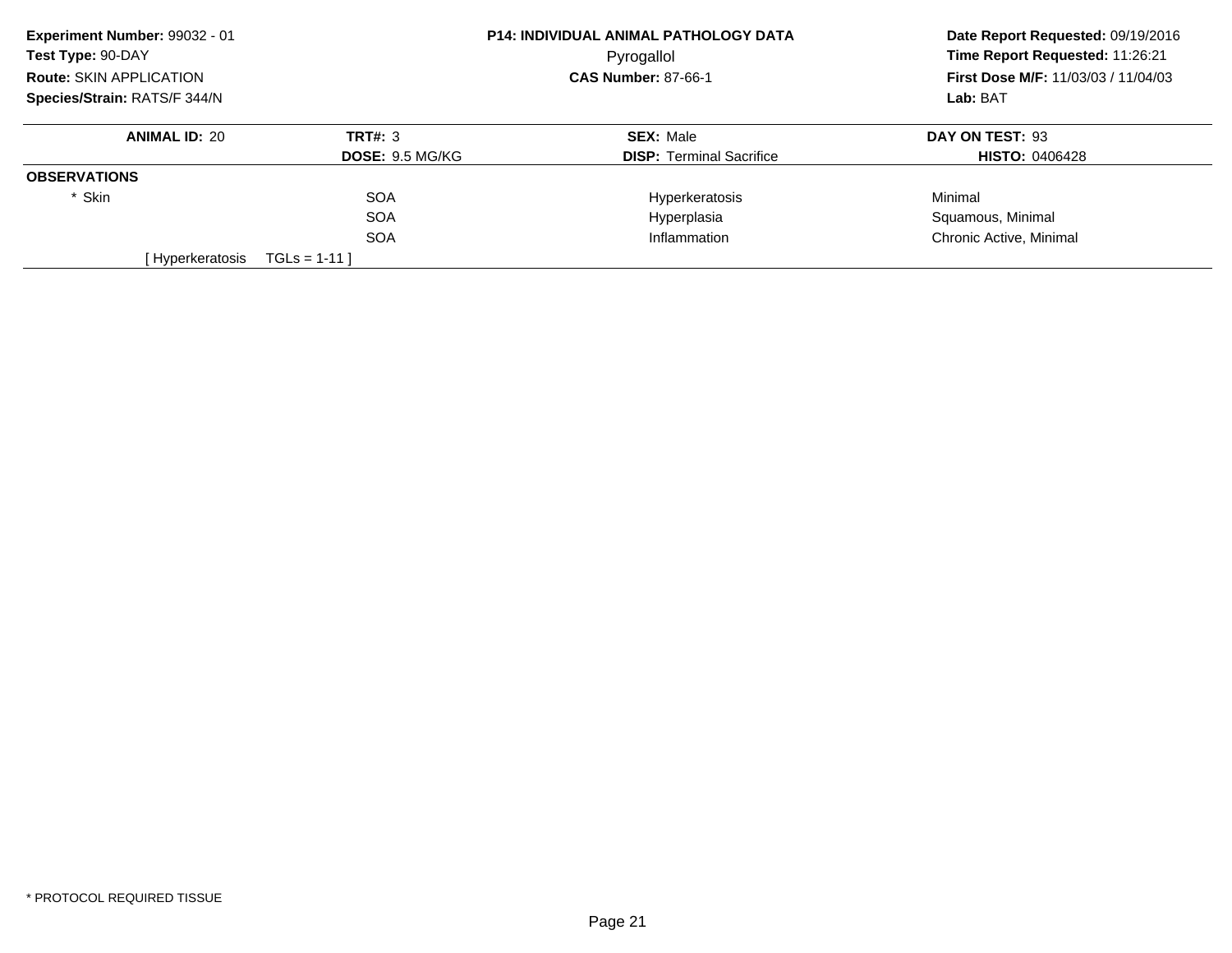| Experiment Number: 99032 - 01<br>Test Type: 90-DAY |                          | <b>P14: INDIVIDUAL ANIMAL PATHOLOGY DATA</b><br>Pyrogallol |                                                                                    |
|----------------------------------------------------|--------------------------|------------------------------------------------------------|------------------------------------------------------------------------------------|
| Route: SKIN APPLICATION                            |                          | <b>CAS Number: 87-66-1</b>                                 | Time Report Requested: 11:26:21<br>First Dose M/F: 11/03/03 / 11/04/03<br>Lab: BAT |
| Species/Strain: RATS/F 344/N                       |                          |                                                            |                                                                                    |
| <b>ANIMAL ID: 21</b>                               | <b>TRT#: 5</b>           | <b>SEX: Male</b>                                           | DAY ON TEST: 93                                                                    |
|                                                    | <b>DOSE: 18.75 MG/KG</b> | <b>DISP: Terminal Sacrifice</b>                            | <b>HISTO: 0406429</b>                                                              |
| <b>OBSERVATIONS</b>                                |                          |                                                            |                                                                                    |
| * Skin                                             | <b>SOA</b>               | Hyperkeratosis                                             | Minimal                                                                            |
|                                                    | <b>SOA</b>               | Hyperplasia                                                | Squamous, Minimal                                                                  |
|                                                    | <b>SOA</b>               | Inflammation                                               | Chronic Active, Minimal                                                            |
| [Hyperkeratosis                                    | $TGLS = 1-11$            |                                                            |                                                                                    |
| [Hyperplasia                                       | $TGLS = 1-11$            |                                                            |                                                                                    |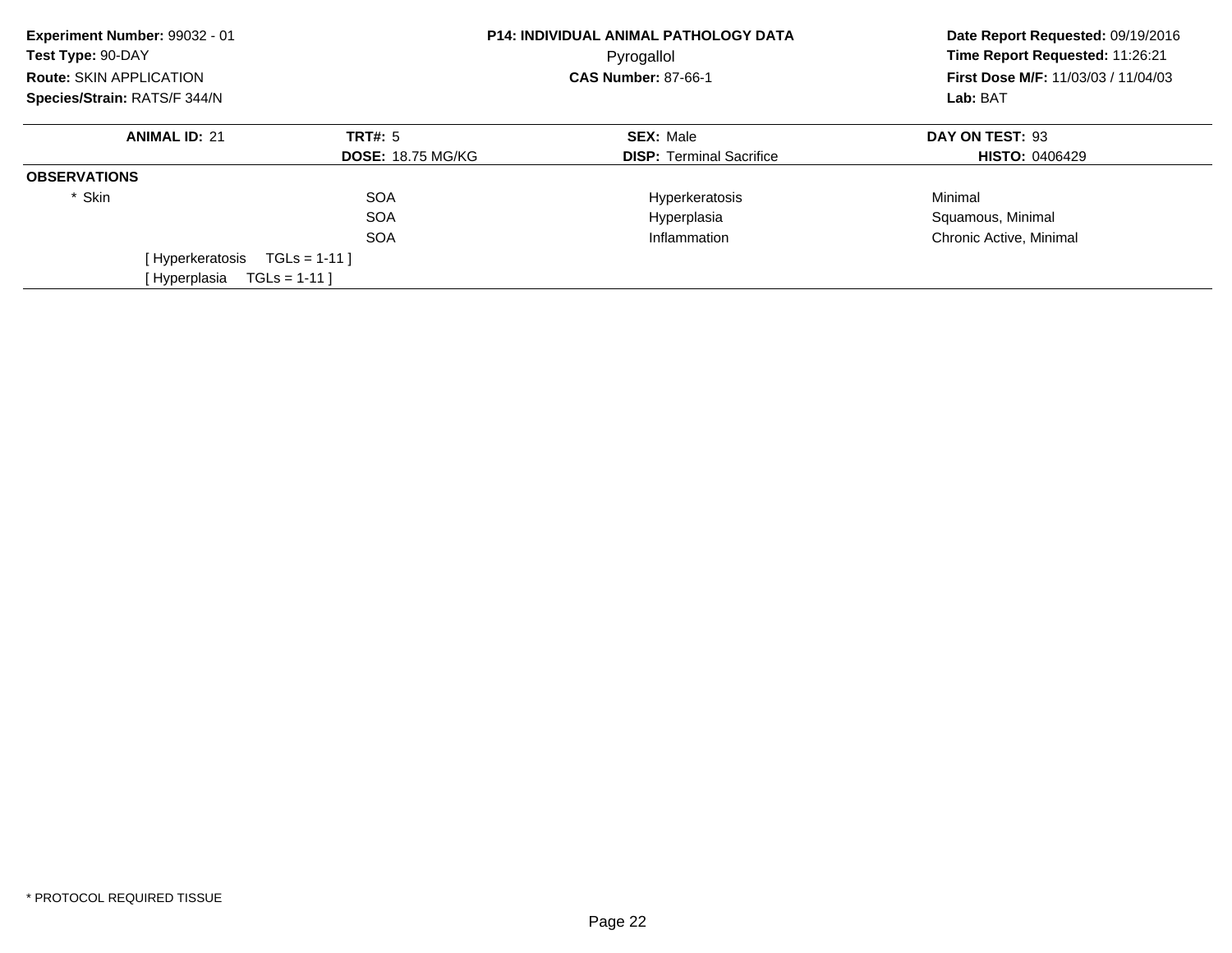| Experiment Number: 99032 - 01<br>Test Type: 90-DAY | <b>P14: INDIVIDUAL ANIMAL PATHOLOGY DATA</b><br>Pyrogallol |                                 | Date Report Requested: 09/19/2016<br>Time Report Requested: 11:26:21 |
|----------------------------------------------------|------------------------------------------------------------|---------------------------------|----------------------------------------------------------------------|
| Route: SKIN APPLICATION                            |                                                            | <b>CAS Number: 87-66-1</b>      | First Dose M/F: 11/03/03 / 11/04/03<br>Lab: BAT                      |
| Species/Strain: RATS/F 344/N                       |                                                            |                                 |                                                                      |
| <b>ANIMAL ID: 22</b>                               | <b>TRT#: 5</b>                                             | <b>SEX: Male</b>                | DAY ON TEST: 93                                                      |
|                                                    | <b>DOSE: 18.75 MG/KG</b>                                   | <b>DISP: Terminal Sacrifice</b> | <b>HISTO: 0406430</b>                                                |
| <b>OBSERVATIONS</b>                                |                                                            |                                 |                                                                      |
| * Skin                                             | <b>SOA</b>                                                 | Hyperkeratosis                  | Mild                                                                 |
|                                                    | <b>SOA</b>                                                 | Hyperplasia                     | Squamous, Minimal                                                    |
|                                                    | <b>SOA</b>                                                 | Inflammation                    | Chronic Active, Minimal                                              |
| [Hyperkeratosis                                    | $TGLS = 1-14$                                              |                                 |                                                                      |
| [Hyperplasia                                       | $TGLs = 1,2-14$                                            |                                 |                                                                      |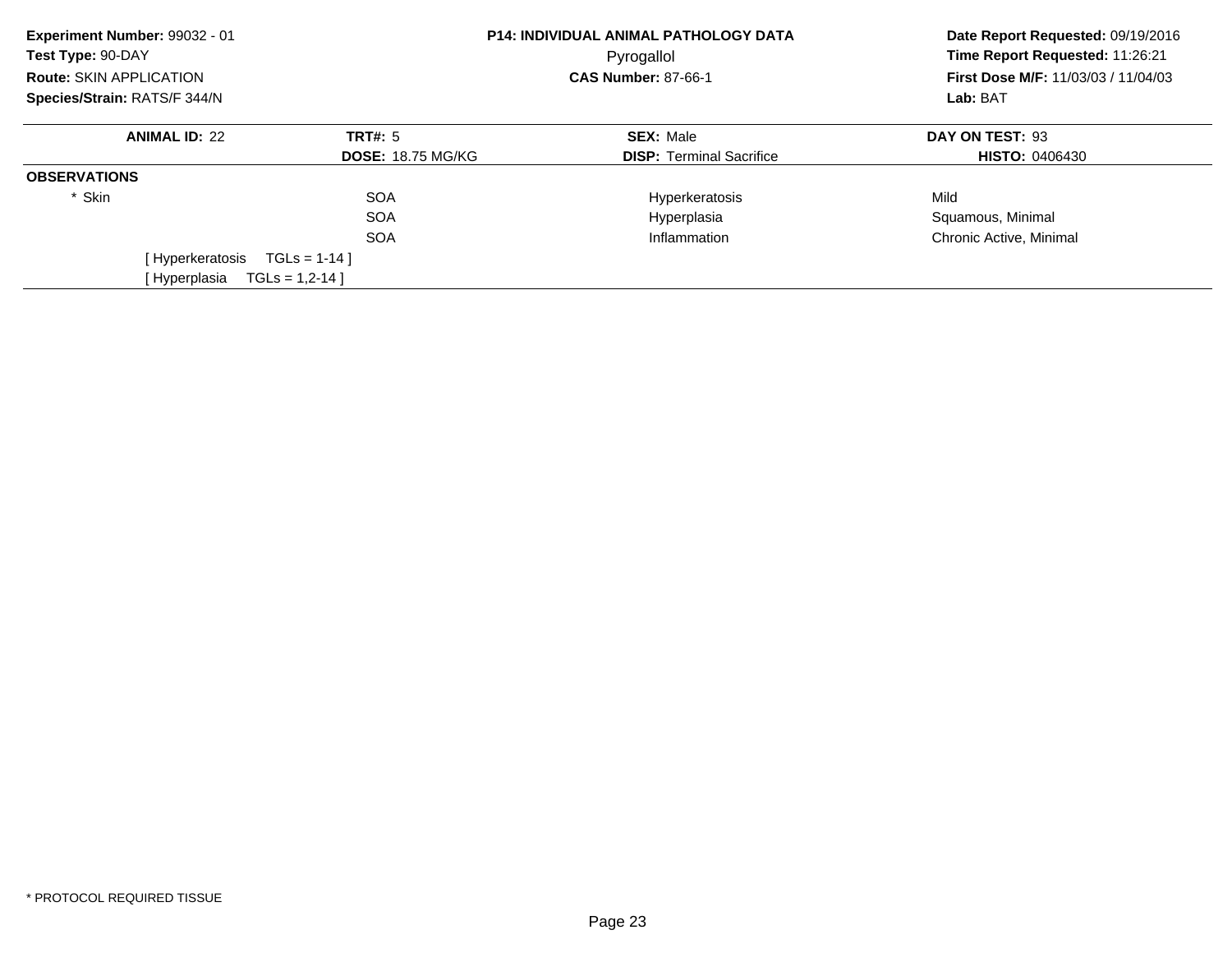| Experiment Number: 99032 - 01<br>Test Type: 90-DAY | <b>P14: INDIVIDUAL ANIMAL PATHOLOGY DATA</b><br>Pyrogallol |                                 | Date Report Requested: 09/19/2016<br>Time Report Requested: 11:26:21 |
|----------------------------------------------------|------------------------------------------------------------|---------------------------------|----------------------------------------------------------------------|
| Route: SKIN APPLICATION                            |                                                            | <b>CAS Number: 87-66-1</b>      | <b>First Dose M/F: 11/03/03 / 11/04/03</b><br>Lab: BAT               |
| Species/Strain: RATS/F 344/N                       |                                                            |                                 |                                                                      |
| <b>ANIMAL ID: 23</b>                               | <b>TRT#: 5</b>                                             | <b>SEX: Male</b>                | DAY ON TEST: 93                                                      |
|                                                    | <b>DOSE: 18.75 MG/KG</b>                                   | <b>DISP:</b> Terminal Sacrifice | <b>HISTO: 0406431</b>                                                |
| <b>OBSERVATIONS</b>                                |                                                            |                                 |                                                                      |
| * Skin                                             | <b>SOA</b>                                                 | Hyperkeratosis                  | Minimal                                                              |
|                                                    | <b>SOA</b>                                                 | Hyperplasia                     | Squamous, Minimal                                                    |
|                                                    | <b>SOA</b>                                                 | Inflammation                    | Chronic Active, Minimal                                              |
| [Hyperkeratosis                                    | $TGLS = 1-14$                                              |                                 |                                                                      |
| [Hyperplasia                                       | $TGLS = 1-14$ ]                                            |                                 |                                                                      |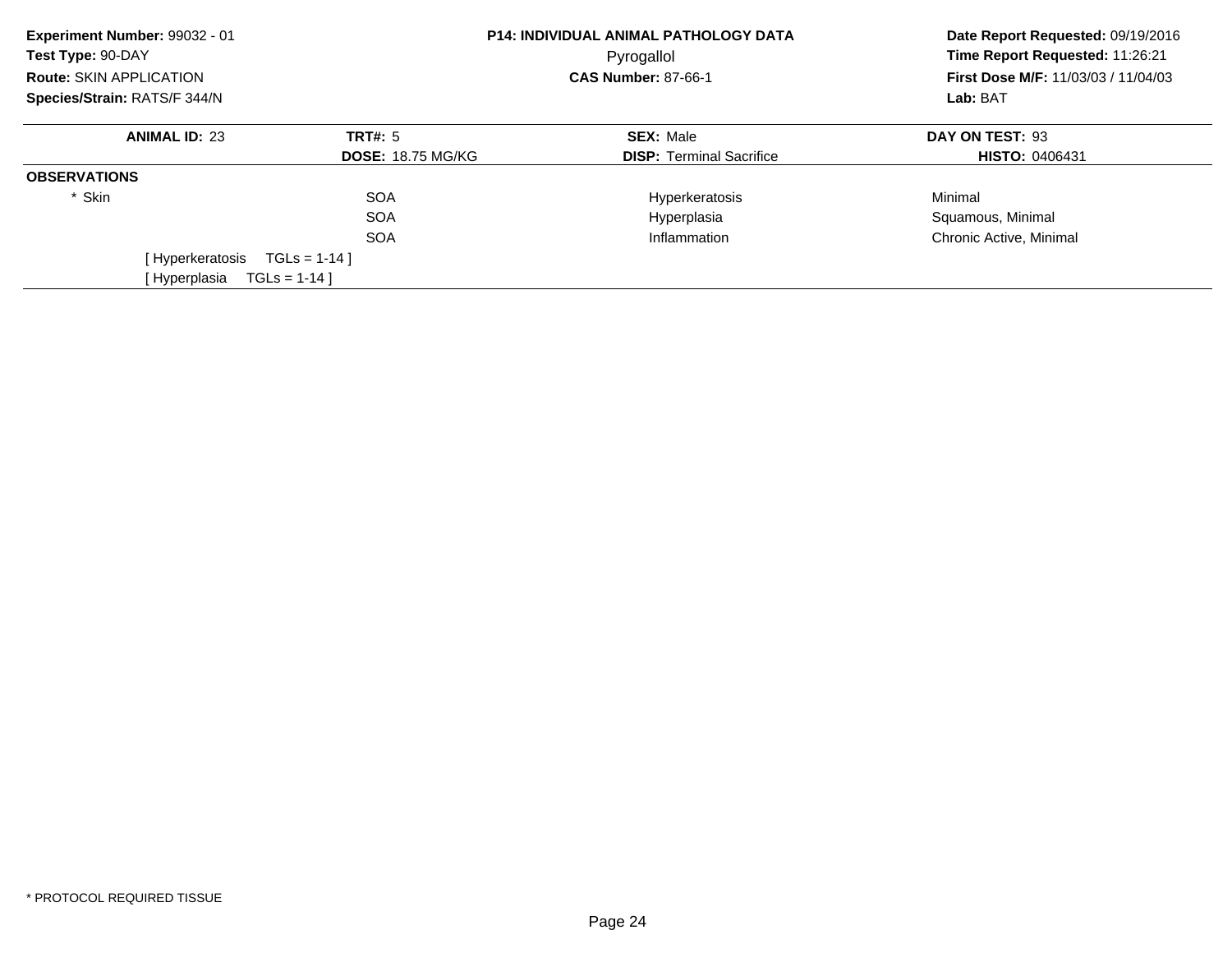| Experiment Number: 99032 - 01<br>Test Type: 90-DAY | <b>P14: INDIVIDUAL ANIMAL PATHOLOGY DATA</b><br>Pyrogallol |                                 | Date Report Requested: 09/19/2016<br>Time Report Requested: 11:26:21 |
|----------------------------------------------------|------------------------------------------------------------|---------------------------------|----------------------------------------------------------------------|
| Route: SKIN APPLICATION                            |                                                            | <b>CAS Number: 87-66-1</b>      | First Dose M/F: 11/03/03 / 11/04/03<br>Lab: BAT                      |
| Species/Strain: RATS/F 344/N                       |                                                            |                                 |                                                                      |
| <b>ANIMAL ID: 24</b>                               | <b>TRT#: 5</b>                                             | <b>SEX: Male</b>                | DAY ON TEST: 93                                                      |
|                                                    | <b>DOSE: 18.75 MG/KG</b>                                   | <b>DISP: Terminal Sacrifice</b> | <b>HISTO: 0406432</b>                                                |
| <b>OBSERVATIONS</b>                                |                                                            |                                 |                                                                      |
| * Skin                                             | <b>SOA</b>                                                 | Hyperkeratosis                  | Minimal                                                              |
|                                                    | <b>SOA</b>                                                 | Hyperplasia                     | Squamous, Minimal                                                    |
|                                                    | <b>SOA</b>                                                 | Inflammation                    | Chronic Active, Minimal                                              |
| [Hyperkeratosis                                    | $TGLs = 1-14$                                              |                                 |                                                                      |
| [Hyperplasia                                       | $TGLS = 1-14$ ]                                            |                                 |                                                                      |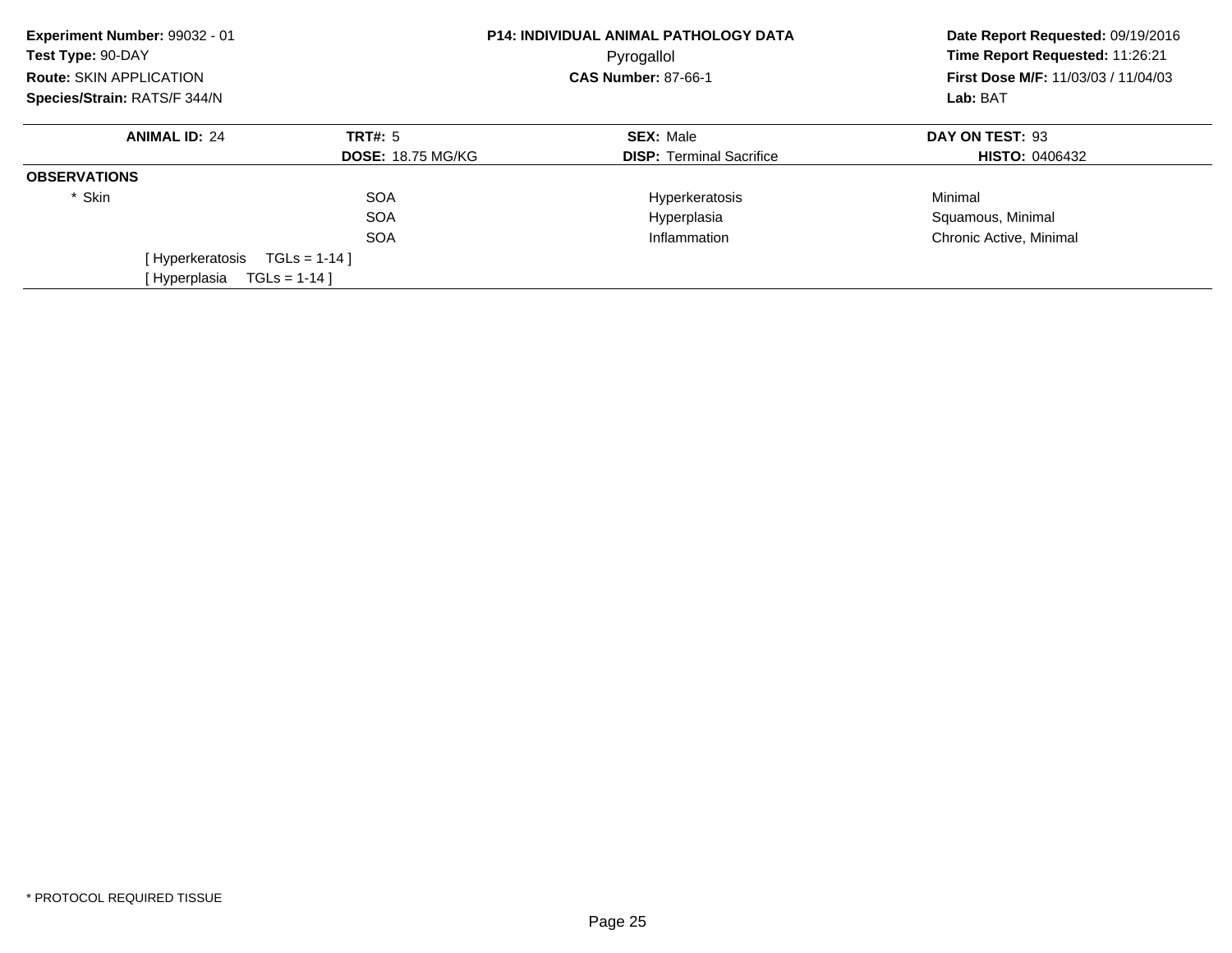| Experiment Number: 99032 - 01  |                          | P14: INDIVIDUAL ANIMAL PATHOLOGY DATA | Date Report Requested: 09/19/2016                      |
|--------------------------------|--------------------------|---------------------------------------|--------------------------------------------------------|
| Test Type: 90-DAY              | Pyrogallol               |                                       | Time Report Requested: 11:26:21                        |
| <b>Route: SKIN APPLICATION</b> |                          | <b>CAS Number: 87-66-1</b>            | <b>First Dose M/F: 11/03/03 / 11/04/03</b><br>Lab: BAT |
| Species/Strain: RATS/F 344/N   |                          |                                       |                                                        |
| <b>ANIMAL ID: 25</b>           | TRT#: 5                  | <b>SEX: Male</b>                      | DAY ON TEST: 93                                        |
|                                | <b>DOSE: 18.75 MG/KG</b> | <b>DISP:</b> Terminal Sacrifice       | <b>HISTO: 0406433</b>                                  |
| <b>OBSERVATIONS</b>            |                          |                                       |                                                        |
| * Skin                         | <b>SOA</b>               | Hyperkeratosis                        | Minimal                                                |
|                                | <b>SOA</b>               | Hyperplasia                           | Squamous, Minimal                                      |
|                                | <b>SOA</b>               | Inflammation                          | Chronic Active, Mild                                   |
| [ Hyperkeratosis               | $TGLS = 1-11$            |                                       |                                                        |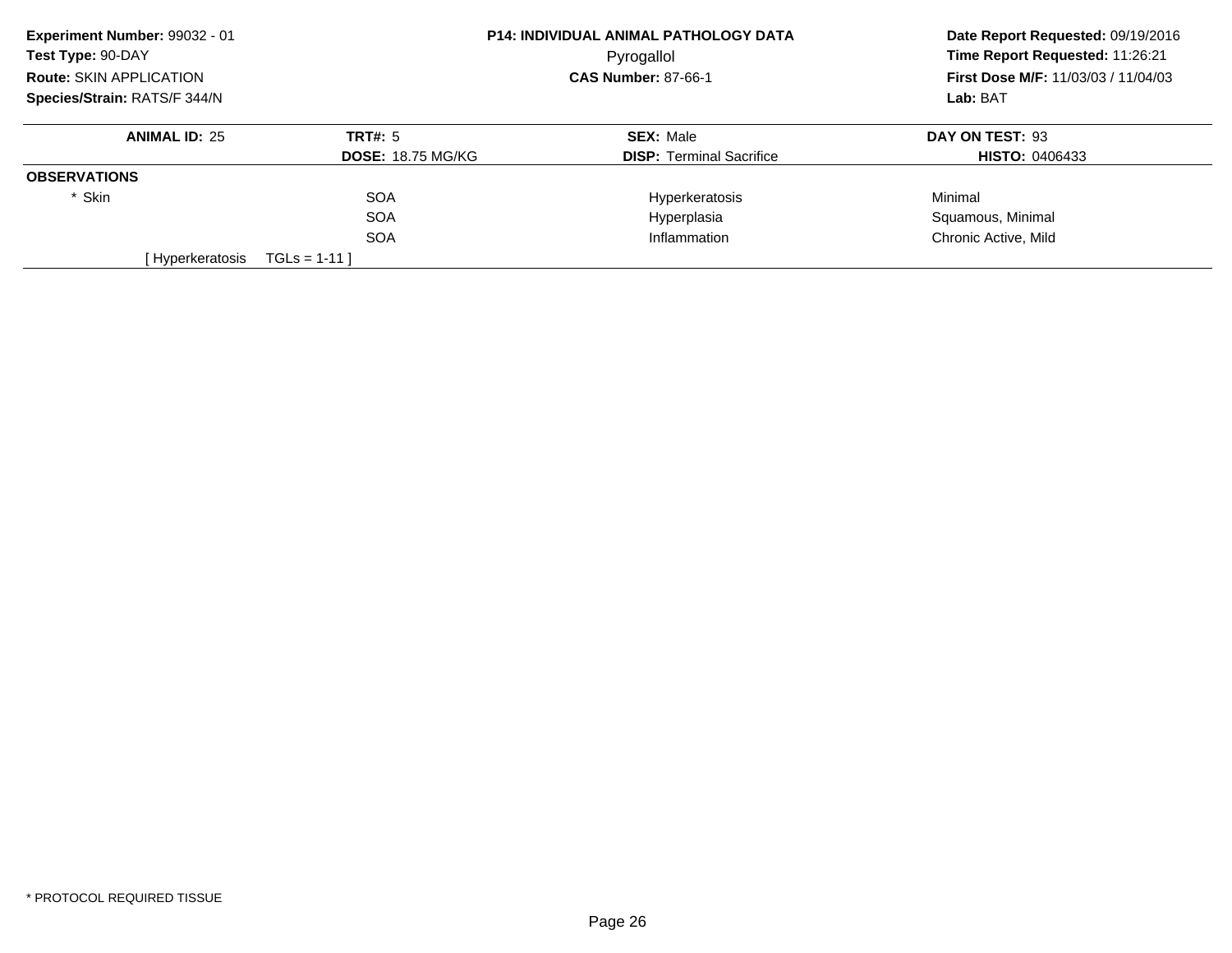| Experiment Number: 99032 - 01  |                          | <b>P14: INDIVIDUAL ANIMAL PATHOLOGY DATA</b> | Date Report Requested: 09/19/2016<br>Time Report Requested: 11:26:21<br>First Dose M/F: 11/03/03 / 11/04/03<br>Lab: BAT |
|--------------------------------|--------------------------|----------------------------------------------|-------------------------------------------------------------------------------------------------------------------------|
| Test Type: 90-DAY              |                          | Pyrogallol                                   |                                                                                                                         |
| <b>Route: SKIN APPLICATION</b> |                          | <b>CAS Number: 87-66-1</b>                   |                                                                                                                         |
| Species/Strain: RATS/F 344/N   |                          |                                              |                                                                                                                         |
| <b>ANIMAL ID: 26</b>           | TRT#: 5                  | <b>SEX: Male</b>                             | DAY ON TEST: 93                                                                                                         |
|                                | <b>DOSE: 18.75 MG/KG</b> | <b>DISP:</b> Terminal Sacrifice              | <b>HISTO: 0406434</b>                                                                                                   |
| <b>OBSERVATIONS</b>            |                          |                                              |                                                                                                                         |
| * Skin                         | <b>SOA</b>               | Hyperkeratosis                               | Minimal                                                                                                                 |
|                                | <b>SOA</b>               | Hyperplasia                                  | Squamous, Minimal                                                                                                       |
|                                | <b>SOA</b>               | Inflammation                                 | Chronic Active, Mild                                                                                                    |
| [ Hyperkeratosis               | $TGLS = 1-14$            |                                              |                                                                                                                         |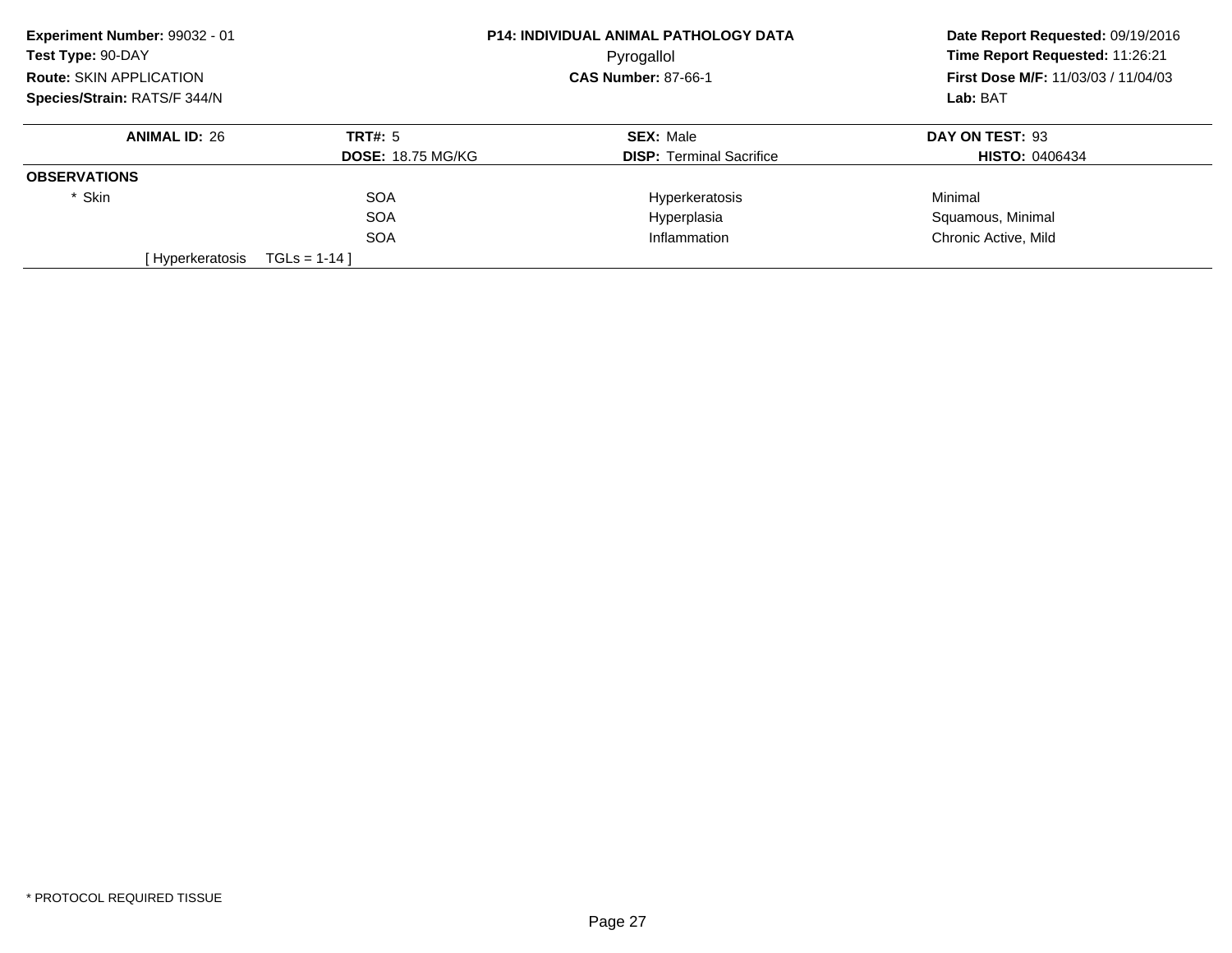| Experiment Number: 99032 - 01  |                          | <b>P14: INDIVIDUAL ANIMAL PATHOLOGY DATA</b> | Date Report Requested: 09/19/2016                      |
|--------------------------------|--------------------------|----------------------------------------------|--------------------------------------------------------|
| Test Type: 90-DAY              | Pyrogallol               |                                              | Time Report Requested: 11:26:21                        |
| <b>Route: SKIN APPLICATION</b> |                          | <b>CAS Number: 87-66-1</b>                   | <b>First Dose M/F: 11/03/03 / 11/04/03</b><br>Lab: BAT |
| Species/Strain: RATS/F 344/N   |                          |                                              |                                                        |
| <b>ANIMAL ID: 27</b>           | TRT#: 5                  | <b>SEX: Male</b>                             | DAY ON TEST: 93                                        |
|                                | <b>DOSE: 18.75 MG/KG</b> | <b>DISP:</b> Terminal Sacrifice              | <b>HISTO: 0406435</b>                                  |
| <b>OBSERVATIONS</b>            |                          |                                              |                                                        |
| * Skin                         | <b>SOA</b>               | Hyperkeratosis                               | Minimal                                                |
|                                | <b>SOA</b>               | Hyperplasia                                  | Squamous, Minimal                                      |
|                                | <b>SOA</b>               | Inflammation                                 | Chronic Active, Minimal                                |
| [Hyperkeratosis                | $TGLS = 1-14$            |                                              |                                                        |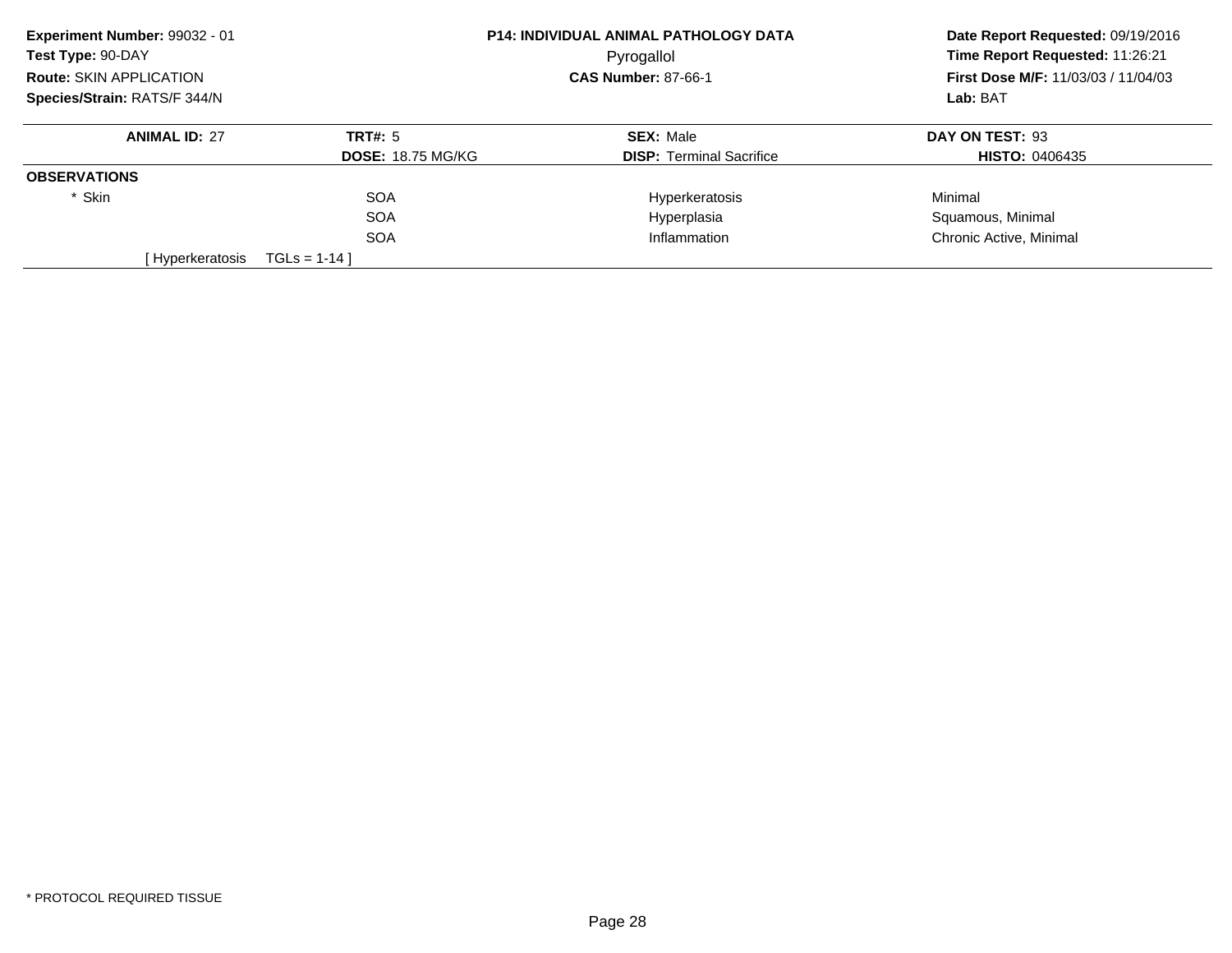| Experiment Number: 99032 - 01  |                          | <b>P14: INDIVIDUAL ANIMAL PATHOLOGY DATA</b> | Date Report Requested: 09/19/2016 |
|--------------------------------|--------------------------|----------------------------------------------|-----------------------------------|
| Test Type: 90-DAY              | Pyrogallol               |                                              | Time Report Requested: 11:26:21   |
| <b>Route: SKIN APPLICATION</b> |                          | <b>CAS Number: 87-66-1</b>                   |                                   |
| Species/Strain: RATS/F 344/N   |                          |                                              | Lab: BAT                          |
| <b>ANIMAL ID: 28</b>           | TRT#: 5                  | <b>SEX: Male</b>                             | DAY ON TEST: 93                   |
|                                | <b>DOSE: 18.75 MG/KG</b> | <b>DISP:</b> Terminal Sacrifice              | <b>HISTO: 0406436</b>             |
| <b>OBSERVATIONS</b>            |                          |                                              |                                   |
| * Skin                         | <b>SOA</b>               | Hyperkeratosis                               | Minimal                           |
|                                | <b>SOA</b>               | Hyperplasia                                  | Squamous, Minimal                 |
|                                | <b>SOA</b>               | Inflammation                                 | Chronic Active, Minimal           |
| [Hyperkeratosis                | $TGLS = 1-14$            |                                              |                                   |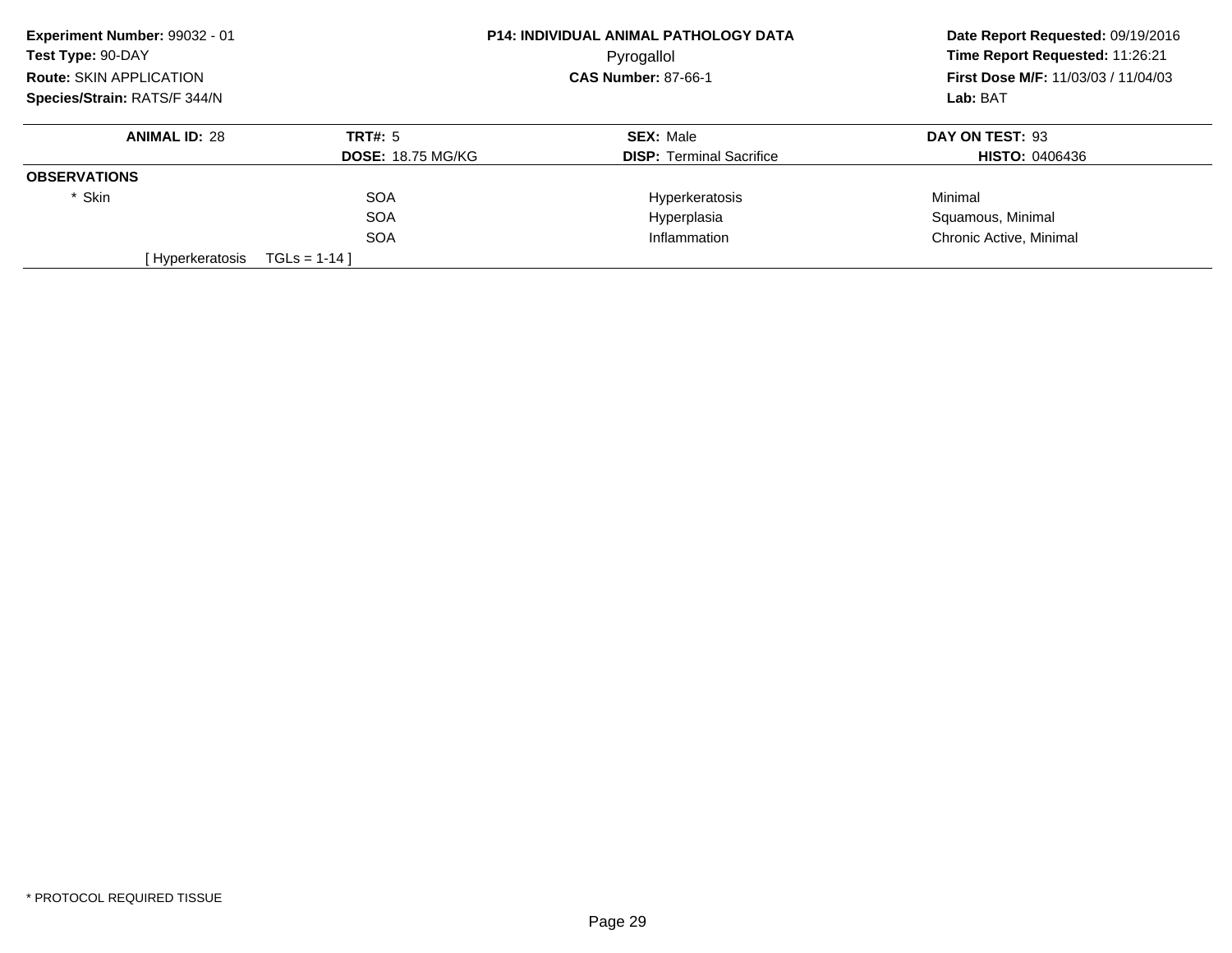| Experiment Number: 99032 - 01<br>Test Type: 90-DAY |                          | <b>P14: INDIVIDUAL ANIMAL PATHOLOGY DATA</b><br>Pyrogallol | Date Report Requested: 09/19/2016<br>Time Report Requested: 11:26:21<br><b>First Dose M/F: 11/03/03 / 11/04/03</b><br>Lab: BAT |
|----------------------------------------------------|--------------------------|------------------------------------------------------------|--------------------------------------------------------------------------------------------------------------------------------|
| <b>Route: SKIN APPLICATION</b>                     |                          | <b>CAS Number: 87-66-1</b>                                 |                                                                                                                                |
| Species/Strain: RATS/F 344/N                       |                          |                                                            |                                                                                                                                |
| <b>ANIMAL ID: 29</b>                               | TRT#: 5                  | <b>SEX: Male</b>                                           | DAY ON TEST: 93                                                                                                                |
|                                                    | <b>DOSE: 18.75 MG/KG</b> | <b>DISP:</b> Terminal Sacrifice                            | <b>HISTO: 0406437</b>                                                                                                          |
| <b>OBSERVATIONS</b>                                |                          |                                                            |                                                                                                                                |
| * Skin                                             | <b>SOA</b>               | Hyperkeratosis                                             | Mild                                                                                                                           |
|                                                    | <b>SOA</b>               | Hyperplasia                                                | Squamous, Minimal                                                                                                              |
| [ Hyperkeratosis                                   | $TGLs = 1-14$ ]          |                                                            |                                                                                                                                |
| [ Hyperplasia                                      | $TGLS = 1-14$            |                                                            |                                                                                                                                |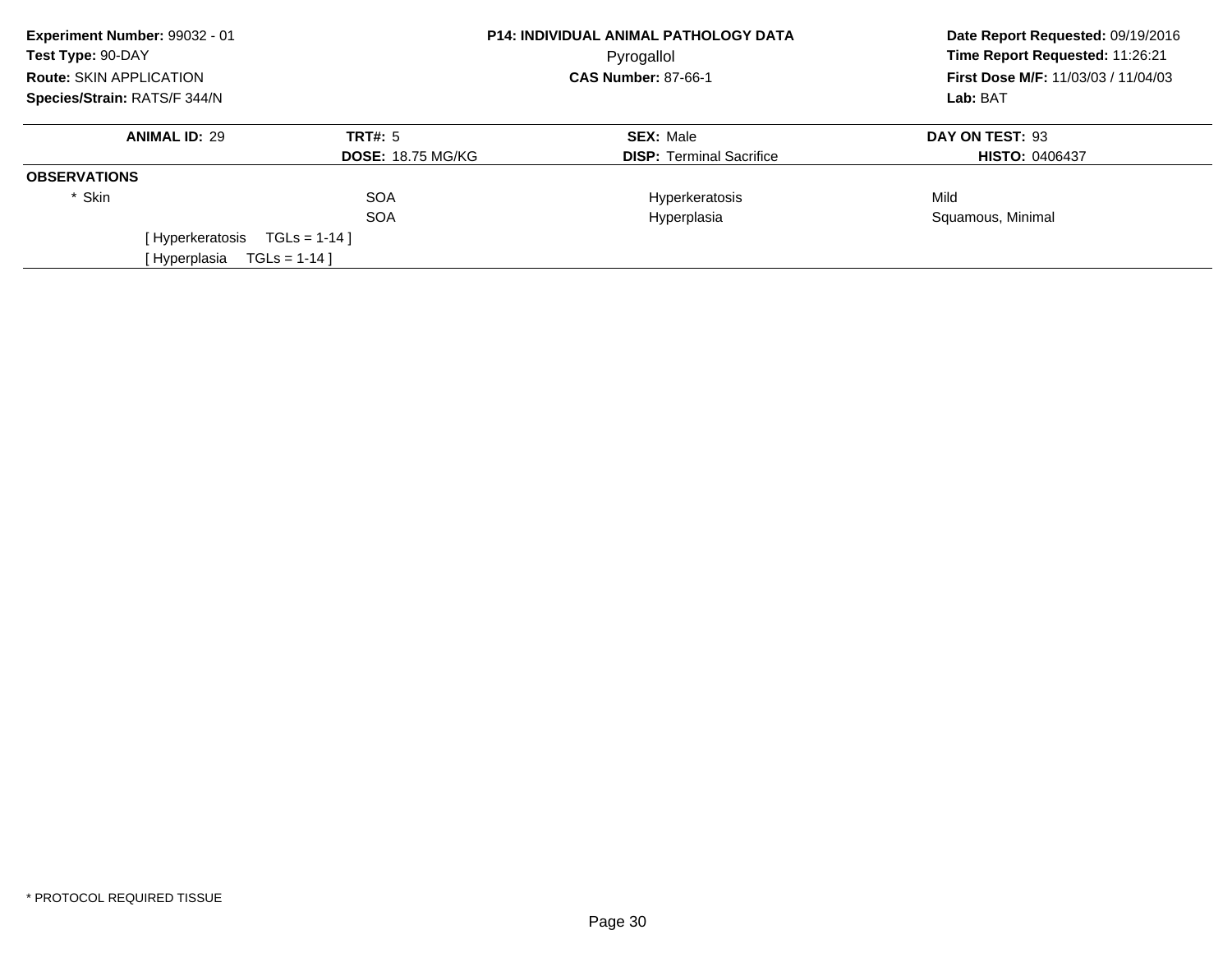| Experiment Number: 99032 - 01  |                          | P14: INDIVIDUAL ANIMAL PATHOLOGY DATA | Date Report Requested: 09/19/2016                      |
|--------------------------------|--------------------------|---------------------------------------|--------------------------------------------------------|
| Test Type: 90-DAY              | Pyrogallol               |                                       | Time Report Requested: 11:26:21                        |
| <b>Route: SKIN APPLICATION</b> |                          | <b>CAS Number: 87-66-1</b>            | <b>First Dose M/F: 11/03/03 / 11/04/03</b><br>Lab: BAT |
| Species/Strain: RATS/F 344/N   |                          |                                       |                                                        |
| <b>ANIMAL ID: 30</b>           | <b>TRT#: 5</b>           | <b>SEX: Male</b>                      | DAY ON TEST: 93                                        |
|                                | <b>DOSE: 18.75 MG/KG</b> | <b>DISP:</b> Terminal Sacrifice       | <b>HISTO: 0406438</b>                                  |
| <b>OBSERVATIONS</b>            |                          |                                       |                                                        |
| * Skin                         | <b>SOA</b>               | Hyperkeratosis                        | Mild                                                   |
|                                | <b>SOA</b>               | Hyperplasia                           | Squamous, Minimal                                      |
|                                | <b>SOA</b>               | Inflammation                          | Chronic Active, Minimal                                |
| [Hyperkeratosis                | $TGLS = 1-11$            |                                       |                                                        |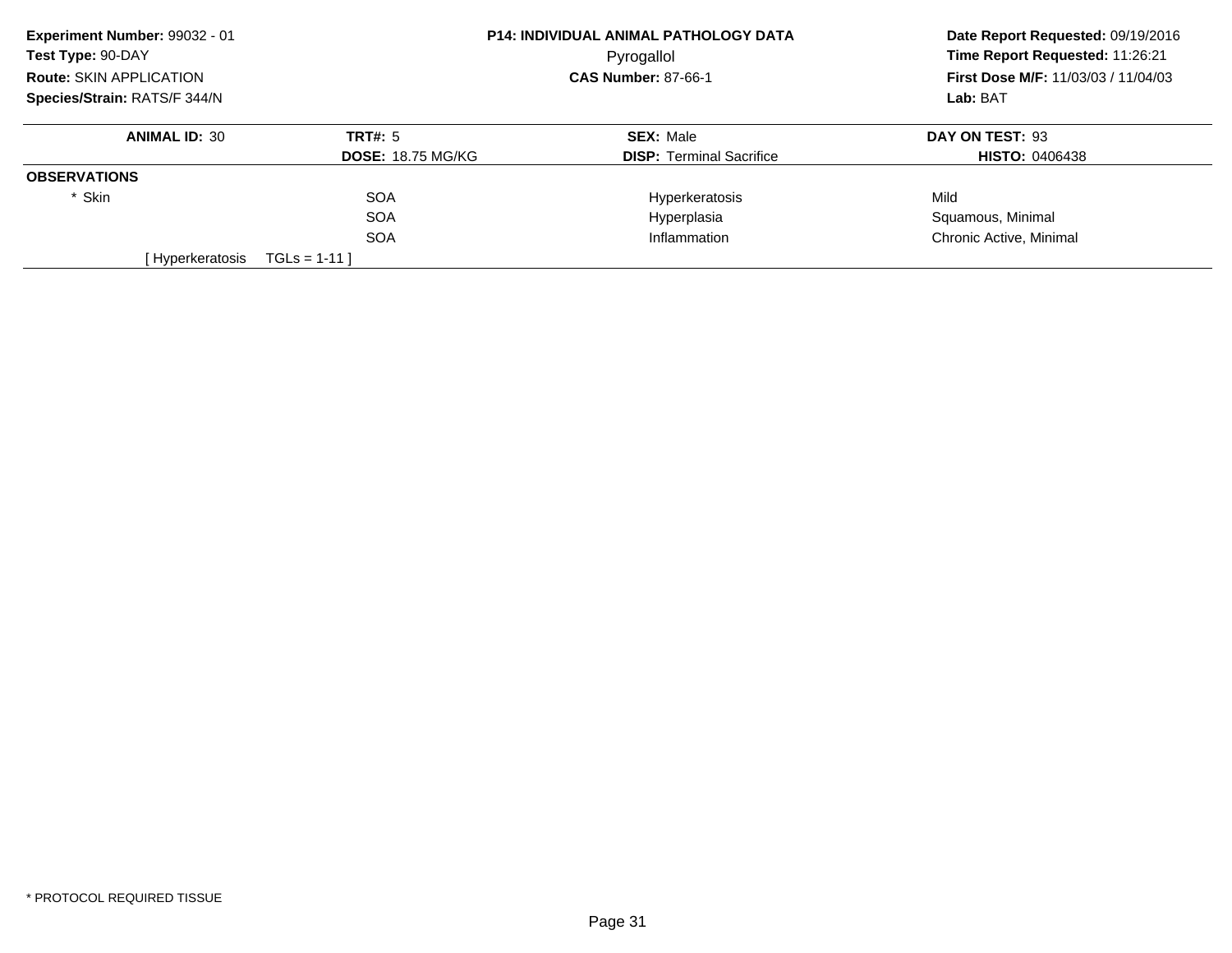| Experiment Number: 99032 - 01<br>Test Type: 90-DAY |                         | <b>P14: INDIVIDUAL ANIMAL PATHOLOGY DATA</b><br>Pyrogallol | Date Report Requested: 09/19/2016<br>Time Report Requested: 11:26:21<br>First Dose M/F: 11/03/03 / 11/04/03<br>Lab: BAT |
|----------------------------------------------------|-------------------------|------------------------------------------------------------|-------------------------------------------------------------------------------------------------------------------------|
| Route: SKIN APPLICATION                            |                         | <b>CAS Number: 87-66-1</b>                                 |                                                                                                                         |
| Species/Strain: RATS/F 344/N                       |                         |                                                            |                                                                                                                         |
| <b>ANIMAL ID: 31</b>                               | <b>TRT#: 7</b>          | <b>SEX: Male</b>                                           | DAY ON TEST: 93                                                                                                         |
|                                                    | <b>DOSE: 37.5 MG/KG</b> | <b>DISP:</b> Terminal Sacrifice                            | <b>HISTO: 0406439</b>                                                                                                   |
| <b>OBSERVATIONS</b>                                |                         |                                                            |                                                                                                                         |
| * Skin                                             | <b>SOA</b>              | Hyperkeratosis                                             | Mild                                                                                                                    |
|                                                    | <b>SOA</b>              | Hyperplasia                                                | Squamous, Minimal                                                                                                       |
|                                                    | <b>SOA</b>              | Inflammation                                               | Chronic Active, Minimal                                                                                                 |
| [Hyperkeratosis                                    | $TGLs = 1-14$ ]         |                                                            |                                                                                                                         |
| [Hyperplasia                                       | $TGLS = 1-14$ ]         |                                                            |                                                                                                                         |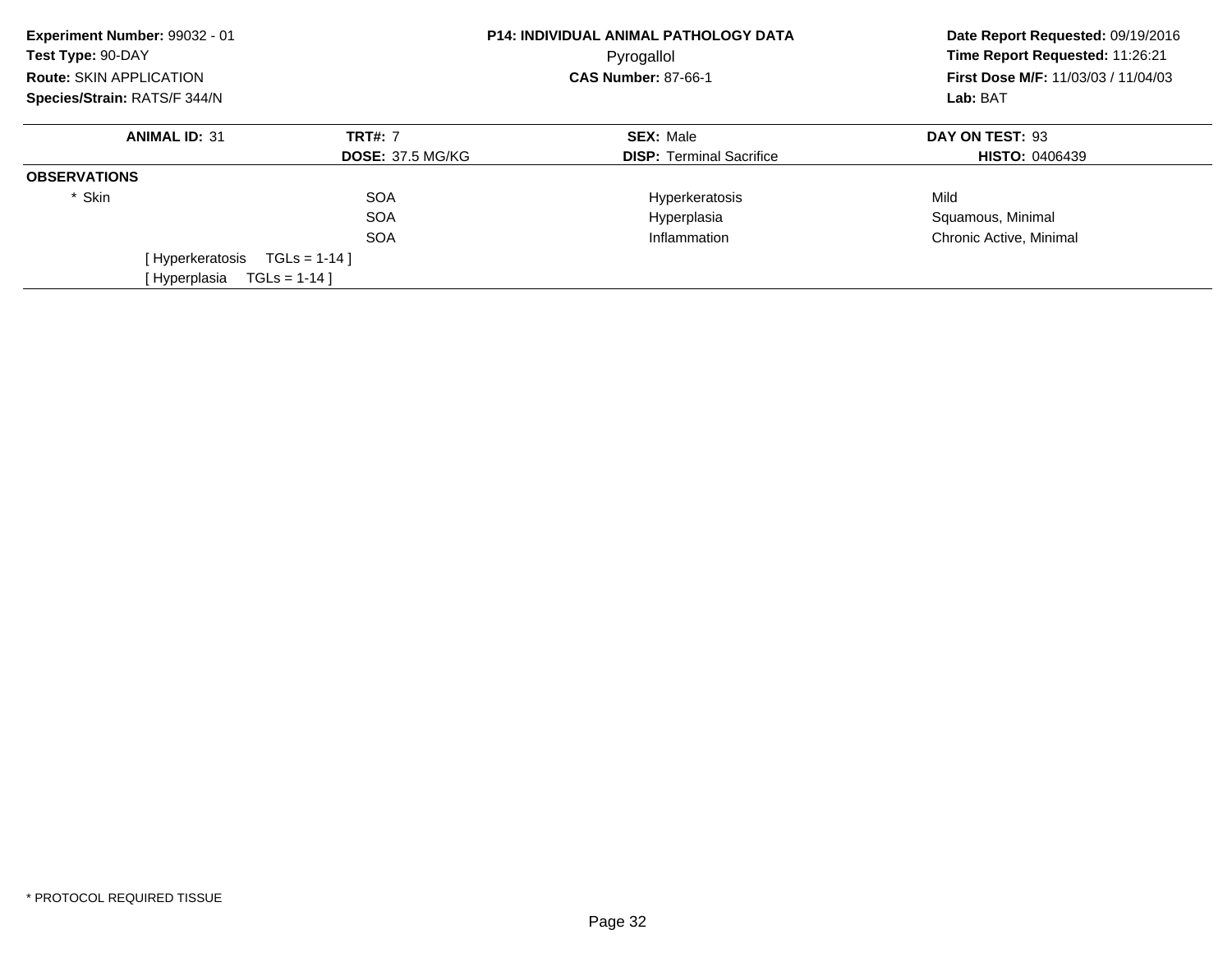| Experiment Number: 99032 - 01<br>Test Type: 90-DAY |                         | <b>P14: INDIVIDUAL ANIMAL PATHOLOGY DATA</b><br>Pyrogallol | Date Report Requested: 09/19/2016<br>Time Report Requested: 11:26:21<br>First Dose M/F: 11/03/03 / 11/04/03<br>Lab: BAT |
|----------------------------------------------------|-------------------------|------------------------------------------------------------|-------------------------------------------------------------------------------------------------------------------------|
| <b>Route: SKIN APPLICATION</b>                     |                         | <b>CAS Number: 87-66-1</b>                                 |                                                                                                                         |
| Species/Strain: RATS/F 344/N                       |                         |                                                            |                                                                                                                         |
| <b>ANIMAL ID: 32</b>                               | <b>TRT#: 7</b>          | <b>SEX: Male</b>                                           | DAY ON TEST: 93                                                                                                         |
|                                                    | <b>DOSE: 37.5 MG/KG</b> | <b>DISP: Terminal Sacrifice</b>                            | <b>HISTO: 0406440</b>                                                                                                   |
| <b>OBSERVATIONS</b>                                |                         |                                                            |                                                                                                                         |
| * Skin                                             | <b>SOA</b>              | Hyperkeratosis                                             | Minimal                                                                                                                 |
|                                                    | <b>SOA</b>              | Hyperplasia                                                | Squamous, Minimal                                                                                                       |
|                                                    | <b>SOA</b>              | Inflammation                                               | Chronic Active, Minimal                                                                                                 |
| [Hyperkeratosis                                    | $TGLS = 1-14$           |                                                            |                                                                                                                         |
| [Hyperplasia                                       | $TGLS = 1-14$           |                                                            |                                                                                                                         |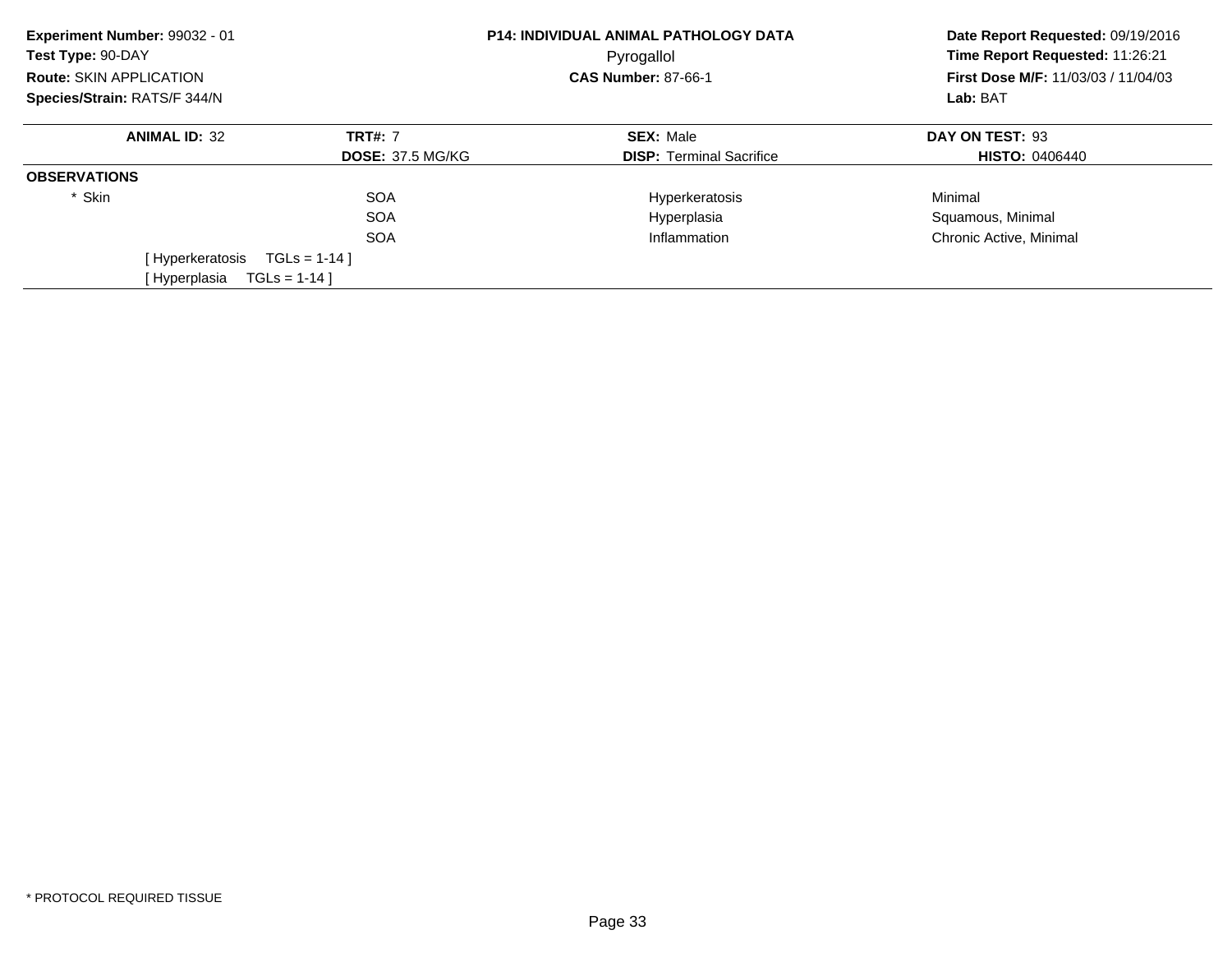| Experiment Number: 99032 - 01<br>Test Type: 90-DAY |                         | <b>P14: INDIVIDUAL ANIMAL PATHOLOGY DATA</b><br>Pyrogallol | Date Report Requested: 09/19/2016<br>Time Report Requested: 11:26:21<br>First Dose M/F: 11/03/03 / 11/04/03<br>Lab: BAT |
|----------------------------------------------------|-------------------------|------------------------------------------------------------|-------------------------------------------------------------------------------------------------------------------------|
| <b>Route: SKIN APPLICATION</b>                     |                         | <b>CAS Number: 87-66-1</b>                                 |                                                                                                                         |
| Species/Strain: RATS/F 344/N                       |                         |                                                            |                                                                                                                         |
| <b>ANIMAL ID: 33</b>                               | <b>TRT#: 7</b>          | <b>SEX: Male</b>                                           | DAY ON TEST: 93                                                                                                         |
|                                                    | <b>DOSE: 37.5 MG/KG</b> | <b>DISP:</b> Terminal Sacrifice                            | <b>HISTO: 0406441</b>                                                                                                   |
| <b>OBSERVATIONS</b>                                |                         |                                                            |                                                                                                                         |
| * Skin                                             | <b>SOA</b>              | Hyperkeratosis                                             | Minimal                                                                                                                 |
|                                                    | <b>SOA</b>              | Hyperplasia                                                | Squamous, Minimal                                                                                                       |
|                                                    | <b>SOA</b>              | Inflammation                                               | Chronic Active, Minimal                                                                                                 |
| [Hyperkeratosis                                    | $TGLS = 1-14$           |                                                            |                                                                                                                         |
| [Hyperplasia                                       | $TGLS = 1-14$           |                                                            |                                                                                                                         |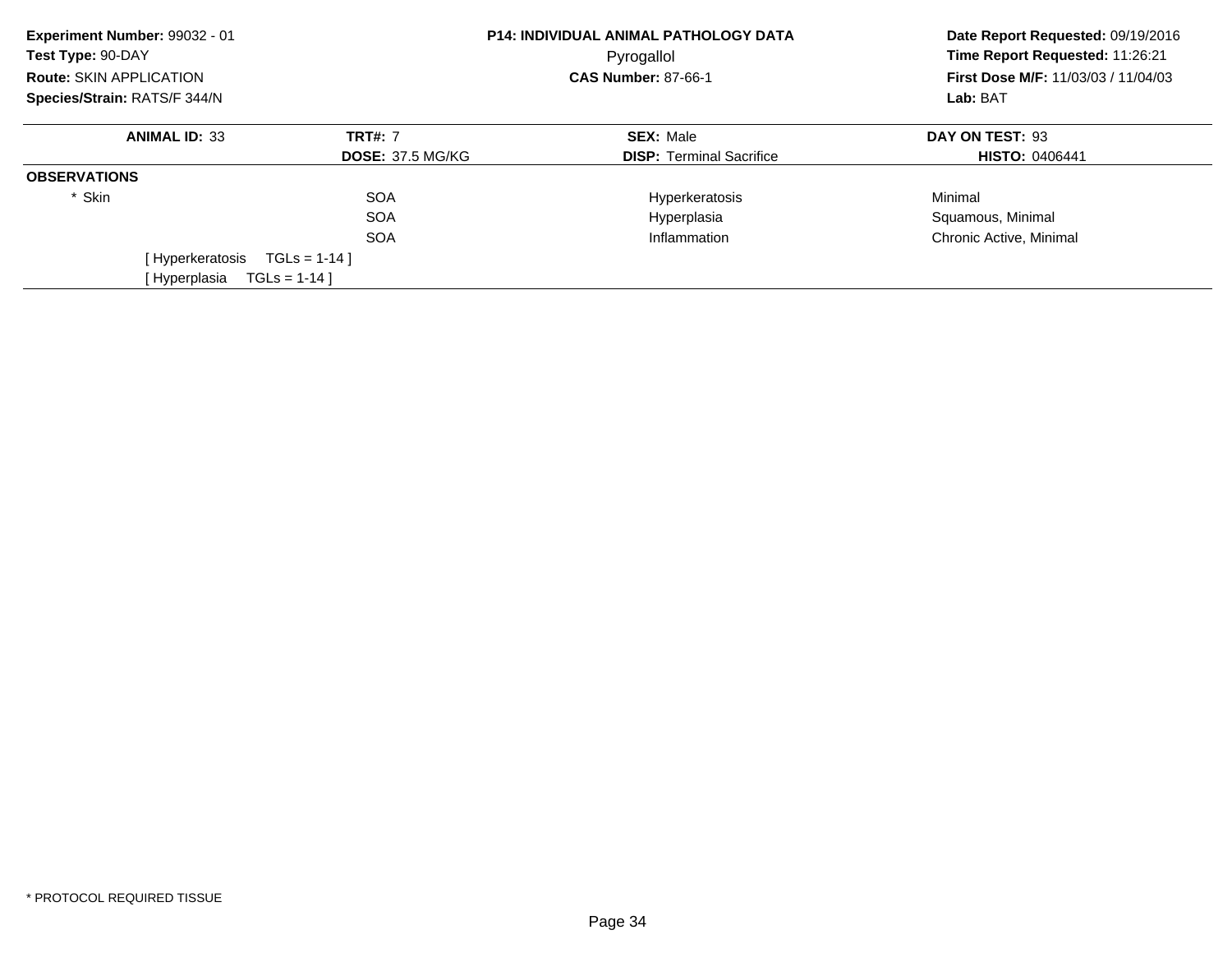| Experiment Number: 99032 - 01<br>Test Type: 90-DAY<br><b>Route: SKIN APPLICATION</b> | <b>P14: INDIVIDUAL ANIMAL PATHOLOGY DATA</b><br>Pyrogallol<br><b>CAS Number: 87-66-1</b> |                                 | Date Report Requested: 09/19/2016<br>Time Report Requested: 11:26:21<br><b>First Dose M/F: 11/03/03 / 11/04/03</b> |
|--------------------------------------------------------------------------------------|------------------------------------------------------------------------------------------|---------------------------------|--------------------------------------------------------------------------------------------------------------------|
| Species/Strain: RATS/F 344/N                                                         |                                                                                          |                                 | Lab: BAT                                                                                                           |
| <b>ANIMAL ID: 34</b>                                                                 | <b>TRT#: 7</b>                                                                           | <b>SEX: Male</b>                | DAY ON TEST: 93                                                                                                    |
|                                                                                      | <b>DOSE: 37.5 MG/KG</b>                                                                  | <b>DISP: Terminal Sacrifice</b> | <b>HISTO: 0406442</b>                                                                                              |
| <b>OBSERVATIONS</b>                                                                  |                                                                                          |                                 |                                                                                                                    |
| * Skin                                                                               | <b>SOA</b>                                                                               | Hyperkeratosis                  | Mild                                                                                                               |
|                                                                                      | <b>SOA</b>                                                                               | Hyperplasia                     | Squamous, Minimal                                                                                                  |
|                                                                                      | <b>SOA</b>                                                                               | Inflammation                    | Chronic Active, Minimal                                                                                            |
| [ Hyperkeratosis                                                                     | $TGLs = 1-14$                                                                            |                                 |                                                                                                                    |
| [Hyperplasia                                                                         | $TGLS = 1-14$ ]                                                                          |                                 |                                                                                                                    |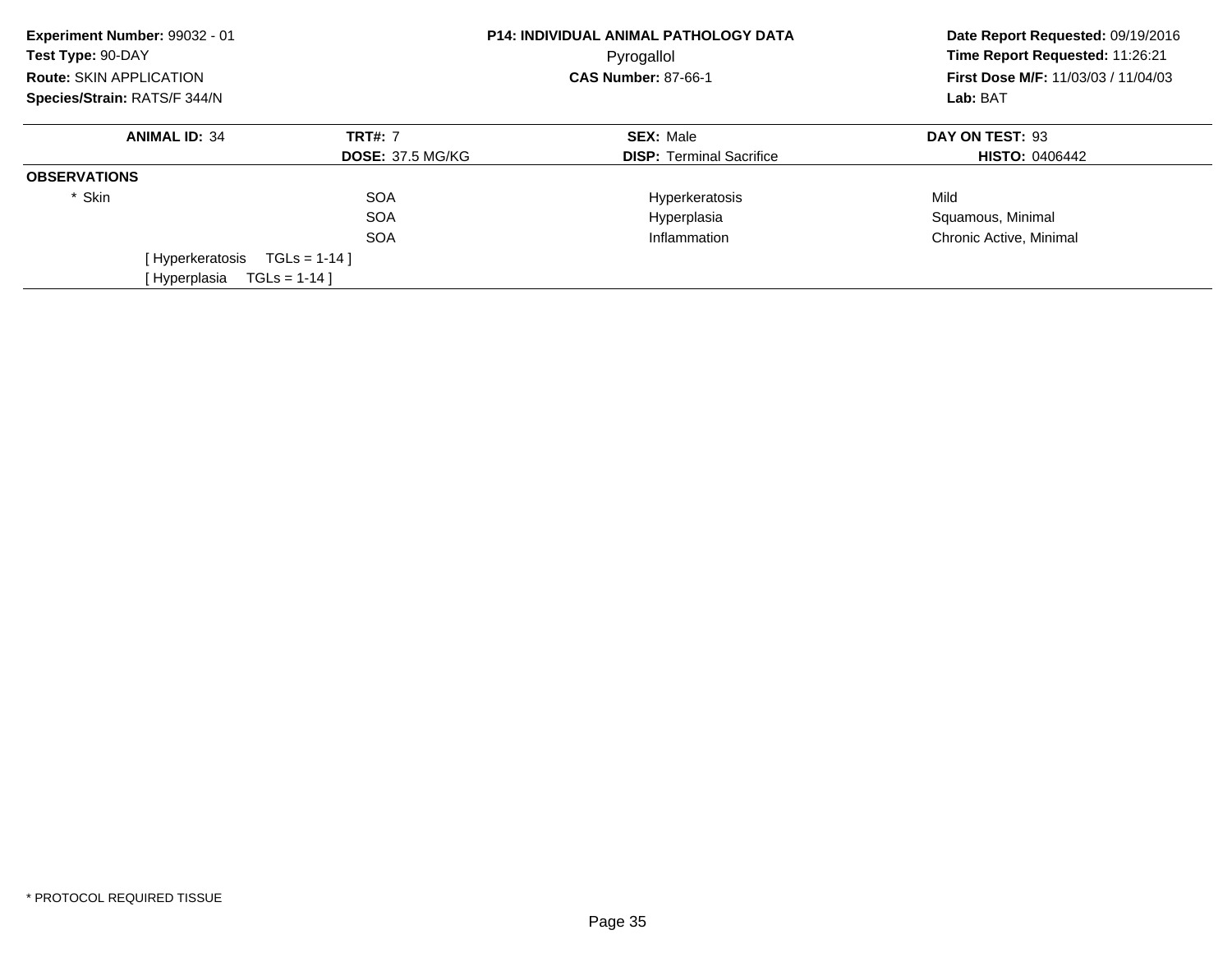| Experiment Number: 99032 - 01<br>Test Type: 90-DAY |                         | <b>P14: INDIVIDUAL ANIMAL PATHOLOGY DATA</b><br>Pyrogallol | Date Report Requested: 09/19/2016<br>Time Report Requested: 11:26:21<br>First Dose M/F: 11/03/03 / 11/04/03<br>Lab: BAT |
|----------------------------------------------------|-------------------------|------------------------------------------------------------|-------------------------------------------------------------------------------------------------------------------------|
| Route: SKIN APPLICATION                            |                         | <b>CAS Number: 87-66-1</b>                                 |                                                                                                                         |
| Species/Strain: RATS/F 344/N                       |                         |                                                            |                                                                                                                         |
| <b>ANIMAL ID: 35</b>                               | <b>TRT#: 7</b>          | <b>SEX: Male</b>                                           | DAY ON TEST: 93                                                                                                         |
|                                                    | <b>DOSE: 37.5 MG/KG</b> | <b>DISP:</b> Terminal Sacrifice                            | <b>HISTO: 0406443</b>                                                                                                   |
| <b>OBSERVATIONS</b>                                |                         |                                                            |                                                                                                                         |
| * Skin                                             | <b>SOA</b>              | Hyperkeratosis                                             | Mild                                                                                                                    |
|                                                    | <b>SOA</b>              | Hyperplasia                                                | Squamous, Minimal                                                                                                       |
|                                                    | <b>SOA</b>              | Inflammation                                               | Chronic Active, Minimal                                                                                                 |
| [Hyperkeratosis                                    | $TGLs = 1-14$ ]         |                                                            |                                                                                                                         |
| [Hyperplasia                                       | $TGLS = 1-14$ ]         |                                                            |                                                                                                                         |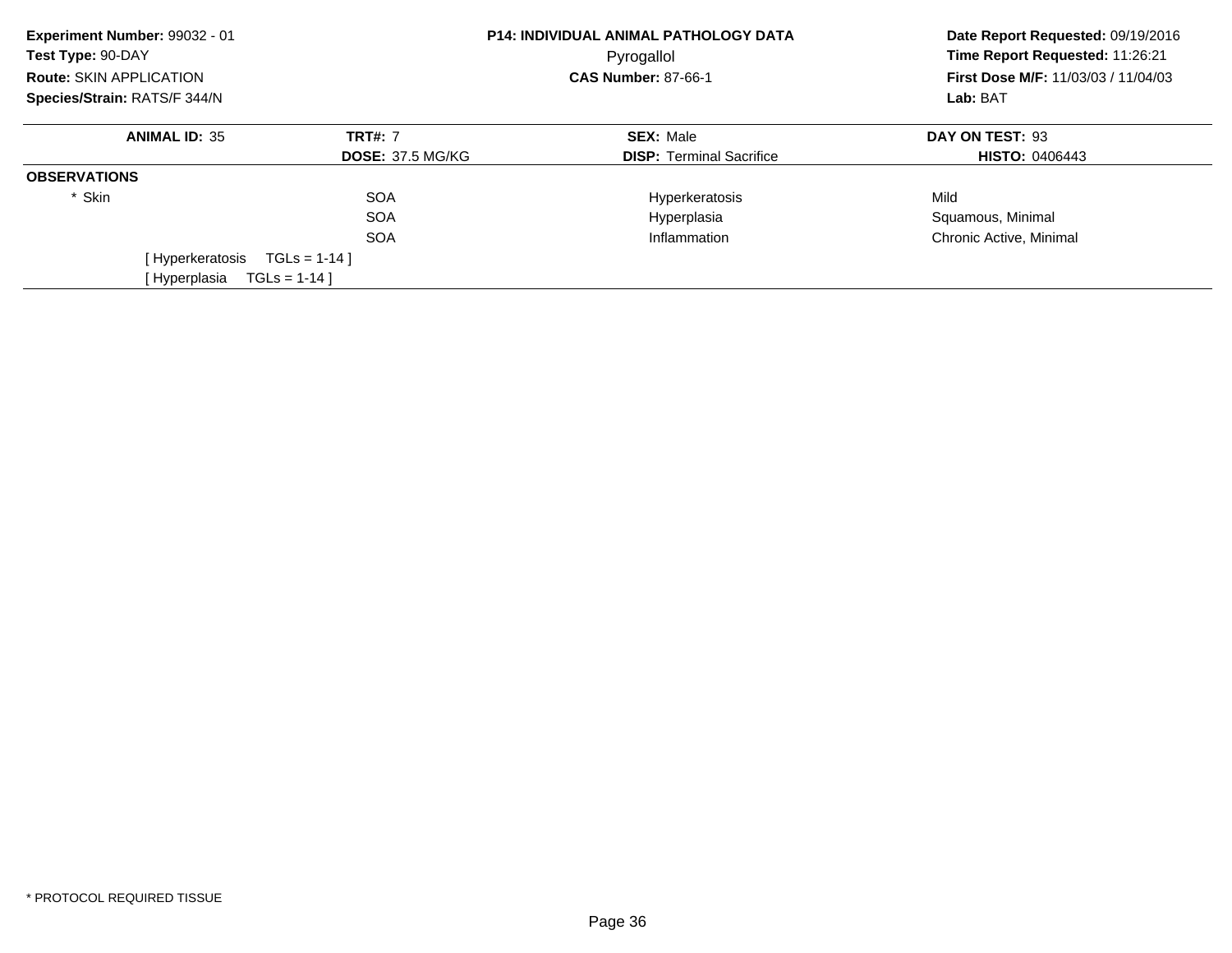| Experiment Number: 99032 - 01<br>Test Type: 90-DAY |                         | <b>P14: INDIVIDUAL ANIMAL PATHOLOGY DATA</b><br>Pyrogallol | Date Report Requested: 09/19/2016<br>Time Report Requested: 11:26:21<br>First Dose M/F: 11/03/03 / 11/04/03<br>Lab: BAT |
|----------------------------------------------------|-------------------------|------------------------------------------------------------|-------------------------------------------------------------------------------------------------------------------------|
| Route: SKIN APPLICATION                            |                         | <b>CAS Number: 87-66-1</b>                                 |                                                                                                                         |
| Species/Strain: RATS/F 344/N                       |                         |                                                            |                                                                                                                         |
| <b>ANIMAL ID: 36</b>                               | <b>TRT#: 7</b>          | <b>SEX: Male</b>                                           | DAY ON TEST: 93                                                                                                         |
|                                                    | <b>DOSE: 37.5 MG/KG</b> | <b>DISP:</b> Terminal Sacrifice                            | <b>HISTO: 0406444</b>                                                                                                   |
| <b>OBSERVATIONS</b>                                |                         |                                                            |                                                                                                                         |
| * Skin                                             | <b>SOA</b>              | Hyperkeratosis                                             | Mild                                                                                                                    |
|                                                    | <b>SOA</b>              | Hyperplasia                                                | Squamous, Minimal                                                                                                       |
|                                                    | <b>SOA</b>              | Inflammation                                               | Chronic Active, Minimal                                                                                                 |
| [Hyperkeratosis                                    | $TGLs = 1-14$ ]         |                                                            |                                                                                                                         |
| [Hyperplasia                                       | $TGLS = 1-14$ ]         |                                                            |                                                                                                                         |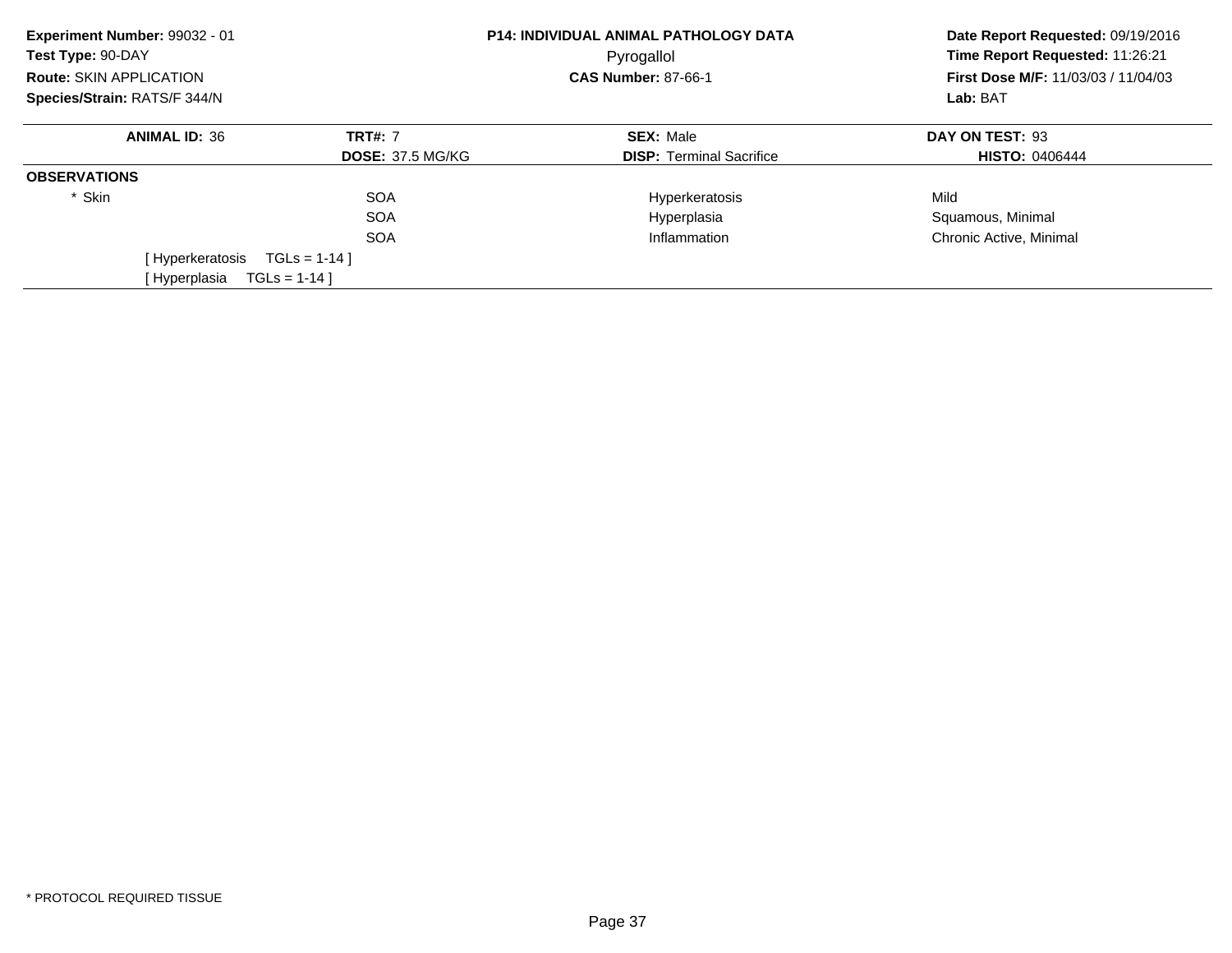| Experiment Number: 99032 - 01<br>Test Type: 90-DAY<br><b>Route: SKIN APPLICATION</b> |                         | <b>P14: INDIVIDUAL ANIMAL PATHOLOGY DATA</b><br>Pyrogallol<br><b>CAS Number: 87-66-1</b> | Date Report Requested: 09/19/2016<br>Time Report Requested: 11:26:21<br><b>First Dose M/F: 11/03/03 / 11/04/03</b> |
|--------------------------------------------------------------------------------------|-------------------------|------------------------------------------------------------------------------------------|--------------------------------------------------------------------------------------------------------------------|
| Species/Strain: RATS/F 344/N                                                         |                         |                                                                                          | Lab: BAT                                                                                                           |
| <b>ANIMAL ID: 37</b>                                                                 | <b>TRT#: 7</b>          | <b>SEX: Male</b>                                                                         | DAY ON TEST: 93                                                                                                    |
|                                                                                      | <b>DOSE: 37.5 MG/KG</b> | <b>DISP: Terminal Sacrifice</b>                                                          | <b>HISTO: 0406445</b>                                                                                              |
| <b>OBSERVATIONS</b>                                                                  |                         |                                                                                          |                                                                                                                    |
| * Skin                                                                               | <b>SOA</b>              | Hyperkeratosis                                                                           | Mild                                                                                                               |
|                                                                                      | <b>SOA</b>              | Hyperplasia                                                                              | Squamous, Minimal                                                                                                  |
|                                                                                      | <b>SOA</b>              | Inflammation                                                                             | Chronic Active, Minimal                                                                                            |
| [ Hyperkeratosis                                                                     | $TGLS = 1-14$           |                                                                                          |                                                                                                                    |
| [Hyperplasia                                                                         | $TGLS = 1-14$ ]         |                                                                                          |                                                                                                                    |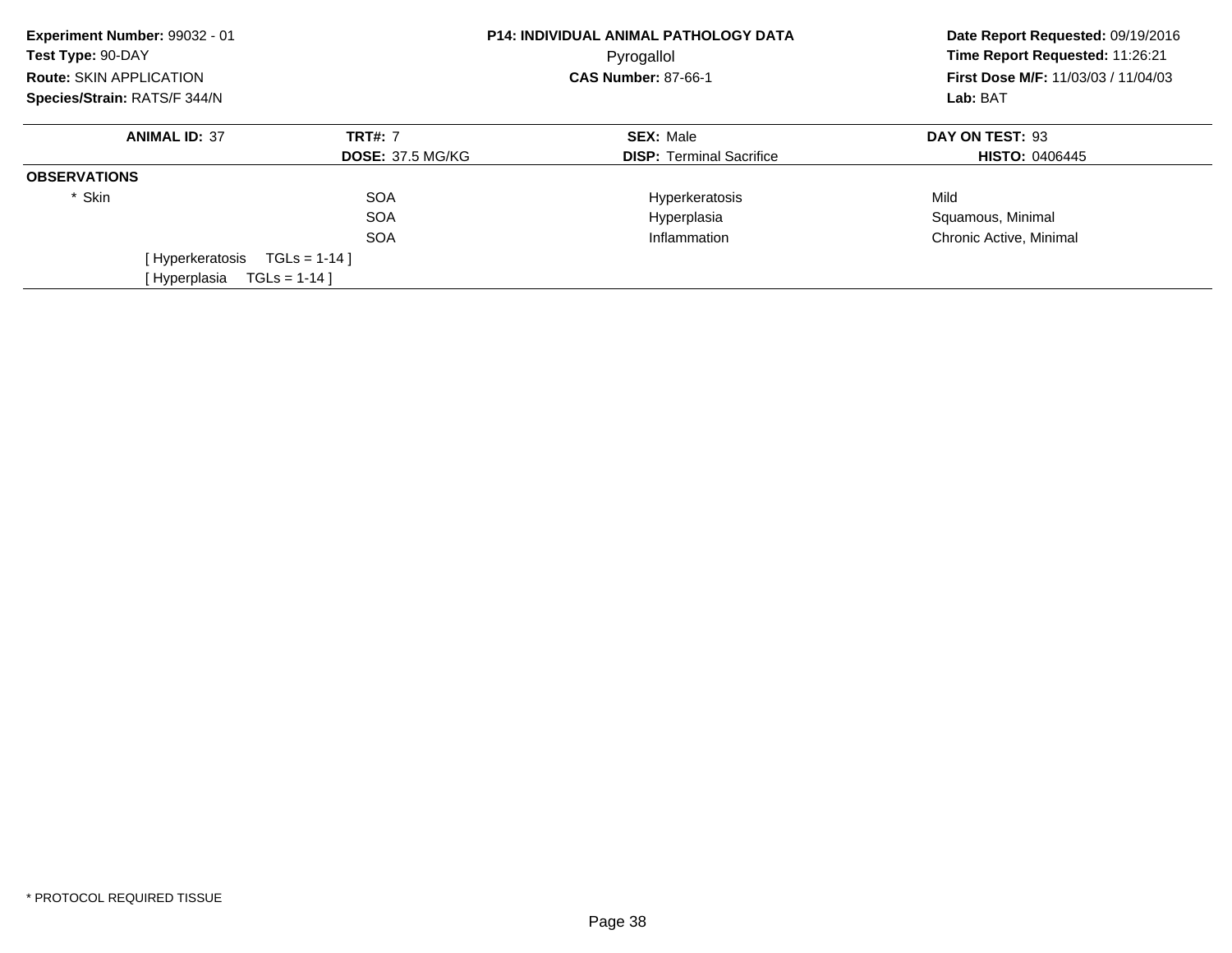| Experiment Number: 99032 - 01<br>Test Type: 90-DAY |                         | <b>P14: INDIVIDUAL ANIMAL PATHOLOGY DATA</b><br>Pyrogallol | Date Report Requested: 09/19/2016<br>Time Report Requested: 11:26:21<br>First Dose M/F: 11/03/03 / 11/04/03<br>Lab: BAT |
|----------------------------------------------------|-------------------------|------------------------------------------------------------|-------------------------------------------------------------------------------------------------------------------------|
| Route: SKIN APPLICATION                            |                         | <b>CAS Number: 87-66-1</b>                                 |                                                                                                                         |
| Species/Strain: RATS/F 344/N                       |                         |                                                            |                                                                                                                         |
| <b>ANIMAL ID: 38</b>                               | <b>TRT#: 7</b>          | <b>SEX: Male</b>                                           | DAY ON TEST: 93                                                                                                         |
|                                                    | <b>DOSE: 37.5 MG/KG</b> | <b>DISP:</b> Terminal Sacrifice                            | <b>HISTO: 0406446</b>                                                                                                   |
| <b>OBSERVATIONS</b>                                |                         |                                                            |                                                                                                                         |
| * Skin                                             | <b>SOA</b>              | Hyperkeratosis                                             | Mild                                                                                                                    |
|                                                    | <b>SOA</b>              | Hyperplasia                                                | Squamous, Minimal                                                                                                       |
|                                                    | <b>SOA</b>              | Inflammation                                               | Chronic Active, Minimal                                                                                                 |
| [Hyperkeratosis                                    | $TGLs = 1-14$ ]         |                                                            |                                                                                                                         |
| [Hyperplasia                                       | $TGLS = 1-14$ ]         |                                                            |                                                                                                                         |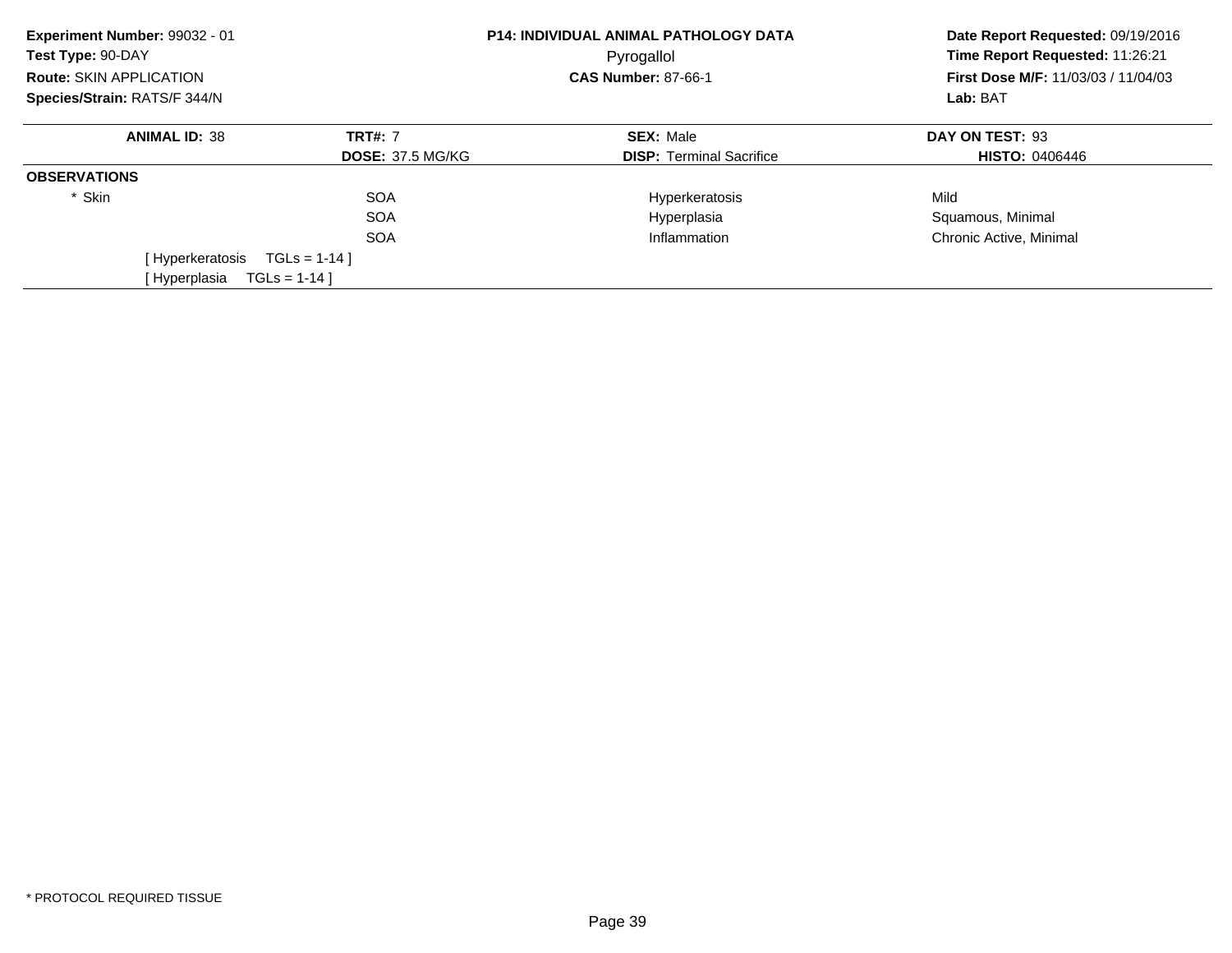| Experiment Number: 99032 - 01<br>Test Type: 90-DAY |                         | <b>P14: INDIVIDUAL ANIMAL PATHOLOGY DATA</b><br>Pyrogallol | Date Report Requested: 09/19/2016<br>Time Report Requested: 11:26:21<br>First Dose M/F: 11/03/03 / 11/04/03<br>Lab: BAT |
|----------------------------------------------------|-------------------------|------------------------------------------------------------|-------------------------------------------------------------------------------------------------------------------------|
| Route: SKIN APPLICATION                            |                         | <b>CAS Number: 87-66-1</b>                                 |                                                                                                                         |
| Species/Strain: RATS/F 344/N                       |                         |                                                            |                                                                                                                         |
| <b>ANIMAL ID: 39</b>                               | <b>TRT#: 7</b>          | <b>SEX: Male</b>                                           | DAY ON TEST: 93                                                                                                         |
|                                                    | <b>DOSE: 37.5 MG/KG</b> | <b>DISP:</b> Terminal Sacrifice                            | <b>HISTO: 0406447</b>                                                                                                   |
| <b>OBSERVATIONS</b>                                |                         |                                                            |                                                                                                                         |
| * Skin                                             | <b>SOA</b>              | Hyperkeratosis                                             | Mild                                                                                                                    |
|                                                    | <b>SOA</b>              | Hyperplasia                                                | Squamous, Minimal                                                                                                       |
|                                                    | <b>SOA</b>              | Inflammation                                               | Chronic Active, Minimal                                                                                                 |
| [Hyperkeratosis                                    | $TGLs = 1-14$ ]         |                                                            |                                                                                                                         |
| [Hyperplasia                                       | $TGLS = 1-14$ ]         |                                                            |                                                                                                                         |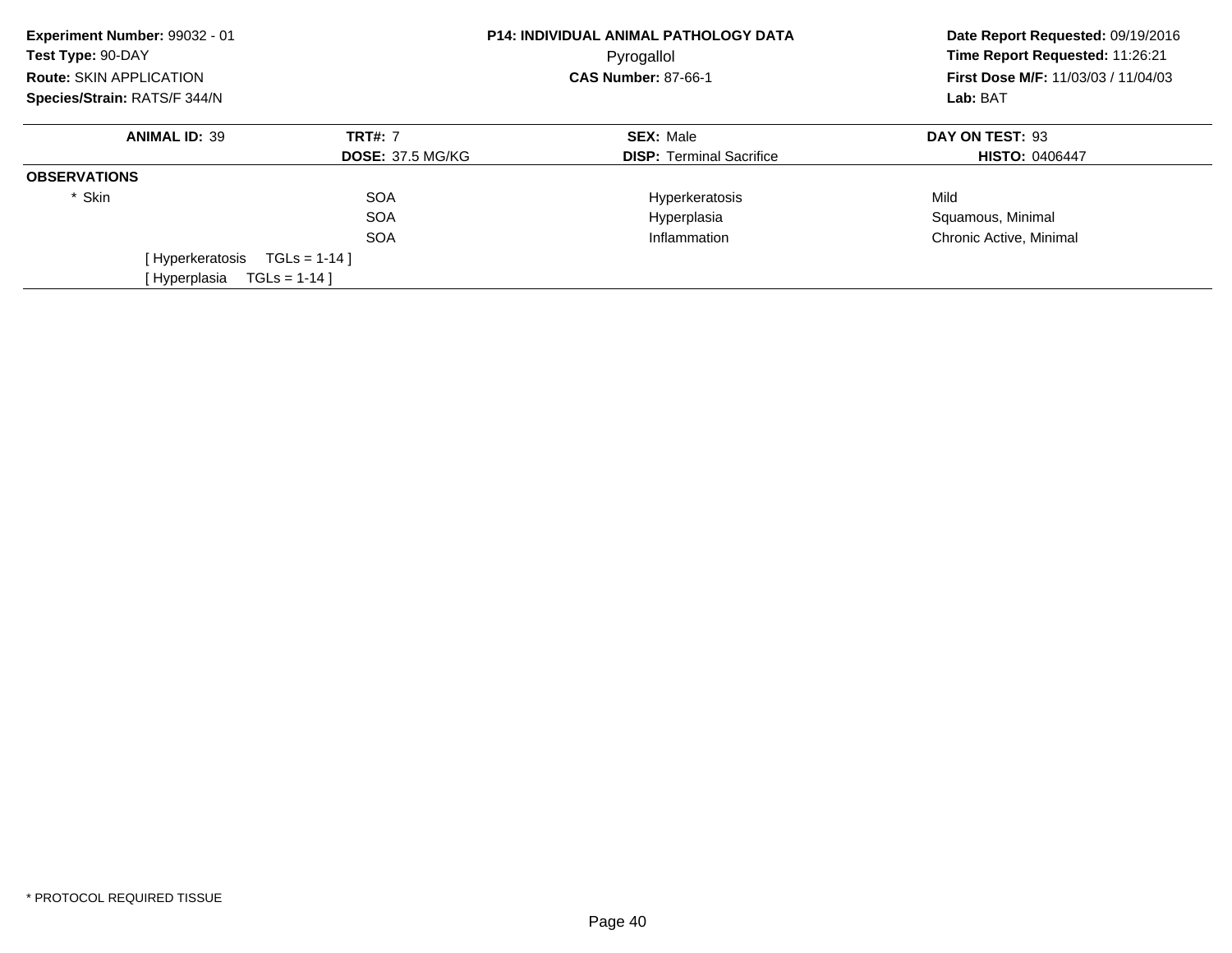| Experiment Number: 99032 - 01<br>Test Type: 90-DAY |                         | <b>P14: INDIVIDUAL ANIMAL PATHOLOGY DATA</b><br>Pyrogallol | Date Report Requested: 09/19/2016<br>Time Report Requested: 11:26:21<br>First Dose M/F: 11/03/03 / 11/04/03<br>Lab: BAT |
|----------------------------------------------------|-------------------------|------------------------------------------------------------|-------------------------------------------------------------------------------------------------------------------------|
| Route: SKIN APPLICATION                            |                         | <b>CAS Number: 87-66-1</b>                                 |                                                                                                                         |
| Species/Strain: RATS/F 344/N                       |                         |                                                            |                                                                                                                         |
| <b>ANIMAL ID: 40</b>                               | <b>TRT#: 7</b>          | <b>SEX: Male</b>                                           | DAY ON TEST: 93                                                                                                         |
|                                                    | <b>DOSE: 37.5 MG/KG</b> | <b>DISP:</b> Terminal Sacrifice                            | <b>HISTO: 0406448</b>                                                                                                   |
| <b>OBSERVATIONS</b>                                |                         |                                                            |                                                                                                                         |
| * Skin                                             | <b>SOA</b>              | Hyperkeratosis                                             | Minimal                                                                                                                 |
|                                                    | <b>SOA</b>              | Hyperplasia                                                | Squamous, Minimal                                                                                                       |
|                                                    | <b>SOA</b>              | Inflammation                                               | Chronic Active, Minimal                                                                                                 |
| [Hyperkeratosis                                    | $TGLs = 1-14$           |                                                            |                                                                                                                         |
| [Hyperplasia                                       | $TGLS = 1-14$ ]         |                                                            |                                                                                                                         |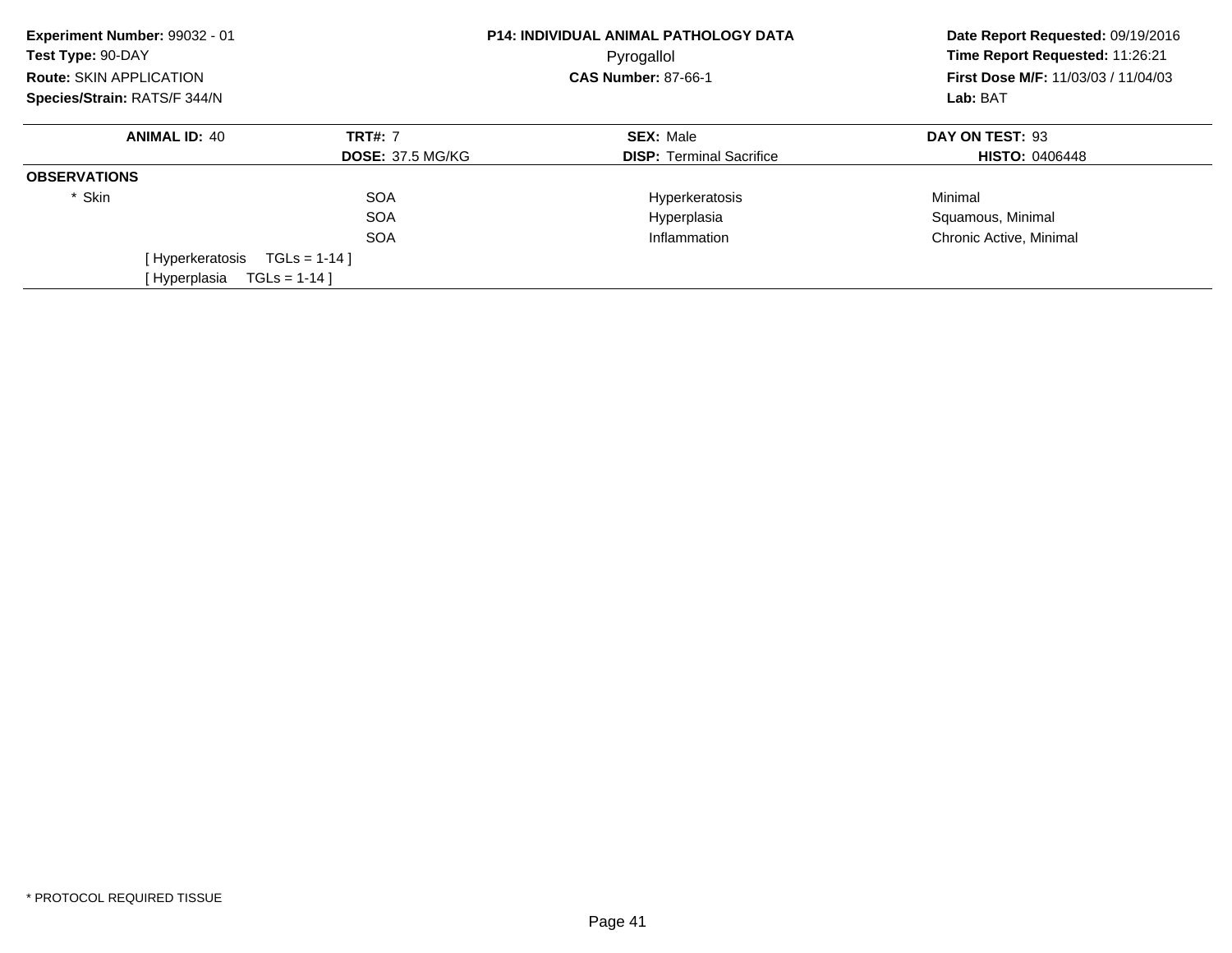| Experiment Number: 99032 - 01<br>Test Type: 90-DAY |                       | <b>P14: INDIVIDUAL ANIMAL PATHOLOGY DATA</b><br>Pyrogallol | Date Report Requested: 09/19/2016<br>Time Report Requested: 11:26:21 |
|----------------------------------------------------|-----------------------|------------------------------------------------------------|----------------------------------------------------------------------|
| Route: SKIN APPLICATION                            |                       | <b>CAS Number: 87-66-1</b>                                 | First Dose M/F: 11/03/03 / 11/04/03                                  |
| Species/Strain: RATS/F 344/N                       |                       |                                                            | Lab: BAT                                                             |
| <b>ANIMAL ID: 41</b>                               | <b>TRT#: 9</b>        | <b>SEX: Male</b>                                           | DAY ON TEST: 93                                                      |
|                                                    | <b>DOSE: 75 MG/KG</b> | <b>DISP:</b> Terminal Sacrifice                            | <b>HISTO: 0406449</b>                                                |
| <b>OBSERVATIONS</b>                                |                       |                                                            |                                                                      |
| * Skin                                             | <b>SOA</b>            | Hyperkeratosis                                             | Mild                                                                 |
|                                                    | <b>SOA</b>            | Hyperplasia                                                | Squamous, Minimal                                                    |
|                                                    | <b>SOA</b>            | Inflammation                                               | Chronic Active, Mild                                                 |
| [Hyperkeratosis                                    | $TGLS = 1-14$         |                                                            |                                                                      |
| [Hyperplasia                                       | $TGLs = 1-14$ ]       |                                                            |                                                                      |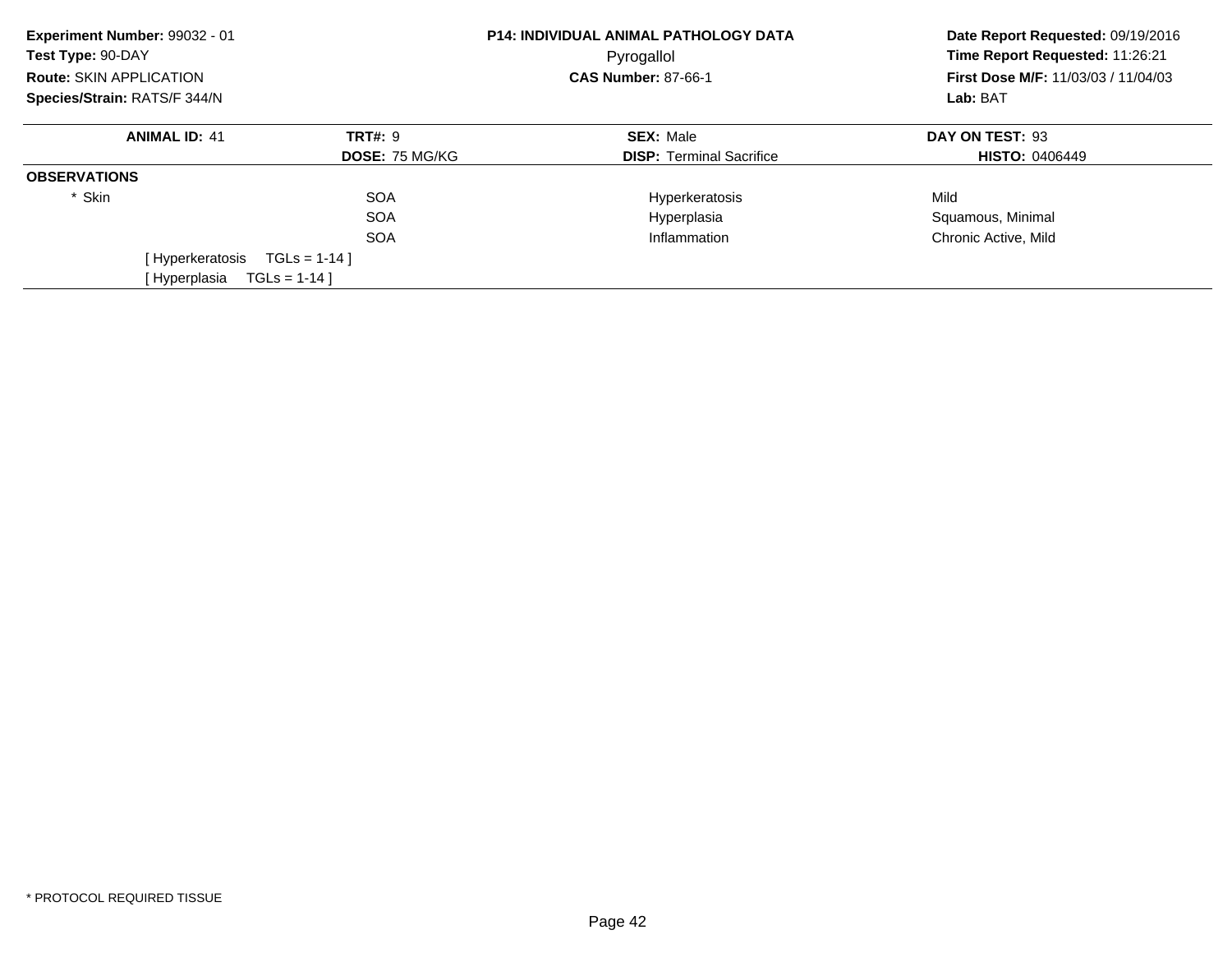| Experiment Number: 99032 - 01<br>Test Type: 90-DAY<br><b>Route: SKIN APPLICATION</b> |                       | <b>P14: INDIVIDUAL ANIMAL PATHOLOGY DATA</b><br>Pyrogallol<br><b>CAS Number: 87-66-1</b> | Date Report Requested: 09/19/2016<br>Time Report Requested: 11:26:21<br><b>First Dose M/F: 11/03/03 / 11/04/03</b><br>Lab: BAT |
|--------------------------------------------------------------------------------------|-----------------------|------------------------------------------------------------------------------------------|--------------------------------------------------------------------------------------------------------------------------------|
| Species/Strain: RATS/F 344/N                                                         |                       |                                                                                          |                                                                                                                                |
| <b>ANIMAL ID: 42</b>                                                                 | <b>TRT#: 9</b>        | <b>SEX: Male</b>                                                                         | DAY ON TEST: 93                                                                                                                |
|                                                                                      | <b>DOSE: 75 MG/KG</b> | <b>DISP: Terminal Sacrifice</b>                                                          | <b>HISTO: 0406450</b>                                                                                                          |
| <b>OBSERVATIONS</b>                                                                  |                       |                                                                                          |                                                                                                                                |
| * Skin                                                                               | <b>SOA</b>            | Hyperkeratosis                                                                           | Mild                                                                                                                           |
|                                                                                      | <b>SOA</b>            | Hyperplasia                                                                              | Squamous, Mild                                                                                                                 |
|                                                                                      | <b>SOA</b>            | Inflammation                                                                             | Chronic Active, Mild                                                                                                           |
| [ Hyperkeratosis                                                                     | $TGLS = 1-11$         |                                                                                          |                                                                                                                                |
| [Hyperplasia                                                                         | $TGLs = 1-11$         |                                                                                          |                                                                                                                                |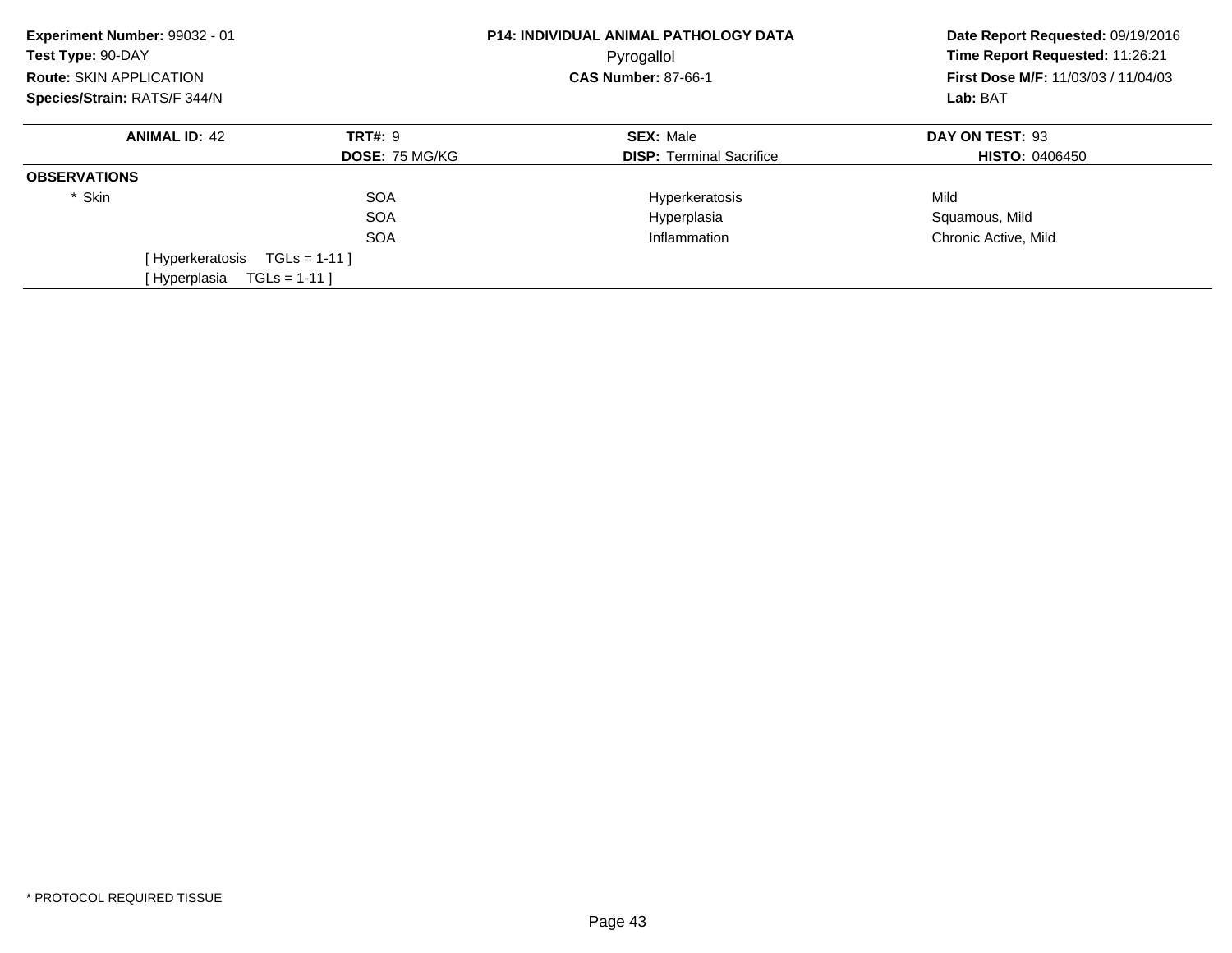| Experiment Number: 99032 - 01<br>Test Type: 90-DAY<br><b>Route: SKIN APPLICATION</b> |                       | <b>P14: INDIVIDUAL ANIMAL PATHOLOGY DATA</b><br>Pyrogallol<br><b>CAS Number: 87-66-1</b> | Date Report Requested: 09/19/2016<br>Time Report Requested: 11:26:21<br>First Dose M/F: 11/03/03 / 11/04/03 |
|--------------------------------------------------------------------------------------|-----------------------|------------------------------------------------------------------------------------------|-------------------------------------------------------------------------------------------------------------|
| Species/Strain: RATS/F 344/N                                                         |                       |                                                                                          | Lab: BAT                                                                                                    |
| <b>ANIMAL ID: 43</b>                                                                 | <b>TRT#: 9</b>        | <b>SEX: Male</b>                                                                         | DAY ON TEST: 93                                                                                             |
|                                                                                      | <b>DOSE: 75 MG/KG</b> | <b>DISP: Terminal Sacrifice</b>                                                          | <b>HISTO: 0406451</b>                                                                                       |
| <b>OBSERVATIONS</b>                                                                  |                       |                                                                                          |                                                                                                             |
| * Skin                                                                               | <b>SOA</b>            | Hyperkeratosis                                                                           | Moderate                                                                                                    |
|                                                                                      | <b>SOA</b>            | Hyperplasia                                                                              | Squamous, Mild                                                                                              |
|                                                                                      | <b>SOA</b>            | Inflammation                                                                             | Chronic Active, Mild                                                                                        |
| [Hyperkeratosis                                                                      | $TGLS = 1-14$         |                                                                                          |                                                                                                             |
| [Hyperplasia                                                                         | $TGLs = 1-14$ ]       |                                                                                          |                                                                                                             |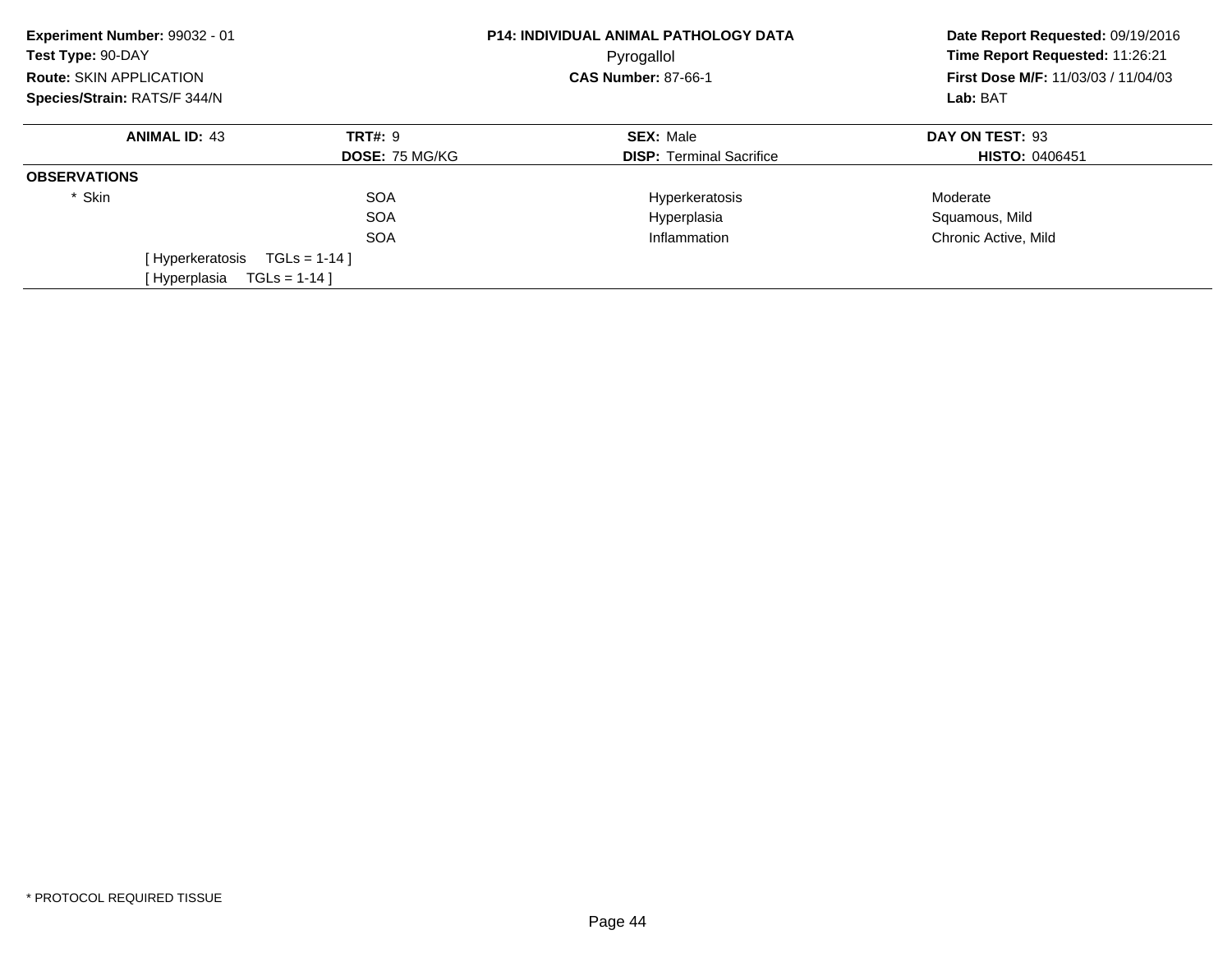| Experiment Number: 99032 - 01<br>Test Type: 90-DAY<br><b>Route: SKIN APPLICATION</b> |                       | <b>P14: INDIVIDUAL ANIMAL PATHOLOGY DATA</b><br>Pyrogallol<br><b>CAS Number: 87-66-1</b> | Date Report Requested: 09/19/2016<br>Time Report Requested: 11:26:21<br><b>First Dose M/F: 11/03/03 / 11/04/03</b><br>Lab: BAT |
|--------------------------------------------------------------------------------------|-----------------------|------------------------------------------------------------------------------------------|--------------------------------------------------------------------------------------------------------------------------------|
| Species/Strain: RATS/F 344/N                                                         |                       |                                                                                          |                                                                                                                                |
| <b>ANIMAL ID: 44</b>                                                                 | <b>TRT#: 9</b>        | <b>SEX: Male</b>                                                                         | DAY ON TEST: 93                                                                                                                |
|                                                                                      | <b>DOSE: 75 MG/KG</b> | <b>DISP: Terminal Sacrifice</b>                                                          | <b>HISTO: 0406452</b>                                                                                                          |
| <b>OBSERVATIONS</b>                                                                  |                       |                                                                                          |                                                                                                                                |
| * Skin                                                                               | <b>SOA</b>            | Hyperkeratosis                                                                           | Mild                                                                                                                           |
|                                                                                      | <b>SOA</b>            | Hyperplasia                                                                              | Squamous, Mild                                                                                                                 |
|                                                                                      | <b>SOA</b>            | Inflammation                                                                             | Chronic Active, Mild                                                                                                           |
| [ Hyperkeratosis                                                                     | $TGLS = 1-14$         |                                                                                          |                                                                                                                                |
| [Hyperplasia                                                                         | $TGLS = 1-14$ ]       |                                                                                          |                                                                                                                                |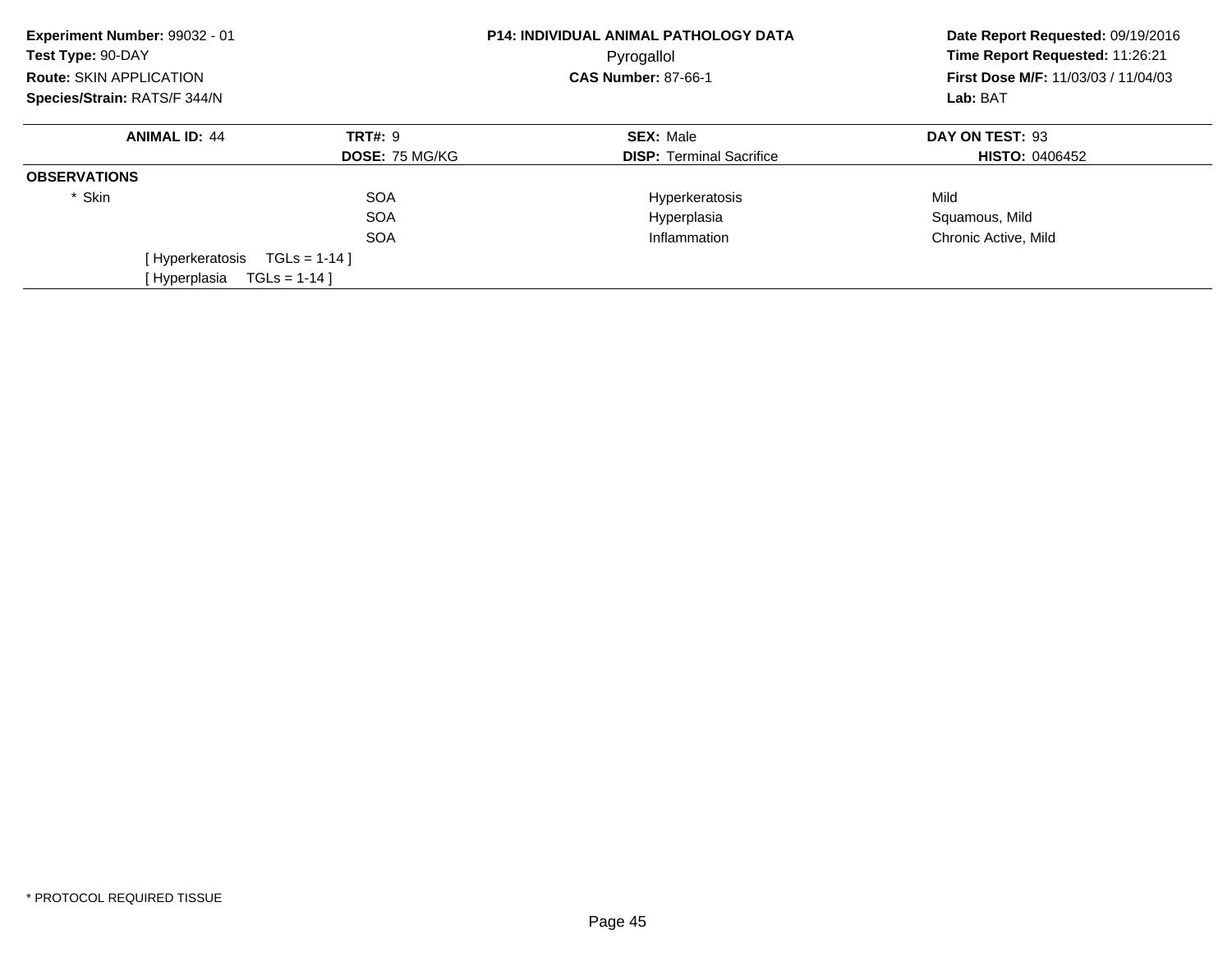| Experiment Number: 99032 - 01<br>Test Type: 90-DAY |                       | <b>P14: INDIVIDUAL ANIMAL PATHOLOGY DATA</b><br>Pyrogallol | Date Report Requested: 09/19/2016<br>Time Report Requested: 11:26:21<br>First Dose M/F: 11/03/03 / 11/04/03<br>Lab: BAT |
|----------------------------------------------------|-----------------------|------------------------------------------------------------|-------------------------------------------------------------------------------------------------------------------------|
| Route: SKIN APPLICATION                            |                       | <b>CAS Number: 87-66-1</b>                                 |                                                                                                                         |
| Species/Strain: RATS/F 344/N                       |                       |                                                            |                                                                                                                         |
| <b>ANIMAL ID: 45</b>                               | <b>TRT#: 9</b>        | <b>SEX: Male</b>                                           | DAY ON TEST: 93                                                                                                         |
|                                                    | <b>DOSE: 75 MG/KG</b> | <b>DISP:</b> Terminal Sacrifice                            | <b>HISTO: 0406453</b>                                                                                                   |
| <b>OBSERVATIONS</b>                                |                       |                                                            |                                                                                                                         |
| * Skin                                             | <b>SOA</b>            | Hyperkeratosis                                             | Mild                                                                                                                    |
|                                                    | <b>SOA</b>            | Hyperplasia                                                | Squamous, Minimal                                                                                                       |
|                                                    | <b>SOA</b>            | Inflammation                                               | Chronic Active, Minimal                                                                                                 |
| [Hyperkeratosis                                    | $TGLs = 1-11$         |                                                            |                                                                                                                         |
| [ Hyperplasia                                      | $TGLS = 1-11$         |                                                            |                                                                                                                         |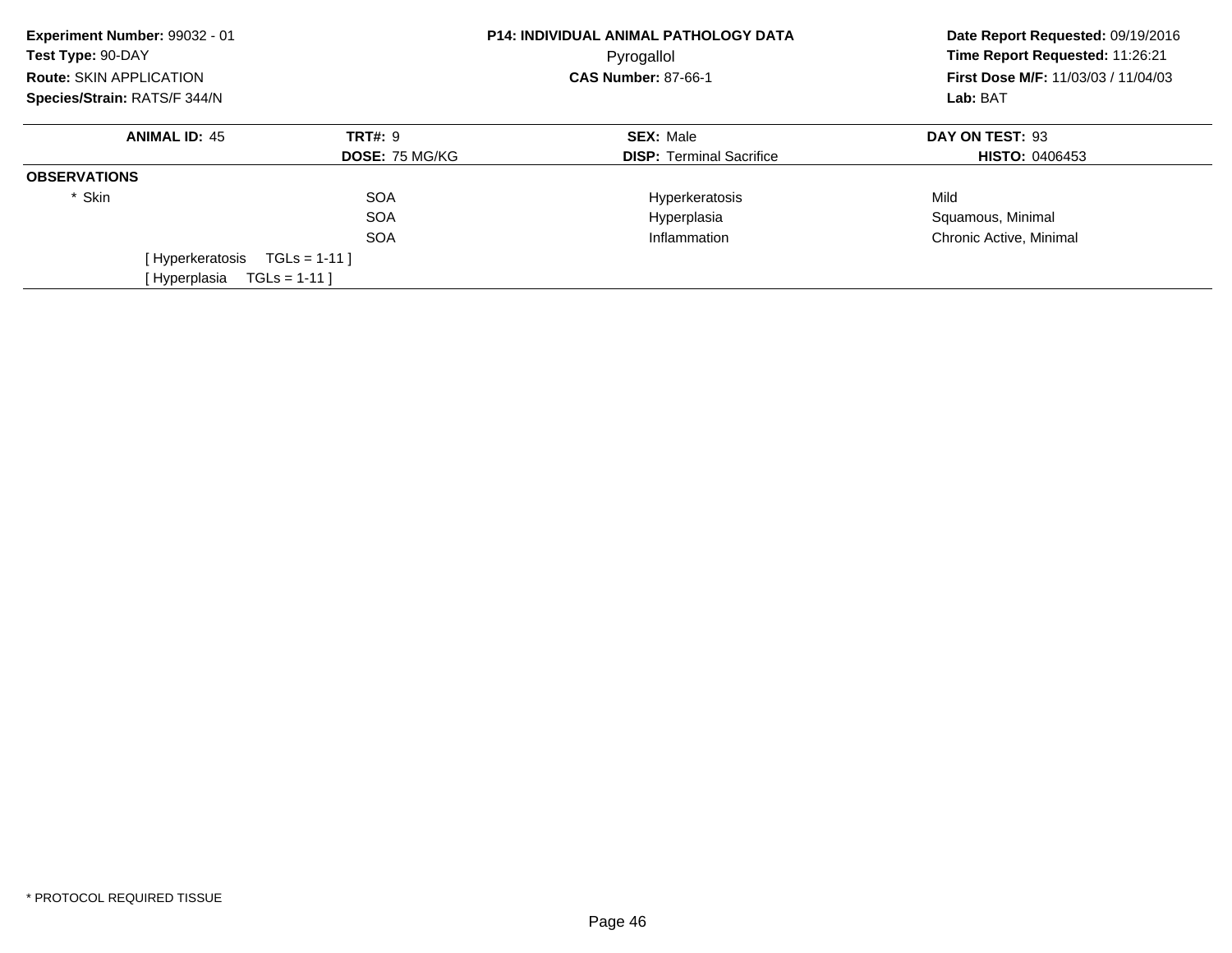| Experiment Number: 99032 - 01<br>Test Type: 90-DAY<br><b>Route: SKIN APPLICATION</b> |                                         | <b>P14: INDIVIDUAL ANIMAL PATHOLOGY DATA</b><br>Pyrogallol<br><b>CAS Number: 87-66-1</b> | Date Report Requested: 09/19/2016<br>Time Report Requested: 11:26:21<br><b>First Dose M/F: 11/03/03 / 11/04/03</b><br>Lab: BAT |
|--------------------------------------------------------------------------------------|-----------------------------------------|------------------------------------------------------------------------------------------|--------------------------------------------------------------------------------------------------------------------------------|
| Species/Strain: RATS/F 344/N                                                         |                                         |                                                                                          |                                                                                                                                |
| <b>ANIMAL ID: 46</b>                                                                 | <b>TRT#: 9</b><br><b>DOSE: 75 MG/KG</b> | <b>SEX: Male</b><br><b>DISP: Terminal Sacrifice</b>                                      | DAY ON TEST: 93<br><b>HISTO: 0406454</b>                                                                                       |
| <b>OBSERVATIONS</b>                                                                  |                                         |                                                                                          |                                                                                                                                |
| * Skin                                                                               | <b>SOA</b><br><b>SOA</b><br><b>SOA</b>  | Hyperkeratosis<br>Hyperplasia<br>Inflammation                                            | Mild<br>Squamous, Minimal<br>Chronic Active, Mild                                                                              |
| [ Hyperkeratosis<br>[Hyperplasia                                                     | $TGLS = 1-11$<br>$TGLs = 1-11$          |                                                                                          |                                                                                                                                |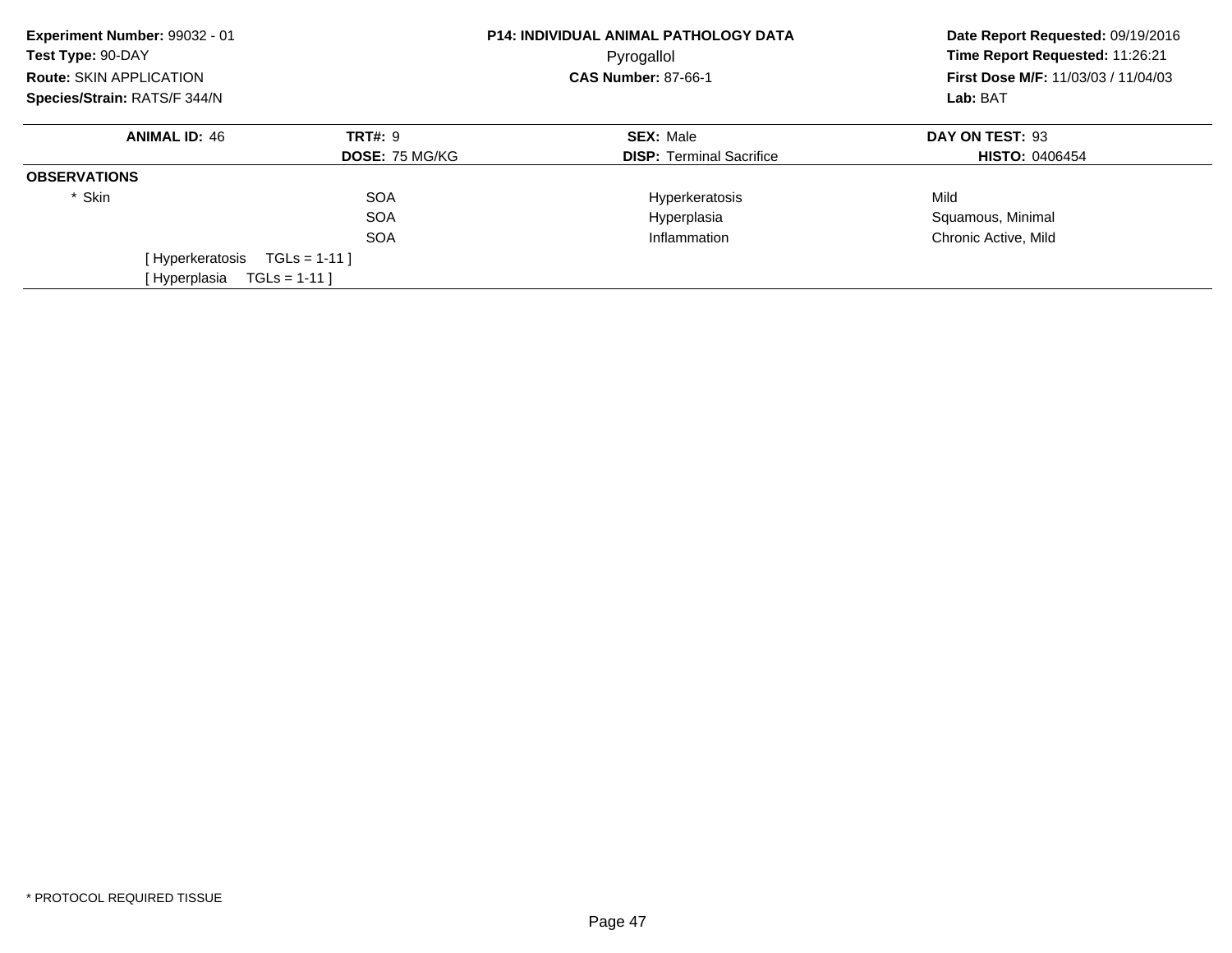| Experiment Number: 99032 - 01<br>Test Type: 90-DAY |                       | <b>P14: INDIVIDUAL ANIMAL PATHOLOGY DATA</b><br>Pyrogallol | Date Report Requested: 09/19/2016<br>Time Report Requested: 11:26:21<br><b>First Dose M/F: 11/03/03 / 11/04/03</b><br>Lab: BAT |
|----------------------------------------------------|-----------------------|------------------------------------------------------------|--------------------------------------------------------------------------------------------------------------------------------|
| <b>Route: SKIN APPLICATION</b>                     |                       | <b>CAS Number: 87-66-1</b>                                 |                                                                                                                                |
| Species/Strain: RATS/F 344/N                       |                       |                                                            |                                                                                                                                |
| <b>ANIMAL ID: 47</b>                               | <b>TRT#: 9</b>        | <b>SEX: Male</b>                                           | DAY ON TEST: 93                                                                                                                |
|                                                    | <b>DOSE: 75 MG/KG</b> | <b>DISP:</b> Terminal Sacrifice                            | <b>HISTO: 0406455</b>                                                                                                          |
| <b>OBSERVATIONS</b>                                |                       |                                                            |                                                                                                                                |
| * Skin                                             | <b>SOA</b>            | Hyperkeratosis                                             | Mild                                                                                                                           |
|                                                    | <b>SOA</b>            | Hyperplasia                                                | Squamous, Minimal                                                                                                              |
|                                                    | <b>SOA</b>            | Inflammation                                               | Chronic Active, Mild                                                                                                           |
| [Hyperkeratosis                                    | $TGLS = 1-11$         |                                                            |                                                                                                                                |
| [Hyperplasia                                       | $TGLS = 1-111$        |                                                            |                                                                                                                                |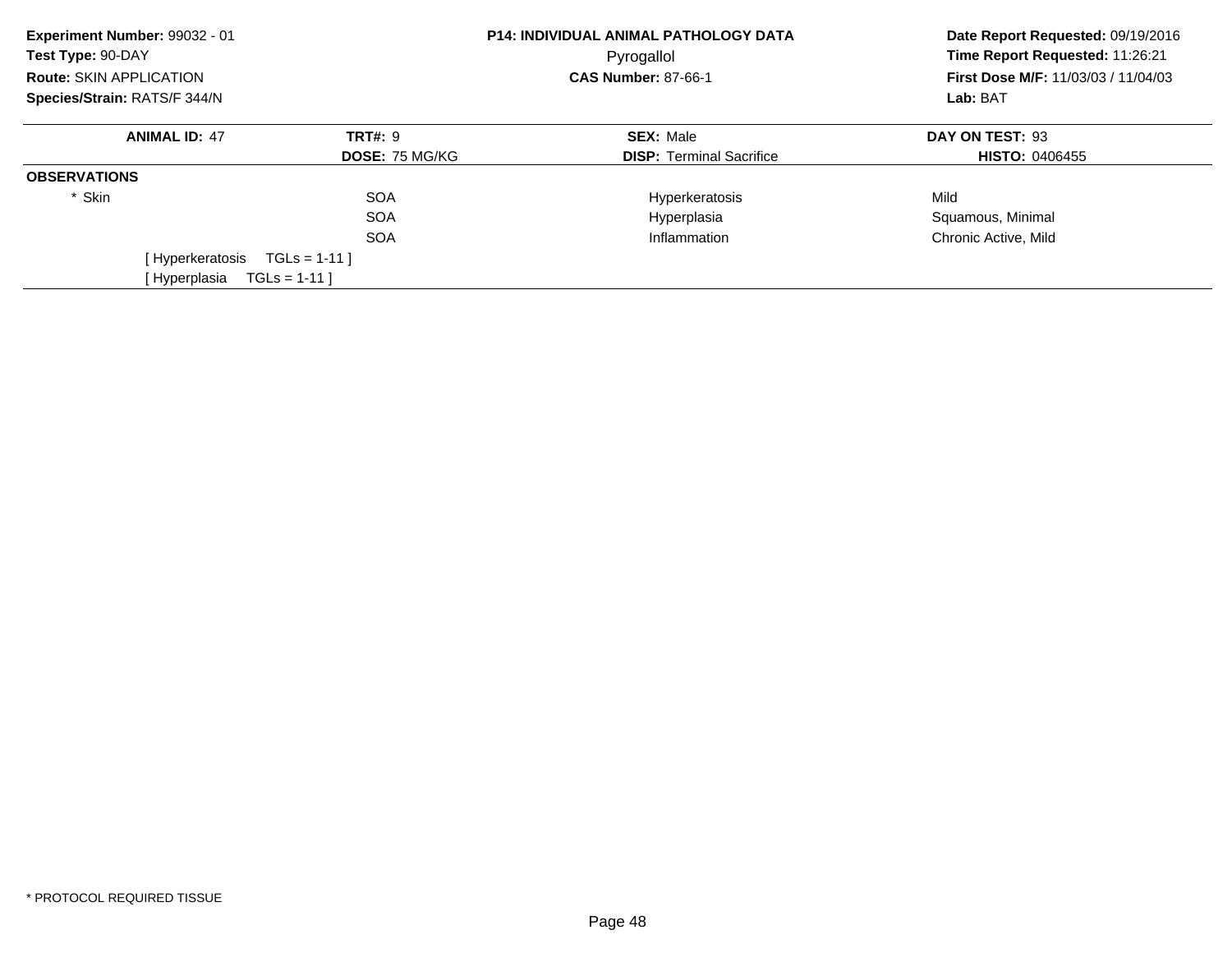| Experiment Number: 99032 - 01<br>Test Type: 90-DAY |                       | <b>P14: INDIVIDUAL ANIMAL PATHOLOGY DATA</b><br>Pyrogallol | Date Report Requested: 09/19/2016<br>Time Report Requested: 11:26:21 |
|----------------------------------------------------|-----------------------|------------------------------------------------------------|----------------------------------------------------------------------|
| Route: SKIN APPLICATION                            |                       | <b>CAS Number: 87-66-1</b>                                 | First Dose M/F: 11/03/03 / 11/04/03                                  |
| Species/Strain: RATS/F 344/N                       |                       | Lab: BAT                                                   |                                                                      |
| <b>ANIMAL ID: 48</b>                               | <b>TRT#: 9</b>        | <b>SEX: Male</b>                                           | DAY ON TEST: 93                                                      |
|                                                    | <b>DOSE: 75 MG/KG</b> | <b>DISP: Terminal Sacrifice</b>                            | <b>HISTO: 0406456</b>                                                |
| <b>OBSERVATIONS</b>                                |                       |                                                            |                                                                      |
| * Skin                                             | <b>SOA</b>            | Hyperkeratosis                                             | Moderate                                                             |
|                                                    | <b>SOA</b>            | Hyperplasia                                                | Squamous, Mild                                                       |
|                                                    | <b>SOA</b>            | Inflammation                                               | Chronic Active, Mild                                                 |
| [Hyperkeratosis                                    | $TGLs = 1-14$         |                                                            |                                                                      |
| [Hyperplasia                                       | $TGLS = 1-14$ ]       |                                                            |                                                                      |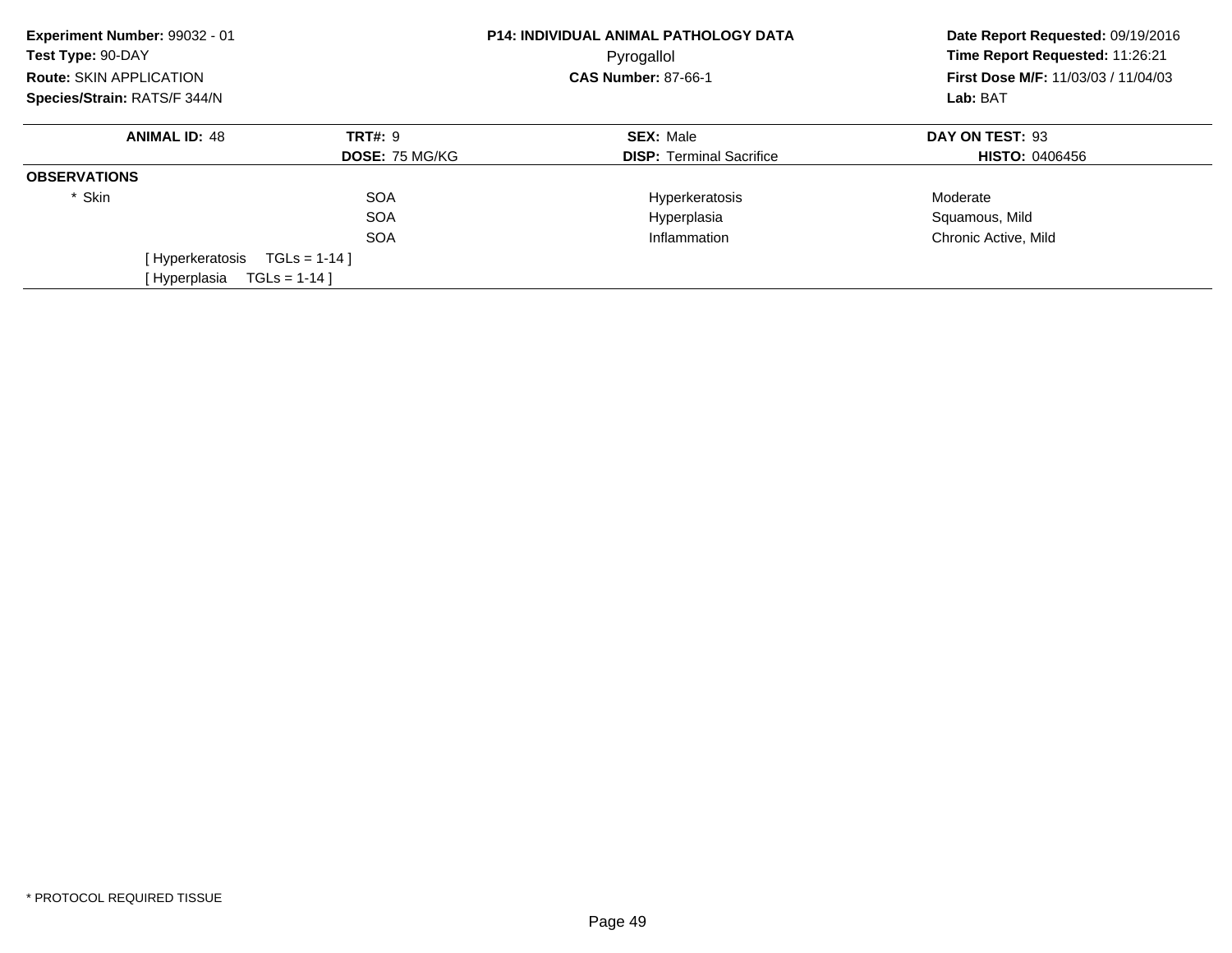| Experiment Number: 99032 - 01<br>Test Type: 90-DAY<br><b>Route: SKIN APPLICATION</b> |                       | <b>P14: INDIVIDUAL ANIMAL PATHOLOGY DATA</b><br>Pyrogallol<br><b>CAS Number: 87-66-1</b> | Date Report Requested: 09/19/2016<br>Time Report Requested: 11:26:21<br><b>First Dose M/F: 11/03/03 / 11/04/03</b> |  |
|--------------------------------------------------------------------------------------|-----------------------|------------------------------------------------------------------------------------------|--------------------------------------------------------------------------------------------------------------------|--|
| Species/Strain: RATS/F 344/N                                                         |                       |                                                                                          | Lab: BAT                                                                                                           |  |
| <b>ANIMAL ID: 49</b>                                                                 | <b>TRT#: 9</b>        | <b>SEX: Male</b>                                                                         | DAY ON TEST: 93                                                                                                    |  |
|                                                                                      | <b>DOSE: 75 MG/KG</b> | <b>DISP: Terminal Sacrifice</b>                                                          | <b>HISTO: 0406457</b>                                                                                              |  |
| <b>OBSERVATIONS</b>                                                                  |                       |                                                                                          |                                                                                                                    |  |
| * Skin                                                                               | <b>SOA</b>            | Hyperkeratosis                                                                           | Mild                                                                                                               |  |
|                                                                                      | <b>SOA</b>            | Hyperplasia                                                                              | Squamous, Mild                                                                                                     |  |
|                                                                                      | <b>SOA</b>            | Inflammation                                                                             | Chronic Active, Mild                                                                                               |  |
| [ Hyperkeratosis                                                                     | $TGLS = 1-14$         |                                                                                          |                                                                                                                    |  |
| [Hyperplasia                                                                         | $TGLS = 1-14$ ]       |                                                                                          |                                                                                                                    |  |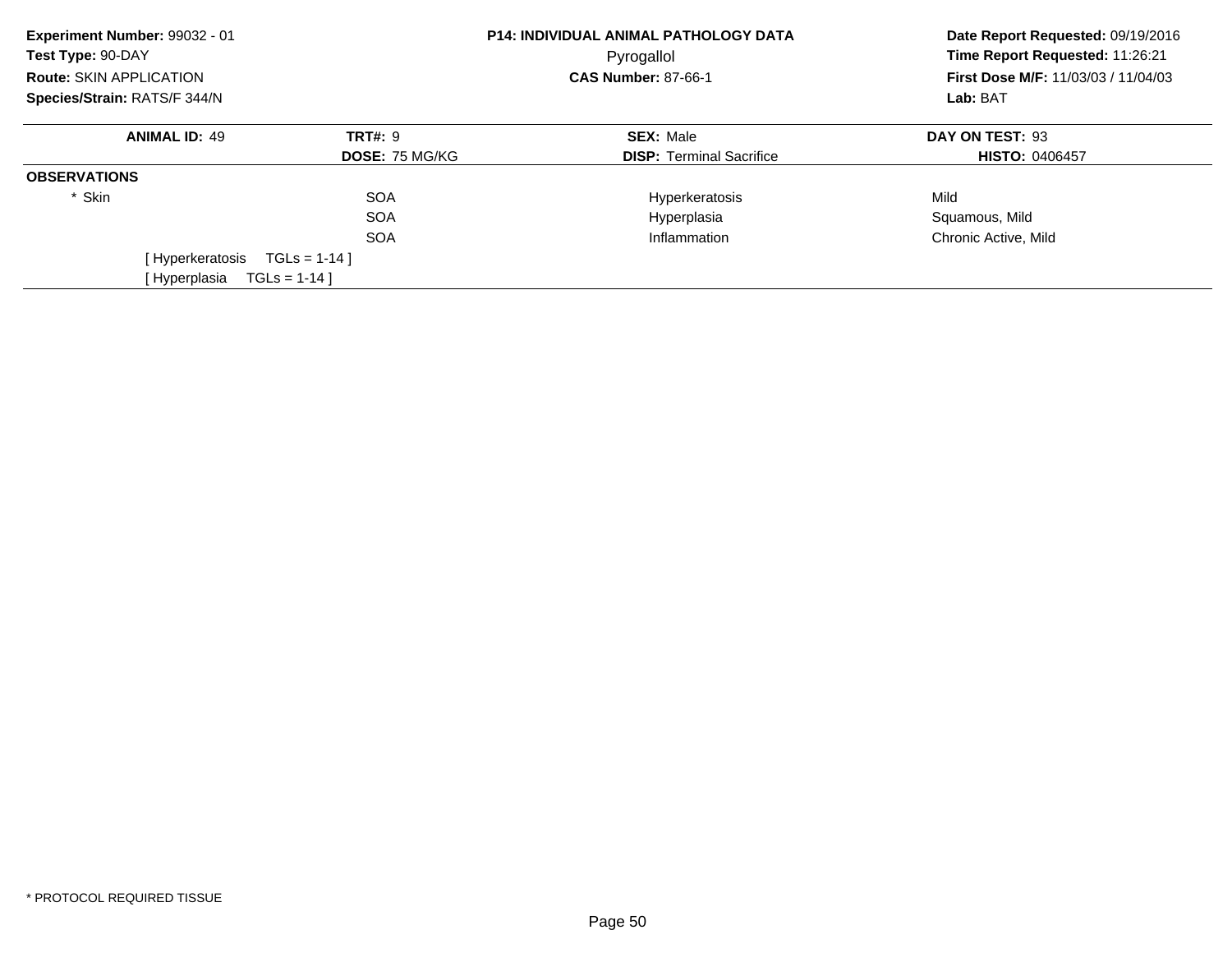| Experiment Number: 99032 - 01<br>Test Type: 90-DAY |                       | <b>P14: INDIVIDUAL ANIMAL PATHOLOGY DATA</b><br>Pyrogallol | Date Report Requested: 09/19/2016<br>Time Report Requested: 11:26:21 |
|----------------------------------------------------|-----------------------|------------------------------------------------------------|----------------------------------------------------------------------|
| Route: SKIN APPLICATION                            |                       | <b>CAS Number: 87-66-1</b>                                 | First Dose M/F: 11/03/03 / 11/04/03                                  |
| Species/Strain: RATS/F 344/N                       |                       | Lab: BAT                                                   |                                                                      |
| <b>ANIMAL ID: 50</b>                               | <b>TRT#: 9</b>        | <b>SEX: Male</b>                                           | DAY ON TEST: 93                                                      |
|                                                    | <b>DOSE: 75 MG/KG</b> | <b>DISP: Terminal Sacrifice</b>                            | <b>HISTO: 0406458</b>                                                |
| <b>OBSERVATIONS</b>                                |                       |                                                            |                                                                      |
| * Skin                                             | <b>SOA</b>            | Hyperkeratosis                                             | Mild                                                                 |
|                                                    | <b>SOA</b>            | Hyperplasia                                                | Squamous, Minimal                                                    |
|                                                    | <b>SOA</b>            | Inflammation                                               | Chronic Active, Minimal                                              |
| [Hyperkeratosis                                    | $TGLs = 1-14$ ]       |                                                            |                                                                      |
| [Hyperplasia                                       | $TGLS = 1-14$ ]       |                                                            |                                                                      |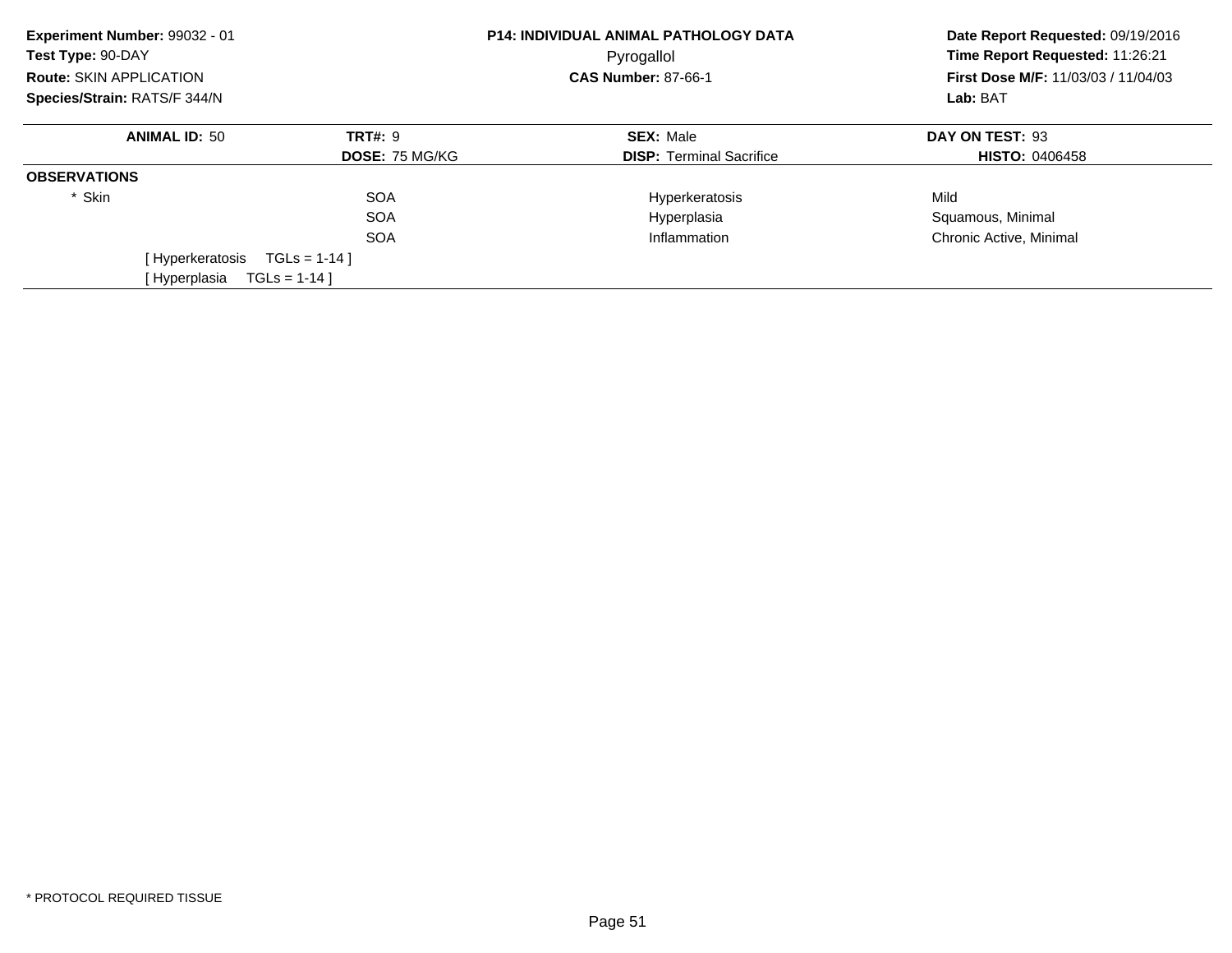| Experiment Number: 99032 - 01<br>Test Type: 90-DAY<br><b>Route: SKIN APPLICATION</b><br>Species/Strain: RATS/F 344/N |                             | P14: INDIVIDUAL ANIMAL PATHOLOGY DATA<br>Pyrogallol<br><b>CAS Number: 87-66-1</b> | Date Report Requested: 09/19/2016<br>Time Report Requested: 11:26:21<br>First Dose M/F: 11/03/03 / 11/04/03<br>Lab: BAT |
|----------------------------------------------------------------------------------------------------------------------|-----------------------------|-----------------------------------------------------------------------------------|-------------------------------------------------------------------------------------------------------------------------|
| <b>ANIMAL ID: 51</b>                                                                                                 | <b>TRT#: 11</b>             | <b>SEX: Male</b>                                                                  | DAY ON TEST: 93                                                                                                         |
|                                                                                                                      | DOSE: 150 MG/KG             | <b>DISP: Terminal Sacrifice</b>                                                   | <b>HISTO: 0406459</b>                                                                                                   |
|                                                                                                                      |                             | ORGAN AND ACCOUNTABLE SITE STATUS                                                 |                                                                                                                         |
| <b>NORMAL</b>                                                                                                        |                             |                                                                                   |                                                                                                                         |
| * Adrenal Cortex                                                                                                     | * Adrenal Medulla           | <b>Blood Vessel</b>                                                               | * Bone                                                                                                                  |
| * Bone Marrow                                                                                                        | * Brain                     | Epididymis                                                                        | * Esophagus                                                                                                             |
| * Eye                                                                                                                | * Harderian Gland           | * Intestine Large, Cecum                                                          | * Intestine Large, Colon                                                                                                |
| * Intestine Large, Rectum                                                                                            | * Intestine Small, Duodenum | * Intestine Small, Ileum                                                          | * Intestine Small, Jejunum                                                                                              |
| * Islets, Pancreatic                                                                                                 | * Lung                      | * Lymph Node, Mesenteric                                                          | * Mammary Gland                                                                                                         |
| * Nose                                                                                                               | * Pancreas                  | * Parathyroid Gland                                                               | * Pituitary Gland                                                                                                       |
| * Prostate                                                                                                           | * Salivary Glands           | * Seminal Vesicle                                                                 | * Spleen                                                                                                                |
| * Stomach, Forestomach                                                                                               | * Stomach, Glandular        | * Testes                                                                          | * Thymus                                                                                                                |
| * Thyroid Gland                                                                                                      | * Trachea                   | * Urinary Bladder                                                                 |                                                                                                                         |
| <b>MISSING</b>                                                                                                       |                             |                                                                                   |                                                                                                                         |
| * Lymph Node, Mandibular                                                                                             |                             |                                                                                   |                                                                                                                         |
| <b>OBSERVATIONS</b>                                                                                                  |                             |                                                                                   |                                                                                                                         |
| * Heart                                                                                                              |                             | Cardiomyopathy                                                                    | Minimal                                                                                                                 |
| * Kidney                                                                                                             |                             | Nephropathy                                                                       | Minimal                                                                                                                 |
| * Liver                                                                                                              |                             | <b>Infiltration Cellular</b>                                                      | Mononuclear CI, Minimal                                                                                                 |
| * Preputial Gland                                                                                                    |                             | Inflammation                                                                      | Minimal                                                                                                                 |
| * Skin                                                                                                               | <b>SOA</b>                  | Hyperkeratosis                                                                    | Mild                                                                                                                    |
|                                                                                                                      | <b>SOA</b>                  | Hyperplasia                                                                       | Squamous, Minimal                                                                                                       |
|                                                                                                                      | <b>SOA</b>                  | Inflammation                                                                      | Chronic Active, Mild                                                                                                    |
| [Hyperkeratosis                                                                                                      | $TGLs = 1-11$               |                                                                                   |                                                                                                                         |
| [Hyperplasia<br>$TGLs = 1-11$                                                                                        |                             |                                                                                   |                                                                                                                         |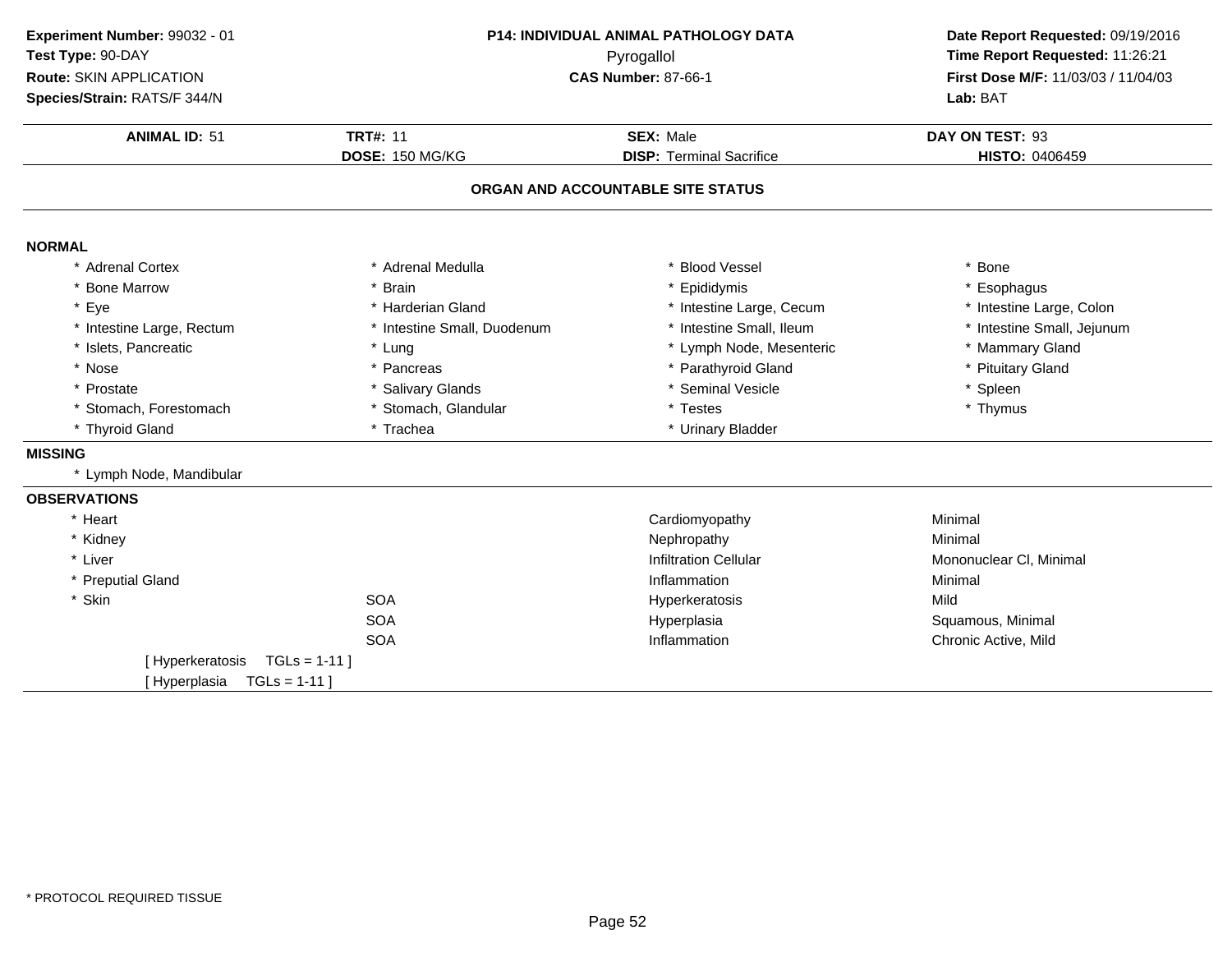| Time Report Requested: 11:26:21<br>First Dose M/F: 11/03/03 / 11/04/03<br>DAY ON TEST: 93<br>HISTO: 0406460 |
|-------------------------------------------------------------------------------------------------------------|
|                                                                                                             |
|                                                                                                             |
|                                                                                                             |
|                                                                                                             |
|                                                                                                             |
|                                                                                                             |
|                                                                                                             |
|                                                                                                             |
| * Esophagus                                                                                                 |
| * Intestine Large, Colon                                                                                    |
| * Intestine Small, Jejunum                                                                                  |
| * Mammary Gland                                                                                             |
| * Pituitary Gland                                                                                           |
| * Seminal Vesicle                                                                                           |
|                                                                                                             |
| * Urinary Bladder                                                                                           |
|                                                                                                             |
|                                                                                                             |
|                                                                                                             |
|                                                                                                             |
|                                                                                                             |
|                                                                                                             |
| Mononuclear CI, Minimal                                                                                     |
|                                                                                                             |
| Squamous, Minimal                                                                                           |
| Chronic Active, Mild                                                                                        |
|                                                                                                             |
|                                                                                                             |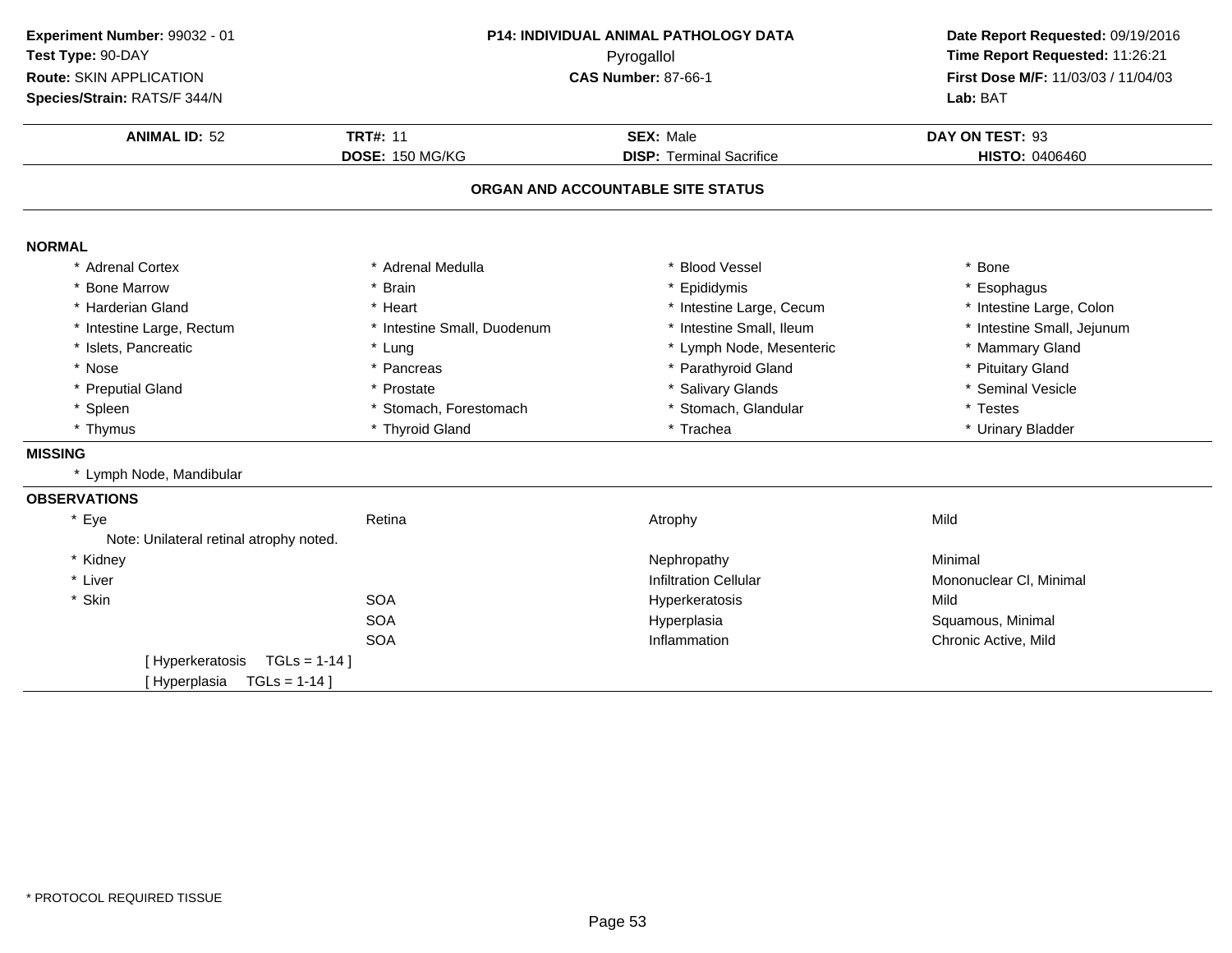| Experiment Number: 99032 - 01   | P14: INDIVIDUAL ANIMAL PATHOLOGY DATA<br>Pyrogallol |                                   | Date Report Requested: 09/19/2016<br>Time Report Requested: 11:26:21 |
|---------------------------------|-----------------------------------------------------|-----------------------------------|----------------------------------------------------------------------|
| Test Type: 90-DAY               |                                                     |                                   |                                                                      |
| Route: SKIN APPLICATION         |                                                     | <b>CAS Number: 87-66-1</b>        |                                                                      |
| Species/Strain: RATS/F 344/N    |                                                     | Lab: BAT                          |                                                                      |
| <b>ANIMAL ID: 53</b>            | <b>TRT#: 11</b>                                     | <b>SEX: Male</b>                  | DAY ON TEST: 93                                                      |
|                                 | <b>DOSE: 150 MG/KG</b>                              | <b>DISP: Terminal Sacrifice</b>   | <b>HISTO: 0406461</b>                                                |
|                                 |                                                     | ORGAN AND ACCOUNTABLE SITE STATUS |                                                                      |
| <b>NORMAL</b>                   |                                                     |                                   |                                                                      |
| * Adrenal Cortex                | * Adrenal Medulla                                   | * Blood Vessel                    | * Bone                                                               |
| * Bone Marrow                   | * Brain                                             | * Epididymis                      | * Esophagus                                                          |
| * Eye                           | * Harderian Gland                                   | * Intestine Large, Cecum          | * Intestine Large, Colon                                             |
| * Intestine Large, Rectum       | * Intestine Small, Duodenum                         | * Intestine Small, Ileum          | * Intestine Small, Jejunum                                           |
| * Islets, Pancreatic            | * Lung                                              | * Lymph Node, Mesenteric          | * Mammary Gland                                                      |
| * Nose                          | * Pancreas                                          | * Parathyroid Gland               | * Pituitary Gland                                                    |
| * Preputial Gland               | * Prostate                                          | * Salivary Glands                 | * Seminal Vesicle                                                    |
| * Spleen                        | * Stomach, Forestomach                              | * Stomach, Glandular              | * Testes                                                             |
| * Thymus                        | * Thyroid Gland                                     | * Trachea                         | * Urinary Bladder                                                    |
| <b>MISSING</b>                  |                                                     |                                   |                                                                      |
| * Lymph Node, Mandibular        |                                                     |                                   |                                                                      |
| <b>OBSERVATIONS</b>             |                                                     |                                   |                                                                      |
| * Heart                         |                                                     | Cardiomyopathy                    | Minimal                                                              |
| * Kidney                        |                                                     | Nephropathy                       | Minimal                                                              |
| * Liver                         |                                                     | <b>Infiltration Cellular</b>      | Mononuclear CI, Minimal                                              |
| * Skin                          | <b>SOA</b>                                          | Hyperkeratosis                    | Mild                                                                 |
|                                 | <b>SOA</b>                                          | Hyperplasia                       | Squamous, Minimal                                                    |
|                                 | <b>SOA</b>                                          | Inflammation                      | Chronic Active, Mild                                                 |
| [Hyperkeratosis]                | $TGLS = 1-14$                                       |                                   |                                                                      |
| $TGLs = 1-14$ ]<br>[Hyperplasia |                                                     |                                   |                                                                      |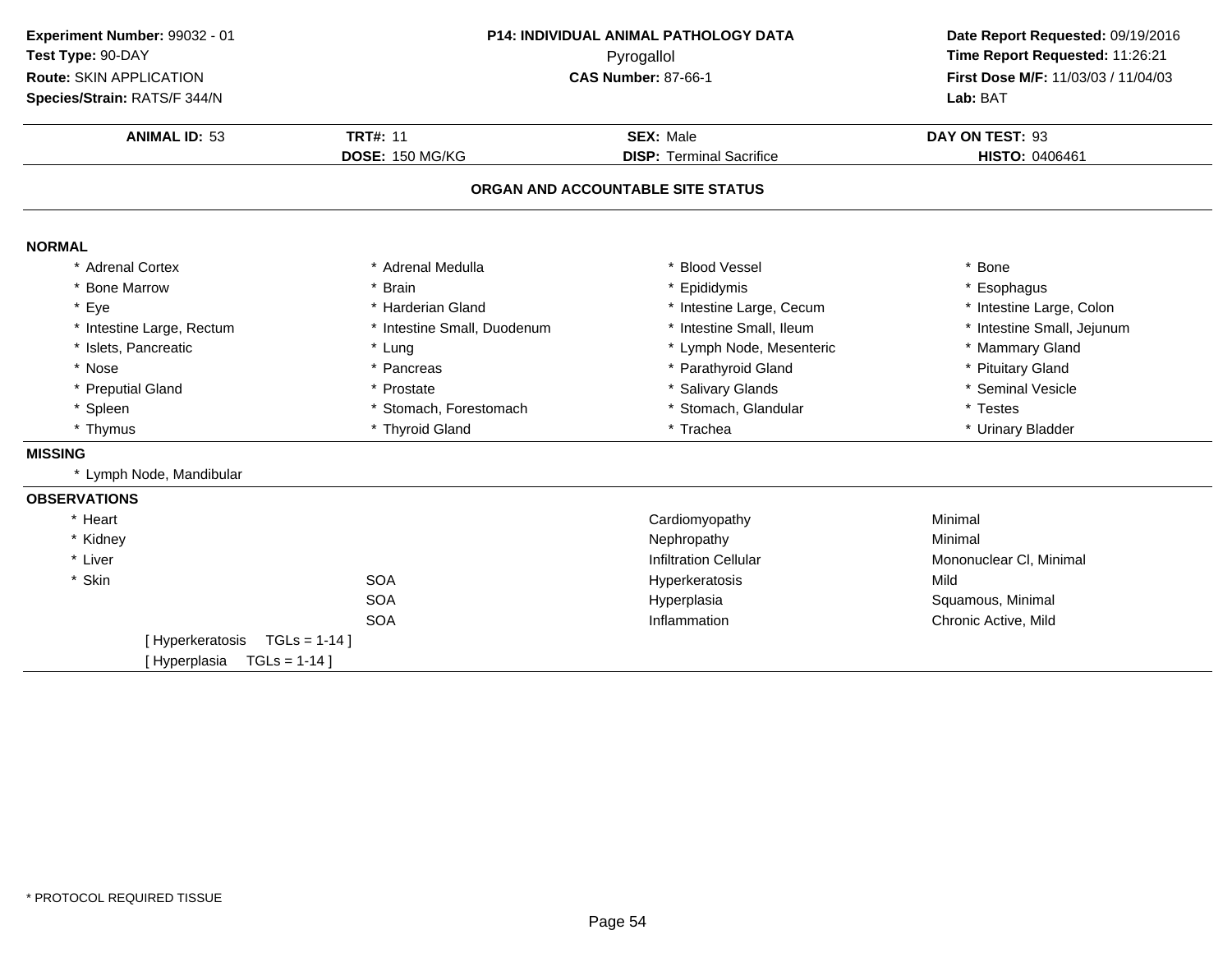| Experiment Number: 99032 - 01 |                                          | P14: INDIVIDUAL ANIMAL PATHOLOGY DATA | Date Report Requested: 09/19/2016                                      |
|-------------------------------|------------------------------------------|---------------------------------------|------------------------------------------------------------------------|
| Test Type: 90-DAY             | Pyrogallol<br><b>CAS Number: 87-66-1</b> |                                       | Time Report Requested: 11:26:21<br>First Dose M/F: 11/03/03 / 11/04/03 |
| Route: SKIN APPLICATION       |                                          |                                       |                                                                        |
| Species/Strain: RATS/F 344/N  |                                          |                                       | Lab: BAT                                                               |
| <b>ANIMAL ID: 54</b>          | <b>TRT#: 11</b>                          | <b>SEX: Male</b>                      | DAY ON TEST: 93                                                        |
|                               | DOSE: 150 MG/KG                          | <b>DISP: Terminal Sacrifice</b>       | HISTO: 0406462                                                         |
|                               |                                          | ORGAN AND ACCOUNTABLE SITE STATUS     |                                                                        |
| <b>NORMAL</b>                 |                                          |                                       |                                                                        |
| * Adrenal Cortex              | * Adrenal Medulla                        | * Blood Vessel                        | * Bone                                                                 |
| * Bone Marrow                 | * Brain                                  | * Epididymis                          | Esophagus                                                              |
| * Eye                         | * Harderian Gland                        | * Intestine Large, Cecum              | * Intestine Large, Colon                                               |
| * Intestine Large, Rectum     | * Intestine Small, Duodenum              | * Intestine Small, Ileum              | * Intestine Small, Jejunum                                             |
| * Islets, Pancreatic          | * Lung                                   | * Lymph Node, Mesenteric              | * Mammary Gland                                                        |
| * Nose                        | * Pancreas                               | * Parathyroid Gland                   | * Pituitary Gland                                                      |
| * Preputial Gland             | * Prostate                               | * Salivary Glands                     | * Seminal Vesicle                                                      |
| * Spleen                      | * Stomach, Forestomach                   | * Stomach, Glandular                  | * Testes                                                               |
| * Thymus                      | * Thyroid Gland                          | * Trachea                             | * Urinary Bladder                                                      |
| <b>MISSING</b>                |                                          |                                       |                                                                        |
| * Lymph Node, Mandibular      |                                          |                                       |                                                                        |
| <b>OBSERVATIONS</b>           |                                          |                                       |                                                                        |
| * Heart                       |                                          | Cardiomyopathy                        | Minimal                                                                |
| * Kidney                      |                                          | Mineralization                        | Minimal                                                                |
|                               |                                          | Nephropathy                           | Minimal                                                                |
| * Liver                       |                                          | <b>Infiltration Cellular</b>          | Mononuclear CI, Minimal                                                |
| * Skin                        | <b>SOA</b>                               | Hyperkeratosis                        | Mild                                                                   |
|                               | <b>SOA</b>                               | Hyperplasia                           | Squamous, Minimal                                                      |
|                               | <b>SOA</b>                               | Inflammation                          | Chronic Active, Mild                                                   |
| [Hyperkeratosis               | $TGLs = 1-11$                            |                                       |                                                                        |
| [Hyperplasia<br>$TGLs = 1-11$ |                                          |                                       |                                                                        |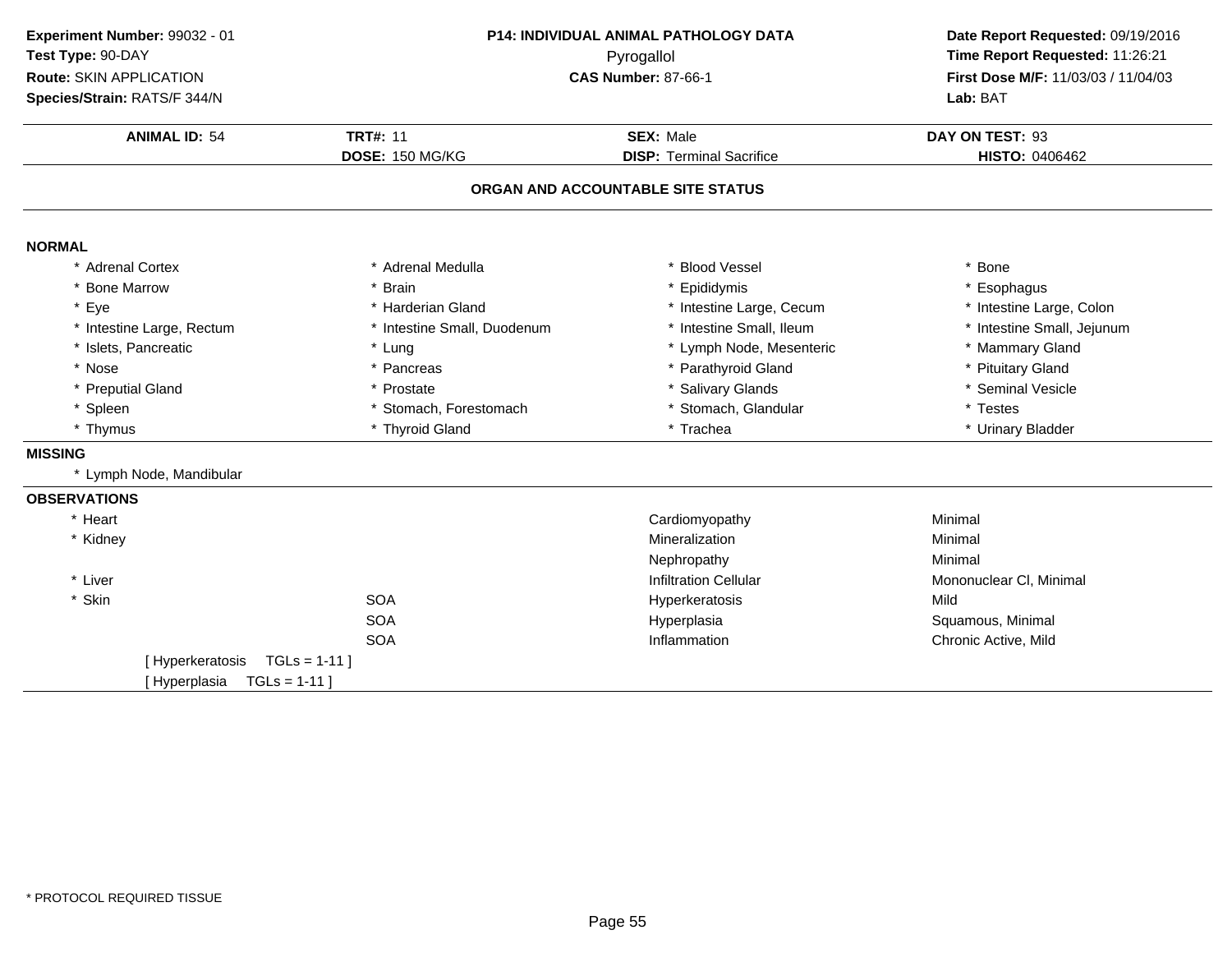| Experiment Number: 99032 - 01  | P14: INDIVIDUAL ANIMAL PATHOLOGY DATA |                                   | Date Report Requested: 09/19/2016   |
|--------------------------------|---------------------------------------|-----------------------------------|-------------------------------------|
| Test Type: 90-DAY              |                                       | Pyrogallol                        | Time Report Requested: 11:26:21     |
| <b>Route: SKIN APPLICATION</b> |                                       | <b>CAS Number: 87-66-1</b>        | First Dose M/F: 11/03/03 / 11/04/03 |
| Species/Strain: RATS/F 344/N   |                                       |                                   | Lab: BAT                            |
| <b>ANIMAL ID: 55</b>           | <b>TRT#: 11</b>                       | <b>SEX: Male</b>                  | DAY ON TEST: 93                     |
|                                | DOSE: 150 MG/KG                       | <b>DISP: Terminal Sacrifice</b>   | HISTO: 0406463                      |
|                                |                                       | ORGAN AND ACCOUNTABLE SITE STATUS |                                     |
| <b>NORMAL</b>                  |                                       |                                   |                                     |
| * Adrenal Cortex               | * Adrenal Medulla                     | * Blood Vessel                    | * Bone                              |
| * Bone Marrow                  | * Brain                               | * Epididymis                      | Esophagus                           |
| * Eye                          | * Harderian Gland                     | * Intestine Large, Cecum          | * Intestine Large, Colon            |
| * Intestine Large, Rectum      | * Intestine Small, Duodenum           | * Intestine Small, Ileum          | * Intestine Small, Jejunum          |
| * Islets, Pancreatic           | * Kidney                              | * Lymph Node, Mesenteric          | * Mammary Gland                     |
| * Nose                         | * Pancreas                            | * Parathyroid Gland               | * Pituitary Gland                   |
| * Preputial Gland              | * Prostate                            | <b>Salivary Glands</b>            | * Seminal Vesicle                   |
| * Spleen                       | * Stomach, Forestomach                | * Stomach, Glandular              | * Testes                            |
| * Thymus                       | * Thyroid Gland                       | * Trachea                         | * Urinary Bladder                   |
| <b>MISSING</b>                 |                                       |                                   |                                     |
| * Lymph Node, Mandibular       |                                       |                                   |                                     |
| <b>OBSERVATIONS</b>            |                                       |                                   |                                     |
| * Heart                        |                                       | Cardiomyopathy                    | Minimal                             |
| * Liver                        |                                       | <b>Infiltration Cellular</b>      | Mononuclear CI, Minimal             |
| * Lung                         |                                       | Inflammation                      | Minimal                             |
| * Skin                         | <b>SOA</b>                            | Hyperkeratosis                    | Mild                                |
|                                | <b>SOA</b>                            | Hyperplasia                       | Squamous, Minimal                   |
|                                | <b>SOA</b>                            | Inflammation                      | Chronic Active, Minimal             |
| [Hyperkeratosis                | $TGLs = 1-14$                         |                                   |                                     |
| [Hyperplasia                   | $TGLs = 1-14$ ]                       |                                   |                                     |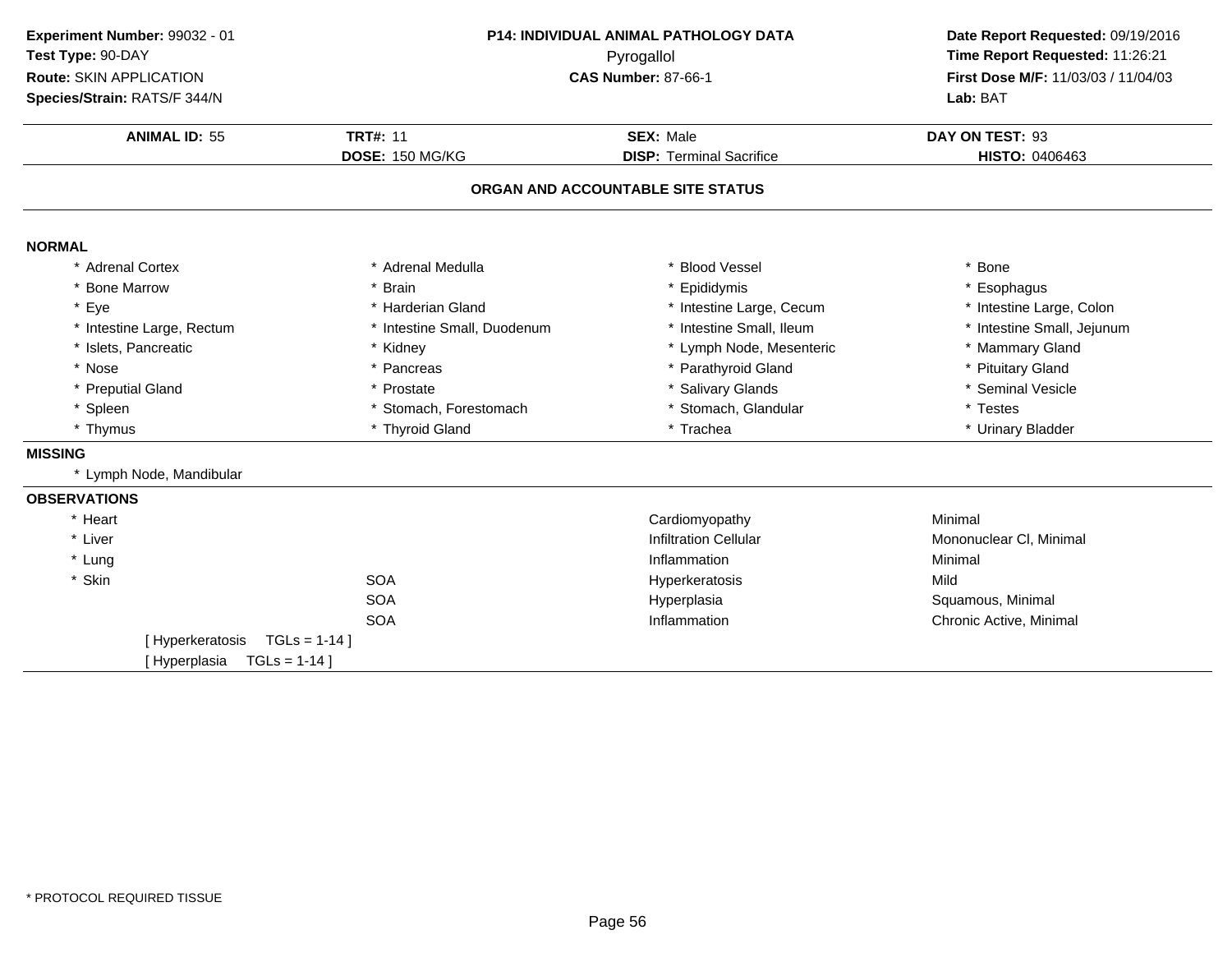| Experiment Number: 99032 - 01                         |                             | P14: INDIVIDUAL ANIMAL PATHOLOGY DATA |                                     |
|-------------------------------------------------------|-----------------------------|---------------------------------------|-------------------------------------|
| Test Type: 90-DAY                                     | Pyrogallol                  |                                       | Time Report Requested: 11:26:21     |
| Route: SKIN APPLICATION<br><b>CAS Number: 87-66-1</b> |                             |                                       | First Dose M/F: 11/03/03 / 11/04/03 |
| Species/Strain: RATS/F 344/N                          |                             |                                       | Lab: BAT                            |
| <b>ANIMAL ID: 56</b>                                  | <b>TRT#: 11</b>             | <b>SEX: Male</b>                      | DAY ON TEST: 93                     |
|                                                       | DOSE: 150 MG/KG             | <b>DISP: Terminal Sacrifice</b>       | HISTO: 0406464                      |
|                                                       |                             | ORGAN AND ACCOUNTABLE SITE STATUS     |                                     |
| <b>NORMAL</b>                                         |                             |                                       |                                     |
| * Adrenal Cortex                                      | * Adrenal Medulla           | * Blood Vessel                        | * Bone                              |
| * Bone Marrow                                         | * Brain                     | * Epididymis                          | * Esophagus                         |
| * Eye                                                 | * Harderian Gland           | * Intestine Large, Cecum              | * Intestine Large, Colon            |
| * Intestine Large, Rectum                             | * Intestine Small, Duodenum | * Intestine Small, Ileum              | * Intestine Small, Jejunum          |
| * Islets, Pancreatic                                  | * Lung                      | * Lymph Node, Mesenteric              | * Mammary Gland                     |
| * Nose                                                | * Pancreas                  | * Parathyroid Gland                   | * Pituitary Gland                   |
| * Preputial Gland                                     | * Prostate                  | * Salivary Glands                     | * Seminal Vesicle                   |
| * Spleen                                              | * Stomach, Forestomach      | * Stomach, Glandular                  | * Testes                            |
| * Thymus                                              | * Thyroid Gland             | * Trachea                             | * Urinary Bladder                   |
| <b>MISSING</b>                                        |                             |                                       |                                     |
| * Lymph Node, Mandibular                              |                             |                                       |                                     |
| <b>OBSERVATIONS</b>                                   |                             |                                       |                                     |
| * Heart                                               |                             | Cardiomyopathy                        | Minimal                             |
| * Kidney                                              |                             | Mineralization                        | Minimal                             |
|                                                       |                             | Nephropathy                           | Minimal                             |
| * Liver                                               |                             | <b>Infiltration Cellular</b>          | Mononuclear CI, Minimal             |
| * Skin                                                | <b>SOA</b>                  | Hyperkeratosis                        | Mild                                |
|                                                       | <b>SOA</b>                  | Hyperplasia                           | Squamous, Mild                      |
|                                                       | <b>SOA</b>                  | Inflammation                          | Chronic Active, Mild                |
| [Hyperkeratosis                                       | $TGLs = 1-14$ ]             |                                       |                                     |
| [Hyperplasia                                          | $TGLs = 1-14$               |                                       |                                     |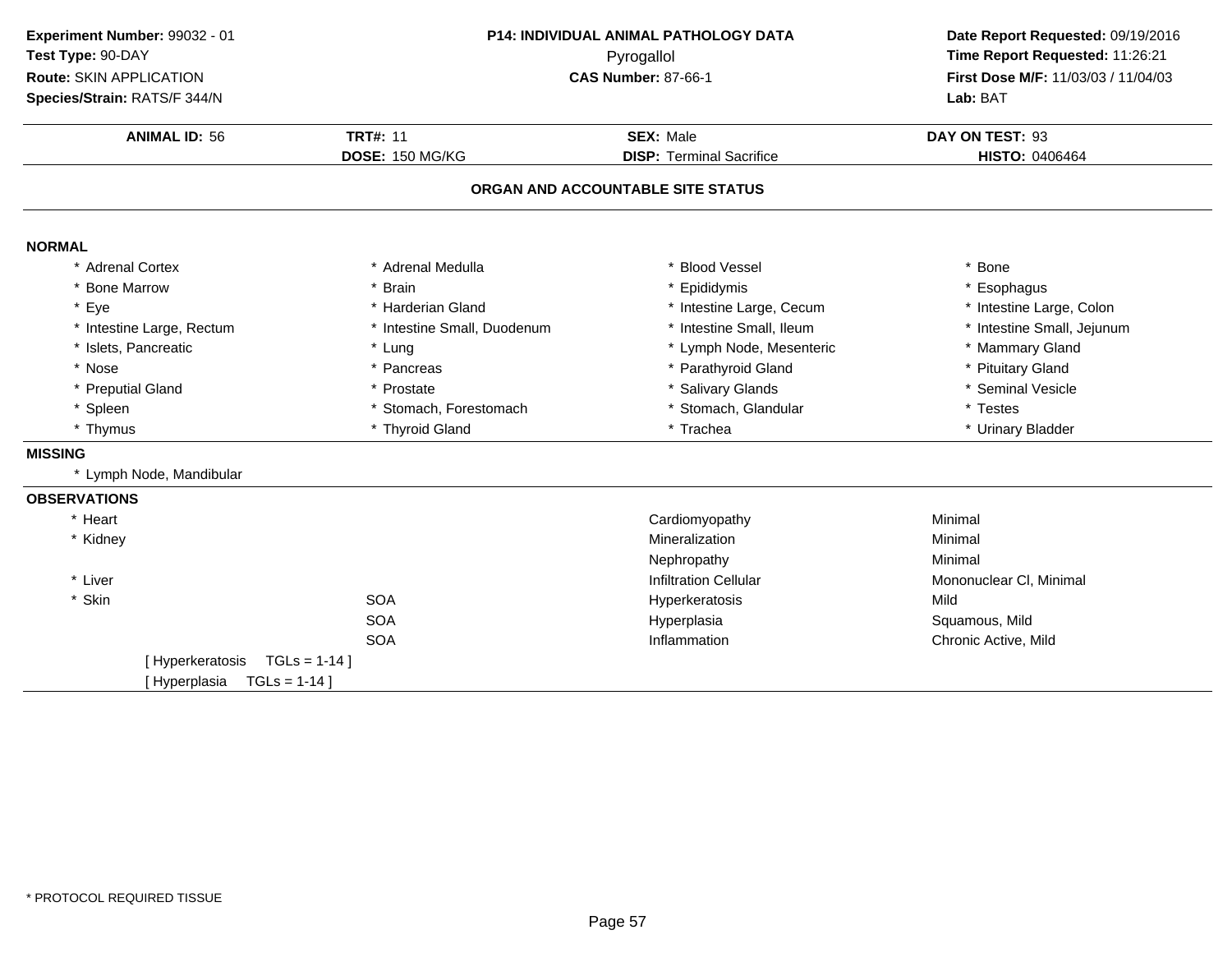| Experiment Number: 99032 - 01   | P14: INDIVIDUAL ANIMAL PATHOLOGY DATA |                                                 | Date Report Requested: 09/19/2016 |
|---------------------------------|---------------------------------------|-------------------------------------------------|-----------------------------------|
| Test Type: 90-DAY               |                                       | Pyrogallol                                      | Time Report Requested: 11:26:21   |
| Route: SKIN APPLICATION         |                                       | <b>CAS Number: 87-66-1</b>                      |                                   |
| Species/Strain: RATS/F 344/N    |                                       | First Dose M/F: 11/03/03 / 11/04/03<br>Lab: BAT |                                   |
| <b>ANIMAL ID: 57</b>            | <b>TRT#: 11</b>                       | <b>SEX: Male</b>                                | DAY ON TEST: 93                   |
|                                 | DOSE: 150 MG/KG                       | <b>DISP: Terminal Sacrifice</b>                 | HISTO: 0406465                    |
|                                 |                                       | ORGAN AND ACCOUNTABLE SITE STATUS               |                                   |
| <b>NORMAL</b>                   |                                       |                                                 |                                   |
| * Adrenal Cortex                | * Adrenal Medulla                     | * Blood Vessel                                  | * Bone                            |
| * Bone Marrow                   | * Brain                               | * Epididymis                                    | * Esophagus                       |
| * Eye                           | * Harderian Gland                     | * Intestine Large, Cecum                        | * Intestine Large, Colon          |
| * Intestine Large, Rectum       | * Intestine Small, Duodenum           | * Intestine Small, Ileum                        | * Intestine Small, Jejunum        |
| * Islets, Pancreatic            | * Lung                                | * Lymph Node, Mesenteric                        | * Mammary Gland                   |
| * Nose                          | * Pancreas                            | * Parathyroid Gland                             | * Pituitary Gland                 |
| * Preputial Gland               | * Prostate                            | * Salivary Glands                               | * Seminal Vesicle                 |
| * Spleen                        | * Stomach, Forestomach                | * Stomach, Glandular                            | * Testes                          |
| * Thymus                        | * Thyroid Gland                       | * Trachea                                       | * Urinary Bladder                 |
| <b>MISSING</b>                  |                                       |                                                 |                                   |
| * Lymph Node, Mandibular        |                                       |                                                 |                                   |
| <b>OBSERVATIONS</b>             |                                       |                                                 |                                   |
| * Heart                         |                                       | Cardiomyopathy                                  | Minimal                           |
| * Kidney                        |                                       | Nephropathy                                     | Minimal                           |
| * Liver                         |                                       | <b>Infiltration Cellular</b>                    | Mononuclear CI, Minimal           |
| * Skin                          | <b>SOA</b>                            | Hyperkeratosis                                  | Mild                              |
|                                 | <b>SOA</b>                            | Hyperplasia                                     | Squamous, Minimal                 |
|                                 | <b>SOA</b>                            | Inflammation                                    | Chronic Active, Mild              |
| [Hyperkeratosis]                | $TGLS = 1-14$                         |                                                 |                                   |
| $TGLs = 1-14$ ]<br>[Hyperplasia |                                       |                                                 |                                   |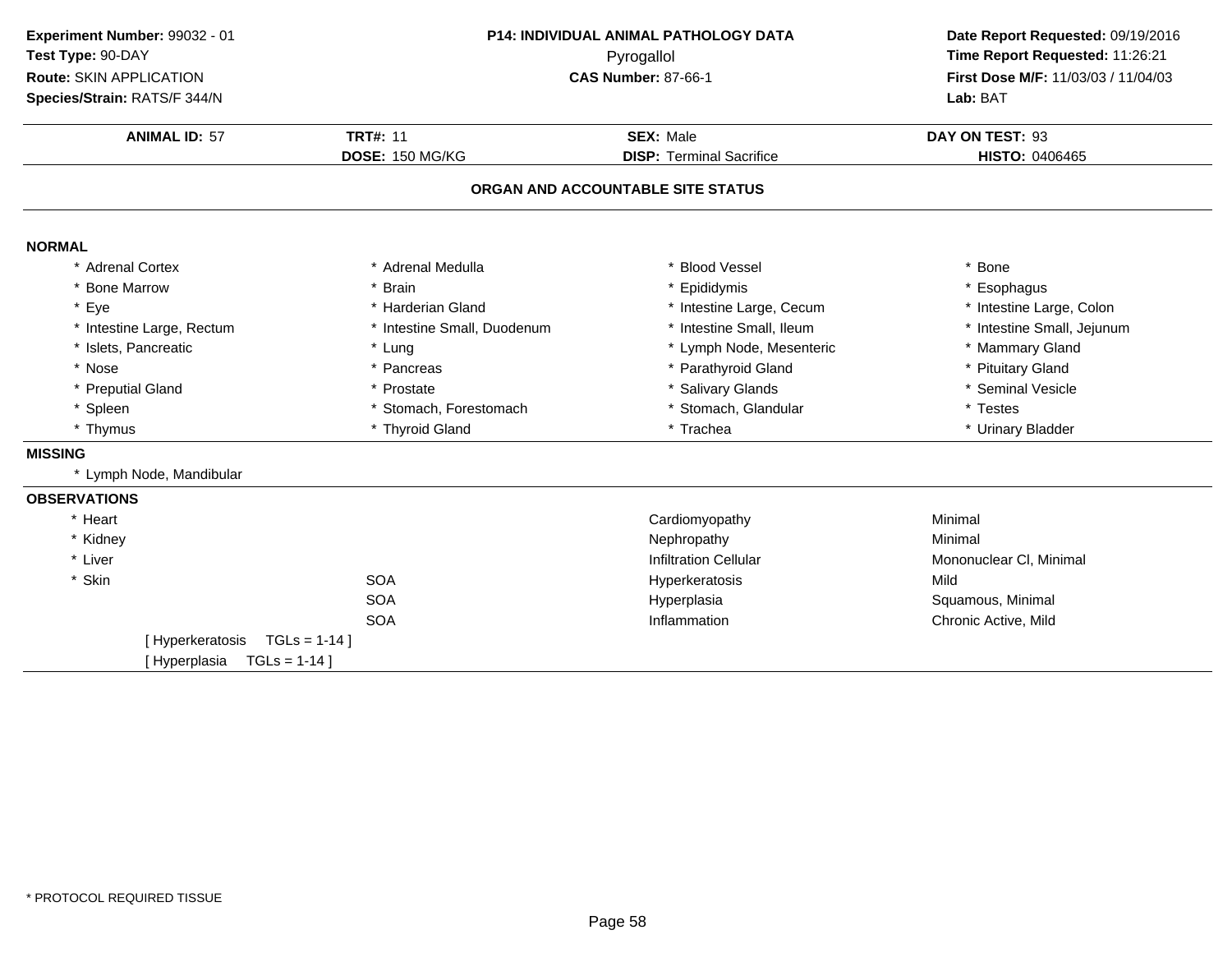| Experiment Number: 99032 - 01 |                             | P14: INDIVIDUAL ANIMAL PATHOLOGY DATA | Date Report Requested: 09/19/2016<br>Time Report Requested: 11:26:21<br>First Dose M/F: 11/03/03 / 11/04/03 |
|-------------------------------|-----------------------------|---------------------------------------|-------------------------------------------------------------------------------------------------------------|
| Test Type: 90-DAY             |                             | Pyrogallol                            |                                                                                                             |
| Route: SKIN APPLICATION       |                             | <b>CAS Number: 87-66-1</b>            |                                                                                                             |
| Species/Strain: RATS/F 344/N  |                             |                                       | Lab: BAT                                                                                                    |
| <b>ANIMAL ID: 58</b>          | <b>TRT#: 11</b>             | <b>SEX: Male</b>                      | DAY ON TEST: 93                                                                                             |
|                               | <b>DOSE: 150 MG/KG</b>      | <b>DISP: Terminal Sacrifice</b>       | <b>HISTO: 0406466</b>                                                                                       |
|                               |                             | ORGAN AND ACCOUNTABLE SITE STATUS     |                                                                                                             |
| <b>NORMAL</b>                 |                             |                                       |                                                                                                             |
| * Adrenal Cortex              | * Adrenal Medulla           | * Blood Vessel                        | * Bone                                                                                                      |
| * Bone Marrow                 | * Brain                     | Epididymis                            | * Esophagus                                                                                                 |
| * Eye                         | * Harderian Gland           | * Intestine Large, Cecum              | * Intestine Large, Colon                                                                                    |
| * Intestine Large, Rectum     | * Intestine Small, Duodenum | * Intestine Small, Ileum              | * Intestine Small, Jejunum                                                                                  |
| * Islets, Pancreatic          | * Lymph Node, Mesenteric    | * Mammary Gland                       | * Nose                                                                                                      |
| * Pancreas                    | * Parathyroid Gland         | * Pituitary Gland                     | * Preputial Gland                                                                                           |
| * Prostate                    | * Salivary Glands           | * Seminal Vesicle                     | * Spleen                                                                                                    |
| * Stomach, Forestomach        | * Stomach, Glandular        | * Testes                              | * Thymus                                                                                                    |
| * Thyroid Gland               | * Trachea                   | * Urinary Bladder                     |                                                                                                             |
| <b>MISSING</b>                |                             |                                       |                                                                                                             |
| * Lymph Node, Mandibular      |                             |                                       |                                                                                                             |
| <b>OBSERVATIONS</b>           |                             |                                       |                                                                                                             |
| * Heart                       |                             | Cardiomyopathy                        | Minimal                                                                                                     |
| * Kidney                      |                             | Nephropathy                           | Minimal                                                                                                     |
| * Liver                       |                             | Hematopoietic Cell Proliferation      | Minimal                                                                                                     |
|                               |                             | <b>Infiltration Cellular</b>          | Mononuclear CI, Minimal                                                                                     |
| * Lung                        |                             | Inflammation                          | Minimal                                                                                                     |
| * Skin                        | <b>SOA</b>                  | Hyperkeratosis                        | Mild                                                                                                        |
|                               | <b>SOA</b>                  | Hyperplasia                           | Squamous, Mild                                                                                              |
|                               | <b>SOA</b>                  | Inflammation                          | Chronic Active, Mild                                                                                        |
| [Hyperkeratosis               | $TGLs = 1-14$               |                                       |                                                                                                             |
| [Hyperplasia                  | $TGLs = 1-14$               |                                       |                                                                                                             |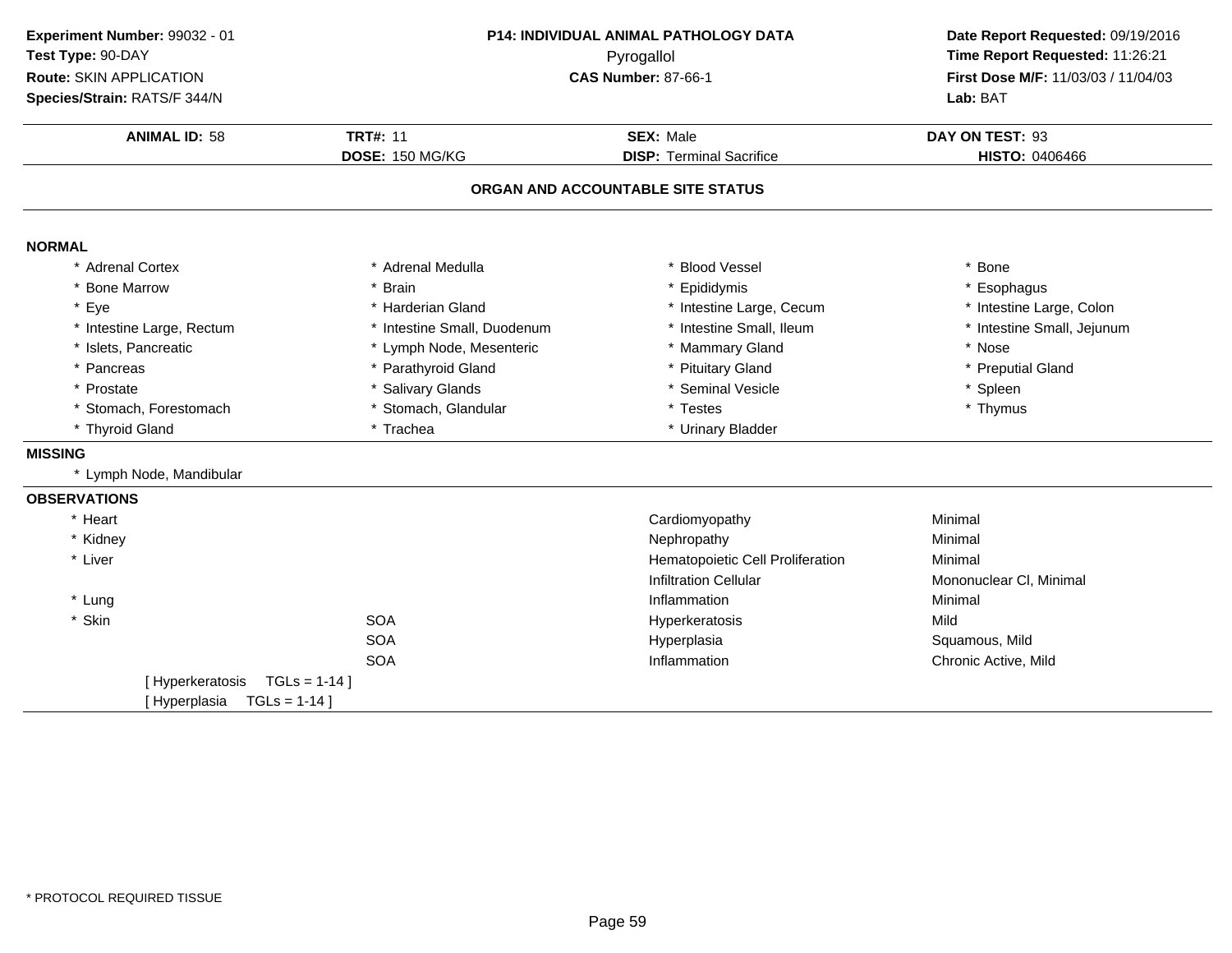| Experiment Number: 99032 - 01                    |                             | P14: INDIVIDUAL ANIMAL PATHOLOGY DATA | Date Report Requested: 09/19/2016 |
|--------------------------------------------------|-----------------------------|---------------------------------------|-----------------------------------|
| Test Type: 90-DAY                                | Pyrogallol                  |                                       | Time Report Requested: 11:26:21   |
| Route: SKIN APPLICATION                          |                             | <b>CAS Number: 87-66-1</b>            |                                   |
| Species/Strain: RATS/F 344/N                     |                             |                                       | Lab: BAT                          |
| <b>ANIMAL ID: 59</b>                             | <b>TRT#: 11</b>             | <b>SEX: Male</b>                      | DAY ON TEST: 93                   |
|                                                  | DOSE: 150 MG/KG             | <b>DISP: Terminal Sacrifice</b>       | HISTO: 0406467                    |
|                                                  |                             | ORGAN AND ACCOUNTABLE SITE STATUS     |                                   |
| <b>NORMAL</b>                                    |                             |                                       |                                   |
| * Adrenal Cortex                                 | * Adrenal Medulla           | * Blood Vessel                        | * Bone                            |
| * Bone Marrow                                    | * Brain                     | * Epididymis                          | * Esophagus                       |
| * Eye                                            | * Harderian Gland           | * Intestine Large, Cecum              | * Intestine Large, Colon          |
| * Intestine Large, Rectum                        | * Intestine Small, Duodenum | * Intestine Small, Ileum              | * Intestine Small, Jejunum        |
| * Islets, Pancreatic                             | * Lymph Node, Mesenteric    | * Mammary Gland                       | * Nose                            |
| * Pituitary Gland                                | * Prostate                  | * Salivary Glands                     | * Seminal Vesicle                 |
| * Spleen                                         | * Stomach, Forestomach      | * Stomach, Glandular                  | * Testes                          |
| * Thymus                                         | * Thyroid Gland             | * Trachea                             | * Urinary Bladder                 |
| <b>MISSING</b>                                   |                             |                                       |                                   |
| * Lymph Node, Mandibular                         | * Parathyroid Gland         |                                       |                                   |
| <b>OBSERVATIONS</b>                              |                             |                                       |                                   |
| * Heart                                          |                             | Cardiomyopathy                        | Minimal                           |
| * Kidney                                         |                             | Nephropathy                           | Minimal                           |
| * Liver                                          |                             | <b>Infiltration Cellular</b>          | Mononuclear CI, Minimal           |
| * Lung                                           |                             | Inflammation                          | Minimal                           |
| * Pancreas                                       | Acinus                      | Atrophy                               | Minimal                           |
| * Preputial Gland                                |                             | Inflammation                          | Mild                              |
| * Skin                                           | <b>SOA</b>                  | Hyperkeratosis                        | Mild                              |
|                                                  | <b>SOA</b>                  | Hyperplasia                           | Squamous, Mild                    |
|                                                  | SOA                         | Inflammation                          | Chronic Active, Mild              |
|                                                  | <b>SOA</b>                  | Ulcer                                 | Mild                              |
| Note: Few inflammatory cells noted in epidermis. |                             |                                       |                                   |
| [Hyperkeratosis TGLs = 1-14]                     |                             |                                       |                                   |
| [Hyperplasia TGLs = 1-14]                        |                             |                                       |                                   |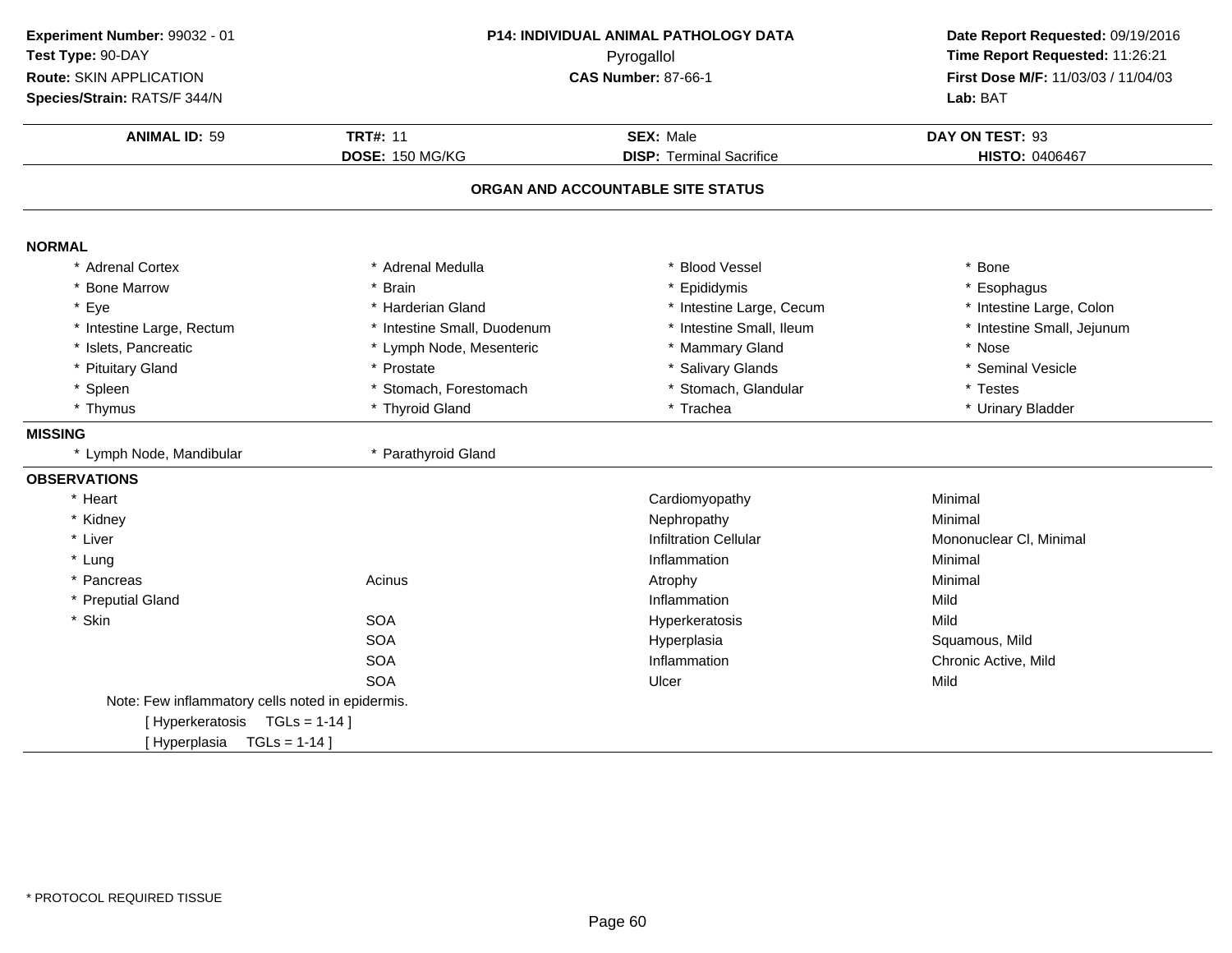| Experiment Number: 99032 - 01   | P14: INDIVIDUAL ANIMAL PATHOLOGY DATA<br>Pyrogallol |                                   | Date Report Requested: 09/19/2016<br>Time Report Requested: 11:26:21 |
|---------------------------------|-----------------------------------------------------|-----------------------------------|----------------------------------------------------------------------|
| Test Type: 90-DAY               |                                                     |                                   |                                                                      |
| Route: SKIN APPLICATION         |                                                     | <b>CAS Number: 87-66-1</b>        | First Dose M/F: 11/03/03 / 11/04/03                                  |
| Species/Strain: RATS/F 344/N    |                                                     |                                   | Lab: BAT                                                             |
| <b>ANIMAL ID: 60</b>            | <b>TRT#: 11</b>                                     | <b>SEX: Male</b>                  | DAY ON TEST: 93                                                      |
|                                 | DOSE: 150 MG/KG                                     | <b>DISP: Terminal Sacrifice</b>   | <b>HISTO: 0406468</b>                                                |
|                                 |                                                     | ORGAN AND ACCOUNTABLE SITE STATUS |                                                                      |
| <b>NORMAL</b>                   |                                                     |                                   |                                                                      |
| * Adrenal Cortex                | * Adrenal Medulla                                   | <b>Blood Vessel</b>               | * Bone                                                               |
| * Bone Marrow                   | * Brain                                             | * Epididymis                      | * Esophagus                                                          |
| * Eye                           | * Harderian Gland                                   | * Intestine Large, Cecum          | * Intestine Large, Colon                                             |
| * Intestine Large, Rectum       | * Intestine Small, Duodenum                         | * Intestine Small, Ileum          | * Intestine Small, Jejunum                                           |
| * Islets, Pancreatic            | * Lymph Node, Mesenteric                            | * Mammary Gland                   | * Nose                                                               |
| * Pancreas                      | * Parathyroid Gland                                 | * Pituitary Gland                 | * Preputial Gland                                                    |
| * Prostate                      | * Salivary Glands                                   | * Seminal Vesicle                 | * Spleen                                                             |
| * Stomach, Forestomach          | * Stomach, Glandular                                | * Testes                          | * Thymus                                                             |
| * Trachea                       | * Urinary Bladder                                   |                                   |                                                                      |
| <b>MISSING</b>                  |                                                     |                                   |                                                                      |
| * Lymph Node, Mandibular        |                                                     |                                   |                                                                      |
| <b>OBSERVATIONS</b>             |                                                     |                                   |                                                                      |
| * Heart                         |                                                     | Cardiomyopathy                    | Minimal                                                              |
| * Kidney                        |                                                     | Nephropathy                       | Minimal                                                              |
| * Liver                         |                                                     | <b>Infiltration Cellular</b>      | Mononuclear CI, Minimal                                              |
| * Lung                          | Alveolar Epith                                      | Hyperplasia                       | Marked                                                               |
| * Skin                          | <b>SOA</b>                                          | Hyperkeratosis                    | Mild                                                                 |
|                                 | <b>SOA</b>                                          | Hyperplasia                       | Squamous, Mild                                                       |
|                                 | <b>SOA</b>                                          | Inflammation                      | Chronic Active, Mild                                                 |
| [Hyperkeratosis TGLs = 1-14]    |                                                     |                                   |                                                                      |
| [Hyperplasia<br>$TGLs = 1-14$ ] |                                                     |                                   |                                                                      |
| * Thyroid Gland                 |                                                     | Cyst                              |                                                                      |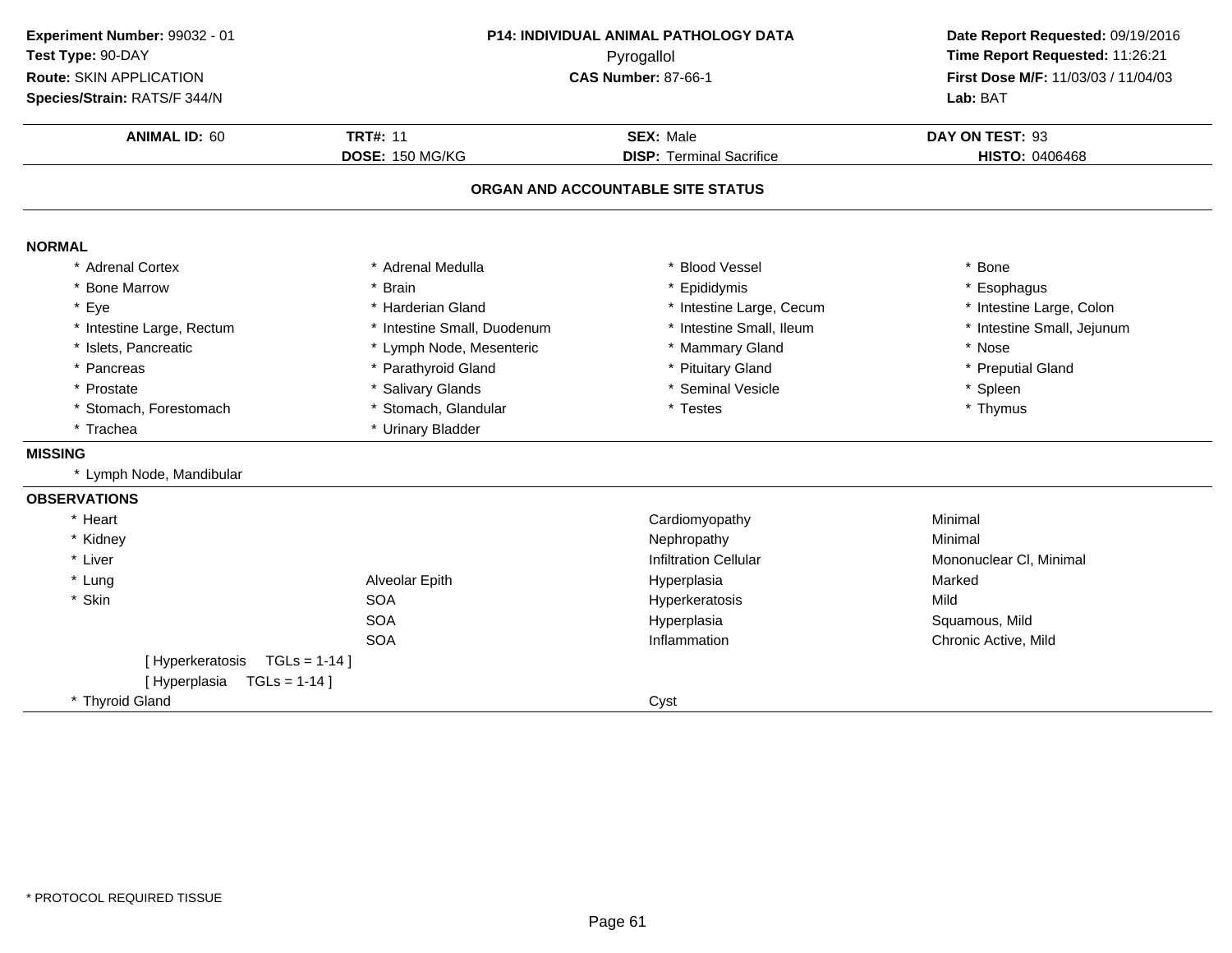| Experiment Number: 99032 - 01                  |                                                                                             | <b>P14: INDIVIDUAL ANIMAL PATHOLOGY DATA</b><br>Pyrogallol |                                     |  |
|------------------------------------------------|---------------------------------------------------------------------------------------------|------------------------------------------------------------|-------------------------------------|--|
| Test Type: 90-DAY                              |                                                                                             |                                                            |                                     |  |
| <b>Route: SKIN APPLICATION</b>                 |                                                                                             | <b>CAS Number: 87-66-1</b>                                 | First Dose M/F: 11/03/03 / 11/04/03 |  |
| Species/Strain: RATS/F 344/N                   |                                                                                             |                                                            | Lab: BAT                            |  |
| <b>ANIMAL ID: 61</b>                           | <b>TRT#: 2</b>                                                                              | <b>SEX: Female</b>                                         | DAY ON TEST: 43                     |  |
|                                                | DOSE: 0 MG/KG                                                                               | <b>DISP:</b> Moribund Sacrifice                            | <b>HISTO: 0406469</b>               |  |
|                                                |                                                                                             | ORGAN AND ACCOUNTABLE SITE STATUS                          |                                     |  |
| <b>NORMAL</b>                                  |                                                                                             |                                                            |                                     |  |
| * Adrenal Cortex                               | * Adrenal Medulla                                                                           | * Blood Vessel                                             | * Bone                              |  |
| * Bone Marrow                                  | * Brain                                                                                     | * Clitoral Gland                                           | * Esophagus                         |  |
| * Eye                                          | * Harderian Gland                                                                           | * Heart                                                    | * Intestine Large, Cecum            |  |
| * Intestine Large, Colon                       | * Intestine Large, Rectum                                                                   | * Intestine Small, Duodenum                                | * Intestine Small, Ileum            |  |
| * Intestine Small, Jejunum                     | * Islets, Pancreatic                                                                        | * Liver                                                    | * Lymph Node, Mesenteric            |  |
| * Mammary Gland                                | * Nose                                                                                      | * Ovary                                                    | * Pancreas                          |  |
| * Parathyroid Gland                            | * Pituitary Gland                                                                           | * Salivary Glands                                          | * Skin                              |  |
| * Spleen                                       | * Stomach, Forestomach                                                                      | * Stomach, Glandular                                       | * Thymus                            |  |
| * Thyroid Gland                                | * Trachea<br>* Urinary Bladder                                                              |                                                            | * Uterus                            |  |
| <b>MISSING</b>                                 |                                                                                             |                                                            |                                     |  |
| * Lymph Node, Mandibular                       |                                                                                             |                                                            |                                     |  |
| <b>OBSERVATIONS</b>                            |                                                                                             |                                                            |                                     |  |
| * Kidney                                       |                                                                                             | Nephropathy                                                | Minimal                             |  |
| * Lung                                         | Alveolar Epith                                                                              | Hyperplasia                                                | Mild                                |  |
|                                                | Note: Hyperplasia of mesothelial cells lining the viscera pleura in response to chylothorax |                                                            |                                     |  |
| Animal Note: Chylothorax = cause of morbidity. |                                                                                             |                                                            |                                     |  |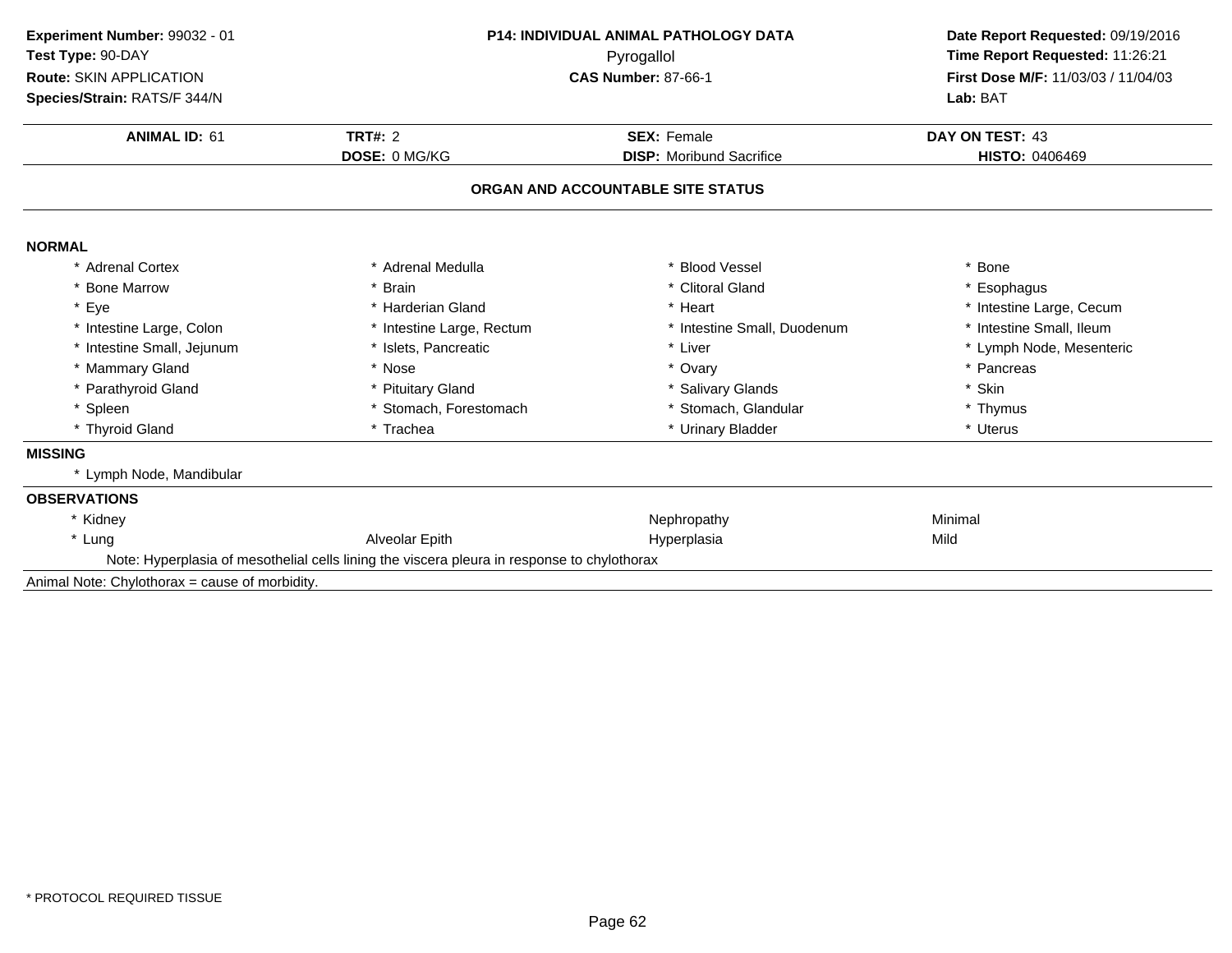| Experiment Number: 99032 - 01<br>Test Type: 90-DAY<br>Route: SKIN APPLICATION<br>Species/Strain: RATS/F 344/N | <b>P14: INDIVIDUAL ANIMAL PATHOLOGY DATA</b><br>Pyrogallol<br><b>CAS Number: 87-66-1</b> |                                   | Date Report Requested: 09/19/2016<br>Time Report Requested: 11:26:21<br>First Dose M/F: 11/03/03 / 11/04/03<br>Lab: BAT |  |
|---------------------------------------------------------------------------------------------------------------|------------------------------------------------------------------------------------------|-----------------------------------|-------------------------------------------------------------------------------------------------------------------------|--|
| <b>ANIMAL ID: 62</b>                                                                                          | <b>TRT#: 2</b>                                                                           | <b>SEX: Female</b>                | DAY ON TEST: 93                                                                                                         |  |
|                                                                                                               | DOSE: 0 MG/KG                                                                            | <b>DISP: Terminal Sacrifice</b>   | <b>HISTO: 0406470</b>                                                                                                   |  |
|                                                                                                               |                                                                                          | ORGAN AND ACCOUNTABLE SITE STATUS |                                                                                                                         |  |
| <b>NORMAL</b>                                                                                                 |                                                                                          |                                   |                                                                                                                         |  |
| * Adrenal Cortex                                                                                              | * Adrenal Medulla                                                                        | * Blood Vessel                    | * Bone                                                                                                                  |  |
| <b>Bone Marrow</b>                                                                                            | * Brain                                                                                  | * Clitoral Gland                  | * Esophagus                                                                                                             |  |
| * Eye                                                                                                         | * Harderian Gland                                                                        | * Intestine Large, Cecum          | * Intestine Large, Colon                                                                                                |  |
| * Intestine Large, Rectum                                                                                     | * Intestine Small, Duodenum                                                              | * Intestine Small, Ileum          | * Intestine Small, Jejunum                                                                                              |  |
| * Islets, Pancreatic                                                                                          | * Kidney                                                                                 | * Lung                            | * Lymph Node, Mesenteric                                                                                                |  |
| * Mammary Gland                                                                                               | * Nose                                                                                   | * Ovary                           | * Pancreas                                                                                                              |  |
| * Parathyroid Gland                                                                                           | * Pituitary Gland                                                                        | * Salivary Glands                 | * Skin                                                                                                                  |  |
| * Spleen                                                                                                      | * Stomach. Forestomach                                                                   | * Stomach, Glandular              | * Thymus                                                                                                                |  |
| * Thyroid Gland                                                                                               | * Trachea                                                                                | * Urinary Bladder                 | * Uterus                                                                                                                |  |
| <b>MISSING</b>                                                                                                |                                                                                          |                                   |                                                                                                                         |  |
| * Lymph Node, Mandibular                                                                                      |                                                                                          |                                   |                                                                                                                         |  |
| <b>OBSERVATIONS</b>                                                                                           |                                                                                          |                                   |                                                                                                                         |  |
| * Heart                                                                                                       |                                                                                          | Cardiomyopathy                    | Minimal                                                                                                                 |  |
| * Liver                                                                                                       |                                                                                          | <b>Infiltration Cellular</b>      | Mononuclear CI, Minimal                                                                                                 |  |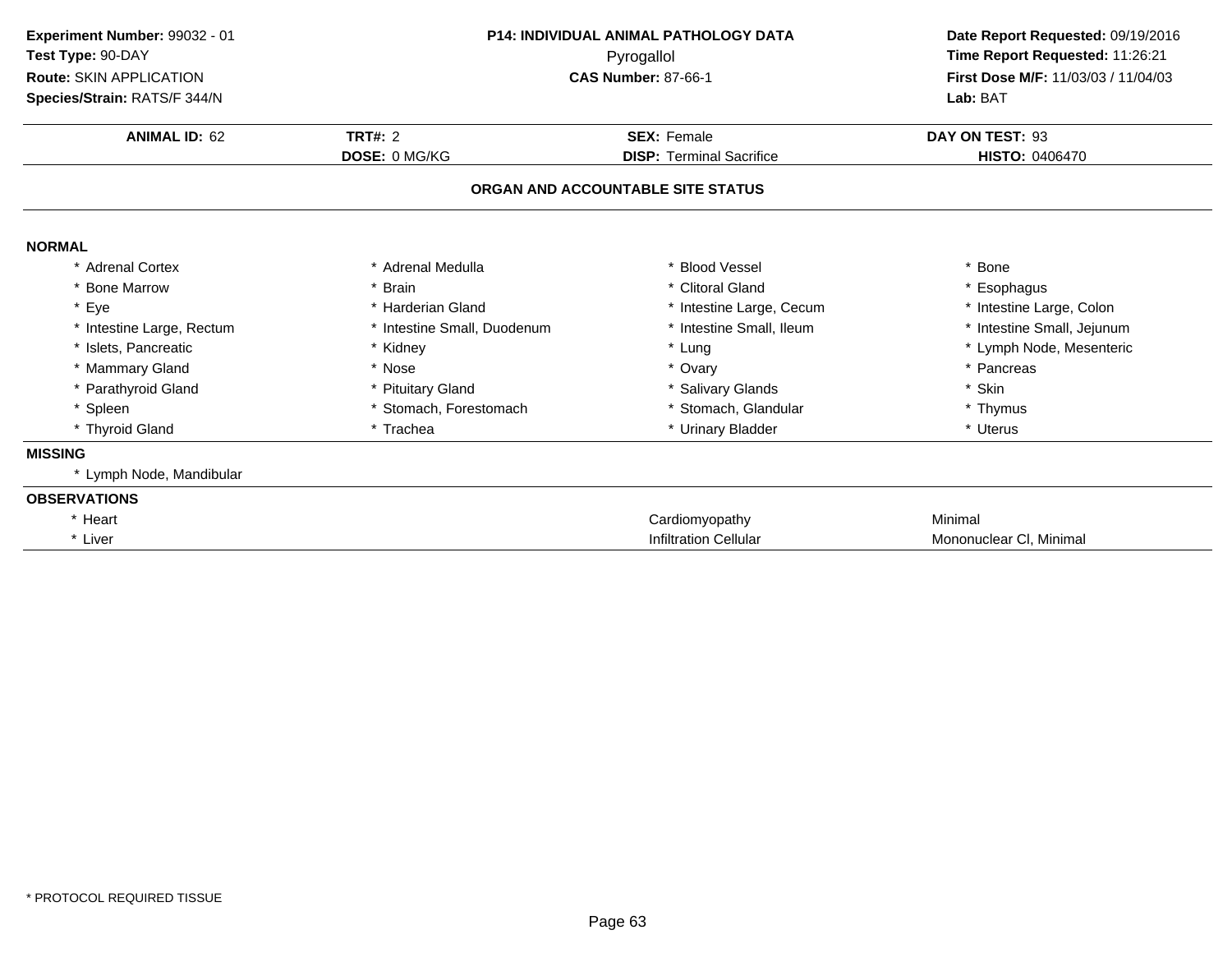| Experiment Number: 99032 - 01 | <b>P14: INDIVIDUAL ANIMAL PATHOLOGY DATA</b> |                                   | Date Report Requested: 09/19/2016   |  |
|-------------------------------|----------------------------------------------|-----------------------------------|-------------------------------------|--|
| Test Type: 90-DAY             |                                              | Pyrogallol                        |                                     |  |
| Route: SKIN APPLICATION       |                                              | <b>CAS Number: 87-66-1</b>        | First Dose M/F: 11/03/03 / 11/04/03 |  |
| Species/Strain: RATS/F 344/N  |                                              |                                   | Lab: BAT                            |  |
| <b>ANIMAL ID: 63</b>          | TRT#: $2$                                    | <b>SEX: Female</b>                | DAY ON TEST: 93                     |  |
|                               | DOSE: 0 MG/KG                                | <b>DISP: Terminal Sacrifice</b>   | HISTO: 0406471                      |  |
|                               |                                              | ORGAN AND ACCOUNTABLE SITE STATUS |                                     |  |
| <b>NORMAL</b>                 |                                              |                                   |                                     |  |
| * Adrenal Cortex              | * Adrenal Medulla                            | * Blood Vessel                    | * Bone                              |  |
| * Bone Marrow                 | * Brain                                      | * Clitoral Gland                  | * Esophagus                         |  |
| * Eye                         | * Harderian Gland                            | * Intestine Large, Cecum          | * Intestine Large, Colon            |  |
| * Intestine Large, Rectum     | * Intestine Small, Duodenum                  | * Intestine Small, Ileum          | * Intestine Small, Jejunum          |  |
| * Islets, Pancreatic          | * Lymph Node, Mesenteric                     | * Mammary Gland                   | * Nose                              |  |
| * Ovary                       | * Pancreas                                   | * Parathyroid Gland               | * Pituitary Gland                   |  |
| * Salivary Glands             | * Skin                                       | * Spleen                          | * Stomach, Forestomach              |  |
| * Stomach, Glandular          | * Thymus                                     | * Thyroid Gland                   | * Trachea                           |  |
| * Urinary Bladder             | * Uterus                                     |                                   |                                     |  |
| <b>MISSING</b>                |                                              |                                   |                                     |  |
| * Lymph Node, Mandibular      |                                              |                                   |                                     |  |
| <b>OBSERVATIONS</b>           |                                              |                                   |                                     |  |
| * Eye                         |                                              |                                   |                                     |  |
| Note: optic nerves missing    |                                              |                                   |                                     |  |
| * Heart                       |                                              | Cardiomyopathy                    | Minimal                             |  |
| * Kidney                      |                                              | Mineralization                    | Minimal                             |  |
| * Liver                       |                                              | <b>Infiltration Cellular</b>      | Mononuclear CI, Minimal             |  |
|                               |                                              | Inflammation                      | Minimal                             |  |
| * Lung                        | Alveolar Epith                               | Hyperplasia                       | Mild                                |  |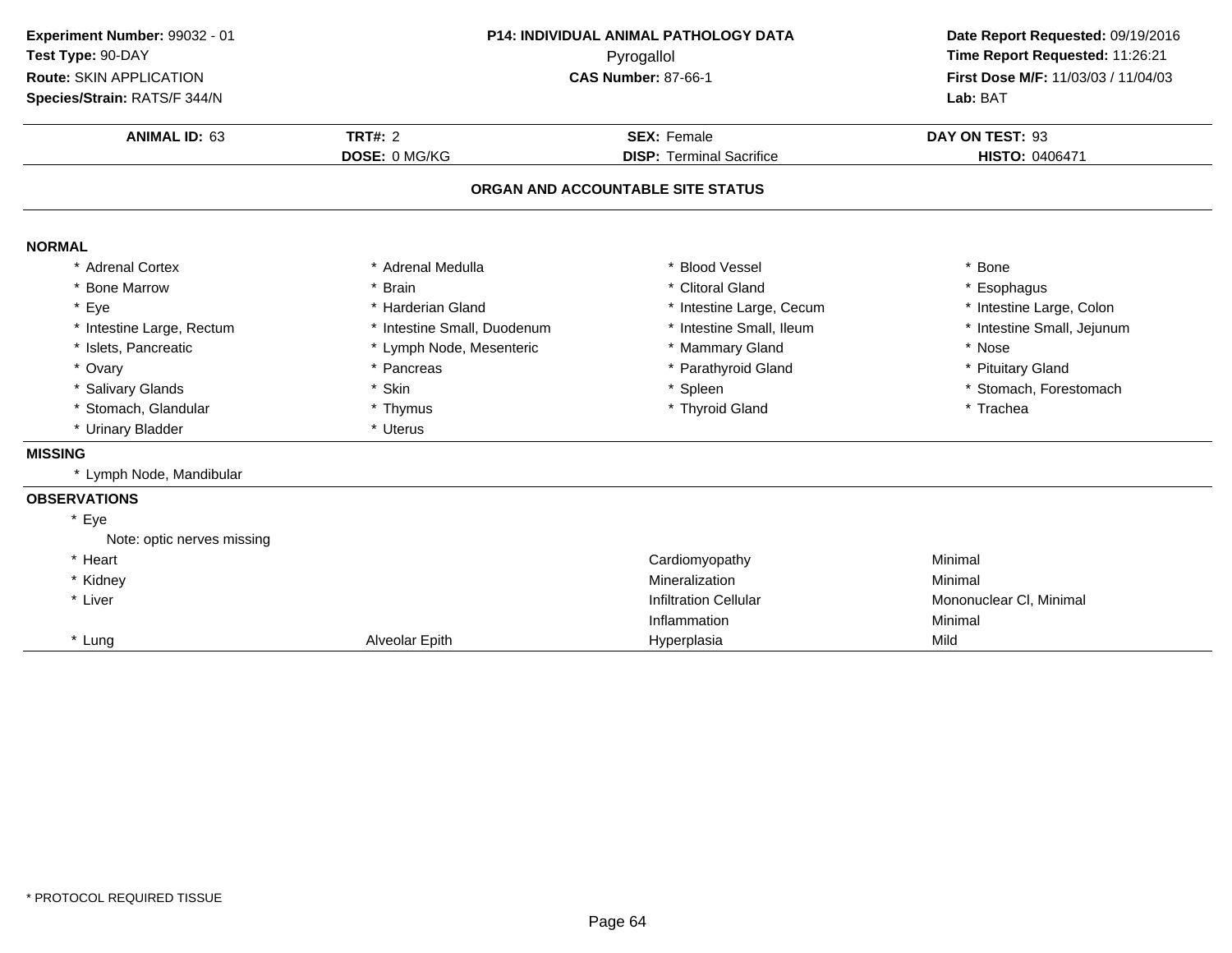| Experiment Number: 99032 - 01                           |                          | <b>P14: INDIVIDUAL ANIMAL PATHOLOGY DATA</b> | Date Report Requested: 09/19/2016<br>Time Report Requested: 11:26:21 |  |
|---------------------------------------------------------|--------------------------|----------------------------------------------|----------------------------------------------------------------------|--|
| Test Type: 90-DAY                                       |                          | Pyrogallol                                   |                                                                      |  |
| <b>Route: SKIN APPLICATION</b>                          |                          | <b>CAS Number: 87-66-1</b>                   | First Dose M/F: 11/03/03 / 11/04/03                                  |  |
| Species/Strain: RATS/F 344/N                            |                          |                                              | Lab: BAT                                                             |  |
| <b>ANIMAL ID: 64</b>                                    | <b>TRT#: 2</b>           | <b>SEX: Female</b>                           | DAY ON TEST: 93                                                      |  |
|                                                         | DOSE: 0 MG/KG            | <b>DISP: Terminal Sacrifice</b>              | HISTO: 0406472                                                       |  |
|                                                         |                          | ORGAN AND ACCOUNTABLE SITE STATUS            |                                                                      |  |
| <b>NORMAL</b>                                           |                          |                                              |                                                                      |  |
| * Adrenal Cortex                                        | * Adrenal Medulla        | * Blood Vessel                               | * Bone                                                               |  |
| * Bone Marrow                                           | * Brain                  | * Esophagus                                  | * Eye                                                                |  |
| * Harderian Gland                                       | * Intestine Large, Cecum | * Intestine Large, Colon                     | * Intestine Large, Rectum                                            |  |
| * Intestine Small, Duodenum                             | * Intestine Small, Ileum | * Intestine Small, Jejunum                   | * Islets, Pancreatic                                                 |  |
| * Kidney                                                | * Lung                   | * Lymph Node, Mesenteric                     | * Mammary Gland                                                      |  |
| * Nose                                                  | * Ovary                  | * Pancreas                                   | * Parathyroid Gland                                                  |  |
| * Pituitary Gland                                       | * Salivary Glands        | * Skin                                       | * Spleen                                                             |  |
| * Stomach, Forestomach                                  | * Stomach, Glandular     | * Thymus                                     | * Thyroid Gland                                                      |  |
| * Trachea                                               | * Urinary Bladder        | * Uterus                                     |                                                                      |  |
| <b>MISSING</b>                                          |                          |                                              |                                                                      |  |
| * Lymph Node, Mandibular                                |                          |                                              |                                                                      |  |
| <b>OBSERVATIONS</b>                                     |                          |                                              |                                                                      |  |
| * Clitoral Gland                                        |                          | Inflammation                                 | Minimal                                                              |  |
| * Eye                                                   |                          |                                              |                                                                      |  |
| Note: Optic nerve missing                               |                          |                                              |                                                                      |  |
| * Heart                                                 |                          | Cardiomyopathy                               | Minimal                                                              |  |
| * Liver                                                 |                          | <b>Infiltration Cellular</b>                 | Mononuclear CI, Minimal                                              |  |
|                                                         |                          | Inflammation                                 | Mild                                                                 |  |
| * Uterus                                                |                          |                                              |                                                                      |  |
| Note: Physiologic luminal dilatation noted (bilateral). |                          |                                              |                                                                      |  |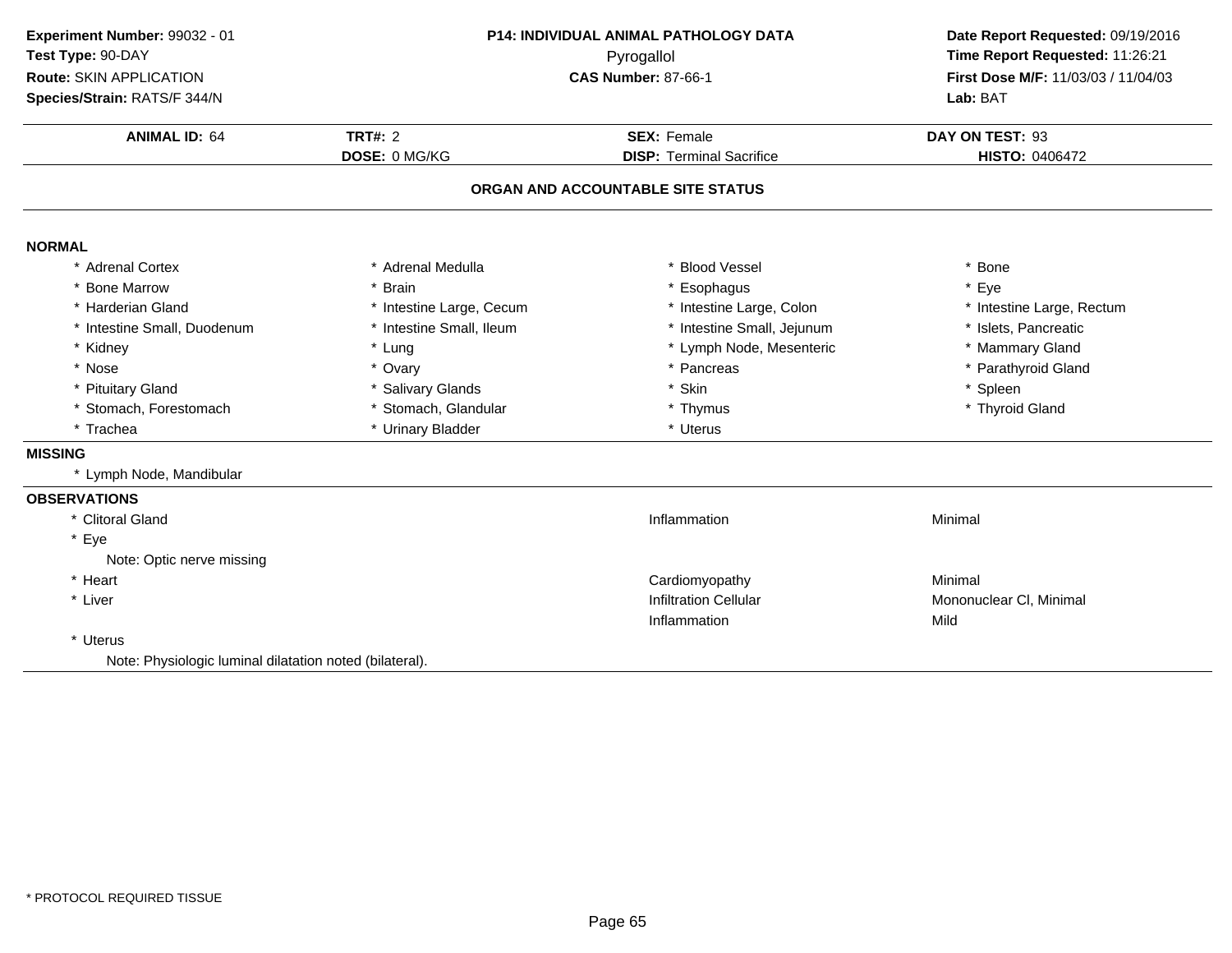| Experiment Number: 99032 - 01<br>Test Type: 90-DAY<br>Route: SKIN APPLICATION | <b>P14: INDIVIDUAL ANIMAL PATHOLOGY DATA</b><br>Pyrogallol<br><b>CAS Number: 87-66-1</b> |                                   | Date Report Requested: 09/19/2016<br>Time Report Requested: 11:26:21<br>First Dose M/F: 11/03/03 / 11/04/03 |
|-------------------------------------------------------------------------------|------------------------------------------------------------------------------------------|-----------------------------------|-------------------------------------------------------------------------------------------------------------|
| Species/Strain: RATS/F 344/N                                                  |                                                                                          |                                   | Lab: BAT                                                                                                    |
| <b>ANIMAL ID: 65</b>                                                          | TRT#: $2$                                                                                | <b>SEX: Female</b>                | DAY ON TEST: 93                                                                                             |
|                                                                               | <b>DOSE: 0 MG/KG</b>                                                                     | <b>DISP: Terminal Sacrifice</b>   | <b>HISTO: 0406473</b>                                                                                       |
|                                                                               |                                                                                          | ORGAN AND ACCOUNTABLE SITE STATUS |                                                                                                             |
| <b>NORMAL</b>                                                                 |                                                                                          |                                   |                                                                                                             |
| * Adrenal Cortex                                                              | * Adrenal Medulla                                                                        | * Blood Vessel                    | * Bone                                                                                                      |
| <b>Bone Marrow</b>                                                            | * Brain                                                                                  | * Clitoral Gland                  | * Esophagus                                                                                                 |
| * Eye                                                                         | * Harderian Gland                                                                        | * Intestine Large, Cecum          | * Intestine Large, Colon                                                                                    |
| * Intestine Large, Rectum                                                     | * Intestine Small, Duodenum                                                              | * Intestine Small, Ileum          | * Intestine Small, Jejunum                                                                                  |
| * Islets, Pancreatic                                                          | * Kidney                                                                                 | * Lung                            | * Lymph Node, Mesenteric                                                                                    |
| * Mammary Gland                                                               | * Nose                                                                                   | * Ovary                           | * Pancreas                                                                                                  |
| * Parathyroid Gland                                                           | * Pituitary Gland                                                                        | * Salivary Glands                 | * Skin                                                                                                      |
| * Spleen                                                                      | * Stomach, Forestomach                                                                   | * Stomach, Glandular              | * Thymus                                                                                                    |
| * Thyroid Gland                                                               | * Trachea                                                                                | * Urinary Bladder                 | * Uterus                                                                                                    |
| <b>MISSING</b>                                                                |                                                                                          |                                   |                                                                                                             |
| * Lymph Node, Mandibular                                                      |                                                                                          |                                   |                                                                                                             |
| <b>OBSERVATIONS</b>                                                           |                                                                                          |                                   |                                                                                                             |
| * Heart                                                                       |                                                                                          | Cardiomyopathy                    | Minimal                                                                                                     |
| * Liver                                                                       |                                                                                          | <b>Infiltration Cellular</b>      | Mononuclear CI, Minimal                                                                                     |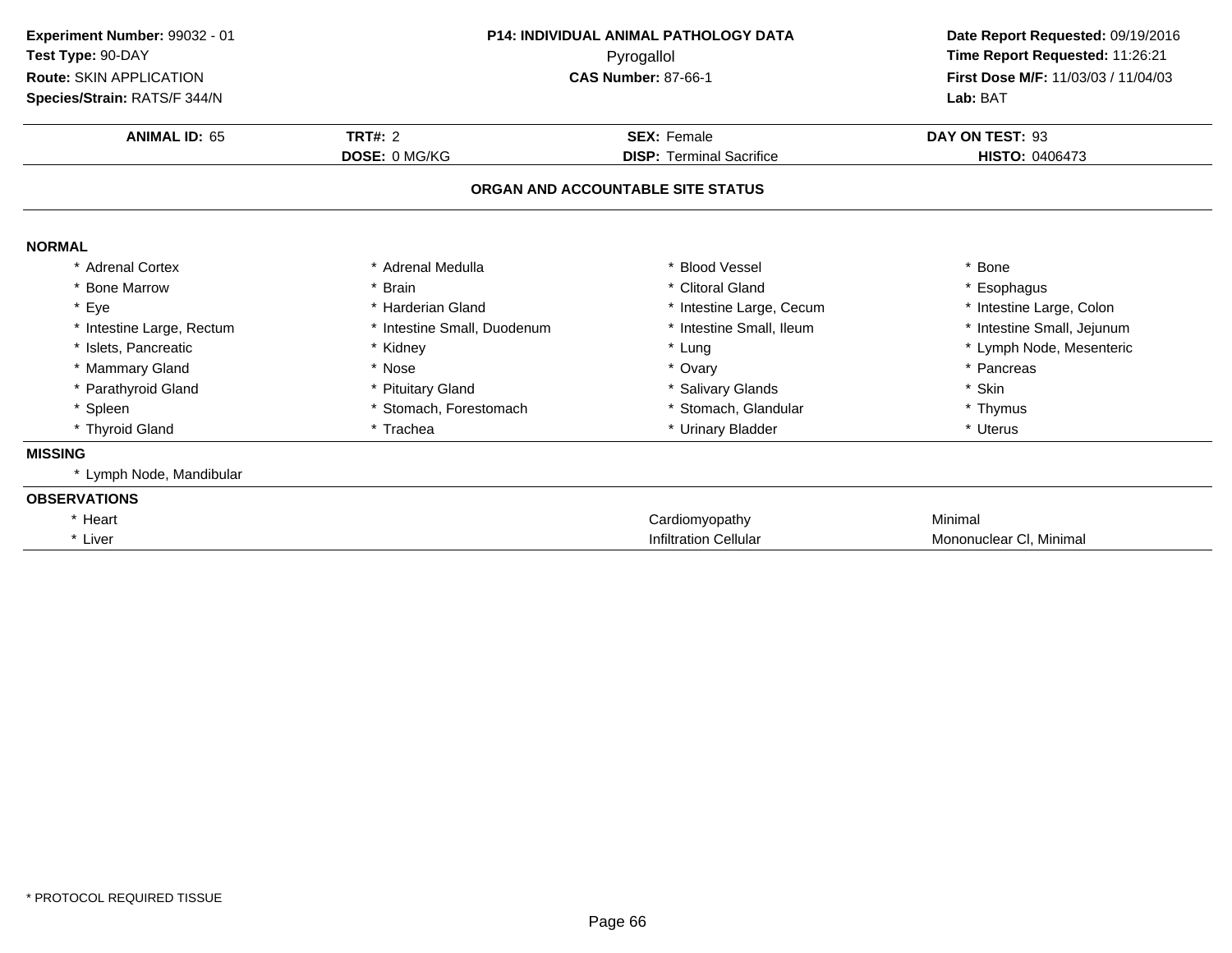| Experiment Number: 99032 - 01<br>Test Type: 90-DAY<br><b>Route: SKIN APPLICATION</b> | <b>P14: INDIVIDUAL ANIMAL PATHOLOGY DATA</b><br>Pyrogallol<br><b>CAS Number: 87-66-1</b> |                                   | Date Report Requested: 09/19/2016<br>Time Report Requested: 11:26:21<br>First Dose M/F: 11/03/03 / 11/04/03 |  |
|--------------------------------------------------------------------------------------|------------------------------------------------------------------------------------------|-----------------------------------|-------------------------------------------------------------------------------------------------------------|--|
| Species/Strain: RATS/F 344/N                                                         |                                                                                          |                                   | Lab: BAT                                                                                                    |  |
| <b>ANIMAL ID: 66</b>                                                                 | <b>TRT#: 2</b>                                                                           | <b>SEX: Female</b>                | DAY ON TEST: 93                                                                                             |  |
|                                                                                      | <b>DOSE: 0 MG/KG</b>                                                                     | <b>DISP: Terminal Sacrifice</b>   | <b>HISTO: 0406474</b>                                                                                       |  |
|                                                                                      |                                                                                          | ORGAN AND ACCOUNTABLE SITE STATUS |                                                                                                             |  |
| <b>NORMAL</b>                                                                        |                                                                                          |                                   |                                                                                                             |  |
| Adrenal Cortex                                                                       | * Adrenal Medulla                                                                        | <b>Blood Vessel</b>               | * Bone                                                                                                      |  |
| * Bone Marrow                                                                        | * Brain                                                                                  | * Clitoral Gland                  | * Esophagus                                                                                                 |  |
| * Eye                                                                                | * Harderian Gland                                                                        | * Intestine Large, Cecum          | * Intestine Large, Colon                                                                                    |  |
| * Intestine Large, Rectum                                                            | * Intestine Small, Duodenum                                                              | * Intestine Small, Ileum          | * Intestine Small, Jejunum                                                                                  |  |
| * Islets, Pancreatic                                                                 | * Lung                                                                                   | * Lymph Node, Mesenteric          | * Mammary Gland                                                                                             |  |
| * Nose                                                                               | * Ovary                                                                                  | * Pancreas                        | * Parathyroid Gland                                                                                         |  |
| * Pituitary Gland                                                                    | * Salivary Glands                                                                        | * Skin                            | * Spleen                                                                                                    |  |
| * Stomach, Forestomach                                                               | * Stomach, Glandular                                                                     | * Thymus                          | * Thyroid Gland                                                                                             |  |
| * Trachea                                                                            | * Urinary Bladder                                                                        | * Uterus                          |                                                                                                             |  |
| <b>MISSING</b>                                                                       |                                                                                          |                                   |                                                                                                             |  |
| * Lymph Node, Mandibular                                                             |                                                                                          |                                   |                                                                                                             |  |
| <b>OBSERVATIONS</b>                                                                  |                                                                                          |                                   |                                                                                                             |  |
| * Heart                                                                              |                                                                                          | Cardiomyopathy                    | Minimal                                                                                                     |  |
| * Kidney                                                                             |                                                                                          | Mineralization                    | Minimal                                                                                                     |  |
| * Liver                                                                              |                                                                                          | <b>Infiltration Cellular</b>      | Mononuclear CI, Minimal                                                                                     |  |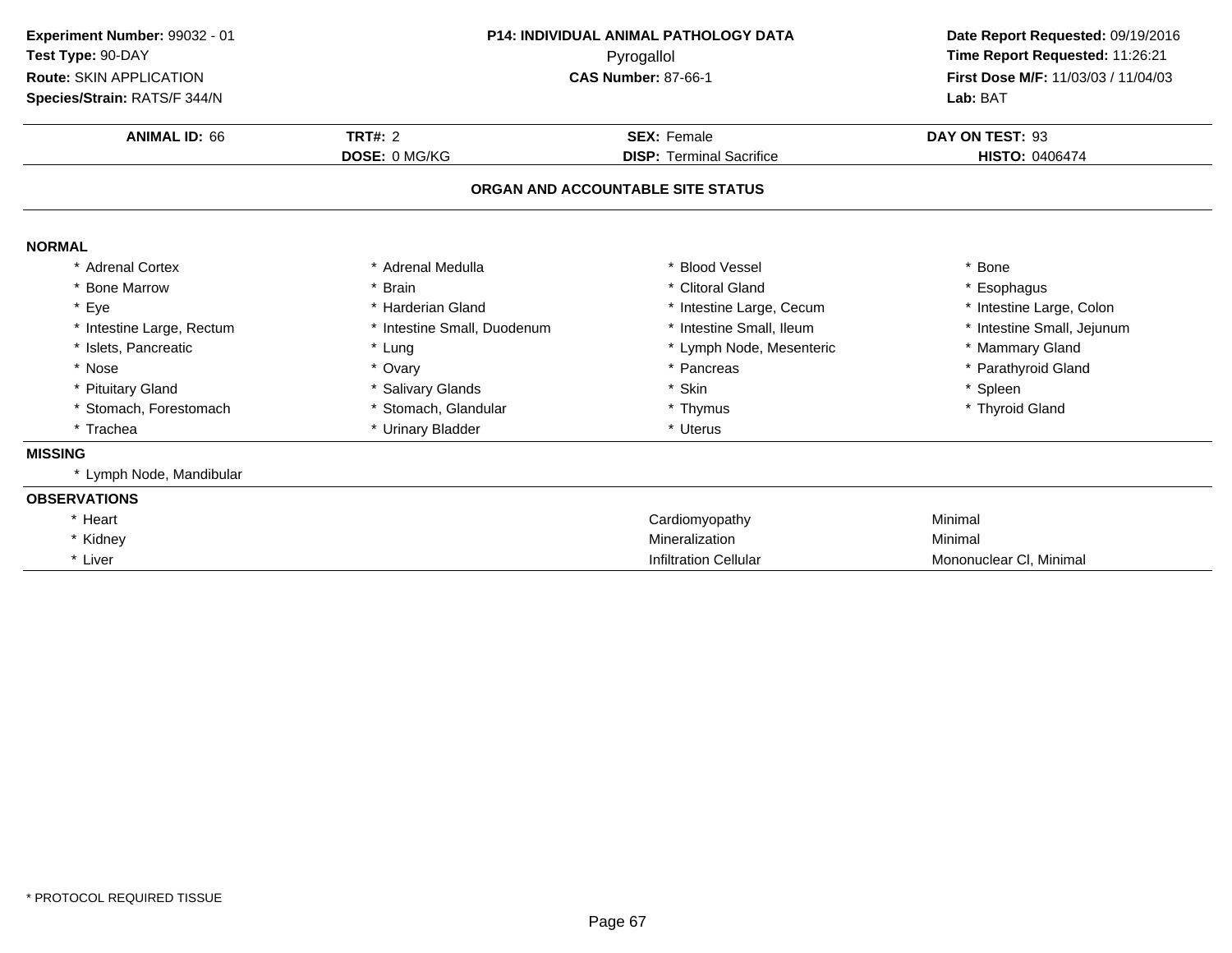| Experiment Number: 99032 - 01 | <b>P14: INDIVIDUAL ANIMAL PATHOLOGY DATA</b> |                                   | Date Report Requested: 09/19/2016   |  |
|-------------------------------|----------------------------------------------|-----------------------------------|-------------------------------------|--|
| Test Type: 90-DAY             | Pyrogallol                                   |                                   | Time Report Requested: 11:26:21     |  |
| Route: SKIN APPLICATION       |                                              | <b>CAS Number: 87-66-1</b>        | First Dose M/F: 11/03/03 / 11/04/03 |  |
| Species/Strain: RATS/F 344/N  |                                              |                                   | Lab: BAT                            |  |
| <b>ANIMAL ID: 67</b>          | <b>TRT#: 2</b>                               | <b>SEX: Female</b>                | DAY ON TEST: 93                     |  |
|                               | DOSE: 0 MG/KG                                | <b>DISP: Terminal Sacrifice</b>   | <b>HISTO: 0406475</b>               |  |
|                               |                                              | ORGAN AND ACCOUNTABLE SITE STATUS |                                     |  |
| <b>NORMAL</b>                 |                                              |                                   |                                     |  |
| * Adrenal Cortex              | * Adrenal Medulla                            | * Blood Vessel                    | * Bone                              |  |
| <b>Bone Marrow</b>            | * Brain                                      | * Clitoral Gland                  | * Esophagus                         |  |
| * Eye                         | * Harderian Gland                            | * Heart                           | * Intestine Large, Cecum            |  |
| * Intestine Large, Colon      | * Intestine Large, Rectum                    | * Intestine Small, Duodenum       | * Intestine Small, Ileum            |  |
| * Intestine Small, Jejunum    | * Islets, Pancreatic                         | * Lung                            | * Lymph Node, Mesenteric            |  |
| * Mammary Gland               | * Nose                                       | * Ovary                           | * Pancreas                          |  |
| * Parathyroid Gland           | * Pituitary Gland                            | * Salivary Glands                 | * Skin                              |  |
| * Spleen                      | * Stomach, Forestomach                       | * Stomach, Glandular              | * Thymus                            |  |
| * Thyroid Gland               | * Trachea                                    | * Urinary Bladder                 | * Uterus                            |  |
| <b>MISSING</b>                |                                              |                                   |                                     |  |
| * Lymph Node, Mandibular      |                                              |                                   |                                     |  |
| <b>OBSERVATIONS</b>           |                                              |                                   |                                     |  |
| * Kidney                      |                                              | Mineralization                    | Minimal                             |  |
| * Liver                       |                                              | <b>Infiltration Cellular</b>      | Mononuclear CI, Minimal             |  |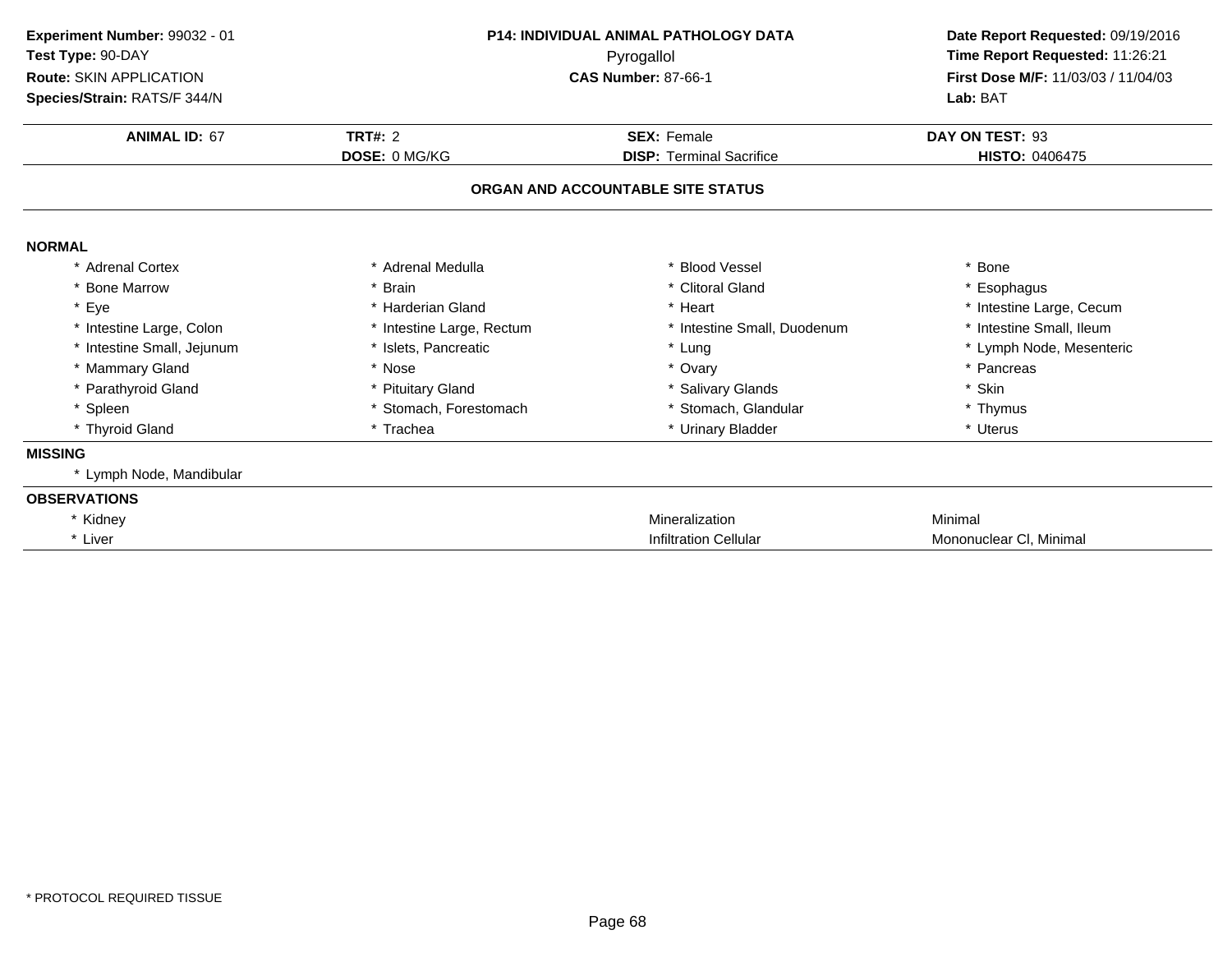| Experiment Number: 99032 - 01 | P14: INDIVIDUAL ANIMAL PATHOLOGY DATA |                                   | Date Report Requested: 09/19/2016<br>Time Report Requested: 11:26:21 |  |
|-------------------------------|---------------------------------------|-----------------------------------|----------------------------------------------------------------------|--|
| Test Type: 90-DAY             |                                       | Pyrogallol                        |                                                                      |  |
| Route: SKIN APPLICATION       |                                       | <b>CAS Number: 87-66-1</b>        | First Dose M/F: 11/03/03 / 11/04/03                                  |  |
| Species/Strain: RATS/F 344/N  |                                       |                                   | Lab: BAT                                                             |  |
| <b>ANIMAL ID: 68</b>          | TRT#: $2$                             | <b>SEX: Female</b>                | DAY ON TEST: 93                                                      |  |
|                               | DOSE: 0 MG/KG                         | <b>DISP: Terminal Sacrifice</b>   | <b>HISTO: 0406476</b>                                                |  |
|                               |                                       | ORGAN AND ACCOUNTABLE SITE STATUS |                                                                      |  |
| <b>NORMAL</b>                 |                                       |                                   |                                                                      |  |
| * Adrenal Cortex              | * Adrenal Medulla                     | * Blood Vessel                    | * Bone                                                               |  |
| * Bone Marrow                 | * Brain                               | * Clitoral Gland                  | Esophagus                                                            |  |
| * Eye                         | * Harderian Gland                     | * Intestine Large, Cecum          | * Intestine Large, Colon                                             |  |
| * Intestine Large, Rectum     | * Intestine Small, Duodenum           | * Intestine Small, Ileum          | * Intestine Small, Jejunum                                           |  |
| * Islets, Pancreatic          | * Lymph Node, Mesenteric              | * Mammary Gland                   | * Nose                                                               |  |
| * Ovary                       | * Parathyroid Gland                   | * Pituitary Gland                 | * Salivary Glands                                                    |  |
| * Skin                        | * Spleen                              | * Stomach, Forestomach            | * Stomach, Glandular                                                 |  |
| * Thymus                      | * Thyroid Gland                       | * Trachea                         | * Urinary Bladder                                                    |  |
| * Uterus                      |                                       |                                   |                                                                      |  |
| <b>MISSING</b>                |                                       |                                   |                                                                      |  |
| * Lymph Node, Mandibular      |                                       |                                   |                                                                      |  |
| <b>OBSERVATIONS</b>           |                                       |                                   |                                                                      |  |
| * Heart                       |                                       | Cardiomyopathy                    | Minimal                                                              |  |
| * Kidney                      |                                       | Mineralization                    | Minimal                                                              |  |
| * Liver                       |                                       | <b>Infiltration Cellular</b>      | Mononuclear CI, Minimal                                              |  |
| * Lung                        |                                       | Inflammation                      | Minimal                                                              |  |
| * Pancreas                    | Acinus                                | Atrophy                           | Minimal                                                              |  |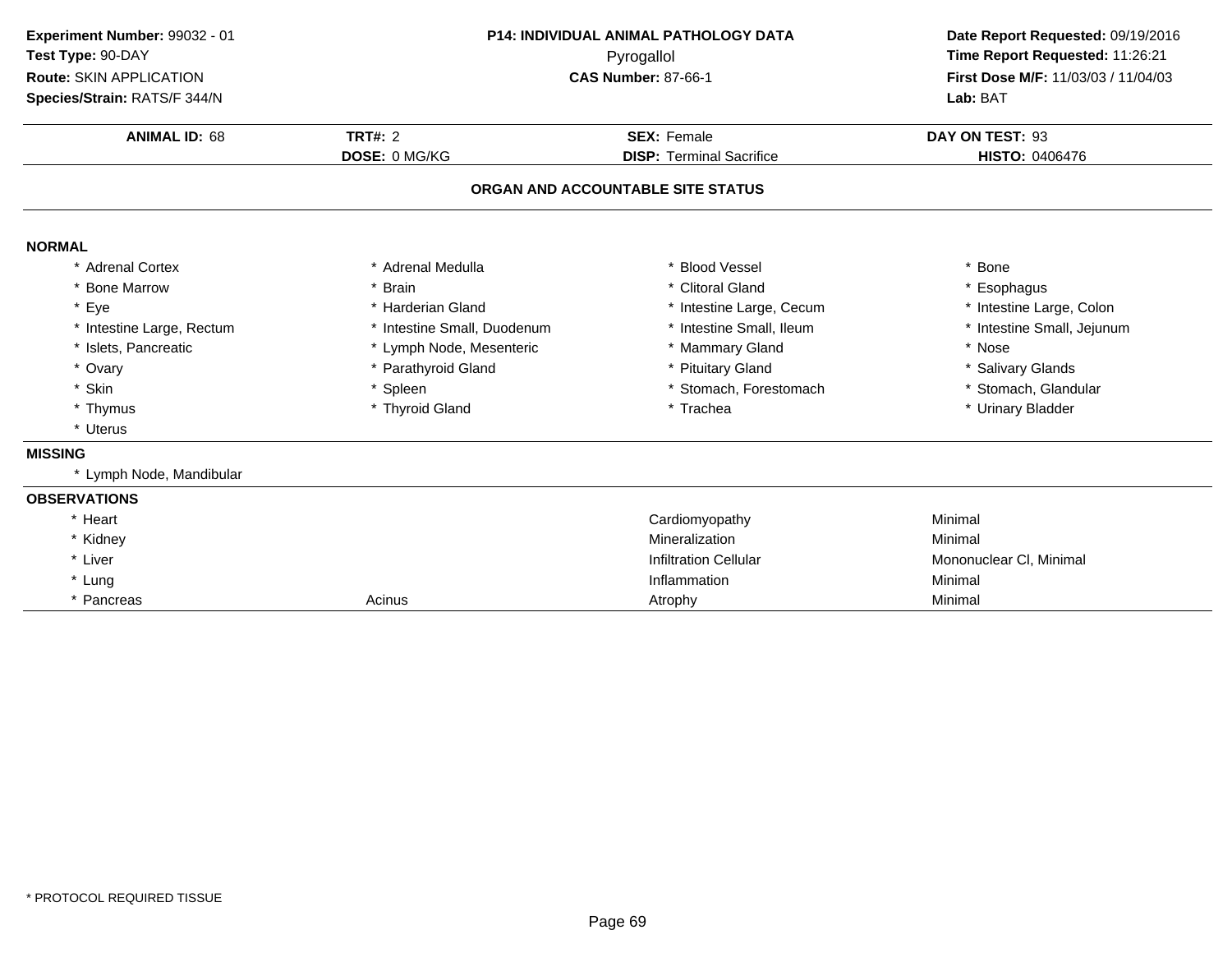| Experiment Number: 99032 - 01<br>Test Type: 90-DAY<br><b>Route: SKIN APPLICATION</b><br>Species/Strain: RATS/F 344/N | <b>P14: INDIVIDUAL ANIMAL PATHOLOGY DATA</b><br>Pyrogallol<br><b>CAS Number: 87-66-1</b> |                                                                      | Date Report Requested: 09/19/2016<br>Time Report Requested: 11:26:21<br>First Dose M/F: 11/03/03 / 11/04/03<br>Lab: BAT |  |
|----------------------------------------------------------------------------------------------------------------------|------------------------------------------------------------------------------------------|----------------------------------------------------------------------|-------------------------------------------------------------------------------------------------------------------------|--|
| <b>ANIMAL ID: 69</b>                                                                                                 | <b>TRT#: 2</b>                                                                           | <b>SEX: Female</b>                                                   | DAY ON TEST: 93                                                                                                         |  |
|                                                                                                                      | DOSE: 0 MG/KG                                                                            | <b>DISP: Terminal Sacrifice</b><br>ORGAN AND ACCOUNTABLE SITE STATUS | <b>HISTO: 0406477</b>                                                                                                   |  |
| <b>NORMAL</b>                                                                                                        |                                                                                          |                                                                      |                                                                                                                         |  |
| * Adrenal Cortex                                                                                                     | * Adrenal Medulla                                                                        | * Blood Vessel                                                       | * Bone                                                                                                                  |  |
| * Bone Marrow                                                                                                        | * Brain                                                                                  | * Clitoral Gland                                                     | * Esophagus                                                                                                             |  |
| * Eye                                                                                                                | * Harderian Gland                                                                        | * Heart                                                              | * Intestine Large, Cecum                                                                                                |  |
| * Intestine Large, Colon                                                                                             | * Intestine Large, Rectum                                                                | * Intestine Small, Duodenum                                          | * Intestine Small, Ileum                                                                                                |  |
| * Intestine Small, Jejunum                                                                                           | * Islets, Pancreatic                                                                     | * Kidney                                                             | * Liver                                                                                                                 |  |
| * Lymph Node, Mesenteric                                                                                             | * Mammary Gland                                                                          | * Nose                                                               | * Ovary                                                                                                                 |  |
| * Pancreas                                                                                                           | * Parathyroid Gland                                                                      | * Pituitary Gland                                                    | * Salivary Glands                                                                                                       |  |
| * Skin                                                                                                               | * Spleen                                                                                 | * Stomach, Forestomach                                               | * Stomach, Glandular                                                                                                    |  |
| * Thymus                                                                                                             | * Thyroid Gland                                                                          | * Trachea                                                            | * Urinary Bladder                                                                                                       |  |
| * Uterus                                                                                                             |                                                                                          |                                                                      |                                                                                                                         |  |
| <b>MISSING</b>                                                                                                       |                                                                                          |                                                                      |                                                                                                                         |  |
| * Lymph Node, Mandibular                                                                                             |                                                                                          |                                                                      |                                                                                                                         |  |
| <b>OBSERVATIONS</b>                                                                                                  |                                                                                          |                                                                      |                                                                                                                         |  |
| * Lung                                                                                                               |                                                                                          | Inflammation                                                         | Minimal                                                                                                                 |  |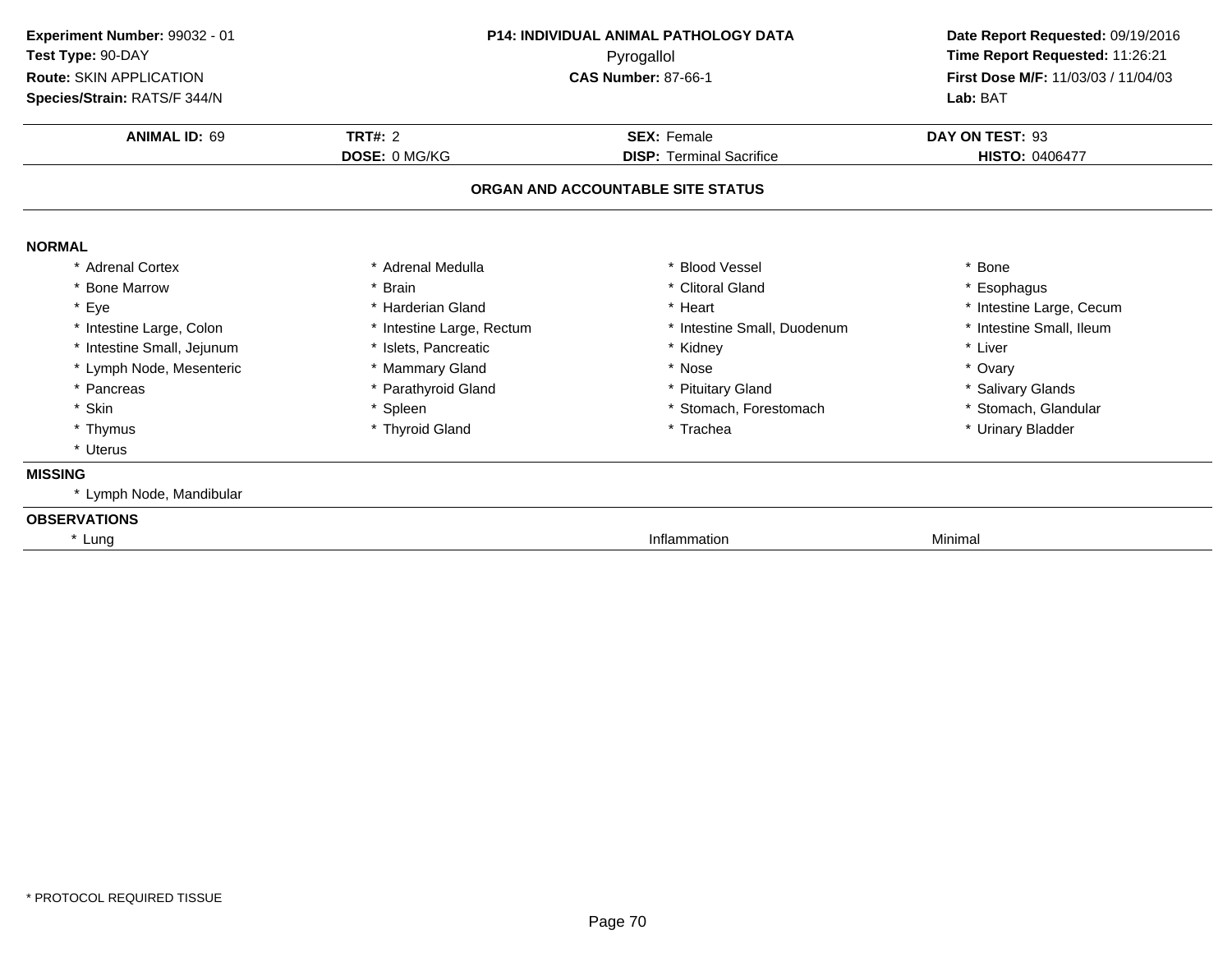| <b>P14: INDIVIDUAL ANIMAL PATHOLOGY DATA</b> |                                 | Date Report Requested: 09/19/2016<br>Time Report Requested: 11:26:21                                |  |
|----------------------------------------------|---------------------------------|-----------------------------------------------------------------------------------------------------|--|
|                                              |                                 |                                                                                                     |  |
|                                              |                                 | Lab: BAT                                                                                            |  |
|                                              |                                 | DAY ON TEST: 93                                                                                     |  |
| DOSE: 0 MG/KG                                | <b>DISP: Terminal Sacrifice</b> | <b>HISTO: 0406478</b>                                                                               |  |
|                                              |                                 |                                                                                                     |  |
|                                              |                                 |                                                                                                     |  |
| * Adrenal Medulla                            | * Blood Vessel                  | * Bone                                                                                              |  |
| * Brain                                      | * Clitoral Gland                | * Esophagus                                                                                         |  |
| * Harderian Gland                            | * Intestine Large, Cecum        | * Intestine Large, Colon                                                                            |  |
| * Intestine Small, Duodenum                  | * Intestine Small, Ileum        | * Intestine Small, Jejunum                                                                          |  |
| * Kidney                                     | * Liver                         | * Lung                                                                                              |  |
| * Mammary Gland                              | * Nose                          | * Pancreas                                                                                          |  |
| * Pituitary Gland                            | * Salivary Glands               | * Skin                                                                                              |  |
| * Stomach, Forestomach                       | * Stomach, Glandular            | * Thymus                                                                                            |  |
| * Trachea                                    | * Urinary Bladder               | * Uterus                                                                                            |  |
|                                              |                                 |                                                                                                     |  |
|                                              |                                 |                                                                                                     |  |
|                                              |                                 |                                                                                                     |  |
|                                              | Cardiomyopathy                  | Minimal                                                                                             |  |
|                                              | Cyst                            |                                                                                                     |  |
|                                              |                                 |                                                                                                     |  |
|                                              | <b>TRT#: 2</b>                  | Pyrogallol<br><b>CAS Number: 87-66-1</b><br><b>SEX: Female</b><br>ORGAN AND ACCOUNTABLE SITE STATUS |  |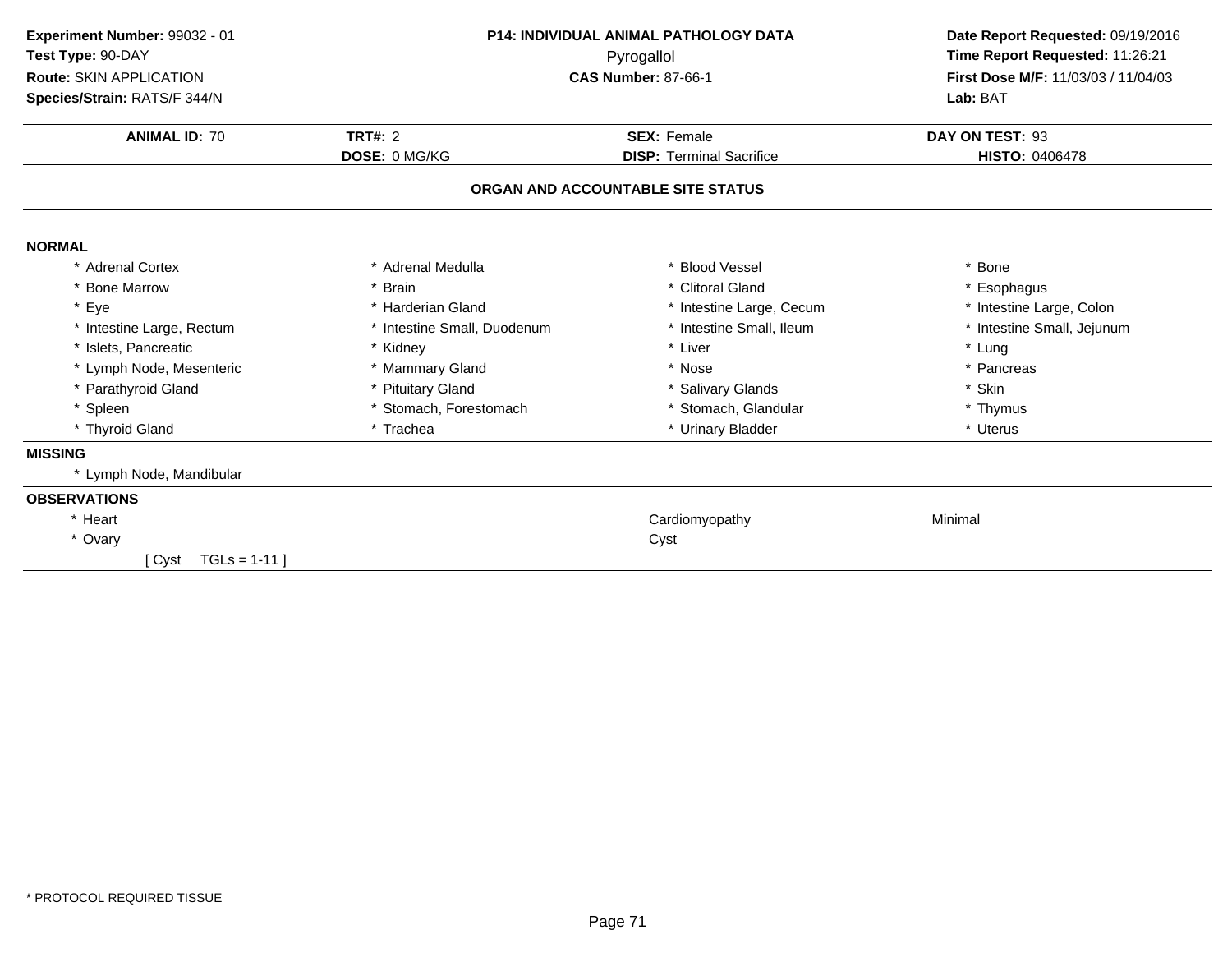| Experiment Number: 99032 - 01  | <b>P14: INDIVIDUAL ANIMAL PATHOLOGY DATA</b> |                                 | Date Report Requested: 09/19/2016   |  |
|--------------------------------|----------------------------------------------|---------------------------------|-------------------------------------|--|
| Test Type: 90-DAY              |                                              | Pyrogallol                      | Time Report Requested: 11:26:21     |  |
| <b>Route: SKIN APPLICATION</b> |                                              | <b>CAS Number: 87-66-1</b>      | First Dose M/F: 11/03/03 / 11/04/03 |  |
| Species/Strain: RATS/F 344/N   |                                              |                                 | Lab: BAT                            |  |
| <b>ANIMAL ID: 71</b>           | TRT#: 4                                      | <b>SEX: Female</b>              | DAY ON TEST: 93                     |  |
|                                | <b>DOSE: 9.5 MG/KG</b>                       | <b>DISP:</b> Terminal Sacrifice | <b>HISTO: 0406479</b>               |  |
| <b>OBSERVATIONS</b>            |                                              |                                 |                                     |  |
| * Skin                         | <b>SOA</b>                                   | Hyperkeratosis                  | Minimal                             |  |
|                                | <b>SOA</b>                                   | Hyperplasia                     | Squamous, Minimal                   |  |
| [Hyperkeratosis                | $TGLs = 1-13$                                |                                 |                                     |  |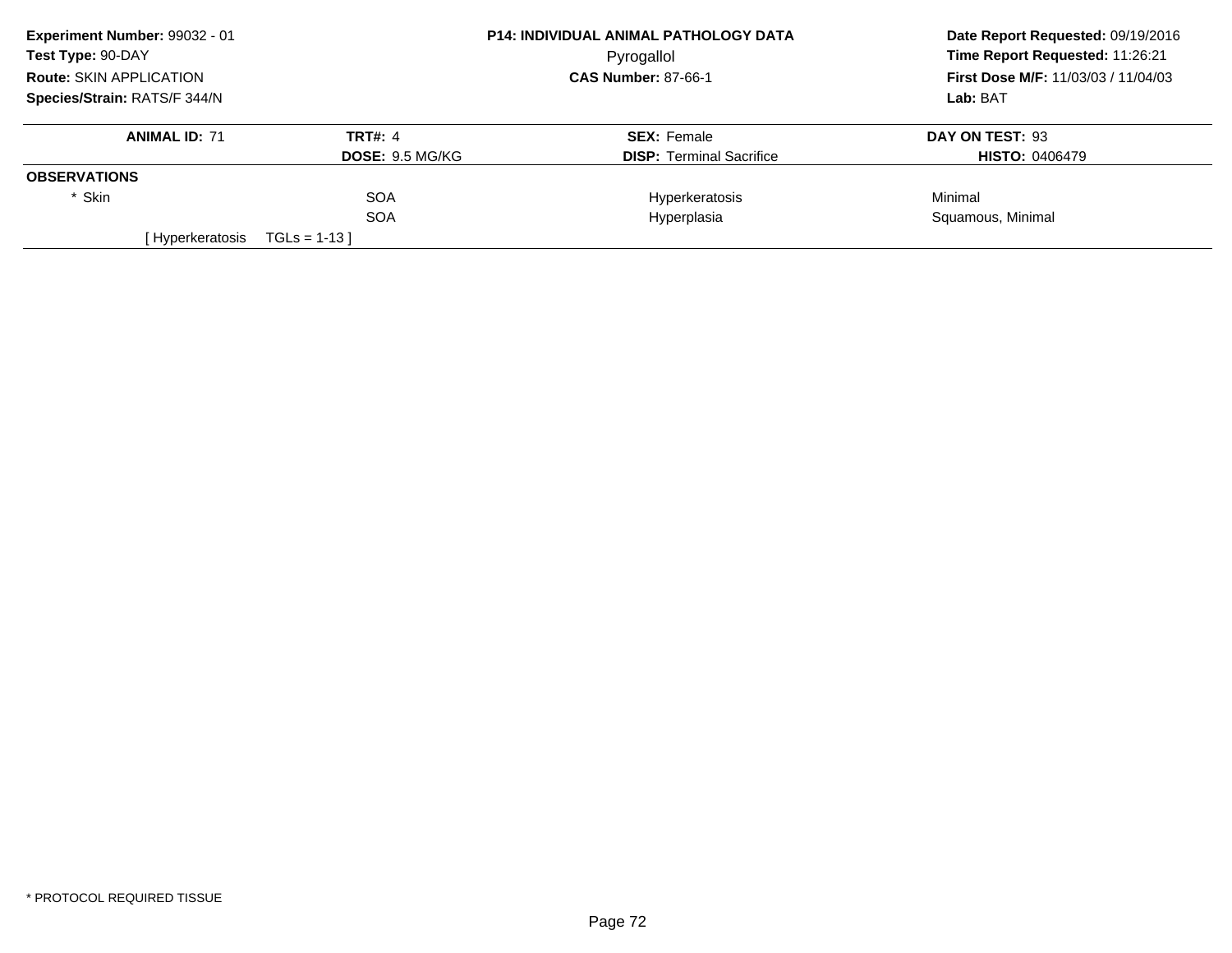| Experiment Number: 99032 - 01  |                        | <b>P14: INDIVIDUAL ANIMAL PATHOLOGY DATA</b> | Date Report Requested: 09/19/2016<br>Time Report Requested: 11:26:21<br><b>First Dose M/F: 11/03/03 / 11/04/03</b><br>Lab: BAT |
|--------------------------------|------------------------|----------------------------------------------|--------------------------------------------------------------------------------------------------------------------------------|
| Test Type: 90-DAY              |                        | Pyrogallol                                   |                                                                                                                                |
| <b>Route: SKIN APPLICATION</b> |                        | <b>CAS Number: 87-66-1</b>                   |                                                                                                                                |
| Species/Strain: RATS/F 344/N   |                        |                                              |                                                                                                                                |
| <b>ANIMAL ID: 72</b>           | <b>TRT#: 4</b>         | <b>SEX: Female</b>                           | DAY ON TEST: 93                                                                                                                |
|                                | <b>DOSE: 9.5 MG/KG</b> | <b>DISP:</b> Terminal Sacrifice              | <b>HISTO: 0406480</b>                                                                                                          |
| <b>OBSERVATIONS</b>            |                        |                                              |                                                                                                                                |
| * Skin                         | <b>SOA</b>             | Hyperkeratosis                               | Minimal                                                                                                                        |
|                                | <b>SOA</b>             | Hyperplasia                                  | Squamous, Minimal                                                                                                              |
|                                | <b>SOA</b>             | Inflammation                                 | Chronic Active, Minimal                                                                                                        |
| [Hyperkeratosis                | $TGLs = 1-13$          |                                              |                                                                                                                                |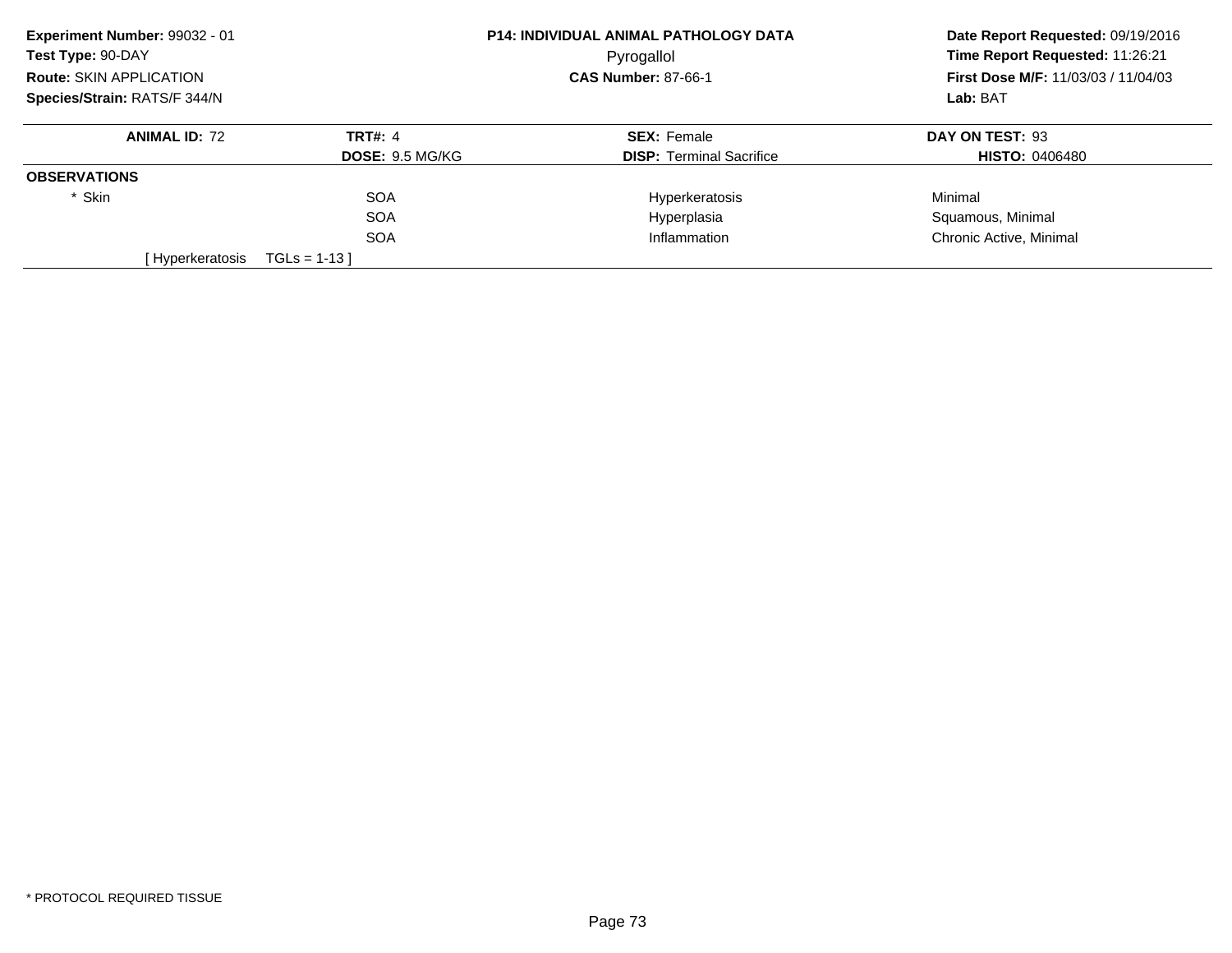| Experiment Number: 99032 - 01<br>Test Type: 90-DAY<br><b>Route: SKIN APPLICATION</b> |                | <b>P14: INDIVIDUAL ANIMAL PATHOLOGY DATA</b> | Date Report Requested: 09/19/2016<br>Time Report Requested: 11:26:21<br><b>First Dose M/F: 11/03/03 / 11/04/03</b> |  |
|--------------------------------------------------------------------------------------|----------------|----------------------------------------------|--------------------------------------------------------------------------------------------------------------------|--|
|                                                                                      |                | Pyrogallol                                   |                                                                                                                    |  |
|                                                                                      |                | <b>CAS Number: 87-66-1</b>                   |                                                                                                                    |  |
| Species/Strain: RATS/F 344/N                                                         |                |                                              | Lab: BAT                                                                                                           |  |
| <b>ANIMAL ID: 73</b>                                                                 | <b>TRT#: 4</b> | <b>SEX: Female</b>                           | DAY ON TEST: 93                                                                                                    |  |
| <b>DOSE: 9.5 MG/KG</b>                                                               |                | <b>DISP:</b> Terminal Sacrifice              | <b>HISTO: 0406481</b>                                                                                              |  |
| <b>OBSERVATIONS</b>                                                                  |                |                                              |                                                                                                                    |  |
| * Skin                                                                               | <b>SOA</b>     | Hyperkeratosis                               | Minimal                                                                                                            |  |
|                                                                                      | <b>SOA</b>     | Hyperplasia                                  | Squamous, Minimal                                                                                                  |  |
| [Hyperkeratosis                                                                      | $TGLs = 1-13$  |                                              |                                                                                                                    |  |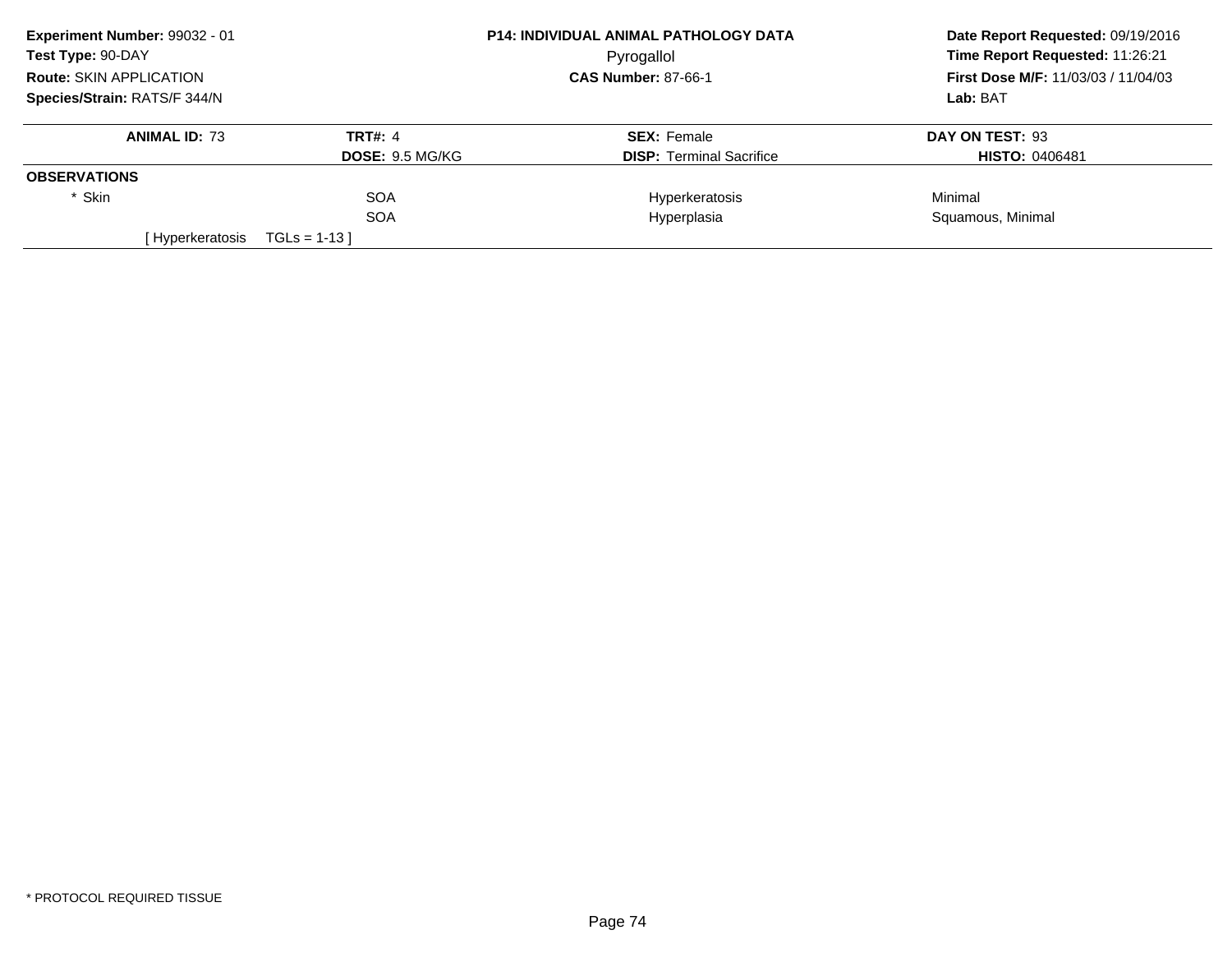| Experiment Number: 99032 - 01<br>Test Type: 90-DAY<br><b>Route: SKIN APPLICATION</b> |                                           | P14: INDIVIDUAL ANIMAL PATHOLOGY DATA<br>Pyrogallol<br><b>CAS Number: 87-66-1</b> | Date Report Requested: 09/19/2016<br>Time Report Requested: 11:26:21<br>First Dose M/F: 11/03/03 / 11/04/03 |  |
|--------------------------------------------------------------------------------------|-------------------------------------------|-----------------------------------------------------------------------------------|-------------------------------------------------------------------------------------------------------------|--|
| Species/Strain: RATS/F 344/N                                                         |                                           |                                                                                   | Lab: BAT                                                                                                    |  |
| <b>ANIMAL ID: 74</b>                                                                 | <b>TRT#: 4</b><br><b>DOSE: 9.5 MG/KG</b>  | <b>SEX: Female</b><br><b>DISP:</b> Terminal Sacrifice                             | DAY ON TEST: 93<br><b>HISTO: 0406482</b>                                                                    |  |
| <b>OBSERVATIONS</b>                                                                  |                                           |                                                                                   |                                                                                                             |  |
| Mesentery                                                                            |                                           | Inflammation                                                                      | Chronic Active, Mild                                                                                        |  |
| [Inflammation<br>$TGLs = 2-14$ ]<br>[ Necrosis<br>* Skin                             | $TGLS = 2-14$<br><b>SOA</b><br><b>SOA</b> | <b>Necrosis</b><br>Hyperkeratosis<br>Hyperplasia                                  | Mild<br>Minimal<br>Squamous, Minimal                                                                        |  |
| [Hyperkeratosis                                                                      | <b>SOA</b><br>$TGLs = 1-13$               | Inflammation                                                                      | Chronic Active, Minimal                                                                                     |  |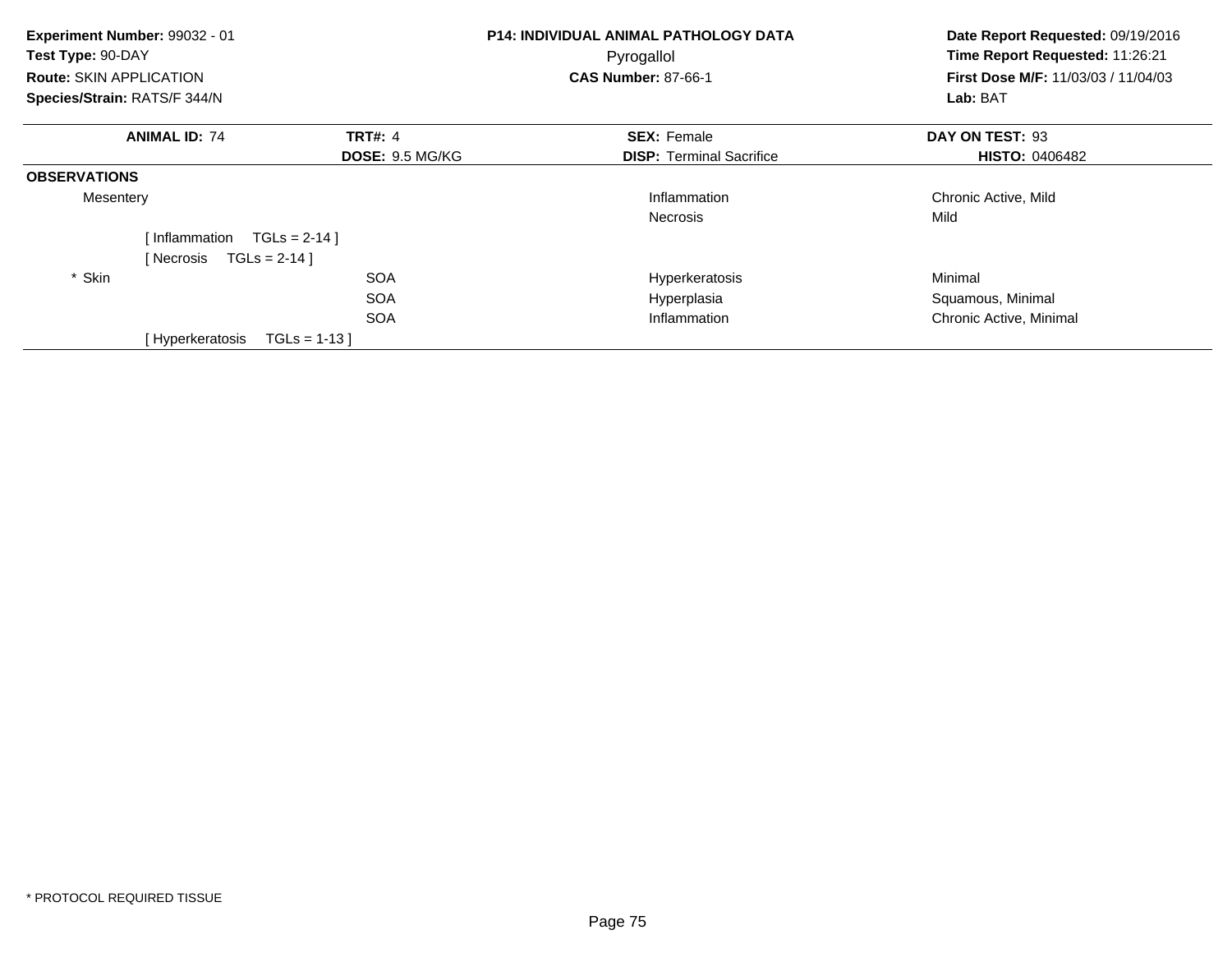| Experiment Number: 99032 - 01  |                        | P14: INDIVIDUAL ANIMAL PATHOLOGY DATA | Date Report Requested: 09/19/2016          |
|--------------------------------|------------------------|---------------------------------------|--------------------------------------------|
| Test Type: 90-DAY              |                        | Pyrogallol                            | Time Report Requested: 11:26:21            |
| <b>Route: SKIN APPLICATION</b> |                        | <b>CAS Number: 87-66-1</b>            | <b>First Dose M/F: 11/03/03 / 11/04/03</b> |
| Species/Strain: RATS/F 344/N   |                        |                                       | Lab: BAT                                   |
| <b>ANIMAL ID: 75</b>           | <b>TRT#: 4</b>         | <b>SEX: Female</b>                    | DAY ON TEST: 93                            |
|                                | <b>DOSE: 9.5 MG/KG</b> | <b>DISP:</b> Terminal Sacrifice       | <b>HISTO: 0406483</b>                      |
| <b>OBSERVATIONS</b>            |                        |                                       |                                            |
| * Skin                         | <b>SOA</b>             | Hyperkeratosis                        | Minimal                                    |
|                                | <b>SOA</b>             | Hyperplasia                           | Squamous, Minimal                          |
|                                | <b>SOA</b>             | Inflammation                          | Chronic Active, Minimal                    |
| [ Hyperkeratosis               | $TGLs = 1-13$          |                                       |                                            |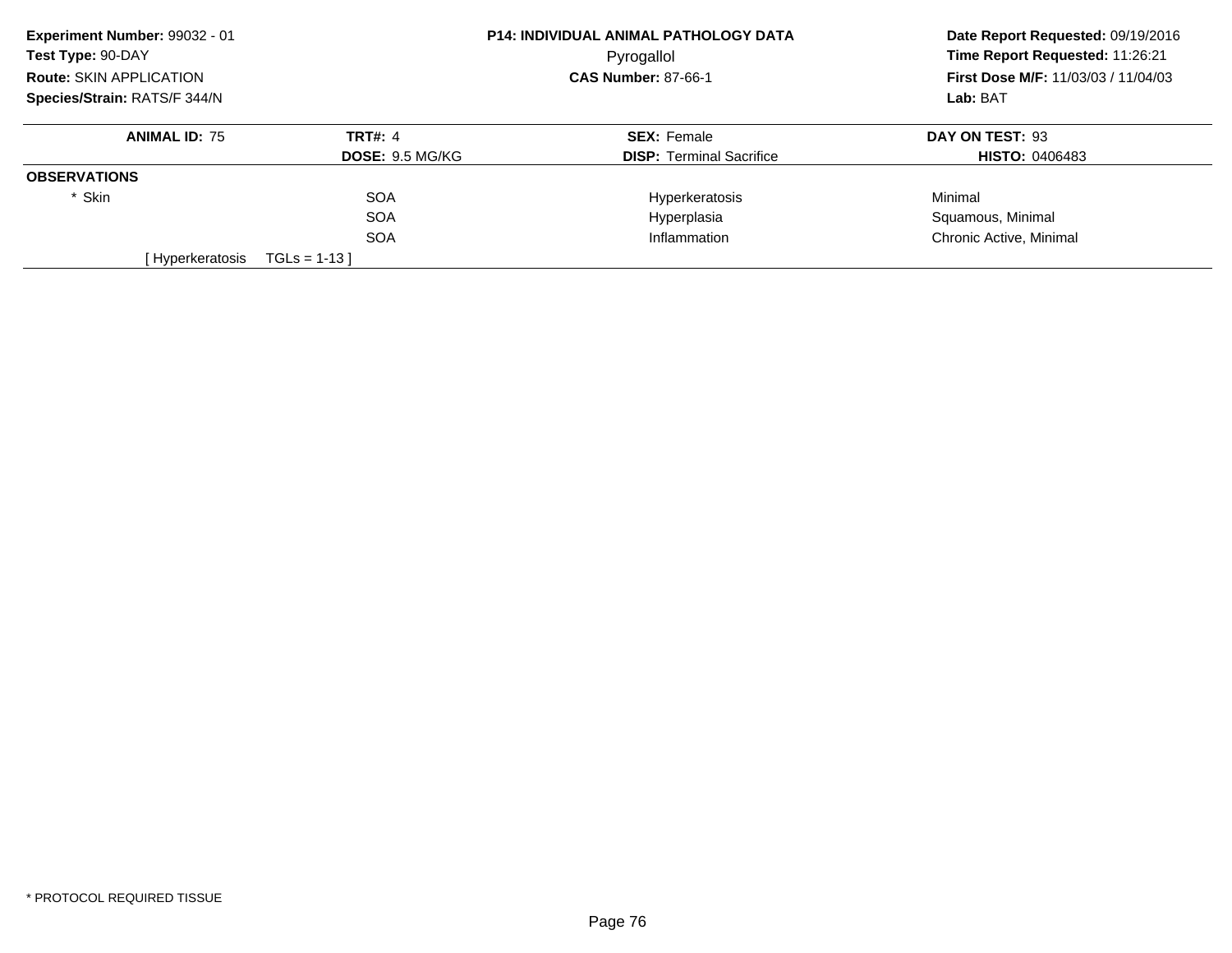| Experiment Number: 99032 - 01  |                        | <b>P14: INDIVIDUAL ANIMAL PATHOLOGY DATA</b> | Date Report Requested: 09/19/2016<br>Time Report Requested: 11:26:21<br><b>First Dose M/F: 11/03/03 / 11/04/03</b> |
|--------------------------------|------------------------|----------------------------------------------|--------------------------------------------------------------------------------------------------------------------|
| Test Type: 90-DAY              |                        | Pyrogallol                                   |                                                                                                                    |
| <b>Route: SKIN APPLICATION</b> |                        | <b>CAS Number: 87-66-1</b>                   |                                                                                                                    |
| Species/Strain: RATS/F 344/N   |                        |                                              | Lab: BAT                                                                                                           |
| <b>ANIMAL ID: 76</b>           | <b>TRT#: 4</b>         | <b>SEX: Female</b>                           | DAY ON TEST: 93                                                                                                    |
|                                | <b>DOSE: 9.5 MG/KG</b> | <b>DISP:</b> Terminal Sacrifice              | <b>HISTO: 0406484</b>                                                                                              |
| <b>OBSERVATIONS</b>            |                        |                                              |                                                                                                                    |
| * Skin                         | <b>SOA</b>             | Hyperkeratosis                               | Minimal                                                                                                            |
|                                | <b>SOA</b>             | Hyperplasia                                  | Squamous, Minimal                                                                                                  |
|                                | <b>SOA</b>             | Inflammation                                 | Chronic Active, Minimal                                                                                            |
| [Hyperkeratosis                | $TGLS = 1-11$          |                                              |                                                                                                                    |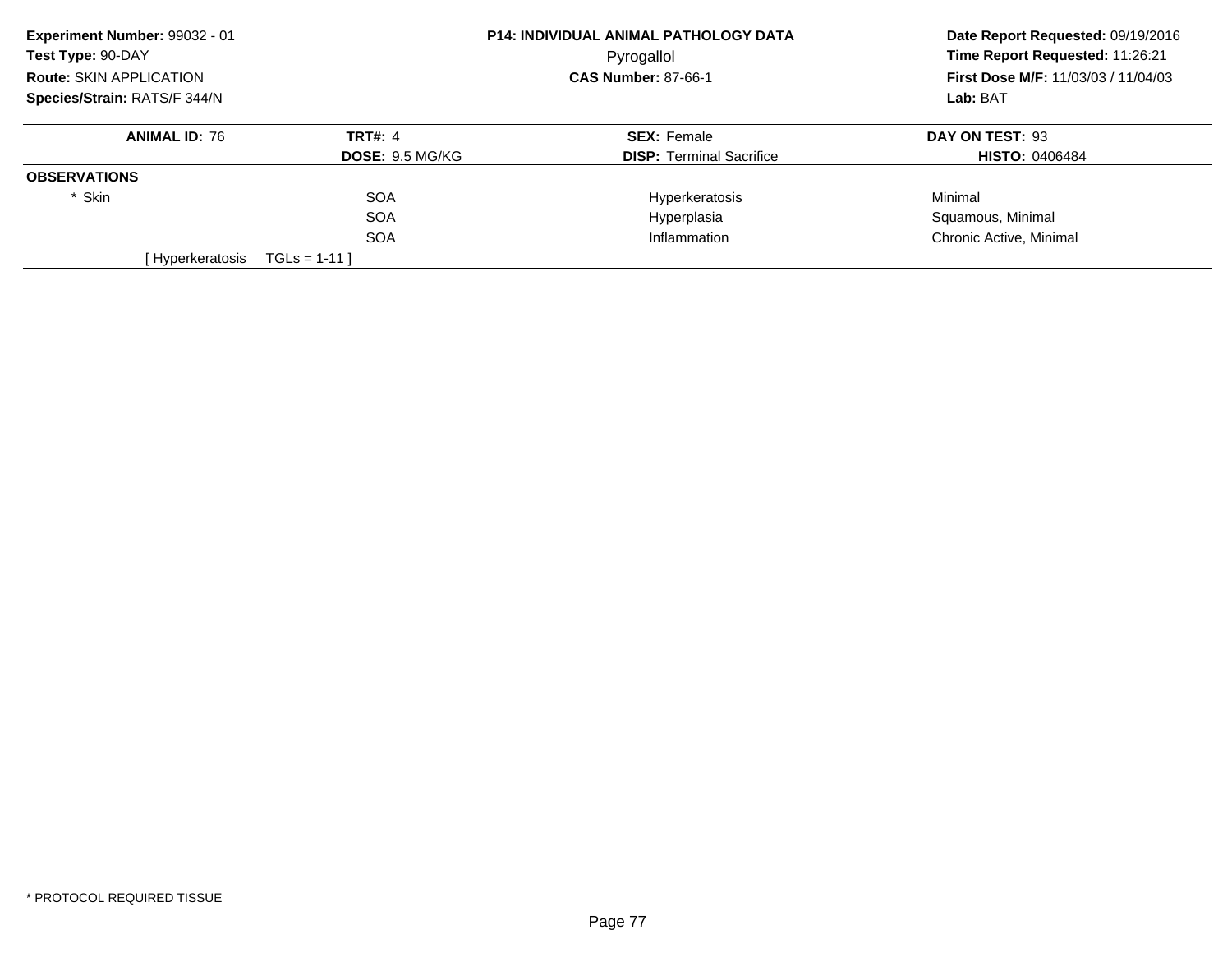| Experiment Number: 99032 - 01  |                        | <b>P14: INDIVIDUAL ANIMAL PATHOLOGY DATA</b> | Date Report Requested: 09/19/2016          |
|--------------------------------|------------------------|----------------------------------------------|--------------------------------------------|
| Test Type: 90-DAY              |                        | Pyrogallol                                   | Time Report Requested: 11:26:21            |
| <b>Route: SKIN APPLICATION</b> |                        | <b>CAS Number: 87-66-1</b>                   | <b>First Dose M/F: 11/03/03 / 11/04/03</b> |
| Species/Strain: RATS/F 344/N   |                        |                                              | Lab: BAT                                   |
| <b>ANIMAL ID: 77</b>           | <b>TRT#: 4</b>         | <b>SEX: Female</b>                           | DAY ON TEST: 93                            |
|                                | <b>DOSE: 9.5 MG/KG</b> | <b>DISP:</b> Terminal Sacrifice              | <b>HISTO: 0406485</b>                      |
| <b>OBSERVATIONS</b>            |                        |                                              |                                            |
| * Skin                         | <b>SOA</b>             | Hyperkeratosis                               | Minimal                                    |
|                                | <b>SOA</b>             | Hyperplasia                                  | Squamous, Minimal                          |
|                                | <b>SOA</b>             | Inflammation                                 | Chronic Active, Minimal                    |
| [Hyperkeratosis                | $TGLs = 1-13$          |                                              |                                            |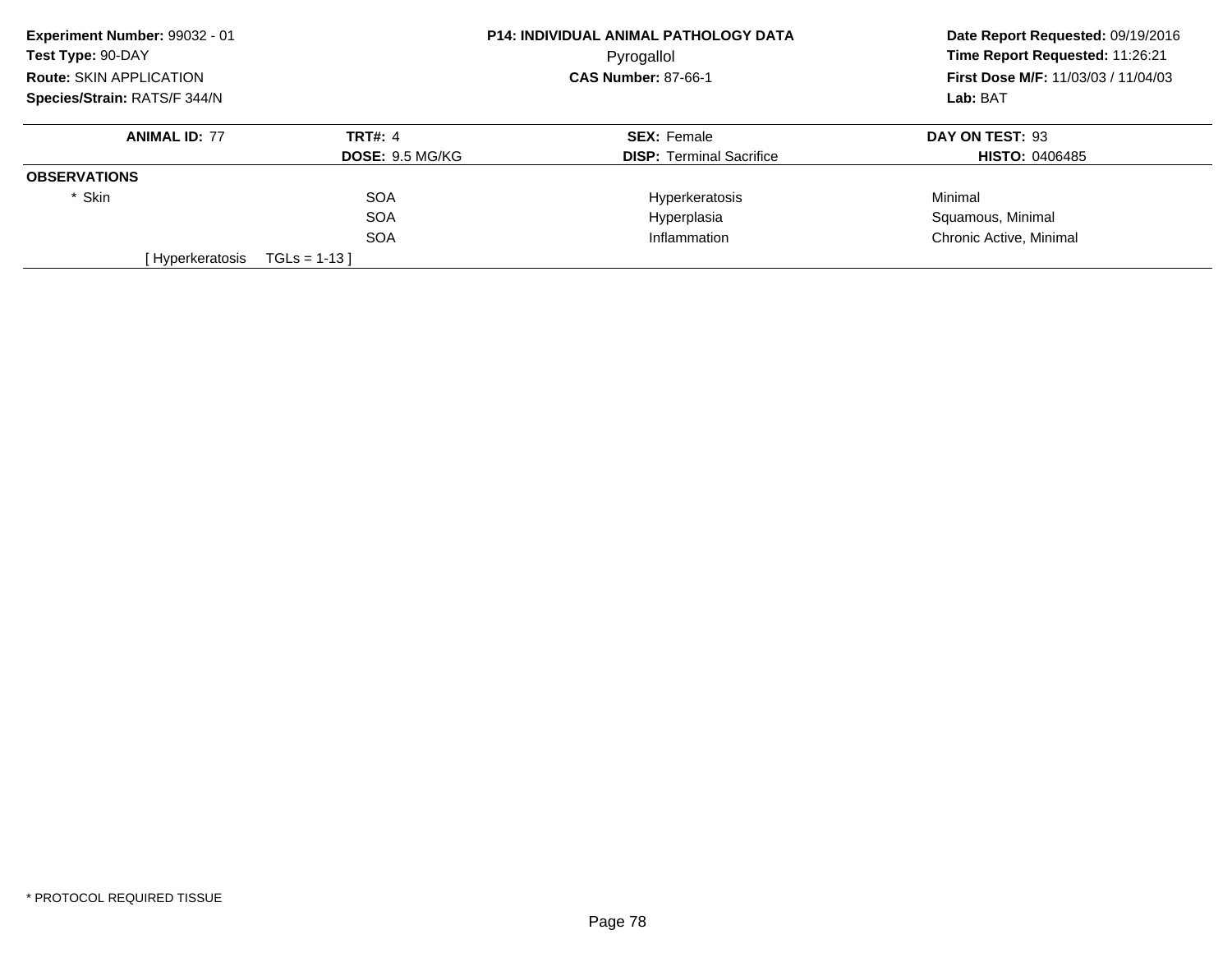| Experiment Number: 99032 - 01  |                        | P14: INDIVIDUAL ANIMAL PATHOLOGY DATA | Date Report Requested: 09/19/2016                                             |
|--------------------------------|------------------------|---------------------------------------|-------------------------------------------------------------------------------|
| Test Type: 90-DAY              |                        | Pyrogallol                            | Time Report Requested: 11:26:21<br><b>First Dose M/F: 11/03/03 / 11/04/03</b> |
| <b>Route: SKIN APPLICATION</b> |                        | <b>CAS Number: 87-66-1</b>            |                                                                               |
| Species/Strain: RATS/F 344/N   |                        |                                       | Lab: BAT                                                                      |
| <b>ANIMAL ID: 78</b>           | <b>TRT#: 4</b>         | <b>SEX: Female</b>                    | DAY ON TEST: 93                                                               |
|                                | <b>DOSE: 9.5 MG/KG</b> | <b>DISP:</b> Terminal Sacrifice       | <b>HISTO: 0406486</b>                                                         |
| <b>OBSERVATIONS</b>            |                        |                                       |                                                                               |
| * Skin                         | <b>SOA</b>             | Hyperkeratosis                        | Minimal                                                                       |
|                                | <b>SOA</b>             | Hyperplasia                           | Squamous, Minimal                                                             |
|                                | <b>SOA</b>             | Inflammation                          | Chronic Active, Minimal                                                       |
| [ Hyperkeratosis               | $TGLs = 1-11$          |                                       |                                                                               |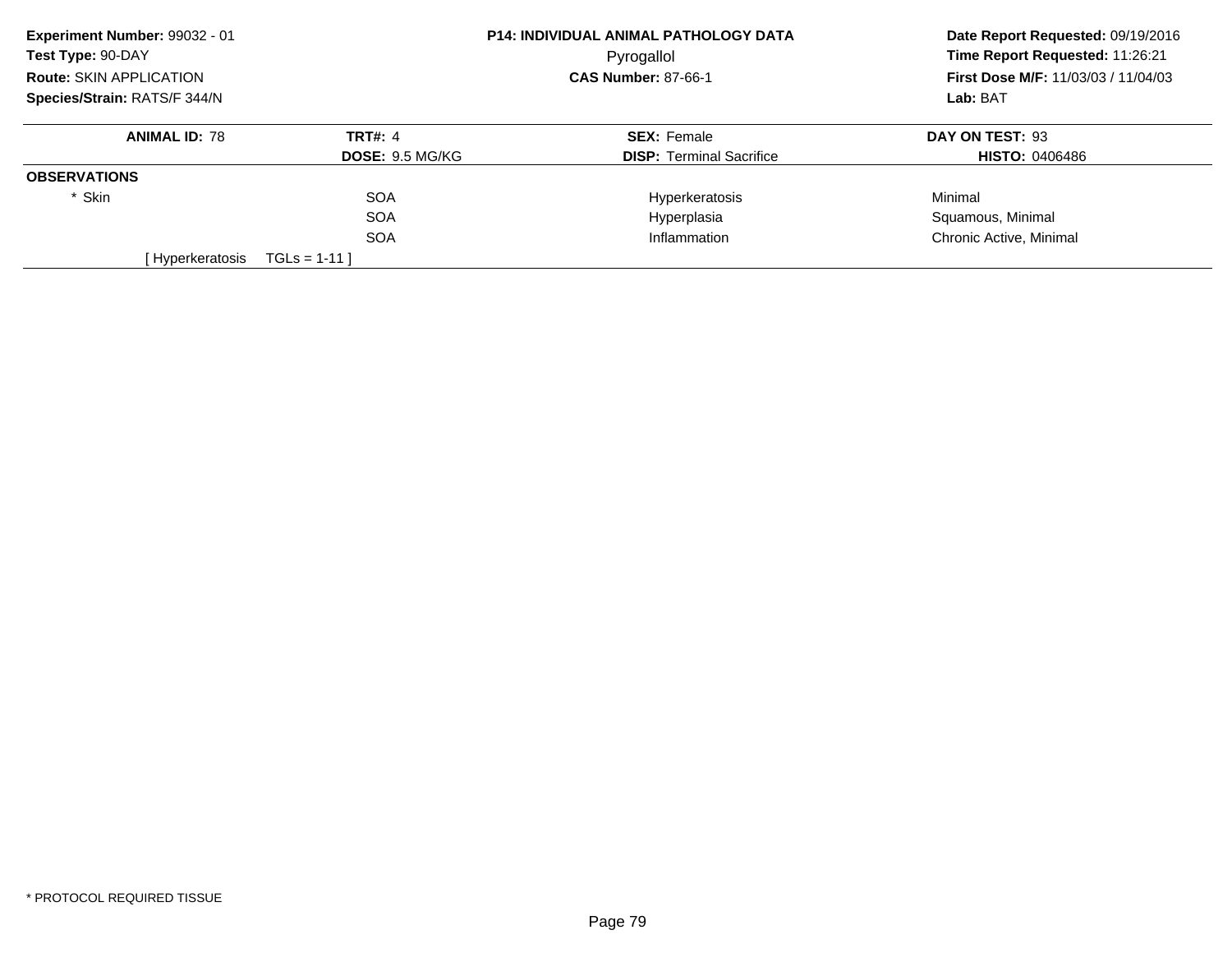| Experiment Number: 99032 - 01         |                        | <b>P14: INDIVIDUAL ANIMAL PATHOLOGY DATA</b> | Date Report Requested: 09/19/2016<br>Time Report Requested: 11:26:21<br>First Dose M/F: 11/03/03 / 11/04/03<br>Lab: BAT |
|---------------------------------------|------------------------|----------------------------------------------|-------------------------------------------------------------------------------------------------------------------------|
| Test Type: 90-DAY                     |                        | Pyrogallol                                   |                                                                                                                         |
| Route: SKIN APPLICATION               |                        | <b>CAS Number: 87-66-1</b>                   |                                                                                                                         |
| Species/Strain: RATS/F 344/N          |                        |                                              |                                                                                                                         |
| <b>ANIMAL ID: 79</b>                  | <b>TRT#: 4</b>         | <b>SEX: Female</b>                           | DAY ON TEST: 93                                                                                                         |
|                                       | <b>DOSE: 9.5 MG/KG</b> | <b>DISP: Terminal Sacrifice</b>              | <b>HISTO: 0406487</b>                                                                                                   |
| <b>OBSERVATIONS</b>                   |                        |                                              |                                                                                                                         |
| Ovary                                 |                        | Cyst                                         | Minimal                                                                                                                 |
| $TGLs = 2-11$<br>[ Cyst               |                        |                                              |                                                                                                                         |
| * Skin                                | <b>SOA</b>             | Hyperkeratosis                               | Minimal                                                                                                                 |
|                                       | <b>SOA</b>             | Hyperplasia                                  | Squamous, Minimal                                                                                                       |
|                                       | <b>Control Dermis</b>  | Inflammation                                 | Minimal                                                                                                                 |
|                                       | <b>SOA</b>             | Inflammation                                 | Chronic Active, Minimal                                                                                                 |
| Note: inflammation noted on slide 12. |                        |                                              |                                                                                                                         |
| [Hyperkeratosis $TGLs = 1-13$ ]       |                        |                                              |                                                                                                                         |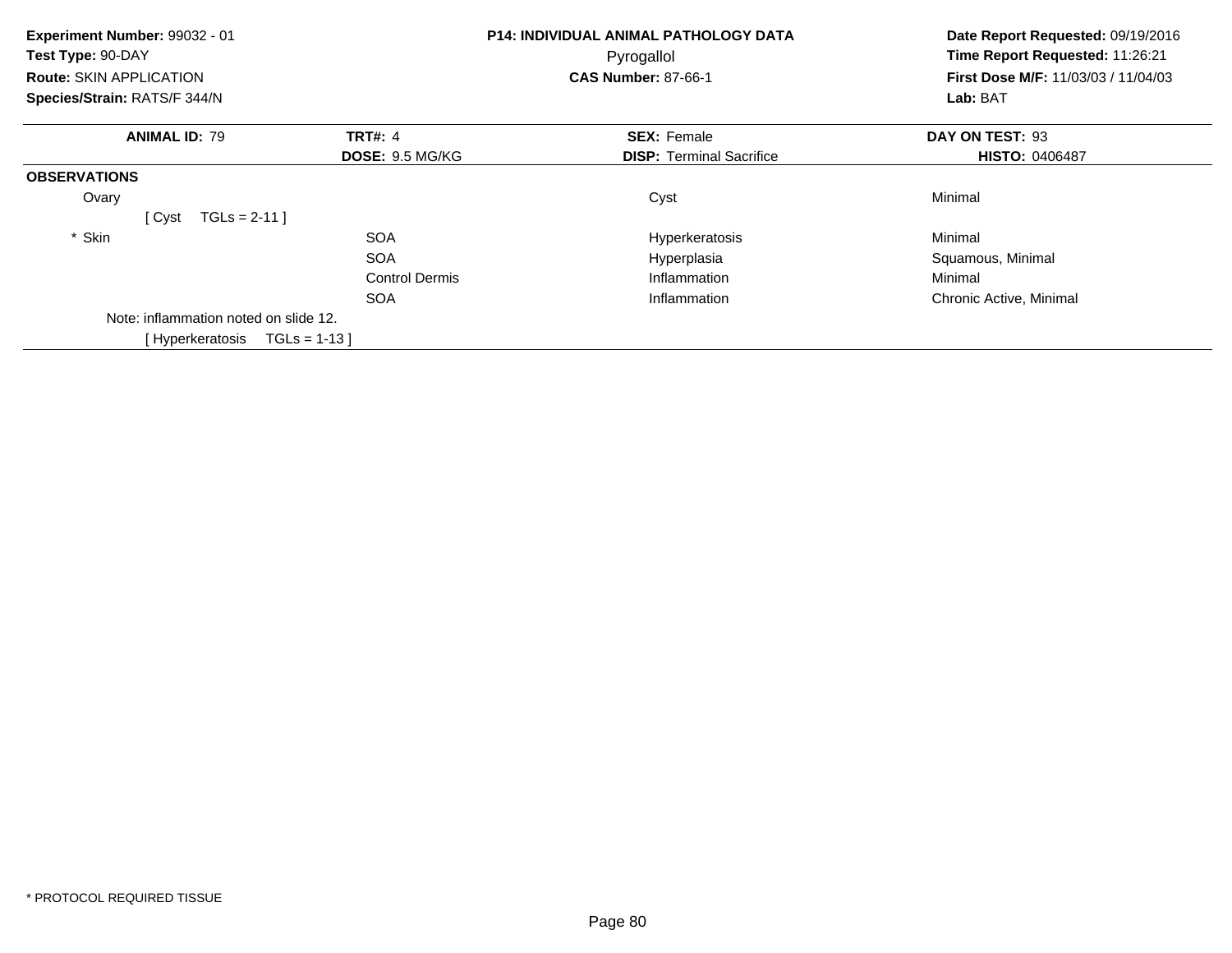| Experiment Number: 99032 - 01  |                        | <b>P14: INDIVIDUAL ANIMAL PATHOLOGY DATA</b> | Date Report Requested: 09/19/2016                                                         |
|--------------------------------|------------------------|----------------------------------------------|-------------------------------------------------------------------------------------------|
| Test Type: 90-DAY              |                        | Pyrogallol                                   | Time Report Requested: 11:26:21<br><b>First Dose M/F: 11/03/03 / 11/04/03</b><br>Lab: BAT |
| <b>Route: SKIN APPLICATION</b> |                        | <b>CAS Number: 87-66-1</b>                   |                                                                                           |
| Species/Strain: RATS/F 344/N   |                        |                                              |                                                                                           |
| <b>ANIMAL ID: 80</b>           | <b>TRT#: 4</b>         | <b>SEX: Female</b>                           | DAY ON TEST: 93                                                                           |
|                                | <b>DOSE: 9.5 MG/KG</b> | <b>DISP:</b> Terminal Sacrifice              | <b>HISTO: 0406488</b>                                                                     |
| <b>OBSERVATIONS</b>            |                        |                                              |                                                                                           |
| * Skin                         | <b>SOA</b>             | Hyperkeratosis                               | Minimal                                                                                   |
|                                | <b>SOA</b>             | Hyperplasia                                  | Squamous, Minimal                                                                         |
|                                | <b>SOA</b>             | Inflammation                                 | Chronic Active, Minimal                                                                   |
| [Hyperkeratosis                | $TGLs = 1-13$          |                                              |                                                                                           |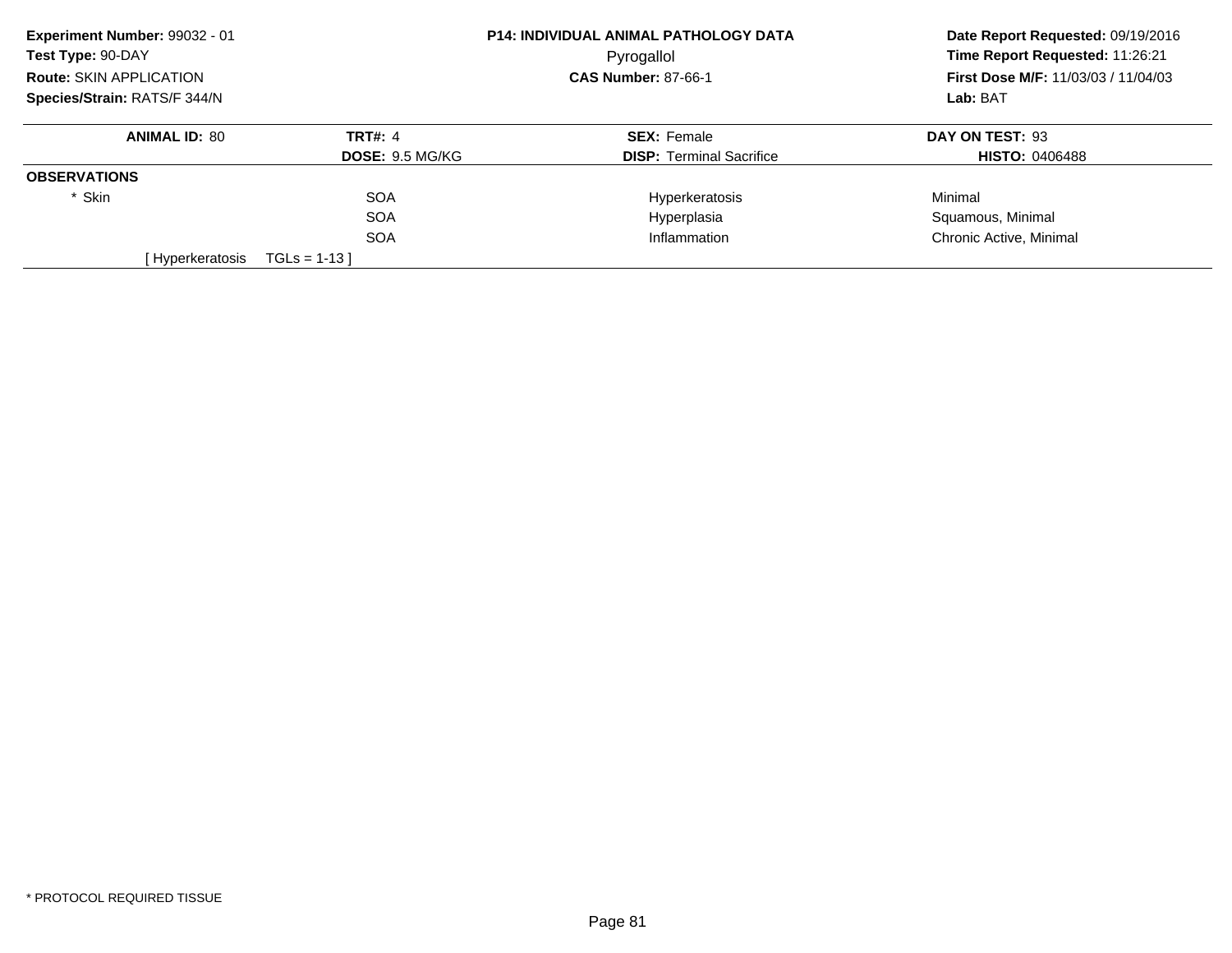| Experiment Number: 99032 - 01<br>Test Type: 90-DAY<br>Route: SKIN APPLICATION<br>Species/Strain: RATS/F 344/N |                             |                                            | <b>P14: INDIVIDUAL ANIMAL PATHOLOGY DATA</b><br>Pyrogallol<br><b>CAS Number: 87-66-1</b> | Date Report Requested: 09/19/2016<br>Time Report Requested: 11:26:21<br>First Dose M/F: 11/03/03 / 11/04/03<br>Lab: BAT |
|---------------------------------------------------------------------------------------------------------------|-----------------------------|--------------------------------------------|------------------------------------------------------------------------------------------|-------------------------------------------------------------------------------------------------------------------------|
|                                                                                                               | <b>ANIMAL ID: 81</b>        | <b>TRT#: 6</b><br><b>DOSE: 18.75 MG/KG</b> | <b>SEX: Female</b><br><b>DISP:</b> Terminal Sacrifice                                    | DAY ON TEST: 93<br><b>HISTO: 0406489</b>                                                                                |
| <b>OBSERVATIONS</b>                                                                                           |                             |                                            |                                                                                          |                                                                                                                         |
| Liver                                                                                                         | [Hepatodiaphragmatic Nodule | $TGLS = 2-7$                               | Hepatodiaphragmatic Nodule                                                               | Minimal                                                                                                                 |
| * Skin                                                                                                        |                             | <b>SOA</b>                                 | Hyperkeratosis                                                                           | Minimal                                                                                                                 |
|                                                                                                               |                             | <b>SOA</b>                                 | Hyperplasia                                                                              | Squamous, Minimal                                                                                                       |
|                                                                                                               |                             | <b>SOA</b>                                 | Inflammation                                                                             | Chronic Active, Mild                                                                                                    |
|                                                                                                               | [ Hyperkeratosis            | $TGLs = 1-13$                              |                                                                                          |                                                                                                                         |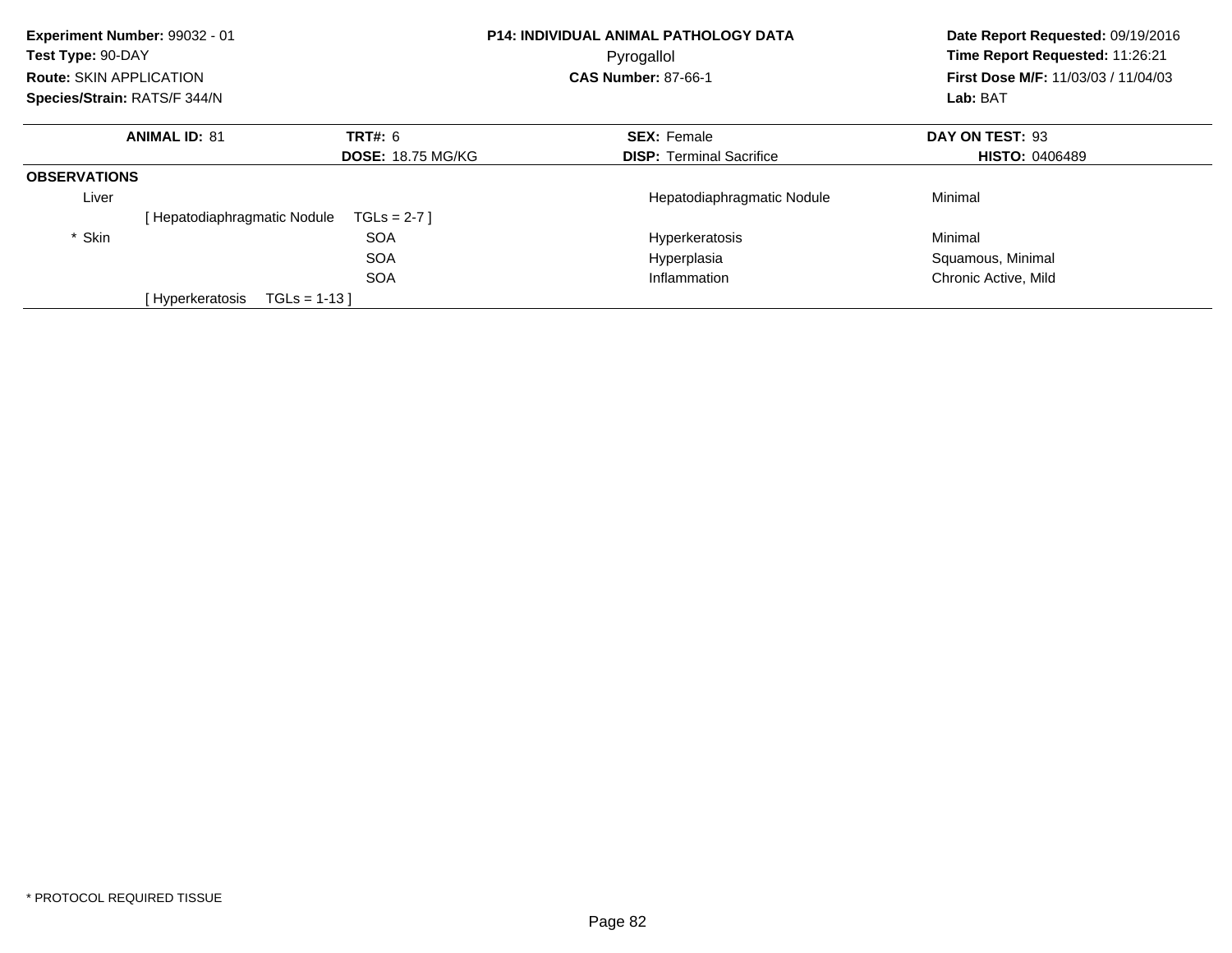| Experiment Number: 99032 - 01  |                          | P14: INDIVIDUAL ANIMAL PATHOLOGY DATA    | Date Report Requested: 09/19/2016 |
|--------------------------------|--------------------------|------------------------------------------|-----------------------------------|
| Test Type: 90-DAY              |                          | Pyrogallol<br><b>CAS Number: 87-66-1</b> |                                   |
| <b>Route: SKIN APPLICATION</b> |                          |                                          |                                   |
| Species/Strain: RATS/F 344/N   |                          |                                          | Lab: BAT                          |
| <b>ANIMAL ID: 82</b>           | <b>TRT#: 6</b>           | <b>SEX: Female</b>                       | DAY ON TEST: 93                   |
|                                | <b>DOSE: 18.75 MG/KG</b> | <b>DISP:</b> Terminal Sacrifice          | <b>HISTO: 0406490</b>             |
| <b>OBSERVATIONS</b>            |                          |                                          |                                   |
| * Skin                         | <b>SOA</b>               | Hyperkeratosis                           | Mild                              |
|                                | <b>SOA</b>               | Hyperplasia                              | Squamous, Minimal                 |
|                                | <b>SOA</b>               | Inflammation                             | Chronic Active, Minimal           |
| [Hyperkeratosis                | $TGLs = 1-13$            |                                          |                                   |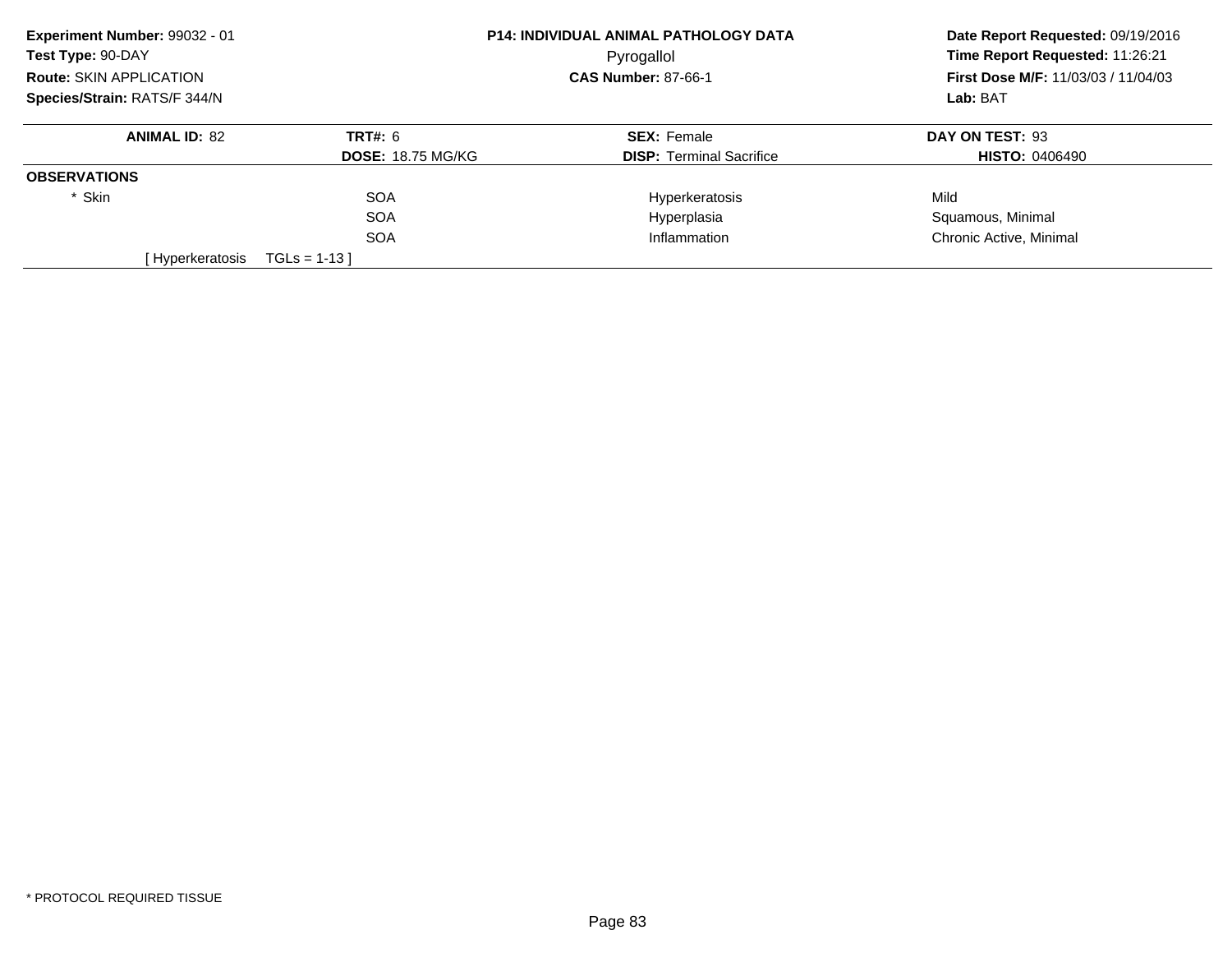| Experiment Number: 99032 - 01  |                          | P14: INDIVIDUAL ANIMAL PATHOLOGY DATA    | Date Report Requested: 09/19/2016 |
|--------------------------------|--------------------------|------------------------------------------|-----------------------------------|
| Test Type: 90-DAY              |                          | Pyrogallol<br><b>CAS Number: 87-66-1</b> |                                   |
| <b>Route: SKIN APPLICATION</b> |                          |                                          |                                   |
| Species/Strain: RATS/F 344/N   |                          |                                          | Lab: BAT                          |
| <b>ANIMAL ID: 83</b>           | <b>TRT#: 6</b>           | <b>SEX: Female</b>                       | DAY ON TEST: 93                   |
|                                | <b>DOSE: 18.75 MG/KG</b> | <b>DISP:</b> Terminal Sacrifice          | <b>HISTO: 0406491</b>             |
| <b>OBSERVATIONS</b>            |                          |                                          |                                   |
| * Skin                         | <b>SOA</b>               | Hyperkeratosis                           | Mild                              |
|                                | <b>SOA</b>               | Hyperplasia                              | Squamous, Minimal                 |
|                                | <b>SOA</b>               | Inflammation                             | Chronic Active, Minimal           |
| [Hyperkeratosis                | $TGLs = 1-13$            |                                          |                                   |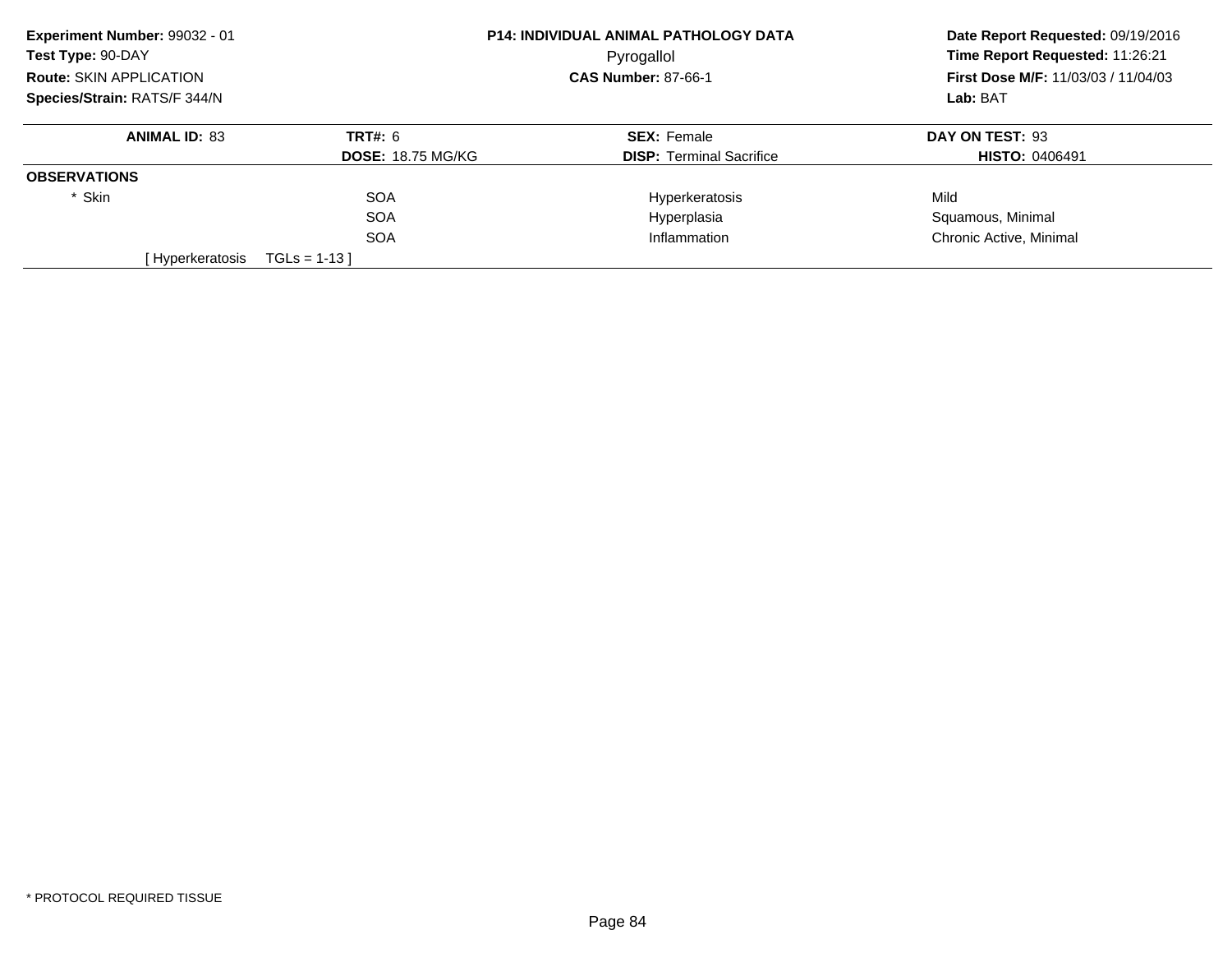| Experiment Number: 99032 - 01  |                          | <b>P14: INDIVIDUAL ANIMAL PATHOLOGY DATA</b> | Date Report Requested: 09/19/2016          |
|--------------------------------|--------------------------|----------------------------------------------|--------------------------------------------|
| Test Type: 90-DAY              |                          | Pyrogallol                                   |                                            |
| <b>Route: SKIN APPLICATION</b> |                          | <b>CAS Number: 87-66-1</b>                   | <b>First Dose M/F: 11/03/03 / 11/04/03</b> |
| Species/Strain: RATS/F 344/N   |                          |                                              | Lab: BAT                                   |
| <b>ANIMAL ID: 84</b>           | <b>TRT#: 6</b>           | <b>SEX: Female</b>                           | DAY ON TEST: 93                            |
|                                | <b>DOSE: 18.75 MG/KG</b> | <b>DISP:</b> Terminal Sacrifice              | <b>HISTO: 0406492</b>                      |
| <b>OBSERVATIONS</b>            |                          |                                              |                                            |
| * Skin                         | <b>SOA</b>               | Hyperkeratosis                               | Minimal                                    |
|                                | <b>SOA</b>               | Hyperplasia                                  | Squamous, Minimal                          |
|                                | <b>SOA</b>               | Inflammation                                 | Chronic Active, Minimal                    |
| [Hyperkeratosis                | $TGLs = 1-13$            |                                              |                                            |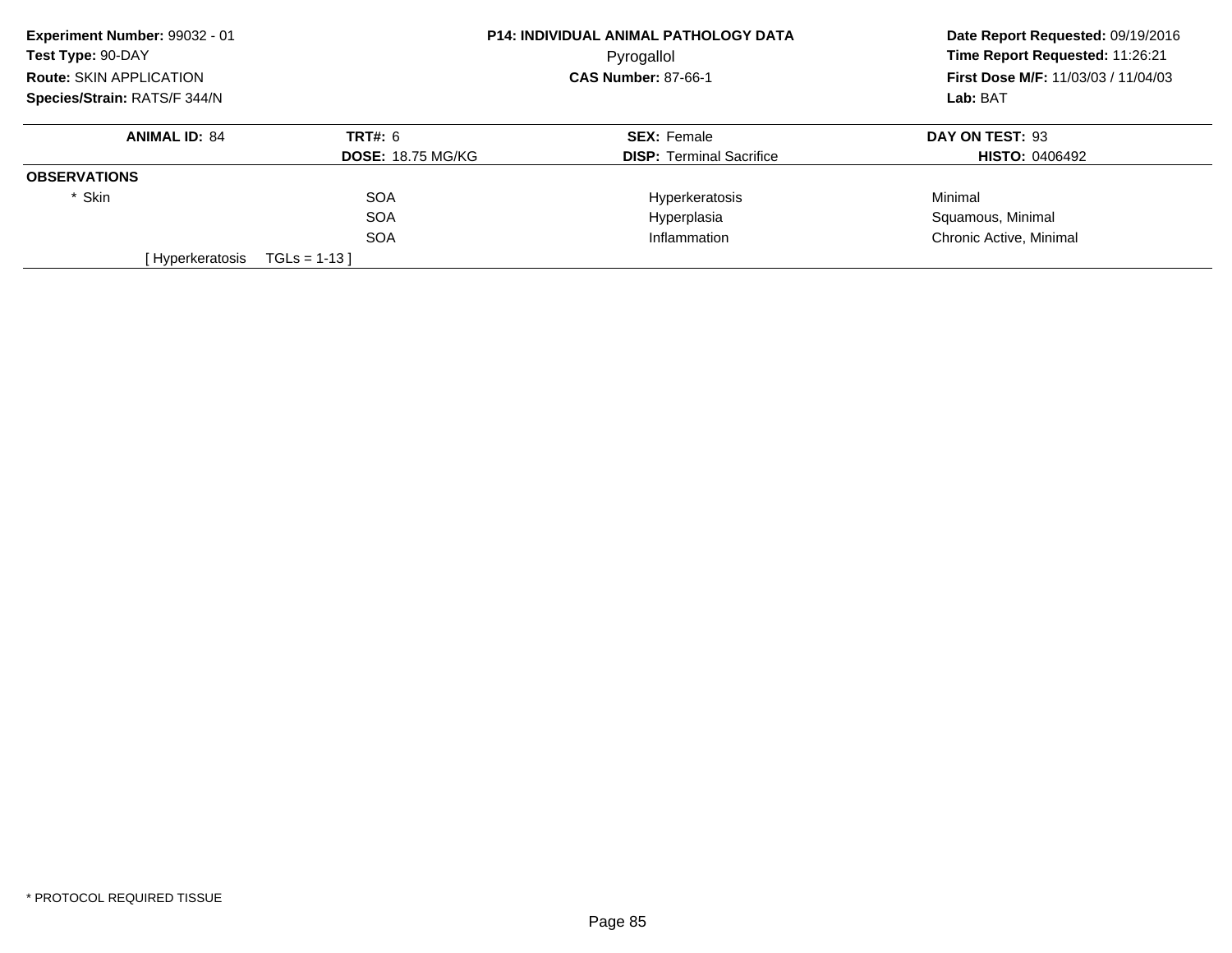| Experiment Number: 99032 - 01  |                          | <b>P14: INDIVIDUAL ANIMAL PATHOLOGY DATA</b> | Date Report Requested: 09/19/2016          |
|--------------------------------|--------------------------|----------------------------------------------|--------------------------------------------|
| Test Type: 90-DAY              |                          | Pyrogallol                                   |                                            |
| <b>Route: SKIN APPLICATION</b> |                          | <b>CAS Number: 87-66-1</b>                   | <b>First Dose M/F: 11/03/03 / 11/04/03</b> |
| Species/Strain: RATS/F 344/N   |                          |                                              | Lab: BAT                                   |
| <b>ANIMAL ID: 85</b>           | <b>TRT#: 6</b>           | <b>SEX: Female</b>                           | DAY ON TEST: 93                            |
|                                | <b>DOSE: 18.75 MG/KG</b> | <b>DISP:</b> Terminal Sacrifice              | <b>HISTO: 0406493</b>                      |
| <b>OBSERVATIONS</b>            |                          |                                              |                                            |
| * Skin                         | <b>SOA</b>               | Hyperkeratosis                               | Minimal                                    |
|                                | <b>SOA</b>               | Hyperplasia                                  | Squamous, Minimal                          |
|                                | <b>SOA</b>               | Inflammation                                 | Chronic Active, Minimal                    |
| [Hyperkeratosis                | $TGLs = 1-13$            |                                              |                                            |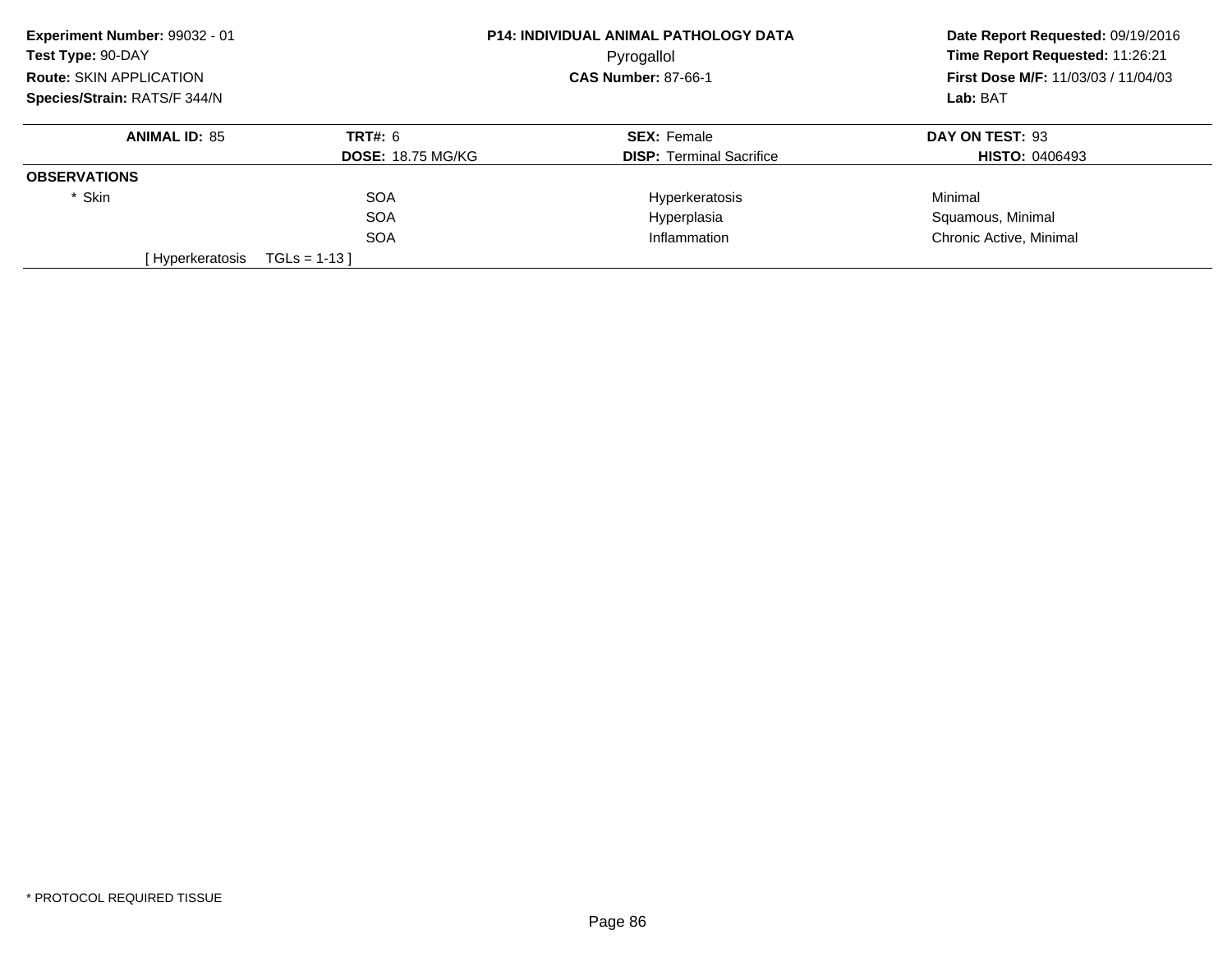| Experiment Number: 99032 - 01<br>Test Type: 90-DAY<br><b>Route: SKIN APPLICATION</b> |                          | <b>P14: INDIVIDUAL ANIMAL PATHOLOGY DATA</b><br>Pyrogallol<br><b>CAS Number: 87-66-1</b> | Date Report Requested: 09/19/2016<br>Time Report Requested: 11:26:21<br><b>First Dose M/F: 11/03/03 / 11/04/03</b><br>Lab: BAT |
|--------------------------------------------------------------------------------------|--------------------------|------------------------------------------------------------------------------------------|--------------------------------------------------------------------------------------------------------------------------------|
| Species/Strain: RATS/F 344/N                                                         |                          |                                                                                          |                                                                                                                                |
| <b>ANIMAL ID: 86</b>                                                                 | <b>TRT#: 6</b>           | <b>SEX: Female</b>                                                                       | DAY ON TEST: 93                                                                                                                |
|                                                                                      | <b>DOSE: 18.75 MG/KG</b> | <b>DISP:</b> Terminal Sacrifice                                                          | <b>HISTO: 0406494</b>                                                                                                          |
| <b>OBSERVATIONS</b>                                                                  |                          |                                                                                          |                                                                                                                                |
| * Skin                                                                               | <b>SOA</b>               | Hyperkeratosis                                                                           | Mild                                                                                                                           |
|                                                                                      | <b>SOA</b>               | Hyperplasia                                                                              | Squamous, Minimal                                                                                                              |
|                                                                                      | <b>SOA</b>               | Inflammation                                                                             | Chronic Active, Mild                                                                                                           |
| [ Hyperkeratosis                                                                     | $TGLs = 1-13$            |                                                                                          |                                                                                                                                |
| [Hyperplasia                                                                         | $TGLs = 1-13$            |                                                                                          |                                                                                                                                |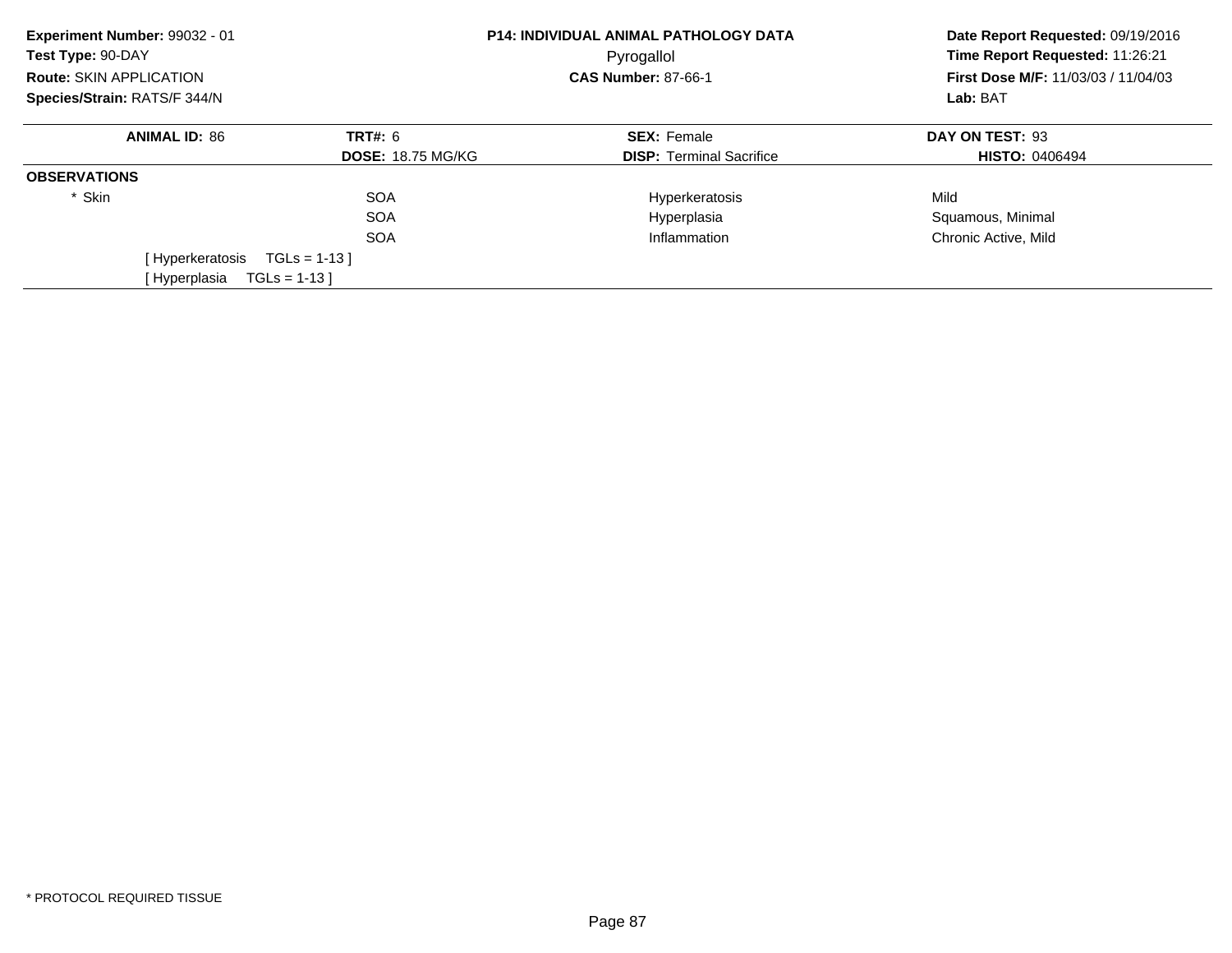| Experiment Number: 99032 - 01  |                          | P14: INDIVIDUAL ANIMAL PATHOLOGY DATA | Date Report Requested: 09/19/2016<br>Time Report Requested: 11:26:21<br><b>First Dose M/F: 11/03/03 / 11/04/03</b><br>Lab: BAT |
|--------------------------------|--------------------------|---------------------------------------|--------------------------------------------------------------------------------------------------------------------------------|
| Test Type: 90-DAY              |                          | Pyrogallol                            |                                                                                                                                |
| <b>Route: SKIN APPLICATION</b> |                          | <b>CAS Number: 87-66-1</b>            |                                                                                                                                |
| Species/Strain: RATS/F 344/N   |                          |                                       |                                                                                                                                |
| <b>ANIMAL ID: 87</b>           | <b>TRT#: 6</b>           | <b>SEX: Female</b>                    | DAY ON TEST: 93                                                                                                                |
|                                | <b>DOSE: 18.75 MG/KG</b> | <b>DISP:</b> Terminal Sacrifice       | <b>HISTO: 0406495</b>                                                                                                          |
| <b>OBSERVATIONS</b>            |                          |                                       |                                                                                                                                |
| * Skin                         | <b>SOA</b>               | Hyperkeratosis                        | Minimal                                                                                                                        |
|                                | <b>SOA</b>               | Hyperplasia                           | Squamous, Minimal                                                                                                              |
|                                | <b>SOA</b>               | Inflammation                          | Chronic Active, Mild                                                                                                           |
| [Hyperkeratosis                | $TGLs = 1-13$            |                                       |                                                                                                                                |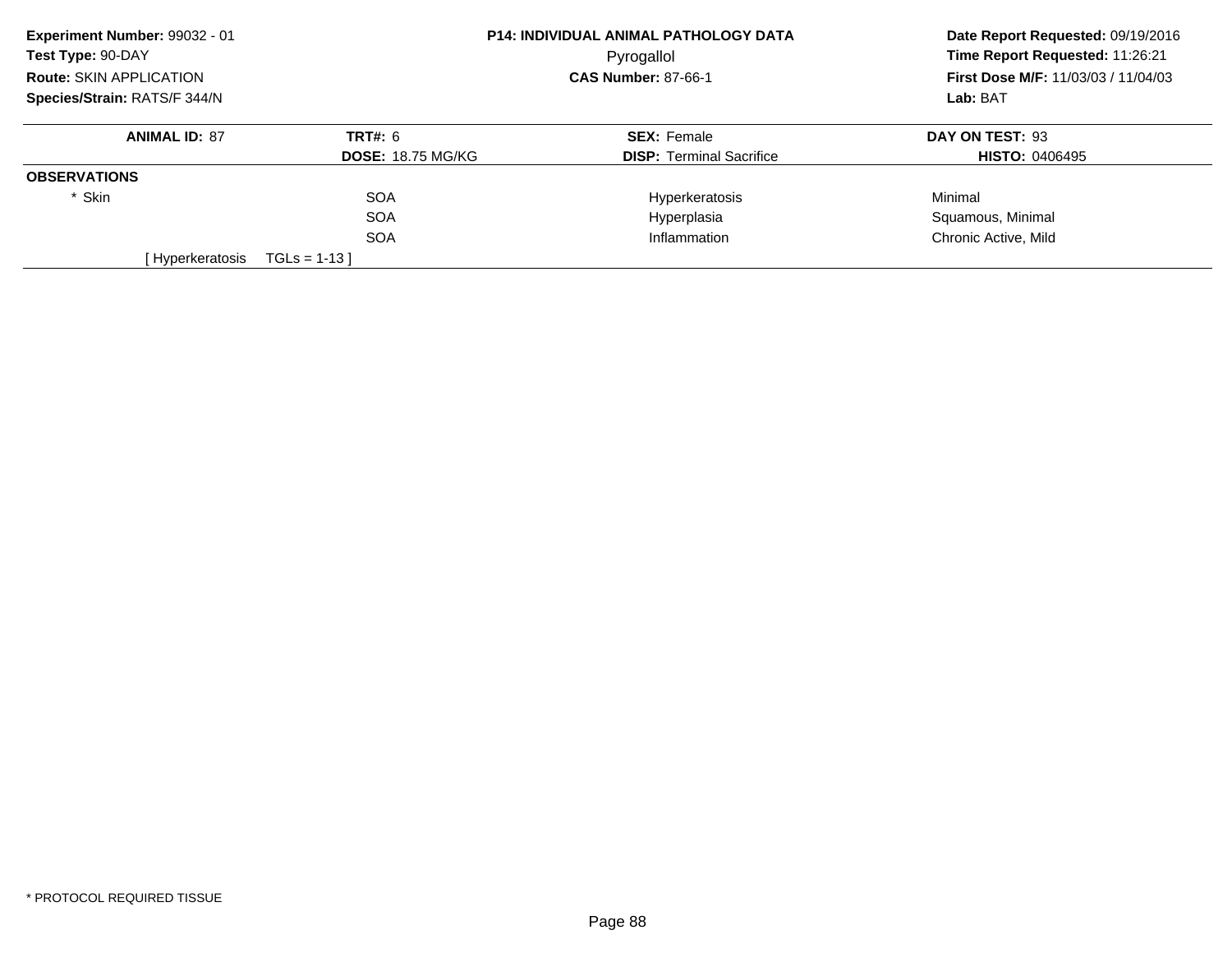| Experiment Number: 99032 - 01<br>Test Type: 90-DAY |                            |                          | <b>P14: INDIVIDUAL ANIMAL PATHOLOGY DATA</b> | Date Report Requested: 09/19/2016<br>Time Report Requested: 11:26:21 |  |
|----------------------------------------------------|----------------------------|--------------------------|----------------------------------------------|----------------------------------------------------------------------|--|
|                                                    |                            |                          | Pyrogallol                                   |                                                                      |  |
| Route: SKIN APPLICATION                            |                            |                          | <b>CAS Number: 87-66-1</b>                   | First Dose M/F: 11/03/03 / 11/04/03                                  |  |
| Species/Strain: RATS/F 344/N                       |                            |                          |                                              | Lab: BAT                                                             |  |
|                                                    | <b>ANIMAL ID: 88</b>       | <b>TRT#: 6</b>           | <b>SEX: Female</b>                           | DAY ON TEST: 93                                                      |  |
|                                                    |                            | <b>DOSE: 18.75 MG/KG</b> | <b>DISP:</b> Terminal Sacrifice              | <b>HISTO: 0406496</b>                                                |  |
| <b>OBSERVATIONS</b>                                |                            |                          |                                              |                                                                      |  |
| Liver                                              |                            |                          | Hepatodiaphragmatic Nodule                   | Minimal                                                              |  |
|                                                    | Hepatodiaphragmatic Nodule | $TGLs = 3-6$             |                                              |                                                                      |  |
| * Skin                                             |                            | <b>SOA</b>               | Hyperkeratosis                               | Mild                                                                 |  |
|                                                    |                            | <b>SOA</b>               | Hyperplasia                                  | Squamous, Minimal                                                    |  |
|                                                    |                            | <b>SOA</b>               | Inflammation                                 | Chronic Active, Mild                                                 |  |
|                                                    | [Hyperkeratosis            | $TGLs = 1,2-13$          |                                              |                                                                      |  |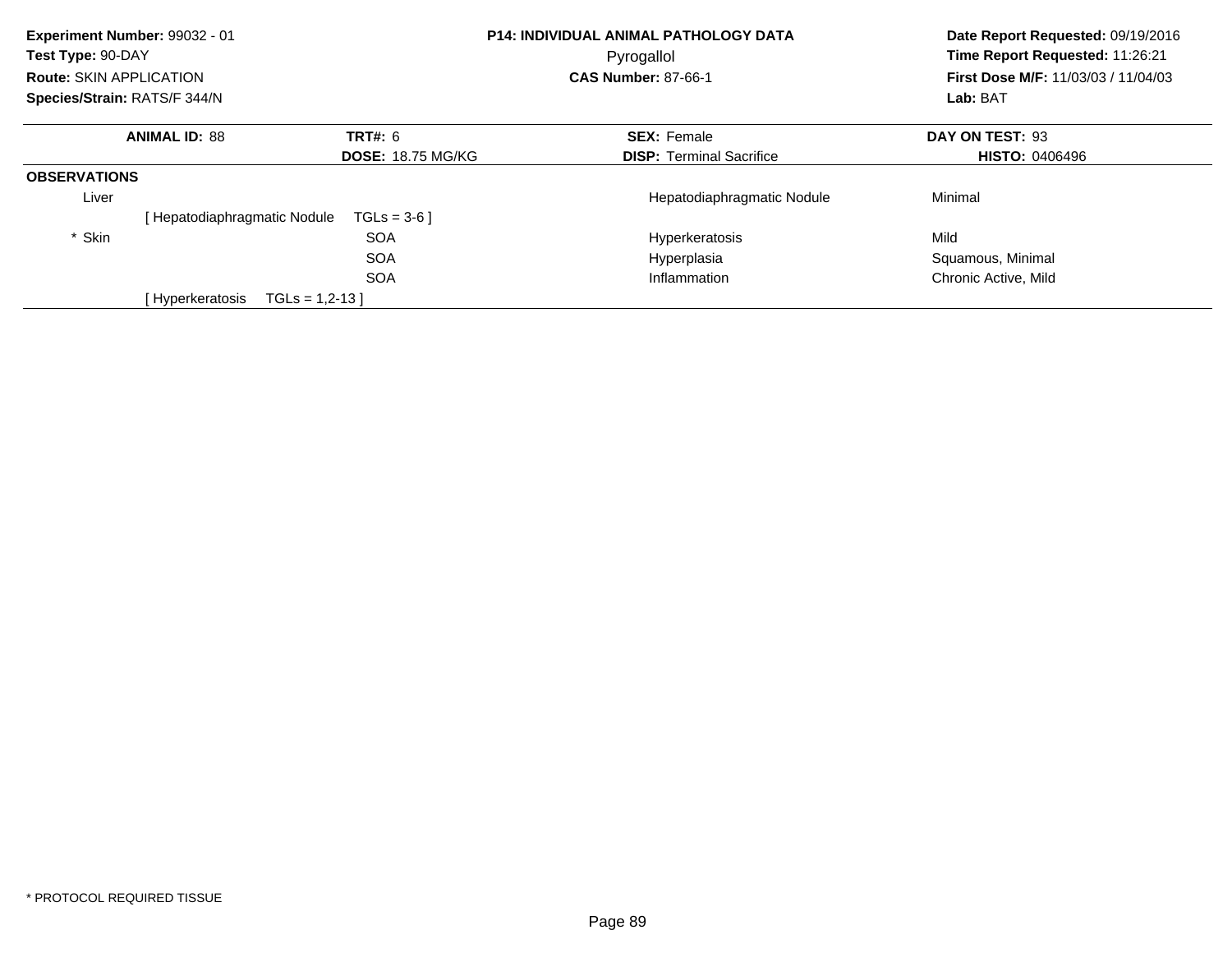| Experiment Number: 99032 - 01  |                          | P14: INDIVIDUAL ANIMAL PATHOLOGY DATA | Date Report Requested: 09/19/2016          |
|--------------------------------|--------------------------|---------------------------------------|--------------------------------------------|
| Test Type: 90-DAY              |                          | Pyrogallol                            |                                            |
| <b>Route: SKIN APPLICATION</b> |                          | <b>CAS Number: 87-66-1</b>            | <b>First Dose M/F: 11/03/03 / 11/04/03</b> |
| Species/Strain: RATS/F 344/N   |                          |                                       | Lab: BAT                                   |
| <b>ANIMAL ID: 89</b>           | <b>TRT#: 6</b>           | <b>SEX: Female</b>                    | DAY ON TEST: 93                            |
|                                | <b>DOSE: 18.75 MG/KG</b> | <b>DISP:</b> Terminal Sacrifice       | <b>HISTO: 0406497</b>                      |
| <b>OBSERVATIONS</b>            |                          |                                       |                                            |
| * Skin                         | <b>SOA</b>               | Hyperkeratosis                        | Minimal                                    |
|                                | <b>SOA</b>               | Hyperplasia                           | Squamous, Minimal                          |
|                                | <b>SOA</b>               | Inflammation                          | Chronic Active, Mild                       |
| [ Hyperkeratosis               | $TGLs = 1-13$            |                                       |                                            |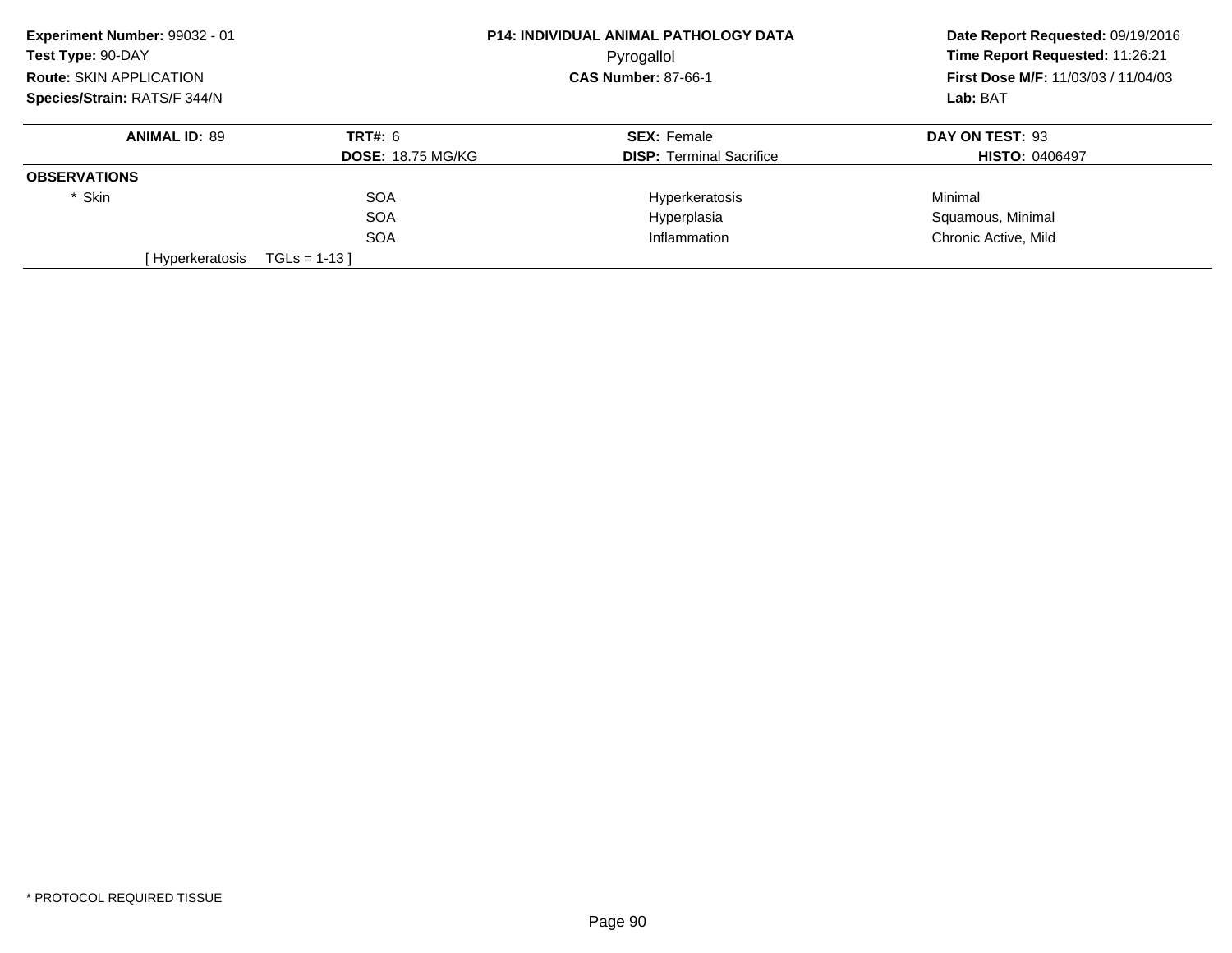| Experiment Number: 99032 - 01  |                          | <b>P14: INDIVIDUAL ANIMAL PATHOLOGY DATA</b> | Date Report Requested: 09/19/2016                      |
|--------------------------------|--------------------------|----------------------------------------------|--------------------------------------------------------|
| Test Type: 90-DAY              |                          | Pyrogallol                                   |                                                        |
| <b>Route: SKIN APPLICATION</b> |                          | <b>CAS Number: 87-66-1</b>                   | <b>First Dose M/F: 11/03/03 / 11/04/03</b><br>Lab: BAT |
| Species/Strain: RATS/F 344/N   |                          |                                              |                                                        |
| <b>ANIMAL ID: 90</b>           | <b>TRT#: 6</b>           | <b>SEX: Female</b>                           | DAY ON TEST: 93                                        |
|                                | <b>DOSE: 18.75 MG/KG</b> | <b>DISP:</b> Terminal Sacrifice              | <b>HISTO: 0406498</b>                                  |
| <b>OBSERVATIONS</b>            |                          |                                              |                                                        |
| * Skin                         | <b>SOA</b>               | Hyperkeratosis                               | Minimal                                                |
|                                | <b>SOA</b>               | Hyperplasia                                  | Squamous, Minimal                                      |
|                                | <b>SOA</b>               | Inflammation                                 | Chronic Active, Minimal                                |
| [Hyperkeratosis                | $TGLs = 1-13$            |                                              |                                                        |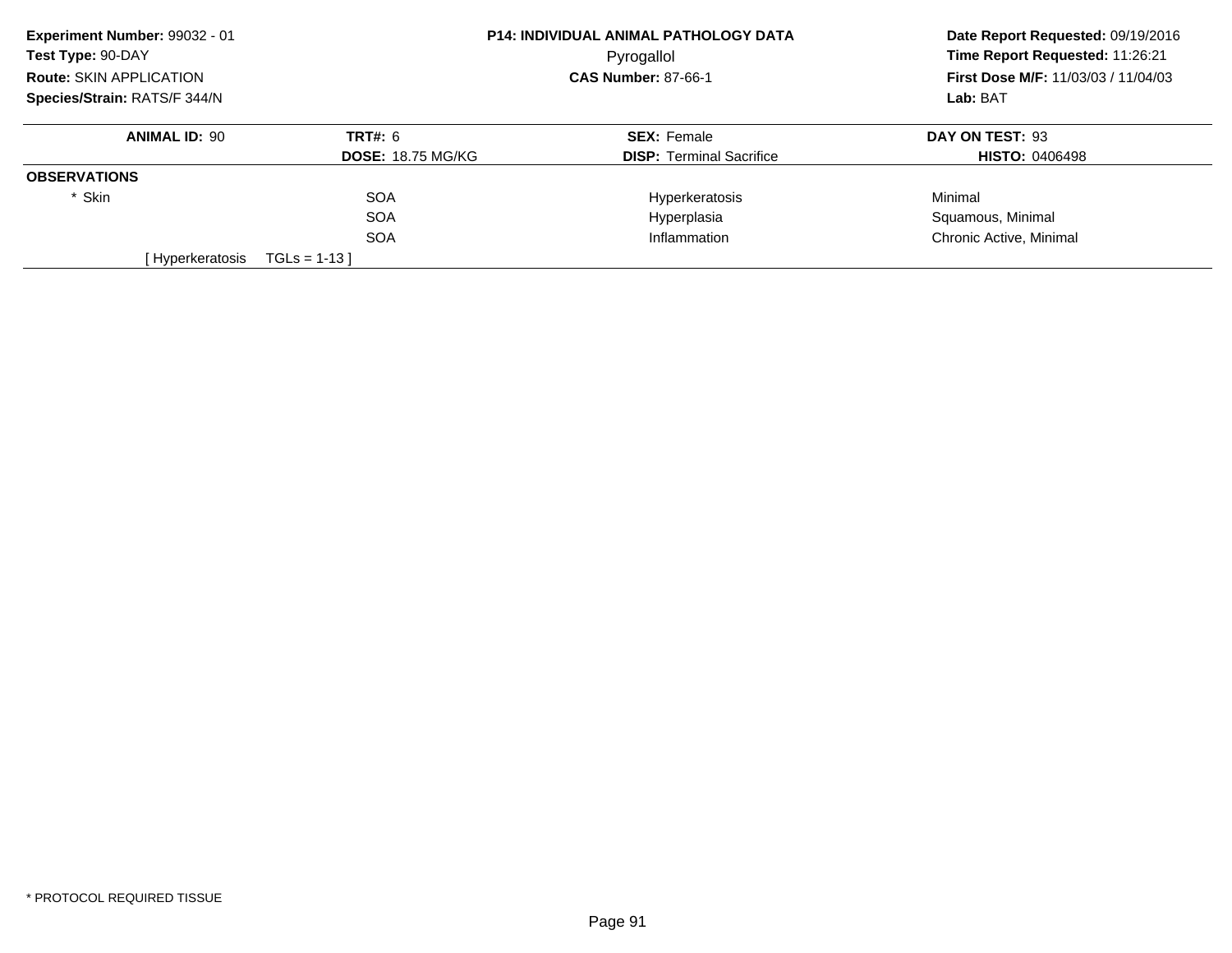| Experiment Number: 99032 - 01<br>Test Type: 90-DAY |                         | <b>P14: INDIVIDUAL ANIMAL PATHOLOGY DATA</b> | Date Report Requested: 09/19/2016<br>Time Report Requested: 11:26:21<br>First Dose M/F: 11/03/03 / 11/04/03 |  |
|----------------------------------------------------|-------------------------|----------------------------------------------|-------------------------------------------------------------------------------------------------------------|--|
| Route: SKIN APPLICATION                            |                         | Pyrogallol<br><b>CAS Number: 87-66-1</b>     |                                                                                                             |  |
|                                                    |                         |                                              |                                                                                                             |  |
| Species/Strain: RATS/F 344/N                       |                         |                                              | Lab: BAT                                                                                                    |  |
| <b>ANIMAL ID: 91</b>                               | <b>TRT#: 8</b>          | <b>SEX: Female</b>                           | DAY ON TEST: 93                                                                                             |  |
|                                                    | <b>DOSE: 37.5 MG/KG</b> | <b>DISP:</b> Terminal Sacrifice              | <b>HISTO: 0406499</b>                                                                                       |  |
| <b>OBSERVATIONS</b>                                |                         |                                              |                                                                                                             |  |
| * Skin                                             | <b>SOA</b>              | Hyperkeratosis                               | Minimal                                                                                                     |  |
|                                                    | <b>SOA</b>              | Hyperplasia                                  | Squamous, Minimal                                                                                           |  |
|                                                    | <b>SOA</b>              | Inflammation                                 | Chronic Active, Minimal                                                                                     |  |
| [Hyperkeratosis                                    | $TGLs = 1-13$           |                                              |                                                                                                             |  |
| [ Hyperplasia                                      | $TGLs = 1-13$           |                                              |                                                                                                             |  |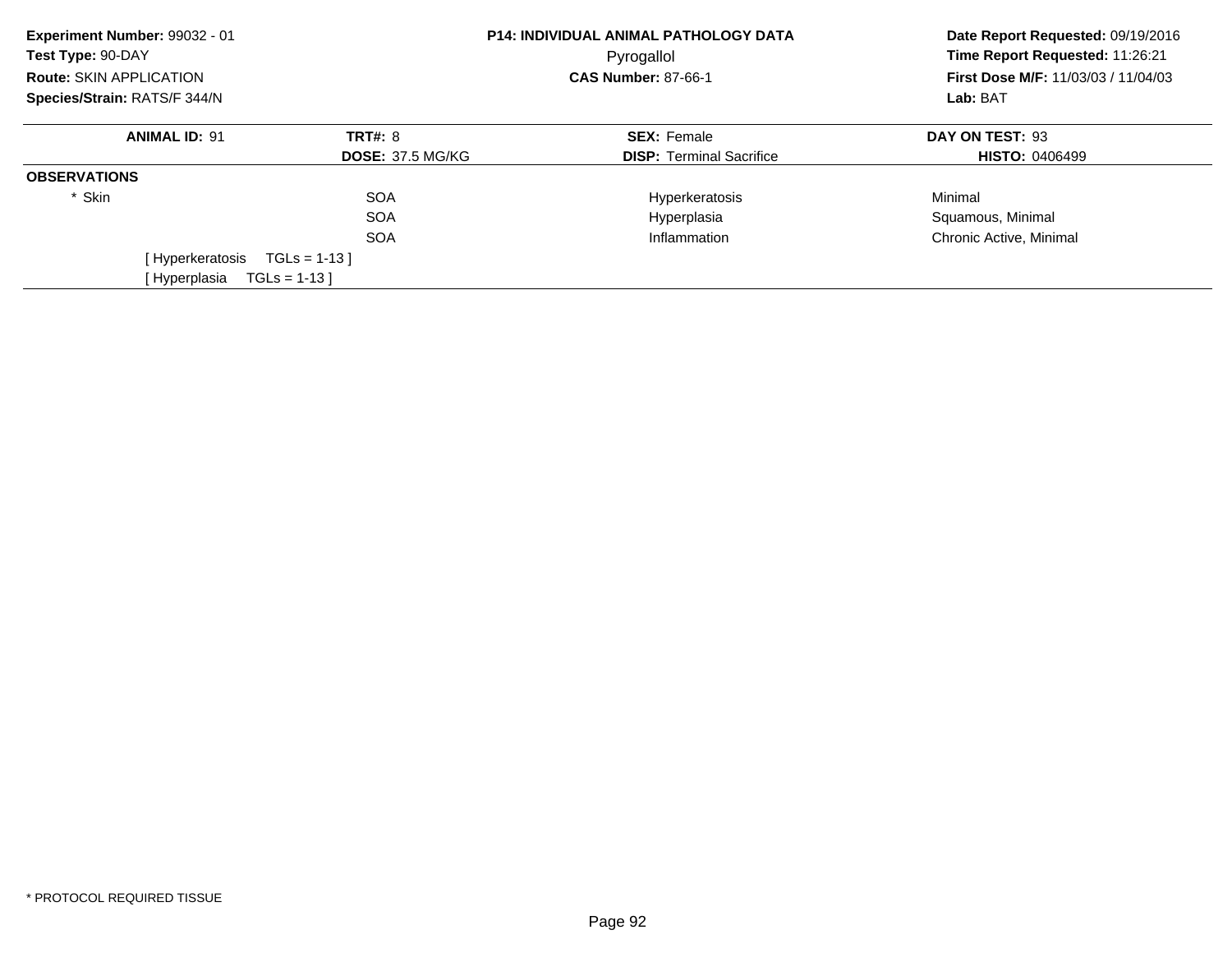| Experiment Number: 99032 - 01  |                         | P14: INDIVIDUAL ANIMAL PATHOLOGY DATA | Date Report Requested: 09/19/2016<br>Time Report Requested: 11:26:21 |
|--------------------------------|-------------------------|---------------------------------------|----------------------------------------------------------------------|
| Test Type: 90-DAY              |                         | Pyrogallol                            |                                                                      |
| <b>Route: SKIN APPLICATION</b> |                         | <b>CAS Number: 87-66-1</b>            | <b>First Dose M/F: 11/03/03 / 11/04/03</b>                           |
| Species/Strain: RATS/F 344/N   |                         |                                       | Lab: BAT                                                             |
| <b>ANIMAL ID: 92</b>           | <b>TRT#: 8</b>          | <b>SEX: Female</b>                    | DAY ON TEST: 93                                                      |
|                                | <b>DOSE: 37.5 MG/KG</b> | <b>DISP:</b> Terminal Sacrifice       | <b>HISTO: 0406500</b>                                                |
| <b>OBSERVATIONS</b>            |                         |                                       |                                                                      |
| * Skin                         | <b>SOA</b>              | Hyperkeratosis                        | Minimal                                                              |
|                                | <b>SOA</b>              | Hyperplasia                           | Squamous, Minimal                                                    |
|                                | <b>SOA</b>              | Inflammation                          | Chronic Active, Minimal                                              |
| [Hyperkeratosis                | $TGLs = 1-13$           |                                       |                                                                      |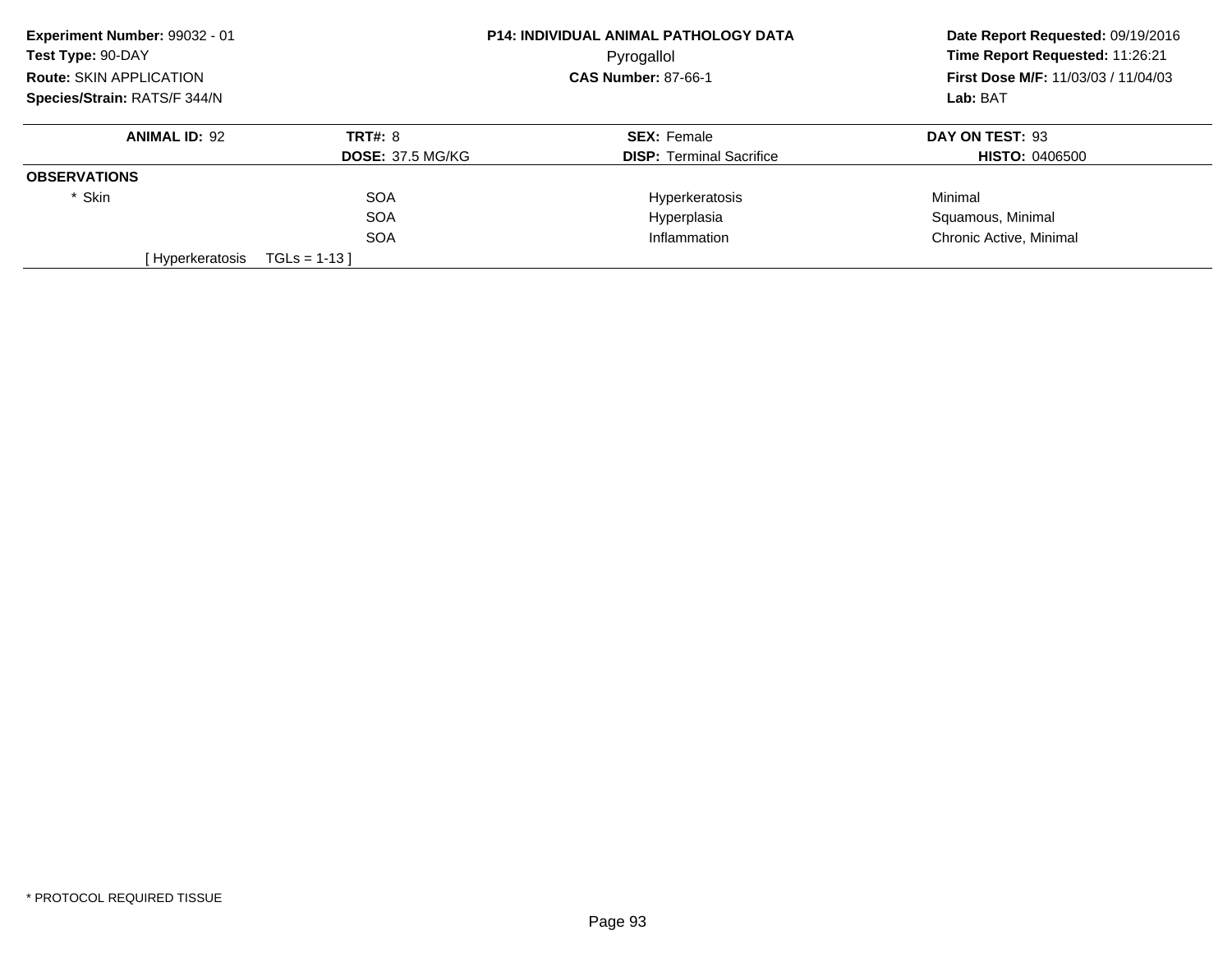| Experiment Number: 99032 - 01<br>Test Type: 90-DAY |                         | <b>P14: INDIVIDUAL ANIMAL PATHOLOGY DATA</b><br>Pyrogallol | Date Report Requested: 09/19/2016<br>Time Report Requested: 11:26:21<br>First Dose M/F: 11/03/03 / 11/04/03 |  |
|----------------------------------------------------|-------------------------|------------------------------------------------------------|-------------------------------------------------------------------------------------------------------------|--|
| Route: SKIN APPLICATION                            |                         | <b>CAS Number: 87-66-1</b>                                 |                                                                                                             |  |
| Species/Strain: RATS/F 344/N                       |                         |                                                            | Lab: BAT                                                                                                    |  |
| <b>ANIMAL ID: 93</b>                               | <b>TRT#: 8</b>          | <b>SEX: Female</b>                                         | DAY ON TEST: 93                                                                                             |  |
|                                                    | <b>DOSE: 37.5 MG/KG</b> | <b>DISP:</b> Terminal Sacrifice                            | <b>HISTO: 0406501</b>                                                                                       |  |
| <b>OBSERVATIONS</b>                                |                         |                                                            |                                                                                                             |  |
| * Skin                                             | <b>SOA</b>              | Hyperkeratosis                                             | Minimal                                                                                                     |  |
|                                                    | <b>SOA</b>              | Hyperplasia                                                | Squamous, Minimal                                                                                           |  |
|                                                    | <b>SOA</b>              | Inflammation                                               | Chronic Active, Mild                                                                                        |  |
| [Hyperkeratosis                                    | $TGLs = 1-13$           |                                                            |                                                                                                             |  |
| [Hyperplasia                                       | $TGLs = 1-13$           |                                                            |                                                                                                             |  |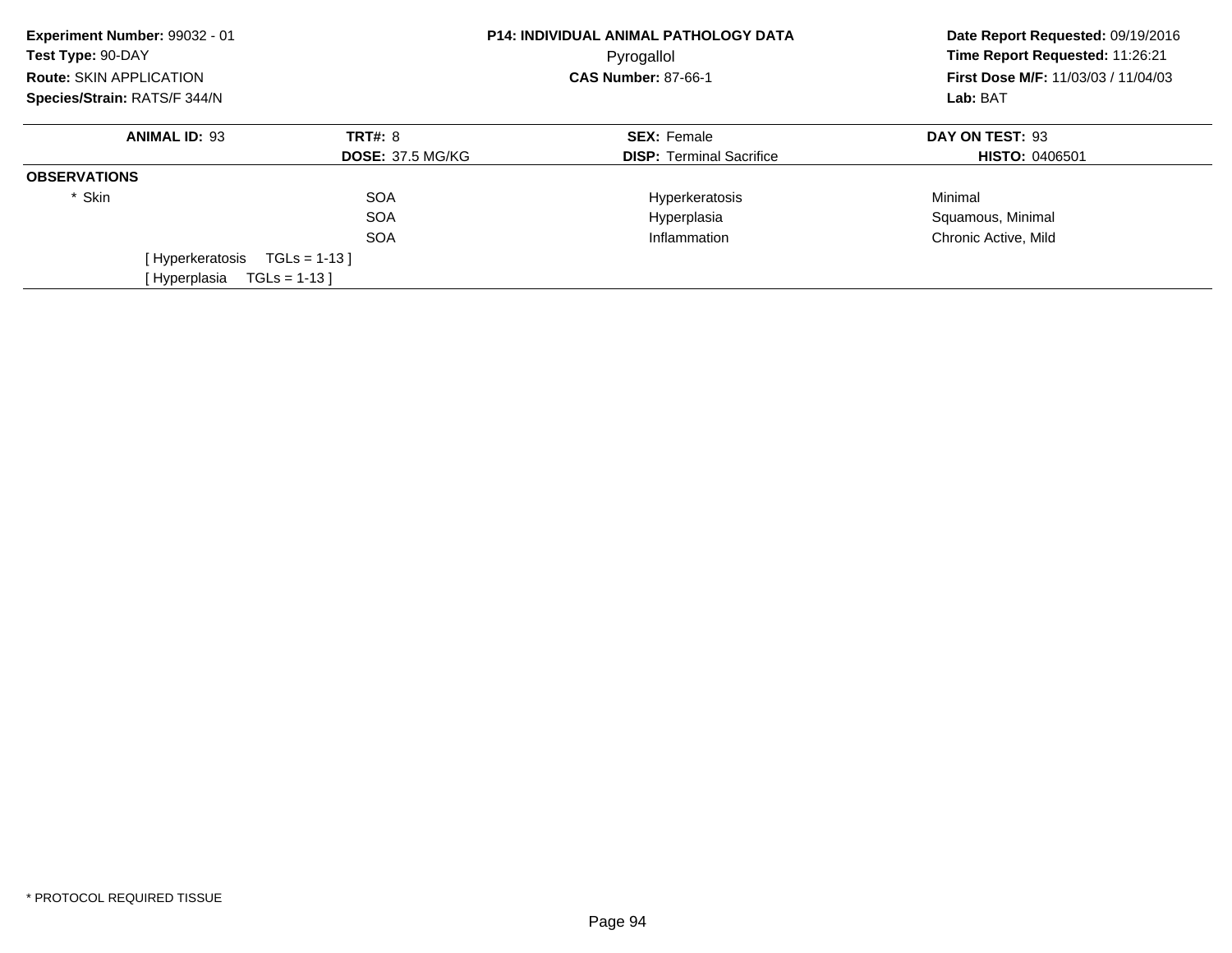| Experiment Number: 99032 - 01<br>Test Type: 90-DAY |                         | <b>P14: INDIVIDUAL ANIMAL PATHOLOGY DATA</b><br>Pyrogallol | Date Report Requested: 09/19/2016<br>Time Report Requested: 11:26:21<br>First Dose M/F: 11/03/03 / 11/04/03 |  |
|----------------------------------------------------|-------------------------|------------------------------------------------------------|-------------------------------------------------------------------------------------------------------------|--|
| Route: SKIN APPLICATION                            |                         | <b>CAS Number: 87-66-1</b>                                 |                                                                                                             |  |
| Species/Strain: RATS/F 344/N                       |                         |                                                            | Lab: BAT                                                                                                    |  |
| <b>ANIMAL ID: 94</b>                               | <b>TRT#: 8</b>          | <b>SEX: Female</b>                                         | DAY ON TEST: 93                                                                                             |  |
|                                                    | <b>DOSE: 37.5 MG/KG</b> | <b>DISP:</b> Terminal Sacrifice                            | <b>HISTO: 0406502</b>                                                                                       |  |
| <b>OBSERVATIONS</b>                                |                         |                                                            |                                                                                                             |  |
| * Skin                                             | <b>SOA</b>              | Hyperkeratosis                                             | Minimal                                                                                                     |  |
|                                                    | <b>SOA</b>              | Hyperplasia                                                | Squamous, Minimal                                                                                           |  |
|                                                    | <b>SOA</b>              | Inflammation                                               | Chronic Active, Mild                                                                                        |  |
| [Hyperkeratosis                                    | $TGLs = 1-13$           |                                                            |                                                                                                             |  |
| [Hyperplasia                                       | $TGLs = 1-13$           |                                                            |                                                                                                             |  |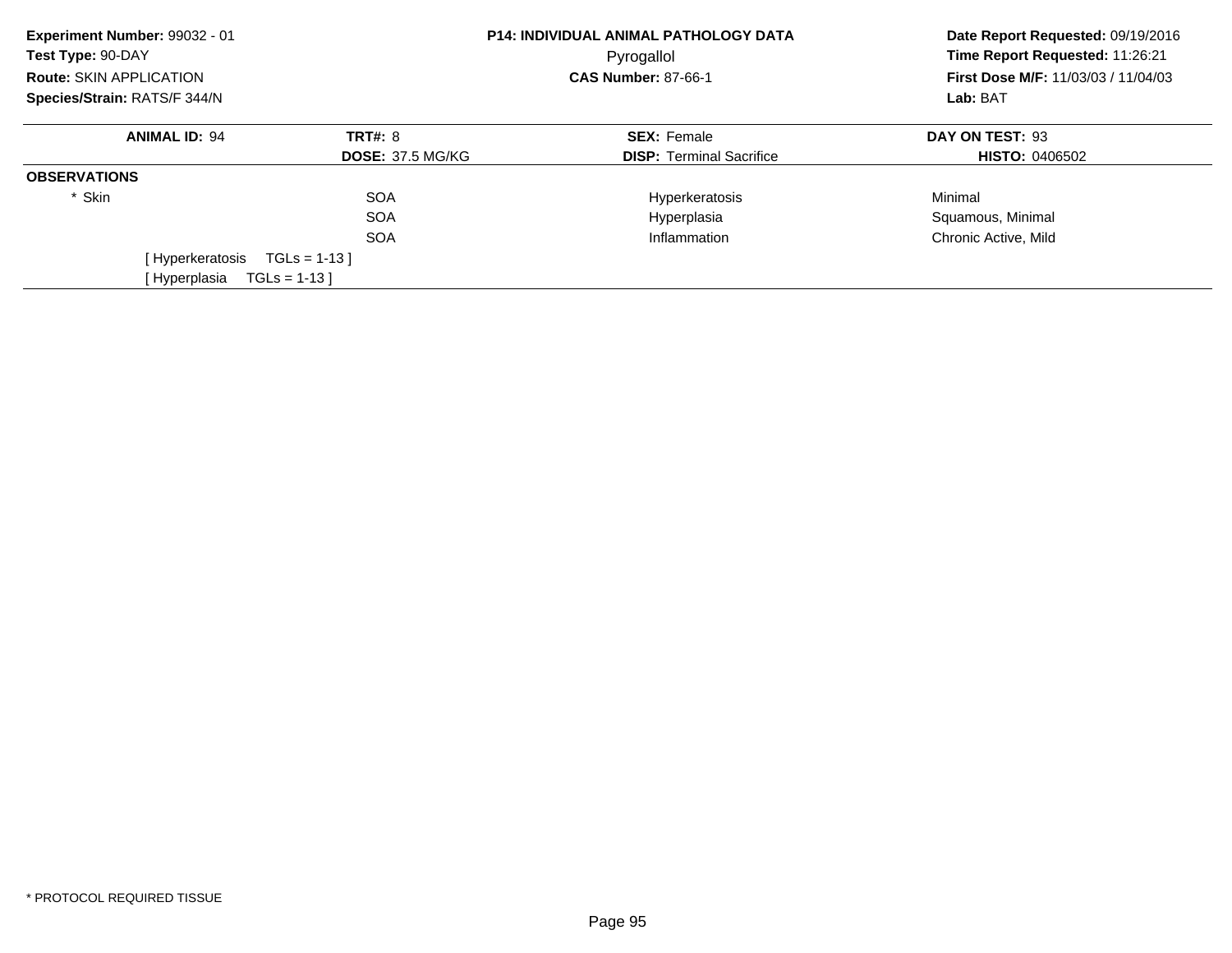| Experiment Number: 99032 - 01<br>Test Type: 90-DAY |                         | <b>P14: INDIVIDUAL ANIMAL PATHOLOGY DATA</b><br>Pyrogallol | Date Report Requested: 09/19/2016<br>Time Report Requested: 11:26:21<br>First Dose M/F: 11/03/03 / 11/04/03 |  |
|----------------------------------------------------|-------------------------|------------------------------------------------------------|-------------------------------------------------------------------------------------------------------------|--|
| Route: SKIN APPLICATION                            |                         | <b>CAS Number: 87-66-1</b>                                 |                                                                                                             |  |
| Species/Strain: RATS/F 344/N                       |                         |                                                            | Lab: BAT                                                                                                    |  |
| <b>ANIMAL ID: 95</b>                               | <b>TRT#: 8</b>          | <b>SEX: Female</b>                                         | DAY ON TEST: 93                                                                                             |  |
|                                                    | <b>DOSE: 37.5 MG/KG</b> | <b>DISP:</b> Terminal Sacrifice                            | <b>HISTO: 0406503</b>                                                                                       |  |
| <b>OBSERVATIONS</b>                                |                         |                                                            |                                                                                                             |  |
| * Skin                                             | <b>SOA</b>              | Hyperkeratosis                                             | Minimal                                                                                                     |  |
|                                                    | <b>SOA</b>              | Hyperplasia                                                | Squamous, Minimal                                                                                           |  |
|                                                    | <b>SOA</b>              | Inflammation                                               | Chronic Active, Mild                                                                                        |  |
| [Hyperkeratosis                                    | $TGLs = 1-13$           |                                                            |                                                                                                             |  |
| [Hyperplasia                                       | $TGLs = 1-13$           |                                                            |                                                                                                             |  |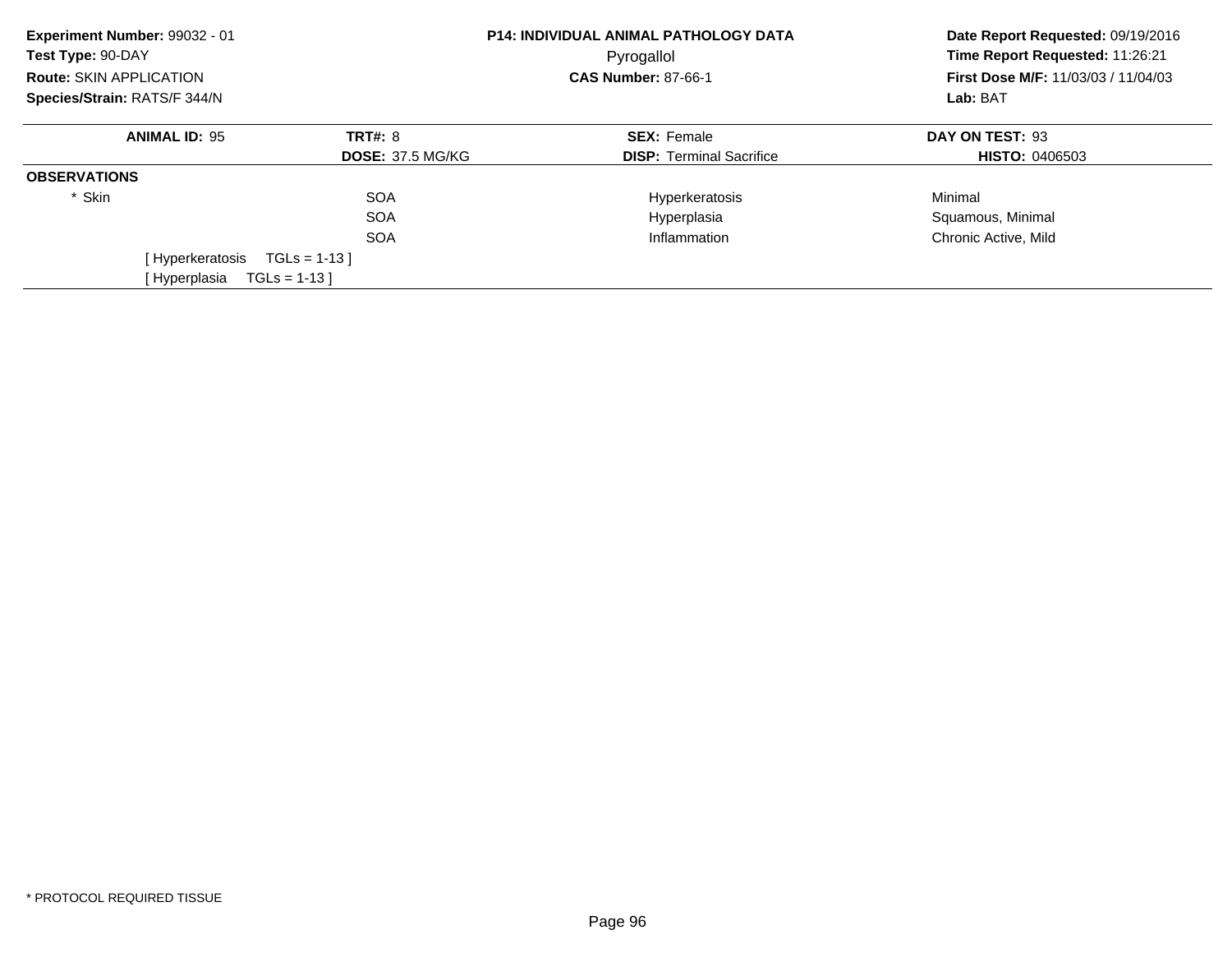| Experiment Number: 99032 - 01<br>Test Type: 90-DAY |                         | P14: INDIVIDUAL ANIMAL PATHOLOGY DATA<br>Pyrogallol | Date Report Requested: 09/19/2016<br>Time Report Requested: 11:26:21<br>First Dose M/F: 11/03/03 / 11/04/03<br>Lab: BAT |
|----------------------------------------------------|-------------------------|-----------------------------------------------------|-------------------------------------------------------------------------------------------------------------------------|
| Route: SKIN APPLICATION                            |                         | <b>CAS Number: 87-66-1</b>                          |                                                                                                                         |
| Species/Strain: RATS/F 344/N                       |                         |                                                     |                                                                                                                         |
| <b>ANIMAL ID: 96</b>                               | <b>TRT#: 8</b>          | <b>SEX: Female</b>                                  | DAY ON TEST: 93                                                                                                         |
|                                                    | <b>DOSE: 37.5 MG/KG</b> | <b>DISP:</b> Terminal Sacrifice                     | <b>HISTO: 0406504</b>                                                                                                   |
| <b>OBSERVATIONS</b>                                |                         |                                                     |                                                                                                                         |
| * Skin                                             | <b>SOA</b>              | Hyperkeratosis                                      | Mild                                                                                                                    |
|                                                    | <b>SOA</b>              | Hyperplasia                                         | Squamous, Minimal                                                                                                       |
|                                                    | <b>SOA</b>              | Inflammation                                        | Chronic Active, Mild                                                                                                    |
| [Hyperkeratosis                                    | $TGLs = 1-13$           |                                                     |                                                                                                                         |
| [Hyperplasia                                       | $TGLs = 1-13$           |                                                     |                                                                                                                         |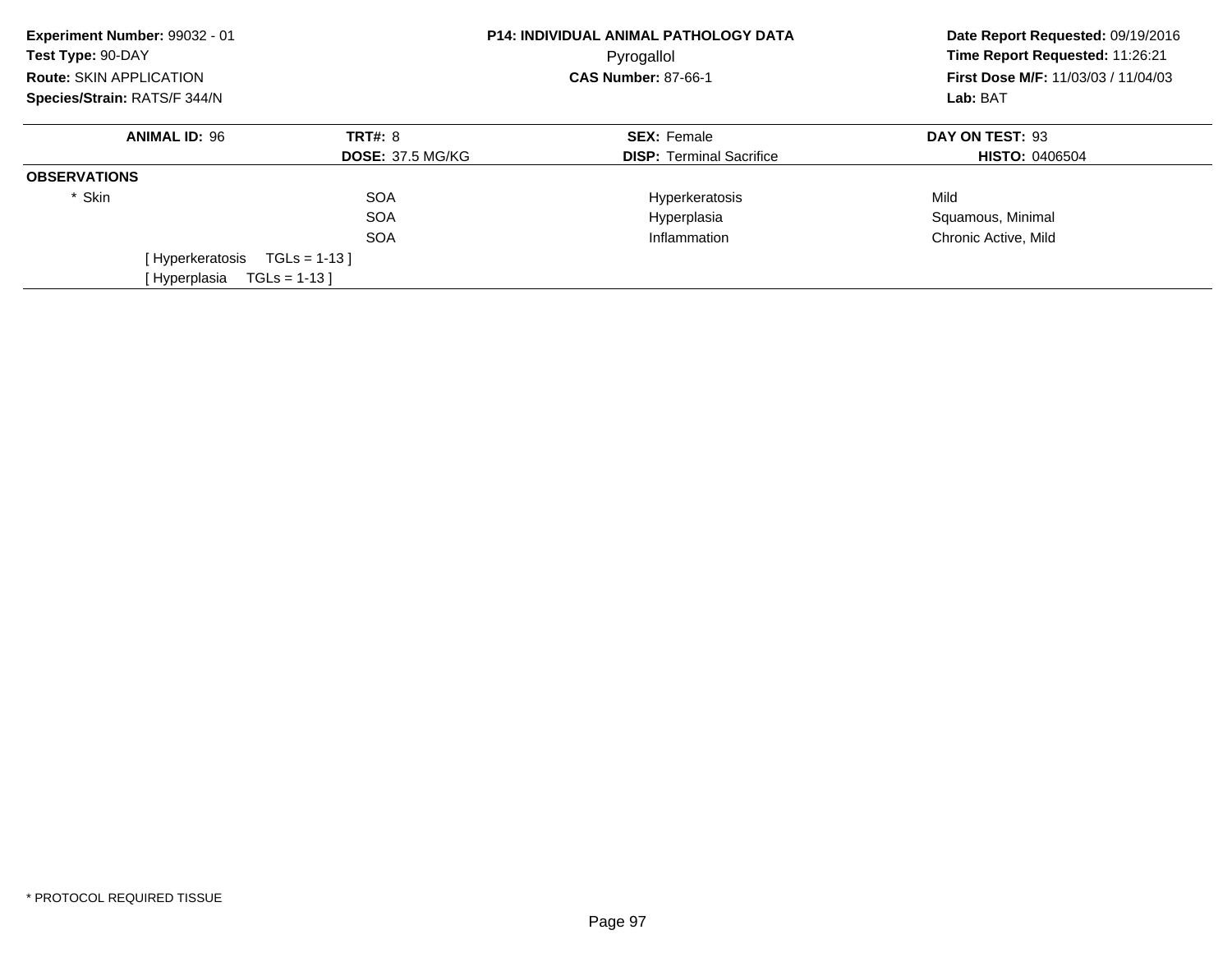| Experiment Number: 99032 - 01<br>Test Type: 90-DAY |                                |                         | <b>P14: INDIVIDUAL ANIMAL PATHOLOGY DATA</b><br>Pyrogallol | Date Report Requested: 09/19/2016<br>Time Report Requested: 11:26:21 |
|----------------------------------------------------|--------------------------------|-------------------------|------------------------------------------------------------|----------------------------------------------------------------------|
|                                                    | <b>Route: SKIN APPLICATION</b> |                         | <b>CAS Number: 87-66-1</b>                                 | <b>First Dose M/F: 11/03/03 / 11/04/03</b>                           |
| Species/Strain: RATS/F 344/N                       |                                |                         |                                                            | Lab: BAT                                                             |
|                                                    | <b>ANIMAL ID: 97</b>           | TRT#: 8                 | <b>SEX: Female</b>                                         | DAY ON TEST: 93                                                      |
|                                                    |                                | <b>DOSE: 37.5 MG/KG</b> | <b>DISP:</b> Terminal Sacrifice                            | <b>HISTO: 0406505</b>                                                |
| <b>OBSERVATIONS</b>                                |                                |                         |                                                            |                                                                      |
| * Skin                                             |                                | <b>SOA</b>              | Hyperkeratosis                                             | Mild                                                                 |
|                                                    |                                | <b>SOA</b>              | Hyperplasia                                                | Squamous, Minimal                                                    |
|                                                    | [Hyperkeratosis                | $TGLs = 1-13$           |                                                            |                                                                      |
|                                                    | [ Hyperplasia                  | $TGLs = 1-13$           |                                                            |                                                                      |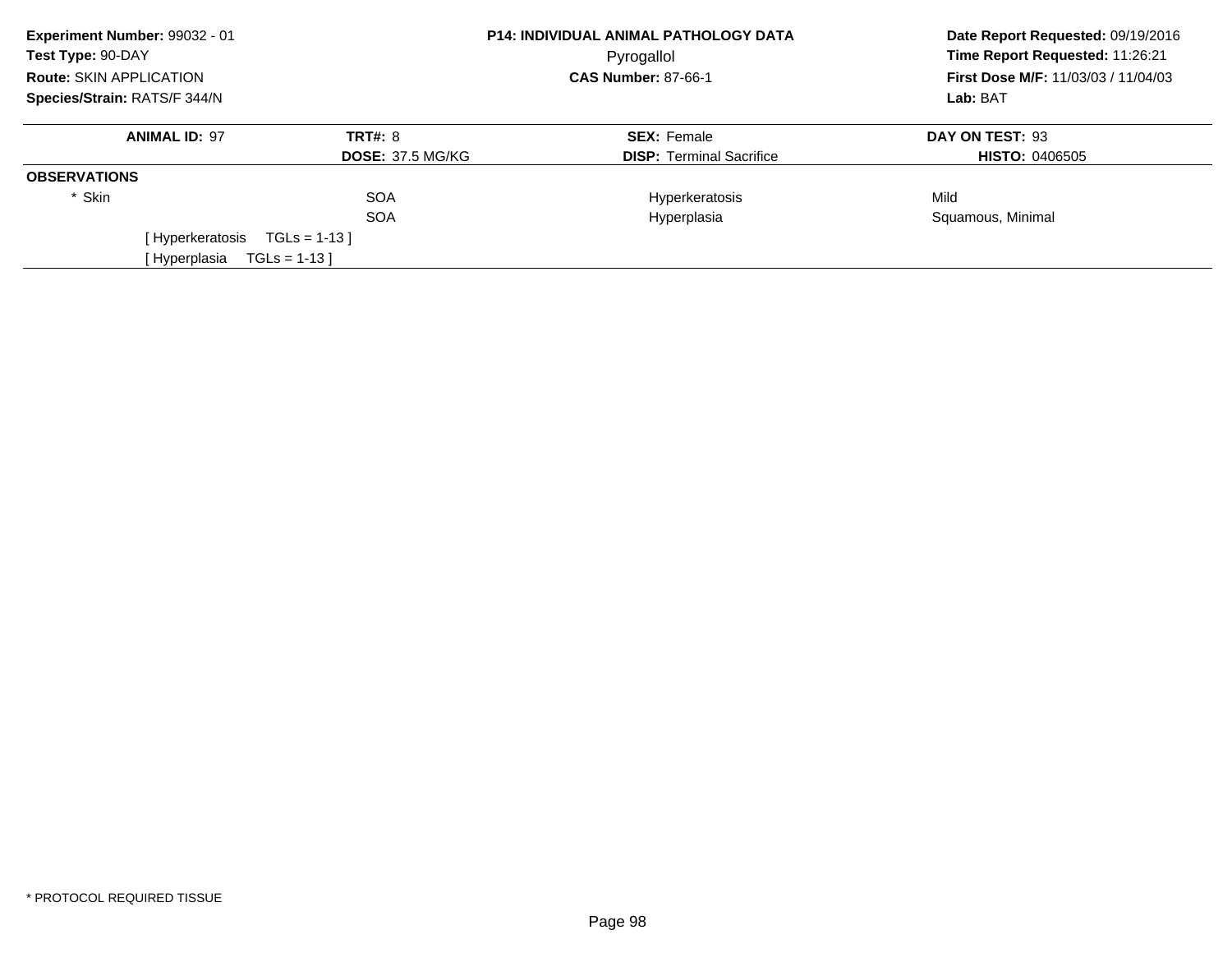| Experiment Number: 99032 - 01<br>Test Type: 90-DAY |                         | <b>P14: INDIVIDUAL ANIMAL PATHOLOGY DATA</b><br>Pyrogallol | Date Report Requested: 09/19/2016<br>Time Report Requested: 11:26:21<br>First Dose M/F: 11/03/03 / 11/04/03 |  |
|----------------------------------------------------|-------------------------|------------------------------------------------------------|-------------------------------------------------------------------------------------------------------------|--|
| Route: SKIN APPLICATION                            |                         | <b>CAS Number: 87-66-1</b>                                 |                                                                                                             |  |
| Species/Strain: RATS/F 344/N                       |                         |                                                            | Lab: BAT                                                                                                    |  |
| <b>ANIMAL ID: 98</b>                               | <b>TRT#: 8</b>          | <b>SEX: Female</b>                                         | DAY ON TEST: 93                                                                                             |  |
|                                                    | <b>DOSE: 37.5 MG/KG</b> | <b>DISP:</b> Terminal Sacrifice                            | <b>HISTO: 0406506</b>                                                                                       |  |
| <b>OBSERVATIONS</b>                                |                         |                                                            |                                                                                                             |  |
| * Skin                                             | <b>SOA</b>              | Hyperkeratosis                                             | Minimal                                                                                                     |  |
|                                                    | <b>SOA</b>              | Hyperplasia                                                | Squamous, Minimal                                                                                           |  |
|                                                    | <b>SOA</b>              | Inflammation                                               | Chronic Active, Mild                                                                                        |  |
| [Hyperkeratosis                                    | $TGLs = 1-13$           |                                                            |                                                                                                             |  |
| [Hyperplasia                                       | $TGLs = 1-13$           |                                                            |                                                                                                             |  |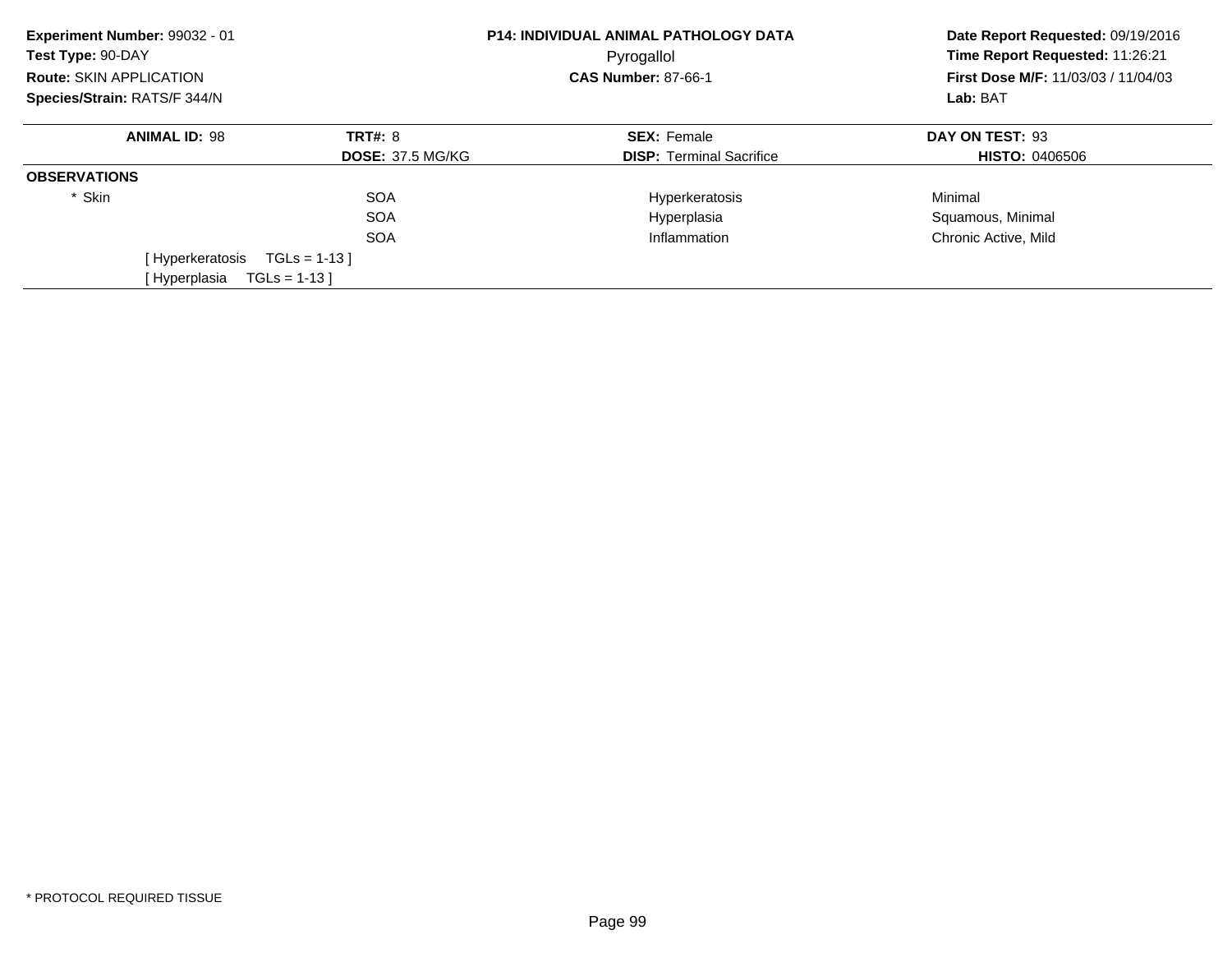| Experiment Number: 99032 - 01<br>Test Type: 90-DAY |                         | <b>P14: INDIVIDUAL ANIMAL PATHOLOGY DATA</b><br>Pyrogallol | Date Report Requested: 09/19/2016<br>Time Report Requested: 11:26:21<br>First Dose M/F: 11/03/03 / 11/04/03 |  |
|----------------------------------------------------|-------------------------|------------------------------------------------------------|-------------------------------------------------------------------------------------------------------------|--|
| Route: SKIN APPLICATION                            |                         | <b>CAS Number: 87-66-1</b>                                 |                                                                                                             |  |
| Species/Strain: RATS/F 344/N                       |                         |                                                            | Lab: BAT                                                                                                    |  |
| <b>ANIMAL ID: 99</b>                               | <b>TRT#: 8</b>          | <b>SEX: Female</b>                                         | DAY ON TEST: 93                                                                                             |  |
|                                                    | <b>DOSE: 37.5 MG/KG</b> | <b>DISP:</b> Terminal Sacrifice                            | <b>HISTO: 0406507</b>                                                                                       |  |
| <b>OBSERVATIONS</b>                                |                         |                                                            |                                                                                                             |  |
| * Skin                                             | <b>SOA</b>              | Hyperkeratosis                                             | Mild                                                                                                        |  |
|                                                    | <b>SOA</b>              | Hyperplasia                                                | Squamous, Minimal                                                                                           |  |
|                                                    | <b>SOA</b>              | Inflammation                                               | Chronic Active, Mild                                                                                        |  |
| [Hyperkeratosis                                    | $TGLs = 1-13$           |                                                            |                                                                                                             |  |
| [Hyperplasia                                       | $TGLs = 1-13$           |                                                            |                                                                                                             |  |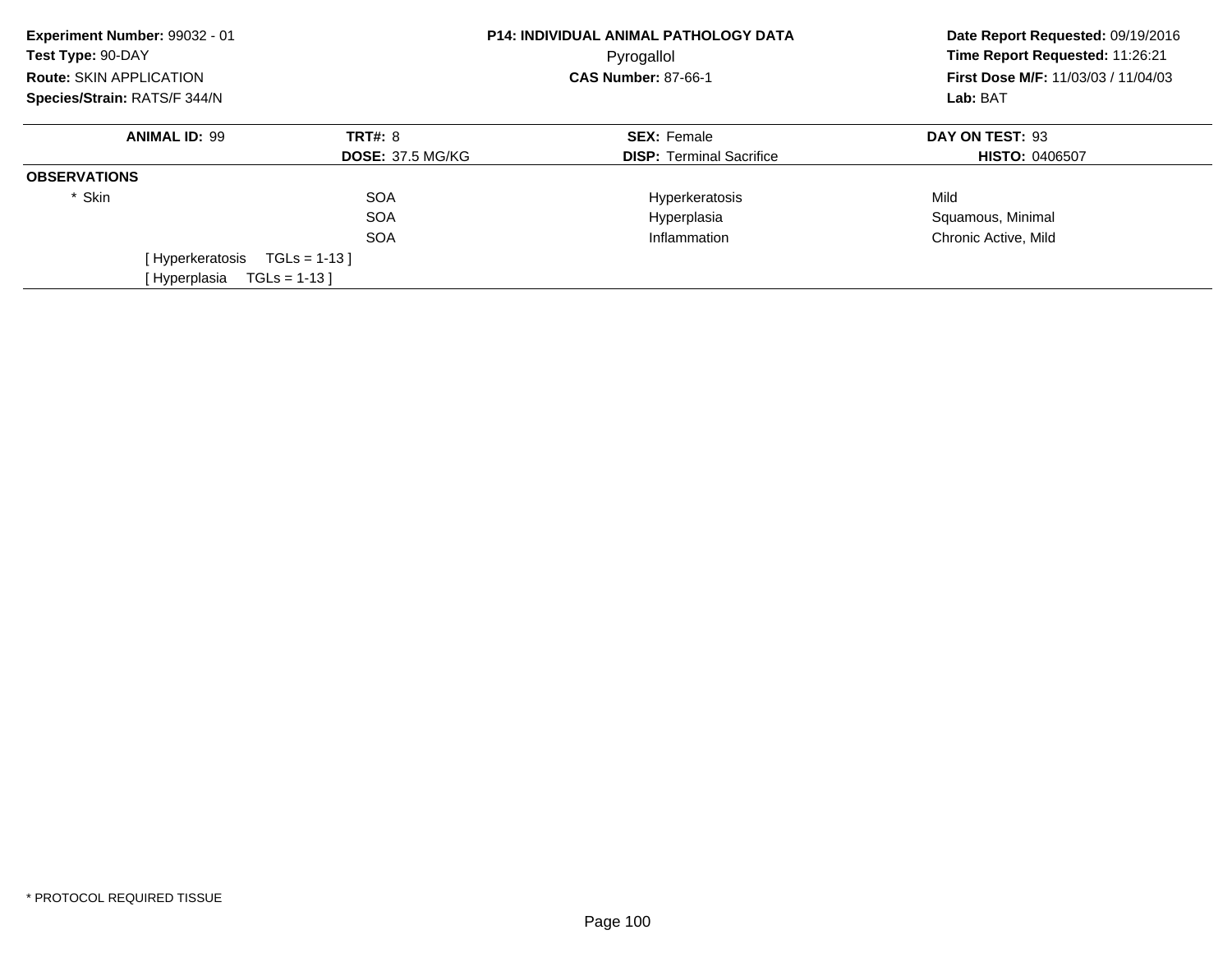| Experiment Number: 99032 - 01<br>Test Type: 90-DAY |                         | <b>P14: INDIVIDUAL ANIMAL PATHOLOGY DATA</b><br>Pyrogallol | Date Report Requested: 09/19/2016<br>Time Report Requested: 11:26:21 |  |
|----------------------------------------------------|-------------------------|------------------------------------------------------------|----------------------------------------------------------------------|--|
| <b>Route: SKIN APPLICATION</b>                     |                         | <b>CAS Number: 87-66-1</b>                                 | <b>First Dose M/F: 11/03/03 / 11/04/03</b>                           |  |
| Species/Strain: RATS/F 344/N                       |                         |                                                            | Lab: BAT                                                             |  |
| <b>ANIMAL ID: 100</b>                              | <b>TRT#: 8</b>          | <b>SEX: Female</b>                                         | DAY ON TEST: 93                                                      |  |
|                                                    | <b>DOSE: 37.5 MG/KG</b> | <b>DISP:</b> Terminal Sacrifice                            | <b>HISTO: 0406508</b>                                                |  |
| <b>OBSERVATIONS</b>                                |                         |                                                            |                                                                      |  |
| * Skin                                             | <b>SOA</b>              | Hyperkeratosis                                             | Mild                                                                 |  |
|                                                    | <b>SOA</b>              | Hyperplasia                                                | Squamous, Minimal                                                    |  |
|                                                    | <b>SOA</b>              | Inflammation                                               | Chronic Active, Mild                                                 |  |
| [Hyperkeratosis                                    | $TGLs = 1-13$           |                                                            |                                                                      |  |
| [Hyperplasia<br>$TGLs = 1-13$                      |                         |                                                            |                                                                      |  |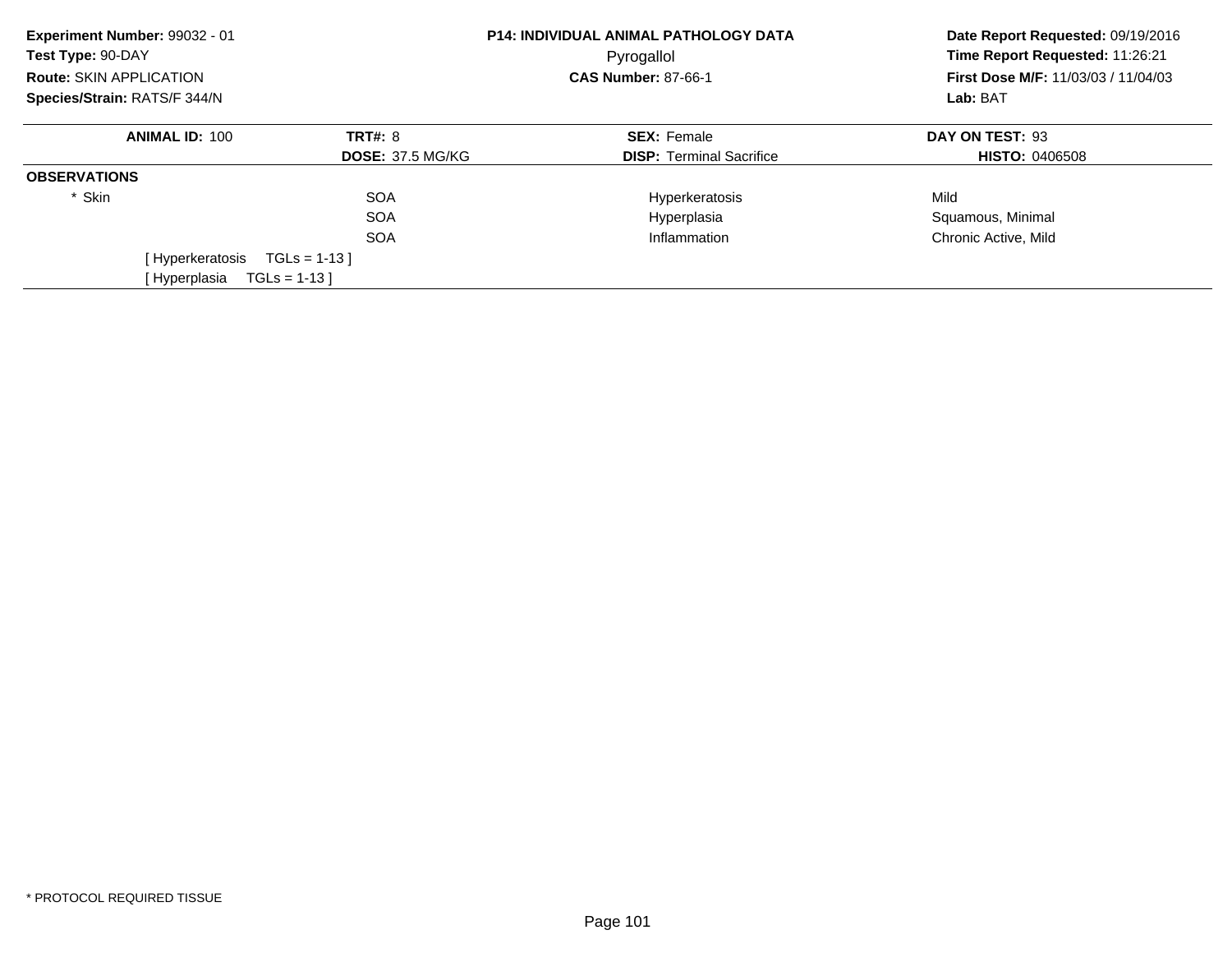| Experiment Number: 99032 - 01<br>Test Type: 90-DAY |                       | <b>P14: INDIVIDUAL ANIMAL PATHOLOGY DATA</b><br>Pyrogallol | Date Report Requested: 09/19/2016<br>Time Report Requested: 11:26:21 |  |
|----------------------------------------------------|-----------------------|------------------------------------------------------------|----------------------------------------------------------------------|--|
| <b>Route: SKIN APPLICATION</b>                     |                       | <b>CAS Number: 87-66-1</b>                                 | <b>First Dose M/F: 11/03/03 / 11/04/03</b>                           |  |
| Species/Strain: RATS/F 344/N                       |                       |                                                            | Lab: BAT                                                             |  |
| <b>ANIMAL ID: 101</b>                              | <b>TRT#: 10</b>       | <b>SEX: Female</b>                                         | DAY ON TEST: 93                                                      |  |
|                                                    | <b>DOSE: 75 MG/KG</b> | <b>DISP:</b> Terminal Sacrifice                            | <b>HISTO: 0406509</b>                                                |  |
| <b>OBSERVATIONS</b>                                |                       |                                                            |                                                                      |  |
| * Skin                                             | <b>SOA</b>            | Hyperkeratosis                                             | Mild                                                                 |  |
|                                                    | <b>SOA</b>            | Hyperplasia                                                | Squamous, Mild                                                       |  |
|                                                    | <b>SOA</b>            | Inflammation                                               | Chronic Active, Mild                                                 |  |
| [Hyperkeratosis                                    | $TGLs = 1-13$         |                                                            |                                                                      |  |
| [Hyperplasia<br>$TGLs = 1-13$                      |                       |                                                            |                                                                      |  |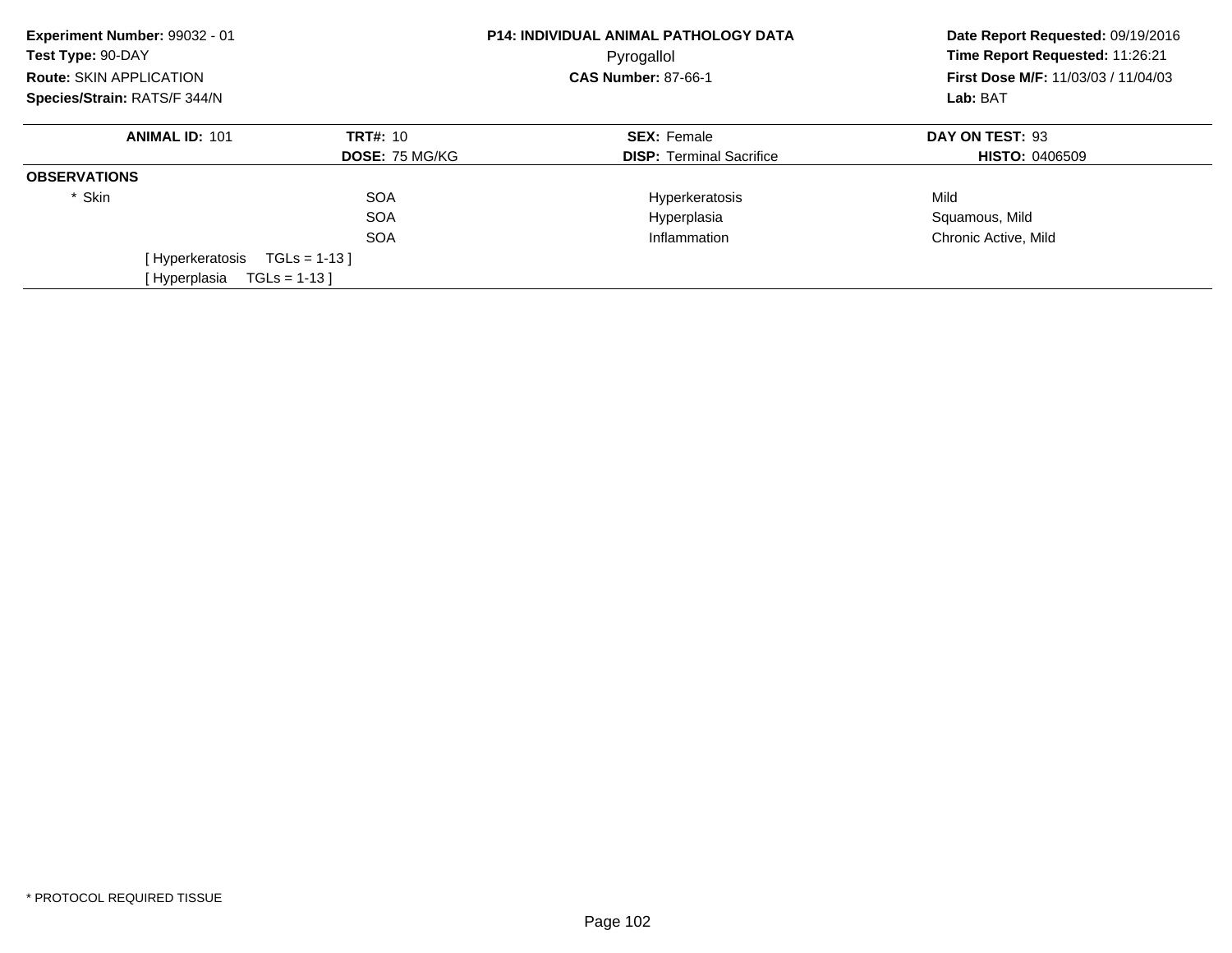| Experiment Number: 99032 - 01<br>Test Type: 90-DAY<br><b>Route: SKIN APPLICATION</b> |                       | <b>P14: INDIVIDUAL ANIMAL PATHOLOGY DATA</b><br>Pyrogallol<br><b>CAS Number: 87-66-1</b> | Date Report Requested: 09/19/2016<br>Time Report Requested: 11:26:21<br><b>First Dose M/F: 11/03/03 / 11/04/03</b><br>Lab: BAT |
|--------------------------------------------------------------------------------------|-----------------------|------------------------------------------------------------------------------------------|--------------------------------------------------------------------------------------------------------------------------------|
| Species/Strain: RATS/F 344/N                                                         |                       |                                                                                          |                                                                                                                                |
| <b>ANIMAL ID: 102</b>                                                                | <b>TRT#: 10</b>       | <b>SEX: Female</b>                                                                       | DAY ON TEST: 93                                                                                                                |
|                                                                                      | <b>DOSE: 75 MG/KG</b> | <b>DISP:</b> Terminal Sacrifice                                                          | <b>HISTO: 0406510</b>                                                                                                          |
| <b>OBSERVATIONS</b>                                                                  |                       |                                                                                          |                                                                                                                                |
| * Skin                                                                               | <b>SOA</b>            | Hyperkeratosis                                                                           | Mild                                                                                                                           |
|                                                                                      | <b>SOA</b>            | Hyperplasia                                                                              | Squamous, Minimal                                                                                                              |
|                                                                                      | <b>SOA</b>            | Inflammation                                                                             | Chronic Active, Mild                                                                                                           |
| [ Hyperkeratosis                                                                     | $TGLs = 1-13$         |                                                                                          |                                                                                                                                |
| $TGLs = 1-13$<br>[Hyperplasia                                                        |                       |                                                                                          |                                                                                                                                |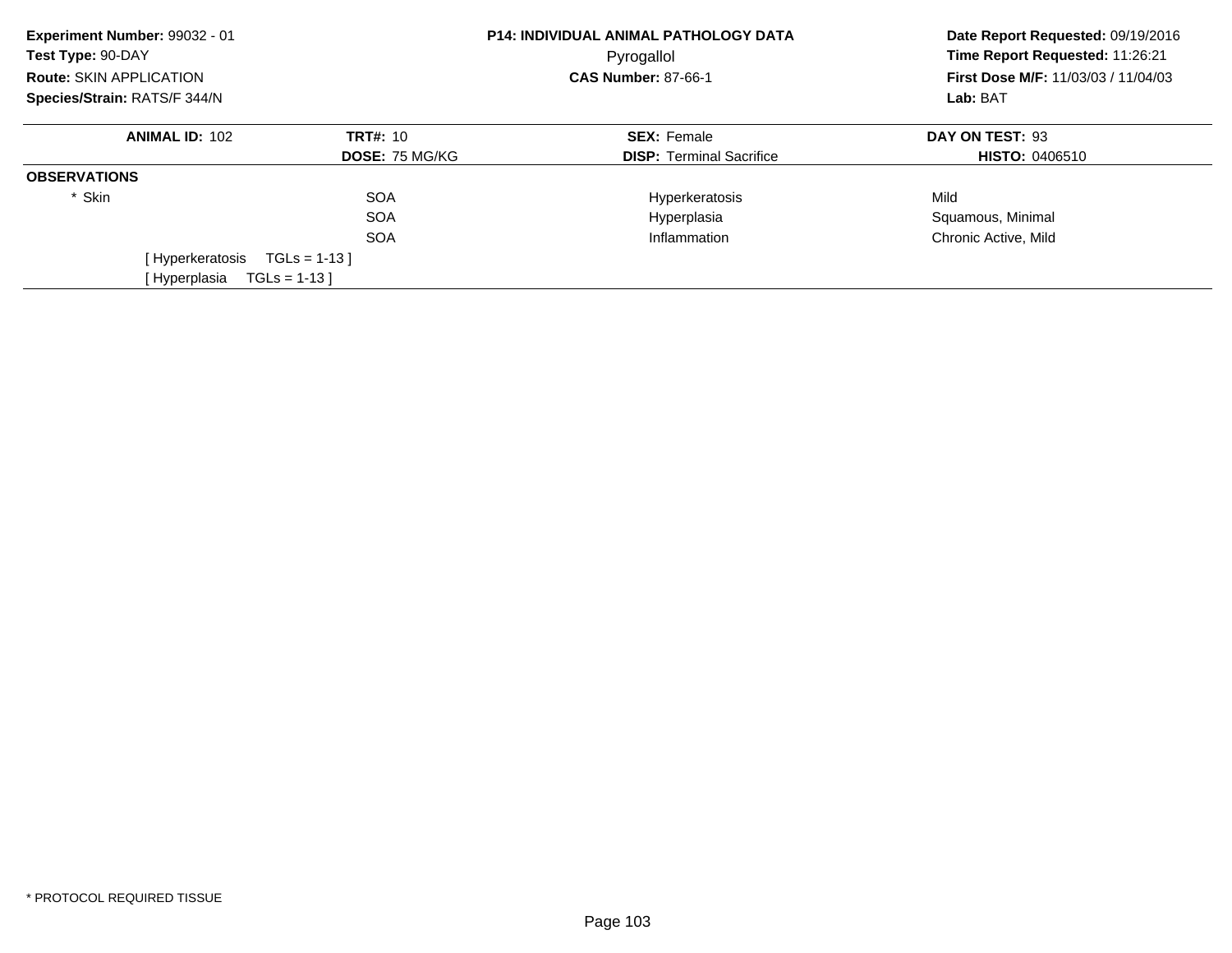| Experiment Number: 99032 - 01<br>Test Type: 90-DAY |                       | <b>P14: INDIVIDUAL ANIMAL PATHOLOGY DATA</b><br>Pyrogallol | Date Report Requested: 09/19/2016<br>Time Report Requested: 11:26:21 |  |
|----------------------------------------------------|-----------------------|------------------------------------------------------------|----------------------------------------------------------------------|--|
| <b>Route: SKIN APPLICATION</b>                     |                       | <b>CAS Number: 87-66-1</b>                                 | <b>First Dose M/F: 11/03/03 / 11/04/03</b>                           |  |
| Species/Strain: RATS/F 344/N                       |                       |                                                            | Lab: BAT                                                             |  |
| <b>ANIMAL ID: 103</b>                              | <b>TRT#: 10</b>       | <b>SEX: Female</b>                                         | DAY ON TEST: 93                                                      |  |
|                                                    | <b>DOSE: 75 MG/KG</b> | <b>DISP:</b> Terminal Sacrifice                            | <b>HISTO: 0406511</b>                                                |  |
| <b>OBSERVATIONS</b>                                |                       |                                                            |                                                                      |  |
| * Skin                                             | <b>SOA</b>            | Hyperkeratosis                                             | Minimal                                                              |  |
|                                                    | <b>SOA</b>            | Hyperplasia                                                | Squamous, Minimal                                                    |  |
|                                                    | <b>SOA</b>            | Inflammation                                               | Chronic Active, Mild                                                 |  |
| [Hyperkeratosis                                    | $TGLs = 1-13$         |                                                            |                                                                      |  |
| [Hyperplasia<br>$TGLs = 1-13$                      |                       |                                                            |                                                                      |  |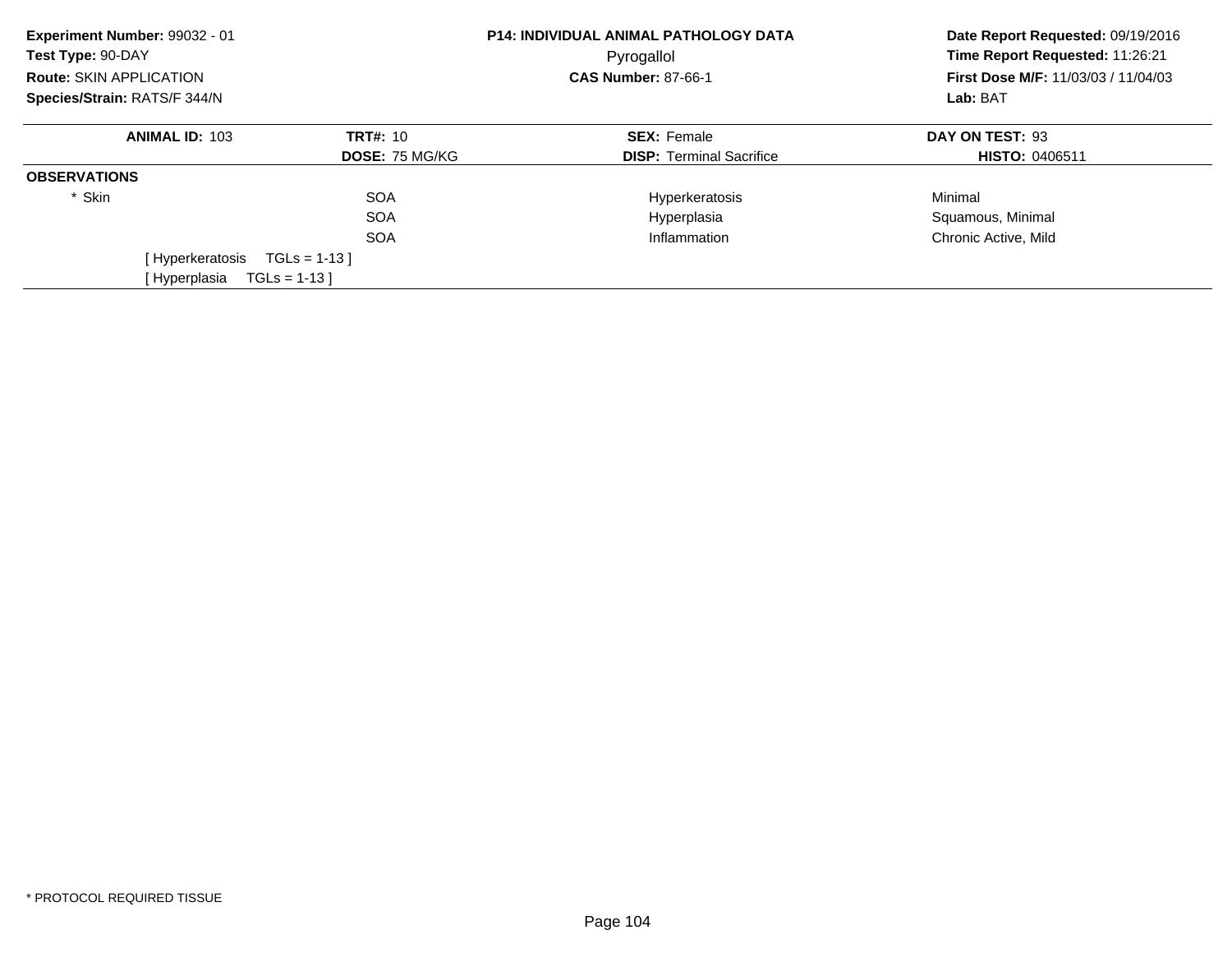| Experiment Number: 99032 - 01<br>Test Type: 90-DAY<br><b>Route: SKIN APPLICATION</b><br>Species/Strain: RATS/F 344/N |                             |                       | P14: INDIVIDUAL ANIMAL PATHOLOGY DATA<br>Pyrogallol<br><b>CAS Number: 87-66-1</b> | Date Report Requested: 09/19/2016<br>Time Report Requested: 11:26:21<br>First Dose M/F: 11/03/03 / 11/04/03<br>Lab: BAT |
|----------------------------------------------------------------------------------------------------------------------|-----------------------------|-----------------------|-----------------------------------------------------------------------------------|-------------------------------------------------------------------------------------------------------------------------|
|                                                                                                                      | <b>ANIMAL ID: 104</b>       | <b>TRT#: 10</b>       | <b>SEX: Female</b>                                                                | DAY ON TEST: 93                                                                                                         |
|                                                                                                                      |                             | <b>DOSE: 75 MG/KG</b> | <b>DISP:</b> Terminal Sacrifice                                                   | <b>HISTO: 0406512</b>                                                                                                   |
| <b>OBSERVATIONS</b>                                                                                                  |                             |                       |                                                                                   |                                                                                                                         |
| Liver                                                                                                                |                             |                       | Hepatodiaphragmatic Nodule                                                        | Minimal                                                                                                                 |
|                                                                                                                      | [Hepatodiaphragmatic Nodule | $TGLs = 2-13$         |                                                                                   |                                                                                                                         |
| * Skin                                                                                                               |                             | <b>SOA</b>            | Hyperkeratosis                                                                    | Mild                                                                                                                    |
|                                                                                                                      |                             | <b>SOA</b>            | Hyperplasia                                                                       | Squamous, Mild                                                                                                          |
|                                                                                                                      |                             | <b>SOA</b>            | Inflammation                                                                      | Chronic Active, Mild                                                                                                    |
|                                                                                                                      | [Hyperkeratosis             | $TGLs = 1-13$         |                                                                                   |                                                                                                                         |
|                                                                                                                      | [ Hyperplasia               | $TGLs = 1-13$         |                                                                                   |                                                                                                                         |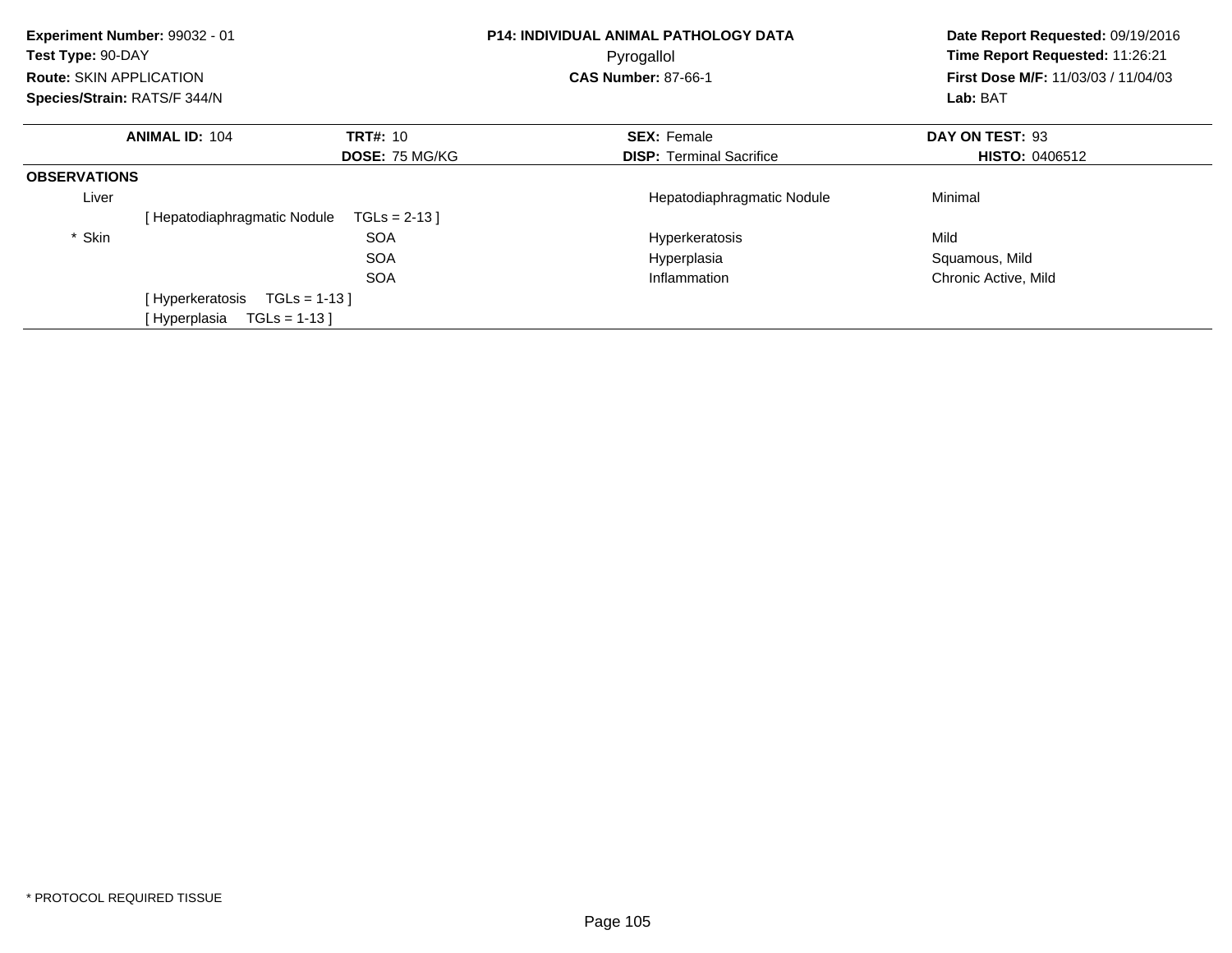| Experiment Number: 99032 - 01<br>Test Type: 90-DAY |                       | <b>P14: INDIVIDUAL ANIMAL PATHOLOGY DATA</b><br>Pyrogallol | Date Report Requested: 09/19/2016<br>Time Report Requested: 11:26:21 |  |
|----------------------------------------------------|-----------------------|------------------------------------------------------------|----------------------------------------------------------------------|--|
| <b>Route: SKIN APPLICATION</b>                     |                       | <b>CAS Number: 87-66-1</b>                                 | <b>First Dose M/F: 11/03/03 / 11/04/03</b>                           |  |
| Species/Strain: RATS/F 344/N                       |                       |                                                            | Lab: BAT                                                             |  |
| <b>ANIMAL ID: 105</b>                              | <b>TRT#: 10</b>       | <b>SEX: Female</b>                                         | DAY ON TEST: 93                                                      |  |
|                                                    | <b>DOSE: 75 MG/KG</b> | <b>DISP:</b> Terminal Sacrifice                            | <b>HISTO: 0406513</b>                                                |  |
| <b>OBSERVATIONS</b>                                |                       |                                                            |                                                                      |  |
| * Skin                                             | <b>SOA</b>            | Hyperkeratosis                                             | Mild                                                                 |  |
|                                                    | <b>SOA</b>            | Hyperplasia                                                | Squamous, Mild                                                       |  |
|                                                    | <b>SOA</b>            | Inflammation                                               | Chronic Active, Mild                                                 |  |
| [Hyperkeratosis                                    | $TGLs = 1-13$         |                                                            |                                                                      |  |
| $TGLs = 1-13$<br>[Hyperplasia                      |                       |                                                            |                                                                      |  |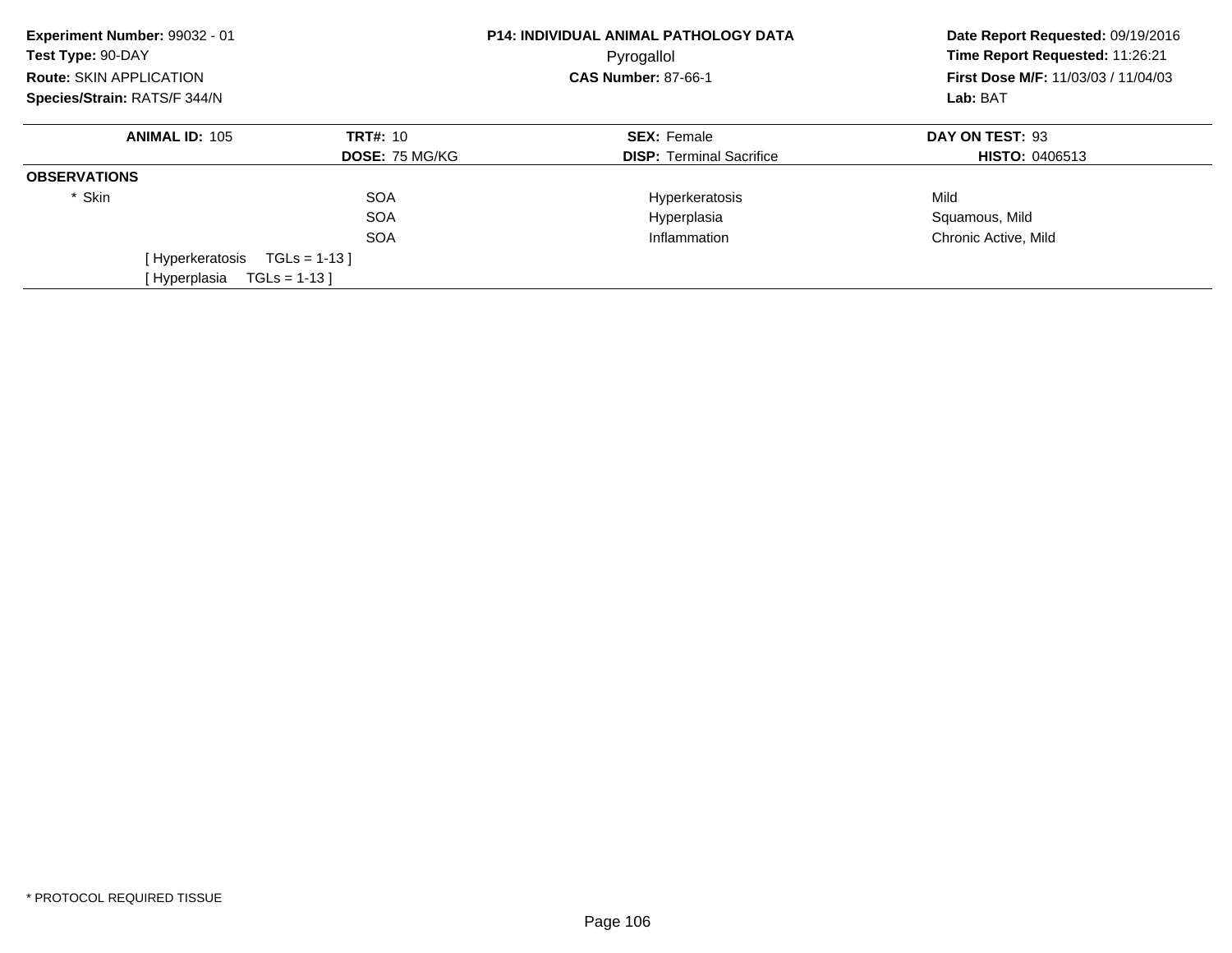| Experiment Number: 99032 - 01<br>Test Type: 90-DAY<br><b>Route: SKIN APPLICATION</b><br>Species/Strain: RATS/F 344/N |                                |                       | P14: INDIVIDUAL ANIMAL PATHOLOGY DATA<br>Pyrogallol<br><b>CAS Number: 87-66-1</b> | Date Report Requested: 09/19/2016<br>Time Report Requested: 11:26:21<br>First Dose M/F: 11/03/03 / 11/04/03<br>Lab: BAT |
|----------------------------------------------------------------------------------------------------------------------|--------------------------------|-----------------------|-----------------------------------------------------------------------------------|-------------------------------------------------------------------------------------------------------------------------|
|                                                                                                                      | <b>ANIMAL ID: 106</b>          | <b>TRT#: 10</b>       | <b>SEX: Female</b>                                                                | DAY ON TEST: 93                                                                                                         |
|                                                                                                                      |                                | <b>DOSE: 75 MG/KG</b> | <b>DISP:</b> Terminal Sacrifice                                                   | <b>HISTO: 0406514</b>                                                                                                   |
| <b>OBSERVATIONS</b>                                                                                                  |                                |                       |                                                                                   |                                                                                                                         |
| Liver                                                                                                                |                                |                       | Hepatodiaphragmatic Nodule                                                        | Minimal                                                                                                                 |
|                                                                                                                      | [Hepatodiaphragmatic Nodule    | $TGLS = 2-14$ ]       |                                                                                   |                                                                                                                         |
| * Skin                                                                                                               |                                | <b>SOA</b>            | Hyperkeratosis                                                                    | Mild                                                                                                                    |
|                                                                                                                      |                                | <b>SOA</b>            | Hyperplasia                                                                       | Squamous, Minimal                                                                                                       |
|                                                                                                                      |                                | <b>SOA</b>            | Inflammation                                                                      | Chronic Active, Mild                                                                                                    |
|                                                                                                                      | [Hyperkeratosis                | $TGLs = 1-13$         |                                                                                   |                                                                                                                         |
|                                                                                                                      | [ Hyperplasia<br>$TGLs = 1-13$ |                       |                                                                                   |                                                                                                                         |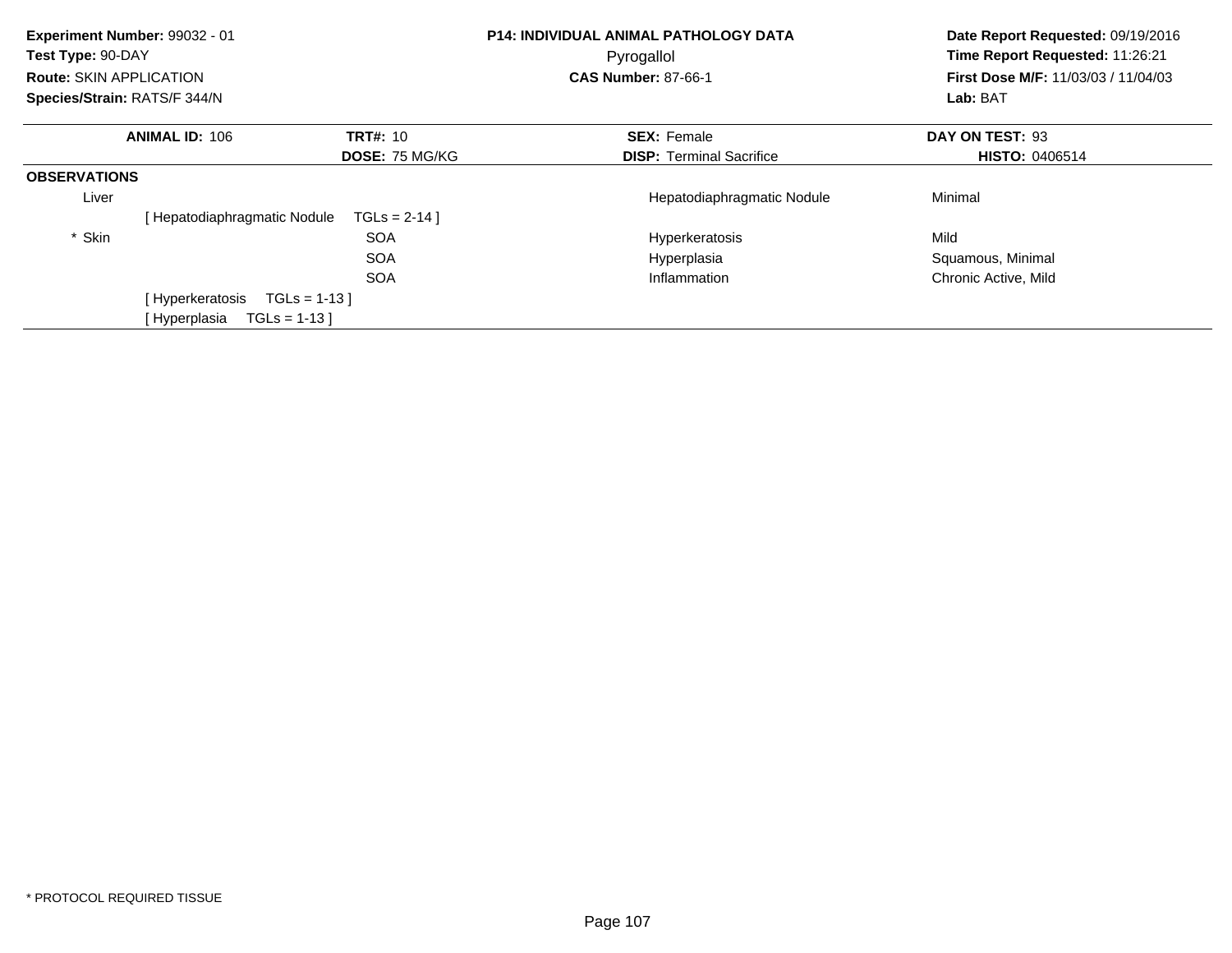| Experiment Number: 99032 - 01<br>Test Type: 90-DAY<br><b>Route: SKIN APPLICATION</b> |                       | <b>P14: INDIVIDUAL ANIMAL PATHOLOGY DATA</b><br>Pyrogallol<br><b>CAS Number: 87-66-1</b> | Date Report Requested: 09/19/2016<br>Time Report Requested: 11:26:21<br><b>First Dose M/F: 11/03/03 / 11/04/03</b><br>Lab: BAT |
|--------------------------------------------------------------------------------------|-----------------------|------------------------------------------------------------------------------------------|--------------------------------------------------------------------------------------------------------------------------------|
| Species/Strain: RATS/F 344/N                                                         |                       |                                                                                          |                                                                                                                                |
| <b>ANIMAL ID: 107</b>                                                                | <b>TRT#: 10</b>       | <b>SEX: Female</b>                                                                       | DAY ON TEST: 93                                                                                                                |
|                                                                                      | <b>DOSE: 75 MG/KG</b> | <b>DISP:</b> Terminal Sacrifice                                                          | <b>HISTO: 0406515</b>                                                                                                          |
| <b>OBSERVATIONS</b>                                                                  |                       |                                                                                          |                                                                                                                                |
| * Skin                                                                               | <b>SOA</b>            | Hyperkeratosis                                                                           | Mild                                                                                                                           |
|                                                                                      | <b>SOA</b>            | Hyperplasia                                                                              | Squamous, Minimal                                                                                                              |
|                                                                                      | <b>SOA</b>            | Inflammation                                                                             | Chronic Active, Mild                                                                                                           |
| [ Hyperkeratosis                                                                     | $TGLs = 1-13$         |                                                                                          |                                                                                                                                |
| $TGLs = 1-13$<br>[Hyperplasia                                                        |                       |                                                                                          |                                                                                                                                |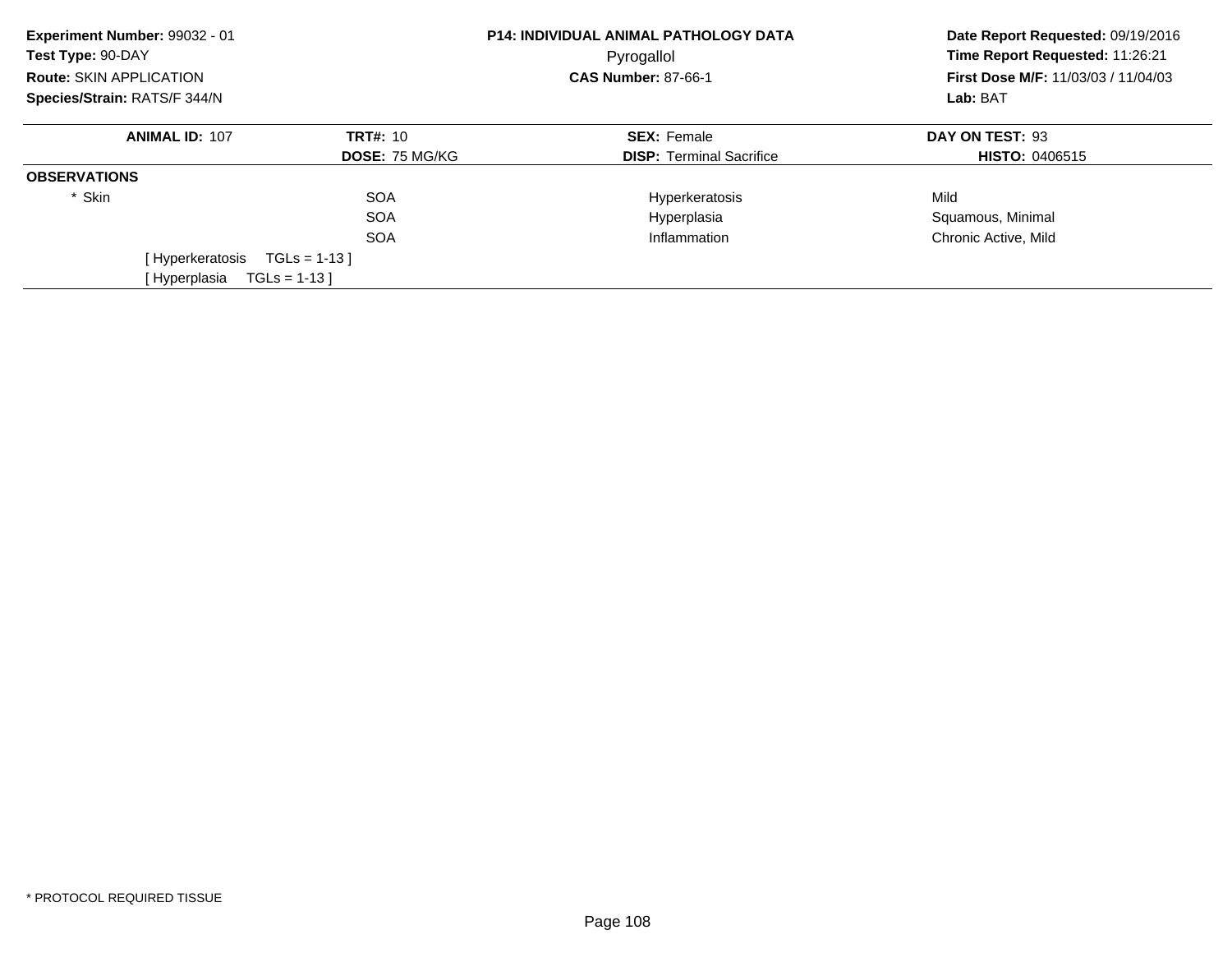| Experiment Number: 99032 - 01<br>Test Type: 90-DAY |                       | <b>P14: INDIVIDUAL ANIMAL PATHOLOGY DATA</b><br>Pyrogallol | Date Report Requested: 09/19/2016<br>Time Report Requested: 11:26:21 |
|----------------------------------------------------|-----------------------|------------------------------------------------------------|----------------------------------------------------------------------|
| <b>Route: SKIN APPLICATION</b>                     |                       | <b>CAS Number: 87-66-1</b>                                 | <b>First Dose M/F: 11/03/03 / 11/04/03</b>                           |
| Species/Strain: RATS/F 344/N                       |                       |                                                            | Lab: BAT                                                             |
| <b>ANIMAL ID: 108</b>                              | <b>TRT#: 10</b>       | <b>SEX: Female</b>                                         | DAY ON TEST: 93                                                      |
|                                                    | <b>DOSE: 75 MG/KG</b> | <b>DISP:</b> Terminal Sacrifice                            | <b>HISTO: 0406516</b>                                                |
| <b>OBSERVATIONS</b>                                |                       |                                                            |                                                                      |
| * Skin                                             | <b>SOA</b>            | Hyperkeratosis                                             | Mild                                                                 |
|                                                    | <b>SOA</b>            | Hyperplasia                                                | Squamous, Minimal                                                    |
|                                                    | <b>SOA</b>            | Inflammation                                               | Chronic Active, Mild                                                 |
| [Hyperkeratosis                                    | $TGLs = 1-13$         |                                                            |                                                                      |
| [Hyperplasia<br>$TGLs = 1-13$                      |                       |                                                            |                                                                      |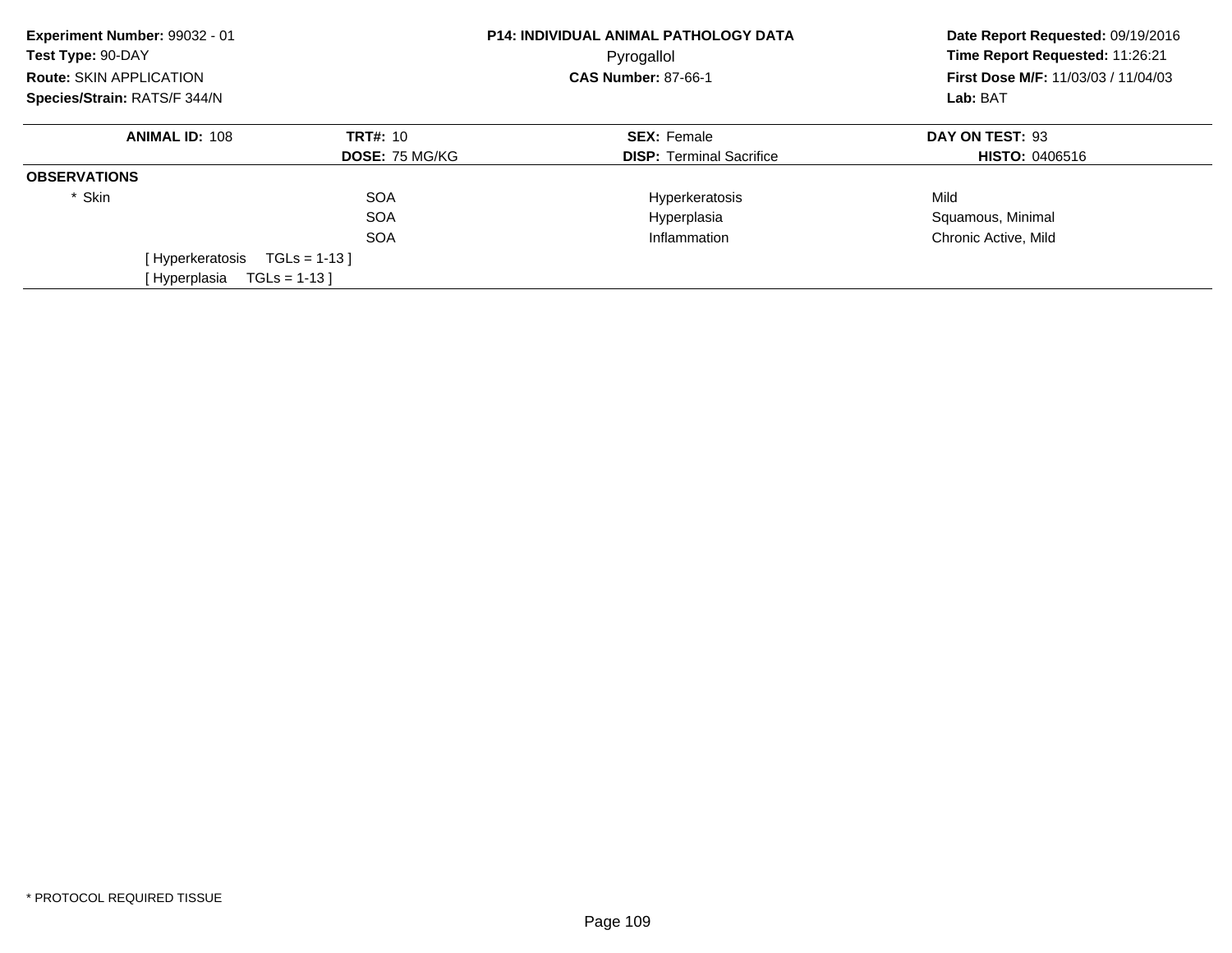| Experiment Number: 99032 - 01<br>Test Type: 90-DAY |                       | <b>P14: INDIVIDUAL ANIMAL PATHOLOGY DATA</b><br>Pyrogallol | Date Report Requested: 09/19/2016<br>Time Report Requested: 11:26:21 |
|----------------------------------------------------|-----------------------|------------------------------------------------------------|----------------------------------------------------------------------|
| <b>Route: SKIN APPLICATION</b>                     |                       | <b>CAS Number: 87-66-1</b>                                 | <b>First Dose M/F: 11/03/03 / 11/04/03</b>                           |
| Species/Strain: RATS/F 344/N                       |                       |                                                            | Lab: BAT                                                             |
| <b>ANIMAL ID: 109</b>                              | <b>TRT#: 10</b>       | <b>SEX: Female</b>                                         | DAY ON TEST: 93                                                      |
|                                                    | <b>DOSE: 75 MG/KG</b> | <b>DISP:</b> Terminal Sacrifice                            | <b>HISTO: 0406517</b>                                                |
| <b>OBSERVATIONS</b>                                |                       |                                                            |                                                                      |
| * Skin                                             | <b>SOA</b>            | Hyperkeratosis                                             | Mild                                                                 |
|                                                    | <b>SOA</b>            | Hyperplasia                                                | Squamous, Minimal                                                    |
|                                                    | <b>SOA</b>            | Inflammation                                               | Chronic Active, Mild                                                 |
| [Hyperkeratosis                                    | $TGLs = 1-13$         |                                                            |                                                                      |
| [Hyperplasia<br>$TGLs = 1-13$                      |                       |                                                            |                                                                      |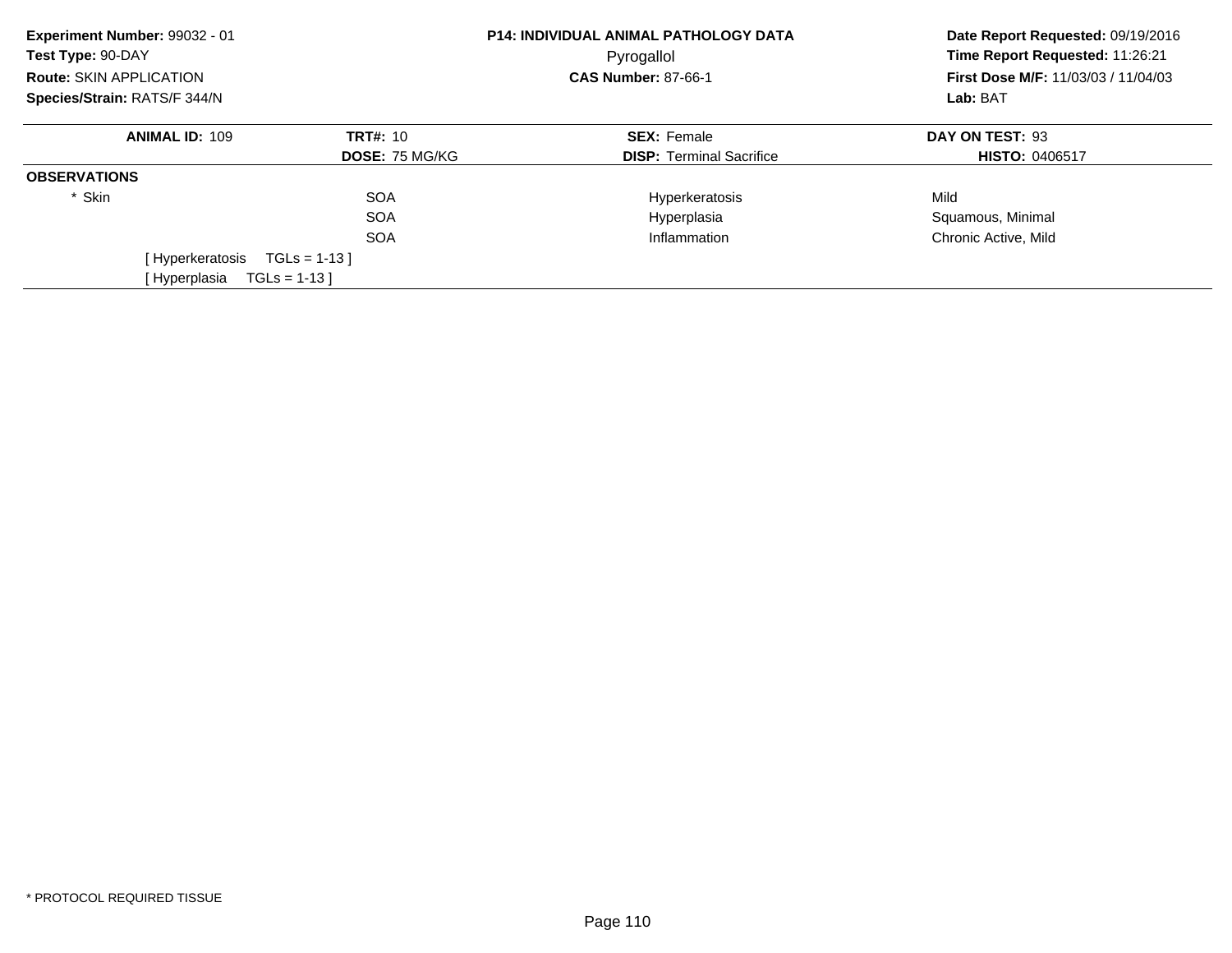| Experiment Number: 99032 - 01<br>Test Type: 90-DAY |                       | <b>P14: INDIVIDUAL ANIMAL PATHOLOGY DATA</b><br>Pyrogallol | Date Report Requested: 09/19/2016<br>Time Report Requested: 11:26:21 |
|----------------------------------------------------|-----------------------|------------------------------------------------------------|----------------------------------------------------------------------|
| <b>Route: SKIN APPLICATION</b>                     |                       | <b>CAS Number: 87-66-1</b>                                 | <b>First Dose M/F: 11/03/03 / 11/04/03</b>                           |
| Species/Strain: RATS/F 344/N                       |                       |                                                            | Lab: BAT                                                             |
| <b>ANIMAL ID: 110</b>                              | <b>TRT#: 10</b>       | <b>SEX: Female</b>                                         | DAY ON TEST: 93                                                      |
|                                                    | <b>DOSE: 75 MG/KG</b> | <b>DISP:</b> Terminal Sacrifice                            | <b>HISTO: 0406518</b>                                                |
| <b>OBSERVATIONS</b>                                |                       |                                                            |                                                                      |
| * Skin                                             | <b>SOA</b>            | Hyperkeratosis                                             | Mild                                                                 |
|                                                    | <b>SOA</b>            | Hyperplasia                                                | Squamous, Minimal                                                    |
|                                                    | <b>SOA</b>            | Inflammation                                               | Chronic Active, Mild                                                 |
| [ Hyperkeratosis                                   | $TGLS = 1-11$         |                                                            |                                                                      |
| [Hyperplasia<br>$TGLs = 1-11$                      |                       |                                                            |                                                                      |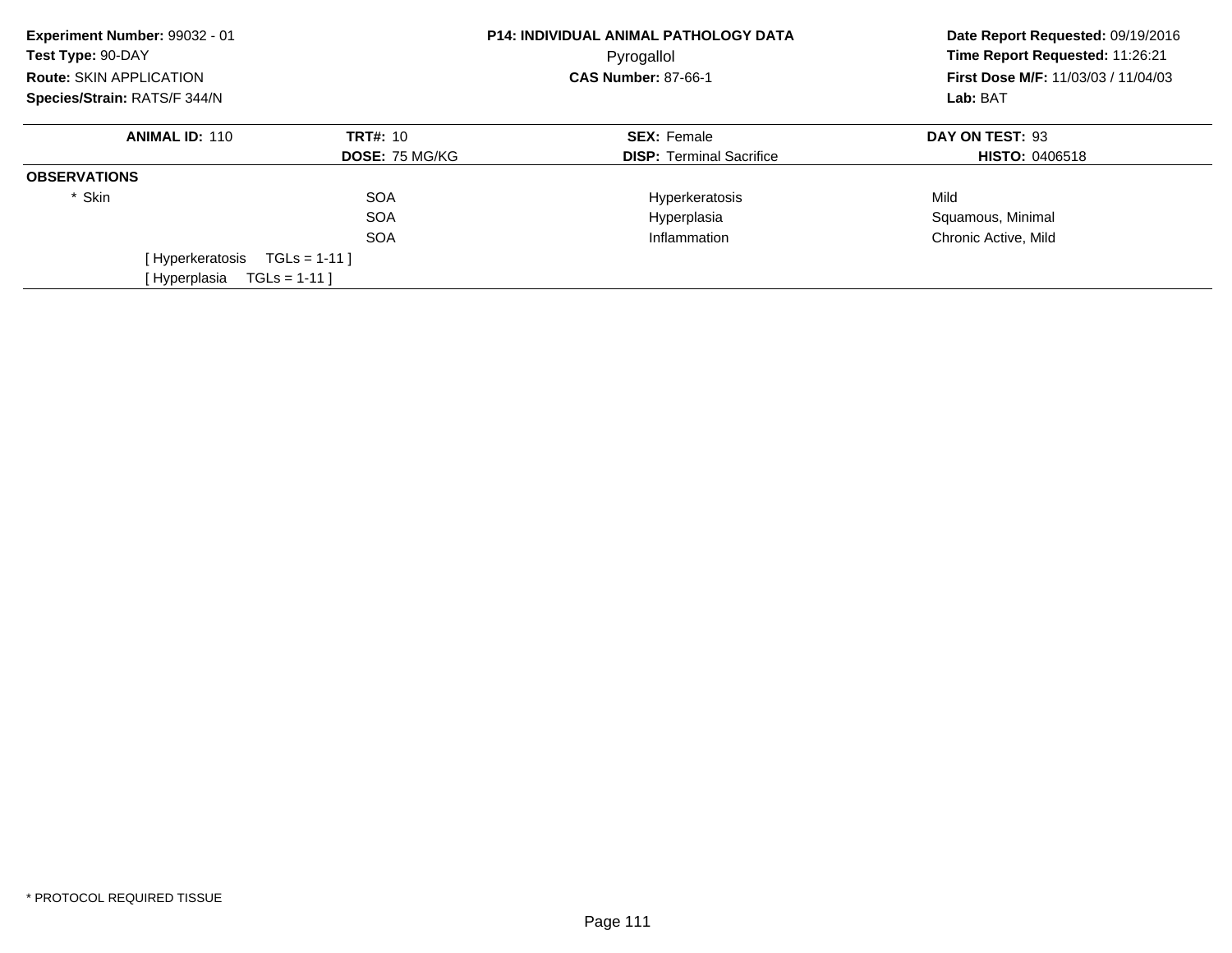| Experiment Number: 99032 - 01  |                             | <b>P14: INDIVIDUAL ANIMAL PATHOLOGY DATA</b> | Date Report Requested: 09/19/2016   |
|--------------------------------|-----------------------------|----------------------------------------------|-------------------------------------|
| Test Type: 90-DAY              |                             | Pyrogallol                                   | Time Report Requested: 11:26:21     |
| Route: SKIN APPLICATION        |                             | <b>CAS Number: 87-66-1</b>                   | First Dose M/F: 11/03/03 / 11/04/03 |
| Species/Strain: RATS/F 344/N   |                             |                                              | Lab: BAT                            |
| <b>ANIMAL ID: 111</b>          | <b>TRT#: 12</b>             | <b>SEX: Female</b>                           | DAY ON TEST: 93                     |
|                                | DOSE: 150 MG/KG             | <b>DISP: Terminal Sacrifice</b>              | HISTO: 0406519                      |
|                                |                             | ORGAN AND ACCOUNTABLE SITE STATUS            |                                     |
| <b>NORMAL</b>                  |                             |                                              |                                     |
| * Adrenal Cortex               | * Adrenal Medulla           | * Blood Vessel                               | * Bone                              |
| * Bone Marrow                  | * Brain                     | * Clitoral Gland                             | * Esophagus                         |
| * Eye                          | * Harderian Gland           | * Intestine Large, Cecum                     | * Intestine Large, Colon            |
| * Intestine Large, Rectum      | * Intestine Small, Duodenum | * Intestine Small, Ileum                     | * Intestine Small, Jejunum          |
| * Islets, Pancreatic           | * Kidney                    | * Lymph Node, Mesenteric                     | * Mammary Gland                     |
| * Nose                         | * Ovary                     | * Pancreas                                   | * Pituitary Gland                   |
| * Salivary Glands              | * Spleen                    | * Stomach, Forestomach                       | * Stomach, Glandular                |
| * Thymus                       | * Thyroid Gland             | * Trachea                                    | * Urinary Bladder                   |
| * Uterus                       |                             |                                              |                                     |
| <b>MISSING</b>                 |                             |                                              |                                     |
| * Lymph Node, Mandibular       | * Parathyroid Gland         |                                              |                                     |
| <b>OBSERVATIONS</b>            |                             |                                              |                                     |
| * Heart                        |                             | Cardiomyopathy                               | Minimal                             |
| * Liver                        |                             | <b>Infiltration Cellular</b>                 | Mononuclear CI, Minimal             |
| * Lung                         |                             | Inflammation                                 | Minimal                             |
| * Skin                         | <b>SOA</b>                  | Hyperkeratosis                               | Mild                                |
|                                | <b>SOA</b>                  | Hyperplasia                                  | Squamous, Minimal                   |
|                                | <b>SOA</b>                  | Inflammation                                 | Chronic Active, Mild                |
| [Hyperkeratosis                | $TGLs = 1-13$ ]             |                                              |                                     |
| $TGLs = 1-13$<br>[ Hyperplasia |                             |                                              |                                     |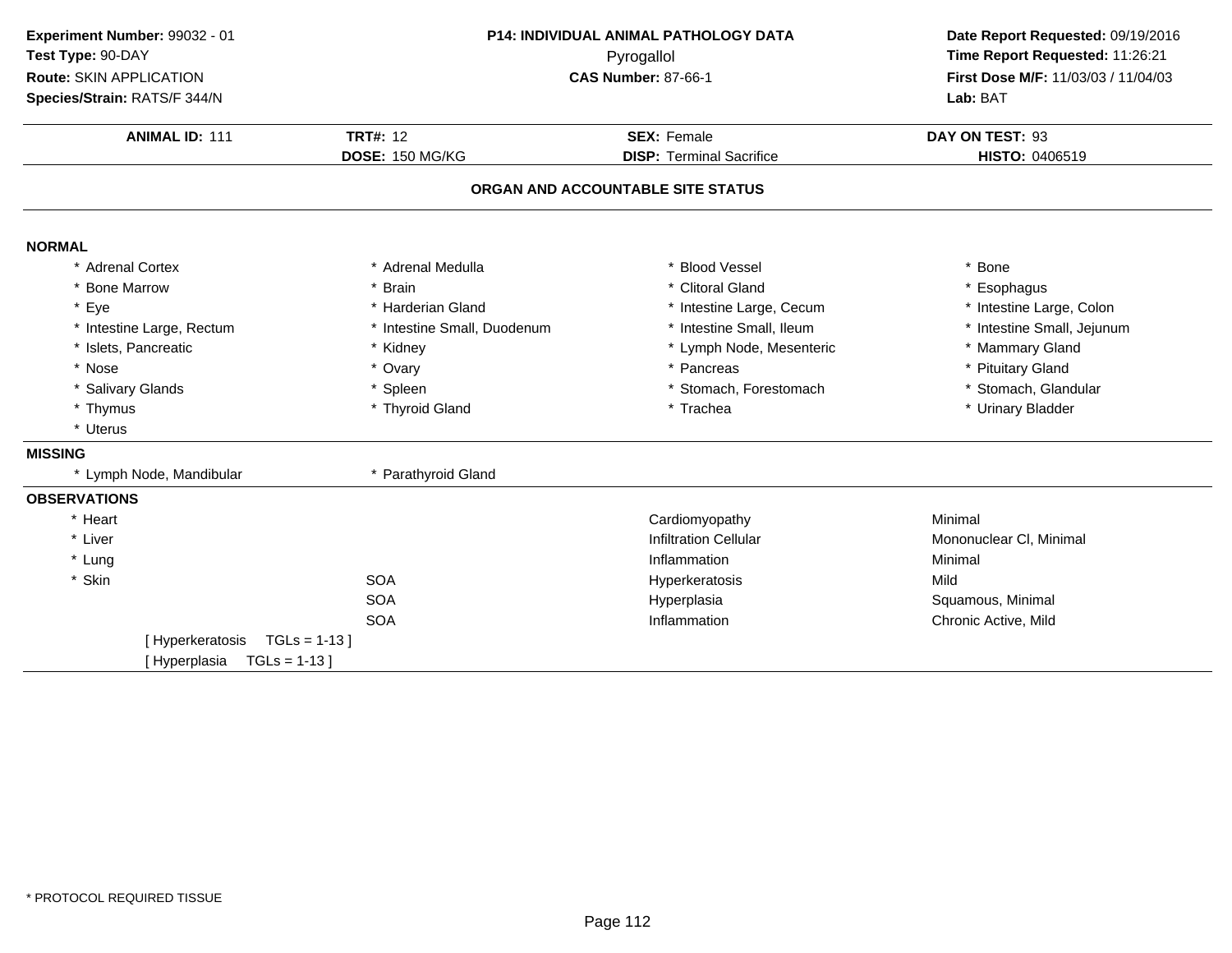| Experiment Number: 99032 - 01     | P14: INDIVIDUAL ANIMAL PATHOLOGY DATA |                                   | Date Report Requested: 09/19/2016   |  |
|-----------------------------------|---------------------------------------|-----------------------------------|-------------------------------------|--|
| Test Type: 90-DAY                 |                                       | Pyrogallol                        |                                     |  |
| Route: SKIN APPLICATION           |                                       | <b>CAS Number: 87-66-1</b>        | First Dose M/F: 11/03/03 / 11/04/03 |  |
| Species/Strain: RATS/F 344/N      |                                       |                                   | Lab: BAT                            |  |
| <b>ANIMAL ID: 112</b>             | <b>TRT#: 12</b>                       | <b>SEX: Female</b>                | DAY ON TEST: 93                     |  |
|                                   | DOSE: 150 MG/KG                       | <b>DISP: Terminal Sacrifice</b>   | <b>HISTO: 0406520</b>               |  |
|                                   |                                       | ORGAN AND ACCOUNTABLE SITE STATUS |                                     |  |
|                                   |                                       |                                   |                                     |  |
| <b>NORMAL</b><br>* Adrenal Cortex | * Adrenal Medulla                     | * Blood Vessel                    | * Bone                              |  |
| * Bone Marrow                     | * Brain                               | * Clitoral Gland                  | * Esophagus                         |  |
| * Eye                             | * Harderian Gland                     | * Intestine Large, Cecum          | * Intestine Large, Colon            |  |
| * Intestine Large, Rectum         | * Intestine Small, Duodenum           | * Intestine Small, Ileum          | * Intestine Small, Jejunum          |  |
| * Islets, Pancreatic              | * Kidney                              | * Lung                            | * Lymph Node, Mesenteric            |  |
| * Mammary Gland                   | * Nose                                | * Ovary                           | * Pancreas                          |  |
| * Parathyroid Gland               | * Pituitary Gland                     | * Salivary Glands                 | * Spleen                            |  |
| * Stomach, Forestomach            | * Stomach, Glandular                  | * Thymus                          | * Thyroid Gland                     |  |
| * Trachea                         | * Urinary Bladder                     | * Uterus                          |                                     |  |
| <b>MISSING</b>                    |                                       |                                   |                                     |  |
| * Lymph Node, Mandibular          |                                       |                                   |                                     |  |
| <b>OBSERVATIONS</b>               |                                       |                                   |                                     |  |
| * Heart                           |                                       | Cardiomyopathy                    | Minimal                             |  |
| * Liver                           |                                       | <b>Infiltration Cellular</b>      | Mononuclear CI, Minimal             |  |
| * Skin                            | <b>SOA</b>                            | Hyperkeratosis                    | Mild                                |  |
|                                   | <b>SOA</b>                            | Hyperplasia                       | Squamous, Minimal                   |  |
|                                   | <b>SOA</b>                            | Inflammation                      | Chronic Active, Mild                |  |
| [Hyperkeratosis                   | $TGLs = 1-13$                         |                                   |                                     |  |
| $TGLs = 1-13$ ]<br>[Hyperplasia   |                                       |                                   |                                     |  |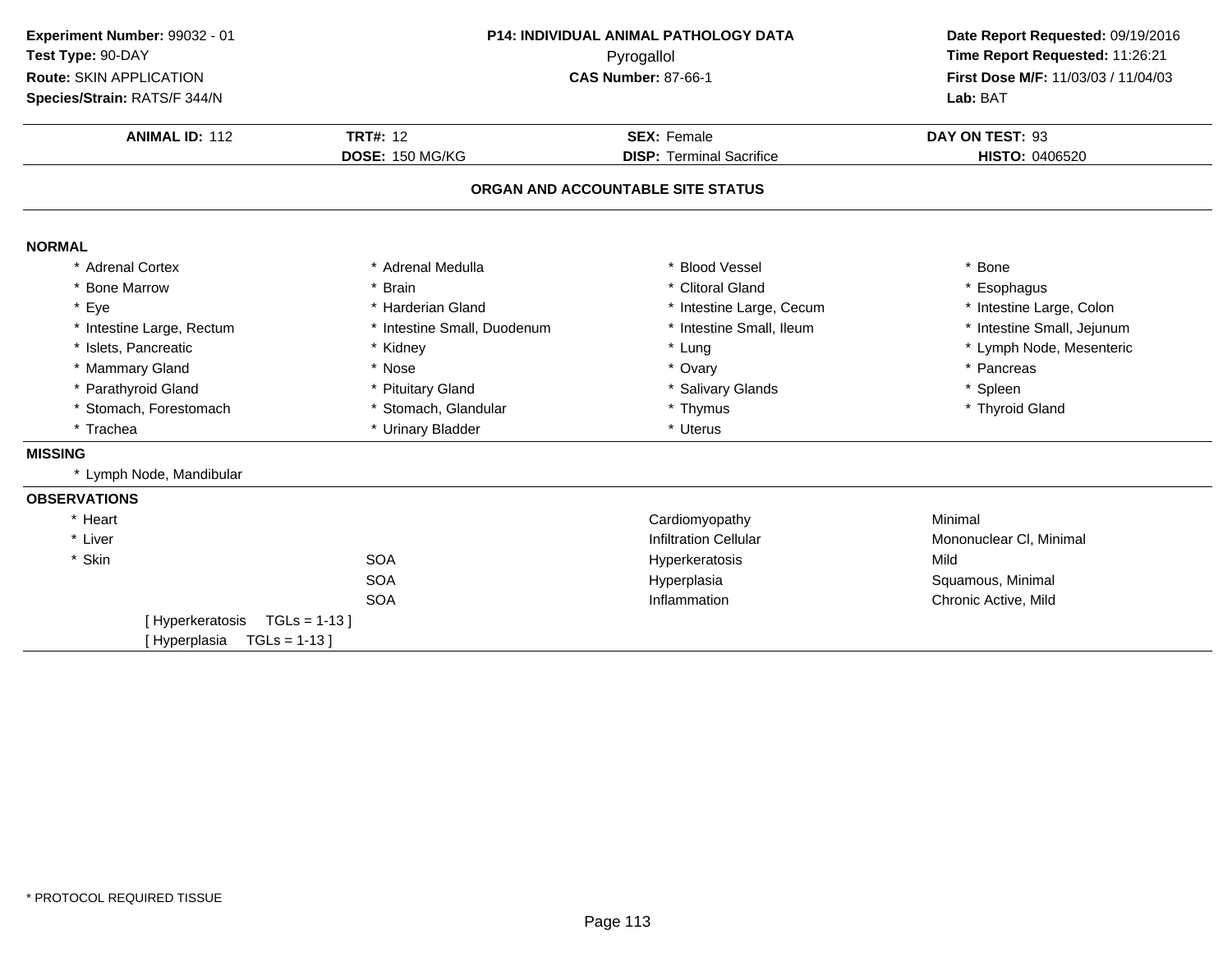| Experiment Number: 99032 - 01 | <b>P14: INDIVIDUAL ANIMAL PATHOLOGY DATA</b><br>Pyrogallol |                                   | Date Report Requested: 09/19/2016   |  |
|-------------------------------|------------------------------------------------------------|-----------------------------------|-------------------------------------|--|
| Test Type: 90-DAY             |                                                            |                                   | Time Report Requested: 11:26:21     |  |
| Route: SKIN APPLICATION       |                                                            | <b>CAS Number: 87-66-1</b>        | First Dose M/F: 11/03/03 / 11/04/03 |  |
| Species/Strain: RATS/F 344/N  |                                                            |                                   | Lab: BAT                            |  |
| <b>ANIMAL ID: 113</b>         | <b>TRT#: 12</b>                                            | <b>SEX: Female</b>                | DAY ON TEST: 93                     |  |
|                               | DOSE: 150 MG/KG                                            | <b>DISP: Terminal Sacrifice</b>   | HISTO: 0406521                      |  |
|                               |                                                            | ORGAN AND ACCOUNTABLE SITE STATUS |                                     |  |
| <b>NORMAL</b>                 |                                                            |                                   |                                     |  |
| * Adrenal Cortex              | * Adrenal Medulla                                          | * Blood Vessel                    | * Bone                              |  |
| * Bone Marrow                 | * Brain                                                    | * Clitoral Gland                  | * Esophagus                         |  |
| * Eye                         | * Harderian Gland                                          | * Intestine Large, Cecum          | * Intestine Large, Colon            |  |
| * Intestine Large, Rectum     | * Intestine Small, Duodenum                                | * Intestine Small, Ileum          | * Intestine Small, Jejunum          |  |
| * Islets, Pancreatic          | * Lung                                                     | * Lymph Node, Mesenteric          | * Mammary Gland                     |  |
| * Nose                        | * Ovary                                                    | * Pancreas                        | * Parathyroid Gland                 |  |
| * Pituitary Gland             | * Salivary Glands                                          | * Spleen                          | * Stomach, Forestomach              |  |
| * Stomach, Glandular          | * Thymus                                                   | * Thyroid Gland                   | * Trachea                           |  |
| * Urinary Bladder             | * Uterus                                                   |                                   |                                     |  |
| <b>MISSING</b>                |                                                            |                                   |                                     |  |
| * Lymph Node, Mandibular      |                                                            |                                   |                                     |  |
| <b>OBSERVATIONS</b>           |                                                            |                                   |                                     |  |
| * Heart                       |                                                            | Cardiomyopathy                    | Minimal                             |  |
| * Kidney                      |                                                            | Mineralization                    | Minimal                             |  |
| * Liver                       |                                                            | <b>Infiltration Cellular</b>      | Mononuclear CI, Minimal             |  |
| * Skin                        | <b>SOA</b>                                                 | Hyperkeratosis                    | Mild                                |  |
|                               | <b>SOA</b>                                                 | Hyperplasia                       | Squamous, Minimal                   |  |
|                               | <b>SOA</b>                                                 | Inflammation                      | Chronic Active, Minimal             |  |
| [Hyperkeratosis               | $TGLs = 1-11$ ]                                            |                                   |                                     |  |
| [Hyperplasia                  | $TGLs = 1-11$ ]                                            |                                   |                                     |  |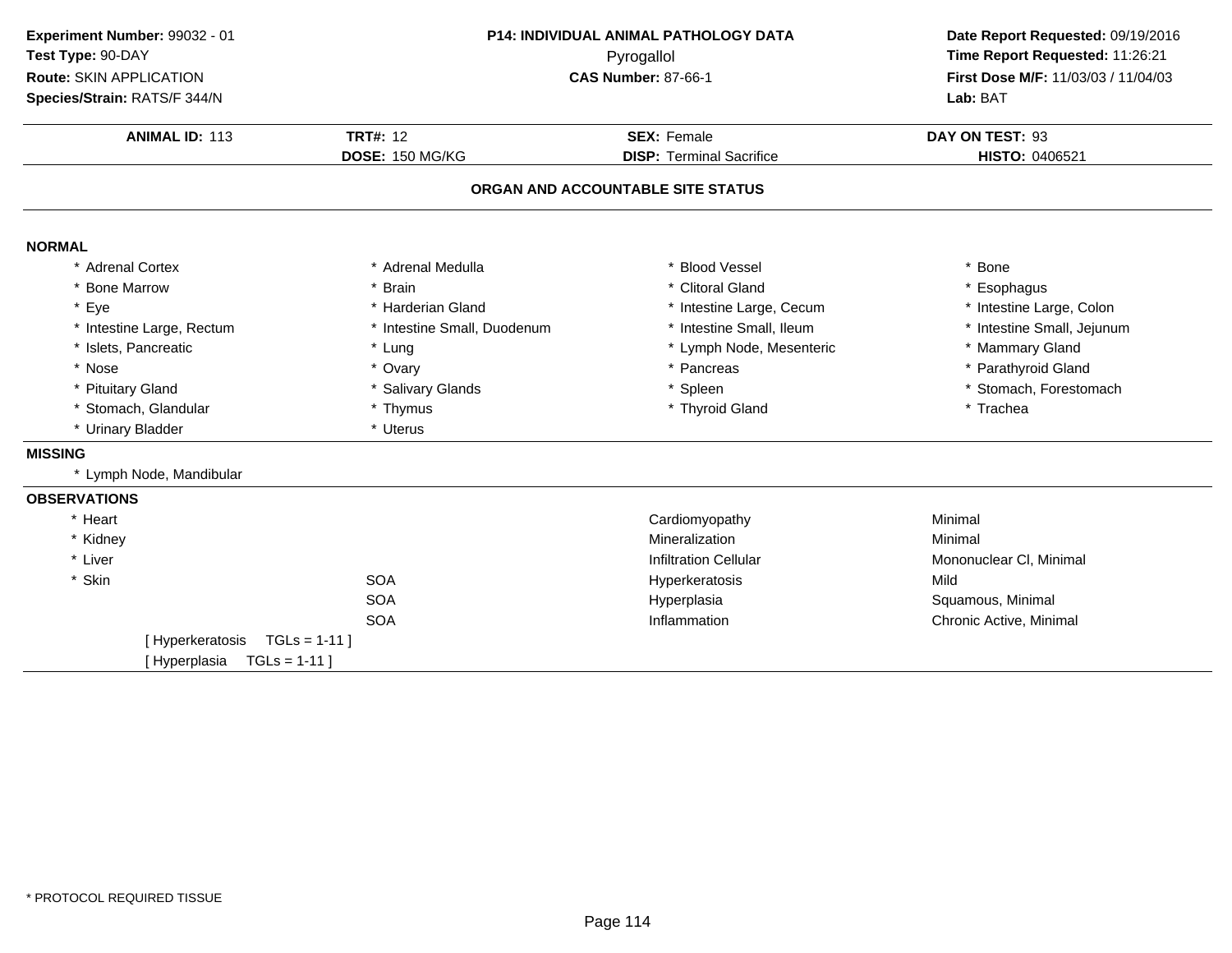| Experiment Number: 99032 - 01                                    | P14: INDIVIDUAL ANIMAL PATHOLOGY DATA<br>Pyrogallol<br><b>CAS Number: 87-66-1</b> |                                   | Date Report Requested: 09/19/2016                                      |  |
|------------------------------------------------------------------|-----------------------------------------------------------------------------------|-----------------------------------|------------------------------------------------------------------------|--|
| Test Type: 90-DAY                                                |                                                                                   |                                   | Time Report Requested: 11:26:21<br>First Dose M/F: 11/03/03 / 11/04/03 |  |
| Route: SKIN APPLICATION                                          |                                                                                   |                                   |                                                                        |  |
| Species/Strain: RATS/F 344/N                                     |                                                                                   |                                   | Lab: BAT                                                               |  |
| <b>ANIMAL ID: 114</b>                                            | <b>TRT#: 12</b>                                                                   | <b>SEX: Female</b>                | DAY ON TEST: 93                                                        |  |
|                                                                  | DOSE: 150 MG/KG                                                                   | <b>DISP: Terminal Sacrifice</b>   | HISTO: 0406522                                                         |  |
|                                                                  |                                                                                   | ORGAN AND ACCOUNTABLE SITE STATUS |                                                                        |  |
| <b>NORMAL</b>                                                    |                                                                                   |                                   |                                                                        |  |
| * Adrenal Cortex                                                 | * Adrenal Medulla                                                                 | * Blood Vessel                    | * Bone                                                                 |  |
| * Bone Marrow                                                    | * Brain                                                                           | * Esophagus                       | * Eye                                                                  |  |
| * Harderian Gland                                                | * Intestine Large, Cecum                                                          | * Intestine Large, Colon          | * Intestine Large, Rectum                                              |  |
| * Intestine Small, Duodenum                                      | * Intestine Small, Ileum                                                          | * Intestine Small, Jejunum        | * Islets, Pancreatic                                                   |  |
| * Kidney                                                         | * Lung                                                                            | * Lymph Node, Mesenteric          | * Mammary Gland                                                        |  |
| * Nose                                                           | * Ovary                                                                           | * Pancreas                        | * Parathyroid Gland                                                    |  |
| * Pituitary Gland                                                | * Salivary Glands                                                                 | * Spleen                          | * Stomach, Forestomach                                                 |  |
| * Stomach, Glandular                                             | * Thymus                                                                          | * Thyroid Gland                   | * Trachea                                                              |  |
| * Urinary Bladder                                                | * Uterus                                                                          |                                   |                                                                        |  |
| <b>MISSING</b>                                                   |                                                                                   |                                   |                                                                        |  |
| * Lymph Node, Mandibular                                         |                                                                                   |                                   |                                                                        |  |
| <b>OBSERVATIONS</b>                                              |                                                                                   |                                   |                                                                        |  |
| * Clitoral Gland                                                 |                                                                                   | Inflammation                      | Minimal                                                                |  |
| * Heart                                                          |                                                                                   | Cardiomyopathy                    | Minimal                                                                |  |
| * Liver                                                          |                                                                                   | Hepatodiaphragmatic Nodule        | Minimal                                                                |  |
|                                                                  |                                                                                   | <b>Infiltration Cellular</b>      | Mononuclear CI, Minimal                                                |  |
| [ Hepatodiaphragmatic Nodule                                     | $TGLs = 2-13$                                                                     |                                   |                                                                        |  |
| * Skin                                                           | <b>SOA</b>                                                                        | Hyperkeratosis                    | Mild                                                                   |  |
|                                                                  | <b>SOA</b>                                                                        | Hyperplasia                       | Squamous, Minimal                                                      |  |
|                                                                  | <b>SOA</b>                                                                        | Inflammation                      | Chronic Active, Minimal                                                |  |
| [Hyperkeratosis TGLs = 1-14]                                     |                                                                                   |                                   |                                                                        |  |
| $TGLs = 1-14$ ]<br>[Hyperplasia                                  |                                                                                   |                                   |                                                                        |  |
| * Uterus                                                         |                                                                                   |                                   |                                                                        |  |
| Note: Physiologic dilatation noted in 1 uterine horn (slide 11). |                                                                                   |                                   |                                                                        |  |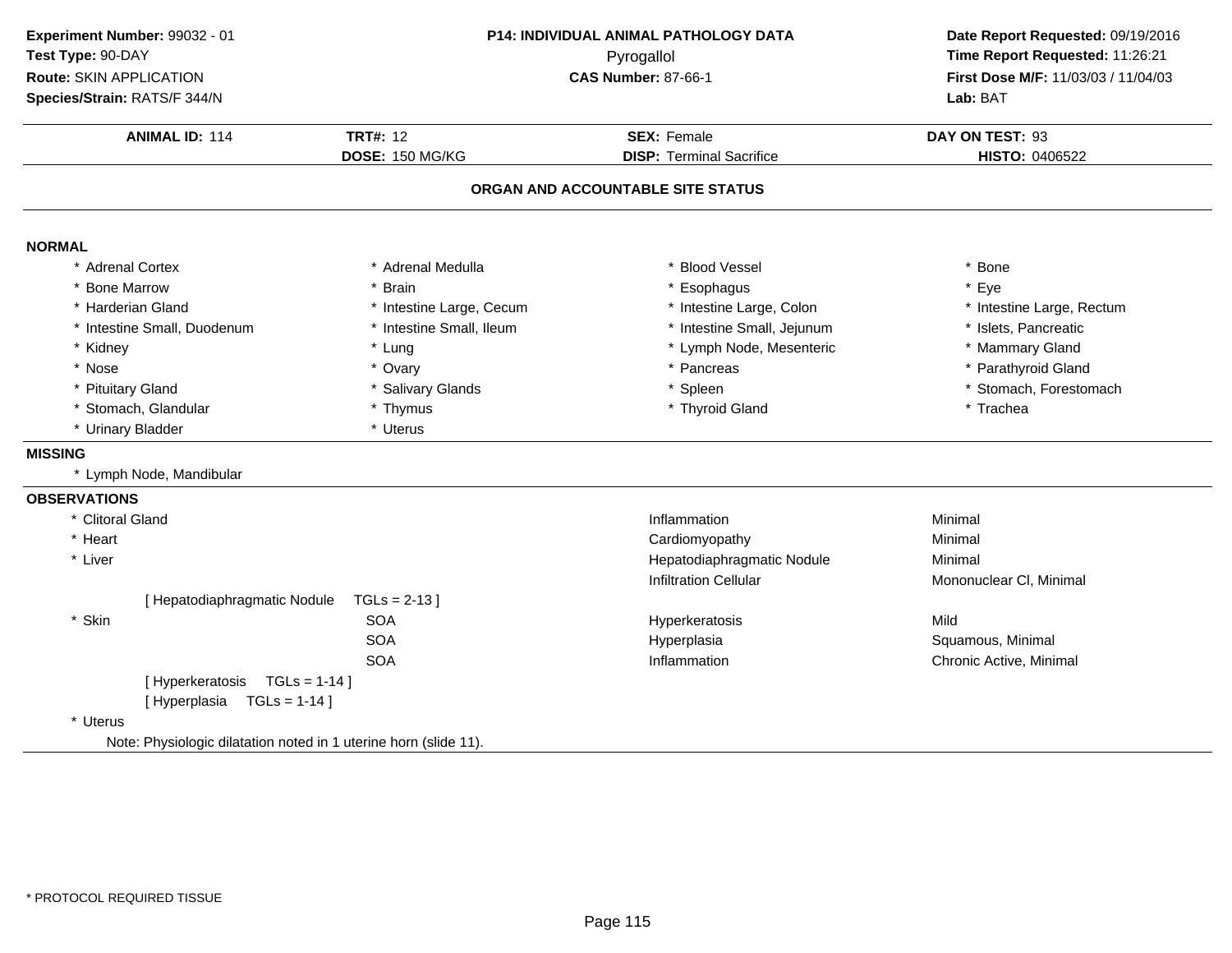| Experiment Number: 99032 - 01 |                             | P14: INDIVIDUAL ANIMAL PATHOLOGY DATA | Date Report Requested: 09/19/2016   |  |
|-------------------------------|-----------------------------|---------------------------------------|-------------------------------------|--|
| Test Type: 90-DAY             | Pyrogallol                  |                                       | Time Report Requested: 11:26:21     |  |
| Route: SKIN APPLICATION       |                             | <b>CAS Number: 87-66-1</b>            | First Dose M/F: 11/03/03 / 11/04/03 |  |
| Species/Strain: RATS/F 344/N  |                             |                                       | Lab: BAT                            |  |
| <b>ANIMAL ID: 115</b>         | <b>TRT#: 12</b>             | <b>SEX: Female</b>                    | DAY ON TEST: 93                     |  |
|                               | <b>DOSE: 150 MG/KG</b>      | <b>DISP: Terminal Sacrifice</b>       | HISTO: 0406523                      |  |
|                               |                             | ORGAN AND ACCOUNTABLE SITE STATUS     |                                     |  |
| <b>NORMAL</b>                 |                             |                                       |                                     |  |
| * Adrenal Cortex              | * Adrenal Medulla           | <b>Blood Vessel</b>                   | * Bone                              |  |
| * Brain                       | * Clitoral Gland            | Esophagus                             | * Eye                               |  |
| * Harderian Gland             | * Heart                     | * Intestine Large, Cecum              | * Intestine Large, Colon            |  |
| * Intestine Large, Rectum     | * Intestine Small, Duodenum | * Intestine Small, Ileum              | * Intestine Small, Jejunum          |  |
| * Islets, Pancreatic          | * Lymph Node, Mesenteric    | * Mammary Gland                       | * Nose                              |  |
| * Ovary                       | * Pancreas                  | Parathyroid Gland                     | * Pituitary Gland                   |  |
| * Salivary Glands             | * Spleen                    | * Stomach, Forestomach                | * Stomach, Glandular                |  |
| * Thymus                      | * Thyroid Gland             | * Trachea                             | * Urinary Bladder                   |  |
| * Uterus                      |                             |                                       |                                     |  |
| <b>MISSING</b>                |                             |                                       |                                     |  |
| * Lymph Node, Mandibular      |                             |                                       |                                     |  |
| <b>OBSERVATIONS</b>           |                             |                                       |                                     |  |
| * Bone Marrow                 |                             | Inflammation                          | Mild                                |  |
| * Kidney                      |                             | Inflammation                          | Mild                                |  |
|                               |                             | Mineralization                        | Minimal                             |  |
| * Liver                       |                             | Inflammation                          | Mild                                |  |
| * Lung                        |                             | Inflammation                          | Mild                                |  |
| * Skin                        | <b>SOA</b>                  | Hyperkeratosis                        | Moderate                            |  |
|                               | <b>SOA</b>                  | Hyperplasia                           | Squamous, Mild                      |  |
|                               | <b>SOA</b>                  | Inflammation                          | Chronic Active, Mild                |  |
| [Hyperkeratosis               | $TGLs = 1-13$               |                                       |                                     |  |
| [Hyperplasia<br>$TGLs = 1-13$ |                             |                                       |                                     |  |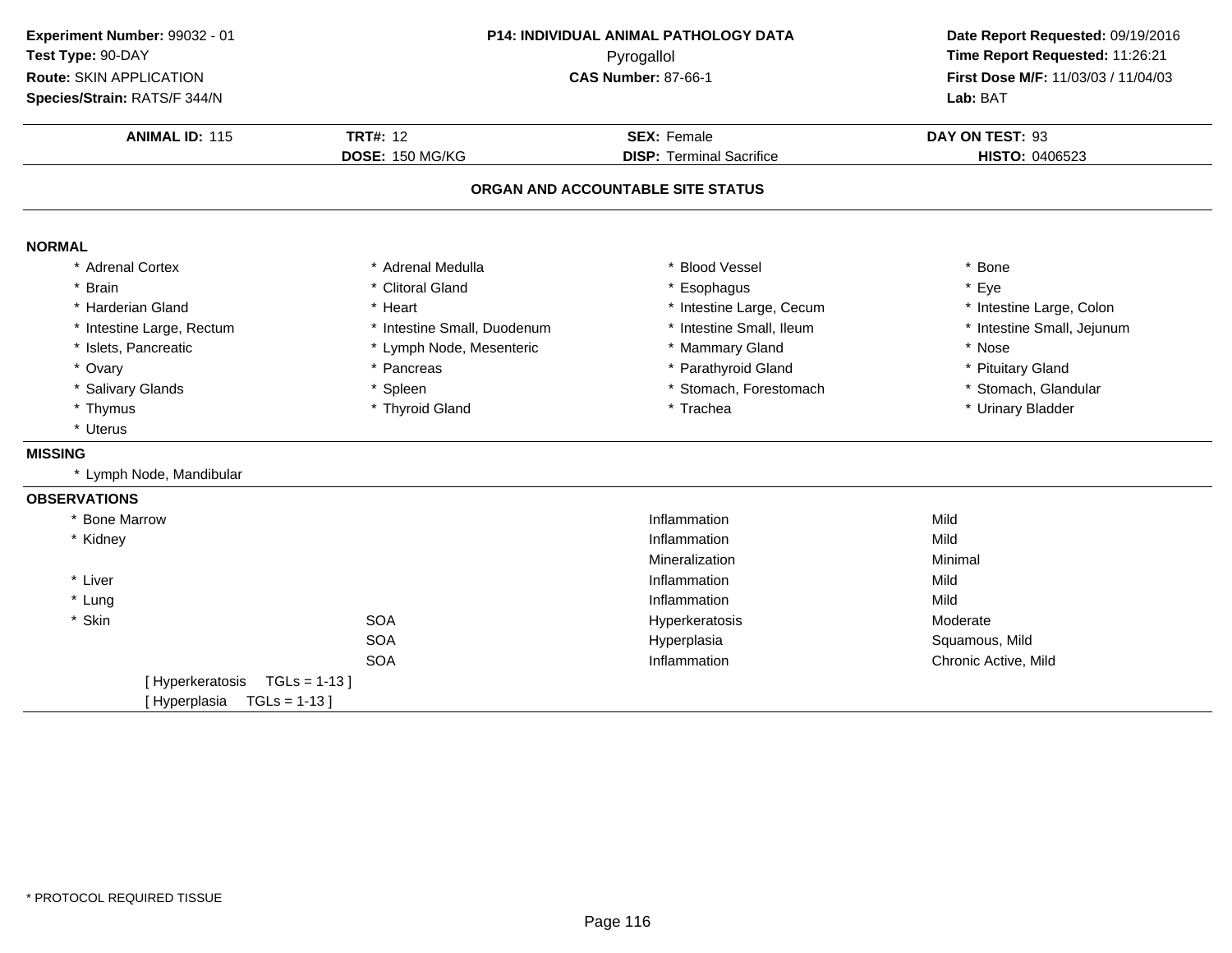| Experiment Number: 99032 - 01                         | P14: INDIVIDUAL ANIMAL PATHOLOGY DATA |                                   | Date Report Requested: 09/19/2016   |
|-------------------------------------------------------|---------------------------------------|-----------------------------------|-------------------------------------|
| Test Type: 90-DAY                                     |                                       | Pyrogallol                        |                                     |
| <b>Route: SKIN APPLICATION</b>                        |                                       | <b>CAS Number: 87-66-1</b>        | First Dose M/F: 11/03/03 / 11/04/03 |
| Species/Strain: RATS/F 344/N                          |                                       |                                   | Lab: BAT                            |
| <b>ANIMAL ID: 116</b>                                 | <b>TRT#: 12</b>                       | <b>SEX: Female</b>                | DAY ON TEST: 93                     |
|                                                       | DOSE: 150 MG/KG                       | <b>DISP: Terminal Sacrifice</b>   | HISTO: 0406524                      |
|                                                       |                                       | ORGAN AND ACCOUNTABLE SITE STATUS |                                     |
| <b>NORMAL</b>                                         |                                       |                                   |                                     |
| * Adrenal Cortex                                      | * Adrenal Medulla                     | * Blood Vessel                    | * Bone                              |
| * Bone Marrow                                         | * Brain                               | * Clitoral Gland                  | Esophagus                           |
| * Eye                                                 | * Intestine Large, Cecum              | * Intestine Large, Colon          | * Intestine Large, Rectum           |
| * Intestine Small, Duodenum                           | * Intestine Small, Ileum              | * Intestine Small, Jejunum        | * Islets, Pancreatic                |
| * Kidney                                              | * Lung                                | * Lymph Node, Mesenteric          | * Mammary Gland                     |
| * Nose                                                | * Ovary                               | * Pancreas                        | * Parathyroid Gland                 |
| * Pituitary Gland                                     | * Salivary Glands                     | * Spleen                          | * Stomach, Forestomach              |
| * Stomach, Glandular                                  | * Thymus                              | * Thyroid Gland                   | * Trachea                           |
| * Urinary Bladder                                     | * Uterus                              |                                   |                                     |
| <b>MISSING</b>                                        |                                       |                                   |                                     |
| * Lymph Node, Mandibular                              |                                       |                                   |                                     |
| <b>OBSERVATIONS</b>                                   |                                       |                                   |                                     |
| * Harderian Gland                                     |                                       | Inflammation                      | Minimal                             |
| * Heart                                               |                                       | Cardiomyopathy                    | Minimal                             |
| * Liver                                               |                                       | Inflammation                      | Mild                                |
| * Skin                                                | <b>SOA</b>                            | Hyperkeratosis                    | Mild                                |
|                                                       | <b>SOA</b>                            | Hyperplasia                       | Squamous, Minimal                   |
|                                                       | <b>SOA</b>                            | Inflammation                      | Chronic Active, Mild                |
| [Hyperkeratosis TGLs = 1-13]                          |                                       |                                   |                                     |
| $TGLs = 1-13$<br>[Hyperplasia                         |                                       |                                   |                                     |
| * Uterus                                              |                                       |                                   |                                     |
| Note: Physiologic lumen dilatation noted (bilateral). |                                       |                                   |                                     |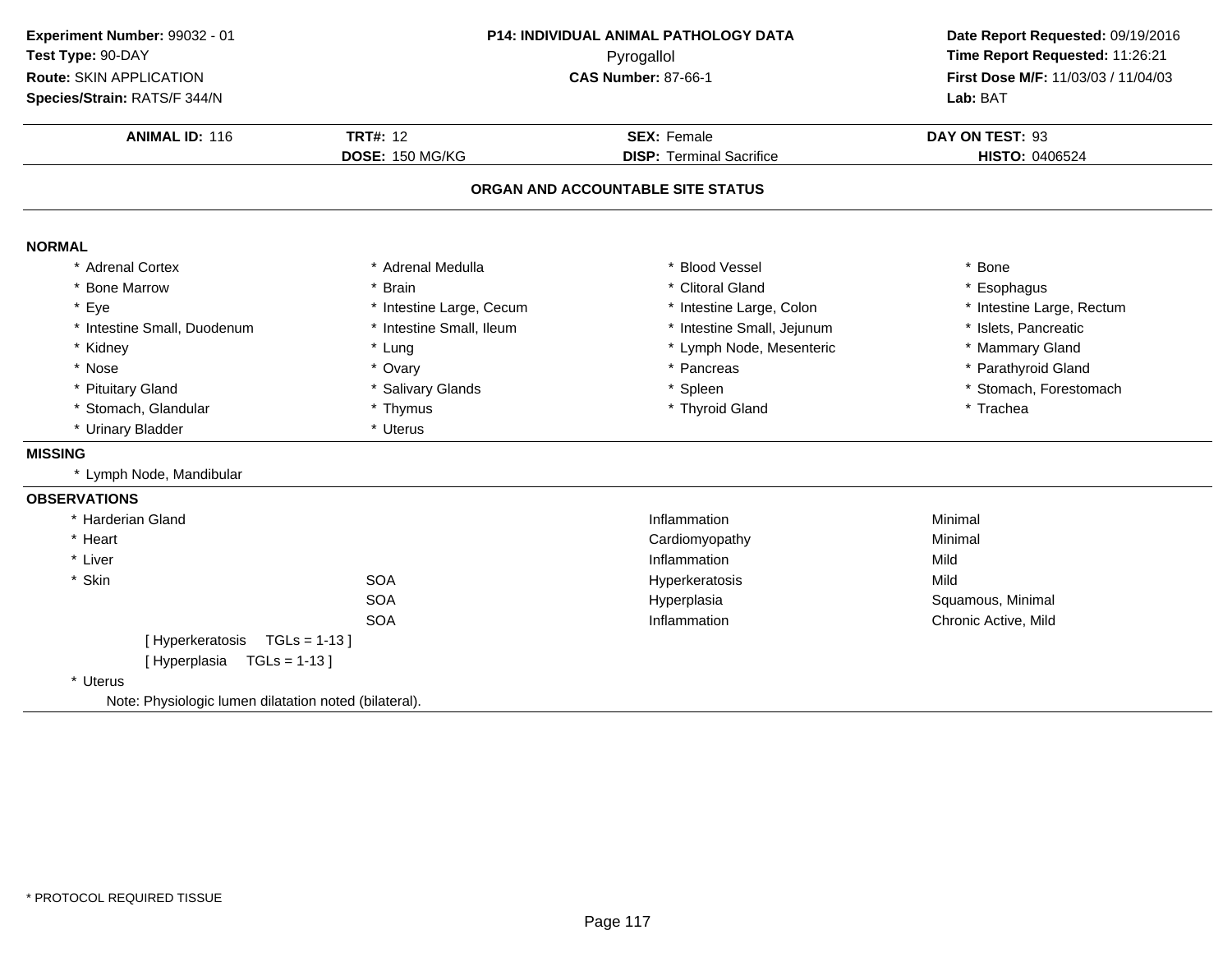| Experiment Number: 99032 - 01   | <b>P14: INDIVIDUAL ANIMAL PATHOLOGY DATA</b> |                                   | Date Report Requested: 09/19/2016<br>Time Report Requested: 11:26:21 |  |
|---------------------------------|----------------------------------------------|-----------------------------------|----------------------------------------------------------------------|--|
| Test Type: 90-DAY               |                                              | Pyrogallol                        |                                                                      |  |
| Route: SKIN APPLICATION         |                                              | <b>CAS Number: 87-66-1</b>        | First Dose M/F: 11/03/03 / 11/04/03                                  |  |
| Species/Strain: RATS/F 344/N    |                                              |                                   | Lab: BAT                                                             |  |
| <b>ANIMAL ID: 117</b>           | <b>TRT#: 12</b>                              | <b>SEX: Female</b>                | DAY ON TEST: 93                                                      |  |
|                                 | <b>DOSE: 150 MG/KG</b>                       | <b>DISP: Terminal Sacrifice</b>   | HISTO: 0406525                                                       |  |
|                                 |                                              | ORGAN AND ACCOUNTABLE SITE STATUS |                                                                      |  |
| <b>NORMAL</b>                   |                                              |                                   |                                                                      |  |
| * Adrenal Cortex                | * Adrenal Medulla                            | <b>Blood Vessel</b>               | * Bone                                                               |  |
| * Bone Marrow                   | * Brain                                      | * Clitoral Gland                  | * Esophagus                                                          |  |
| * Eye                           | * Harderian Gland                            | * Intestine Large, Cecum          | * Intestine Large, Colon                                             |  |
| * Intestine Large, Rectum       | * Intestine Small, Duodenum                  | * Intestine Small, Ileum          | * Intestine Small, Jejunum                                           |  |
| * Islets, Pancreatic            | * Kidney                                     | * Liver                           | * Lung                                                               |  |
| * Lymph Node, Mesenteric        | * Mammary Gland                              | * Nose                            | * Ovary                                                              |  |
| * Pancreas                      | * Parathyroid Gland                          | * Pituitary Gland                 | * Salivary Glands                                                    |  |
| * Spleen                        | * Stomach, Forestomach                       | * Stomach, Glandular              | * Thymus                                                             |  |
| * Thyroid Gland                 | * Trachea                                    | * Urinary Bladder                 | * Uterus                                                             |  |
| <b>MISSING</b>                  |                                              |                                   |                                                                      |  |
| * Lymph Node, Mandibular        |                                              |                                   |                                                                      |  |
| <b>OBSERVATIONS</b>             |                                              |                                   |                                                                      |  |
| * Heart                         |                                              | Cardiomyopathy                    | Minimal                                                              |  |
| * Skin                          | <b>SOA</b>                                   | Hyperkeratosis                    | Mild                                                                 |  |
|                                 | <b>SOA</b>                                   | Hyperplasia                       | Squamous, Minimal                                                    |  |
|                                 | <b>SOA</b>                                   | Inflammation                      | Chronic Active, Mild                                                 |  |
| [Hyperkeratosis                 | $TGLs = 1-13$                                |                                   |                                                                      |  |
| $TGLs = 1-13$ ]<br>[Hyperplasia |                                              |                                   |                                                                      |  |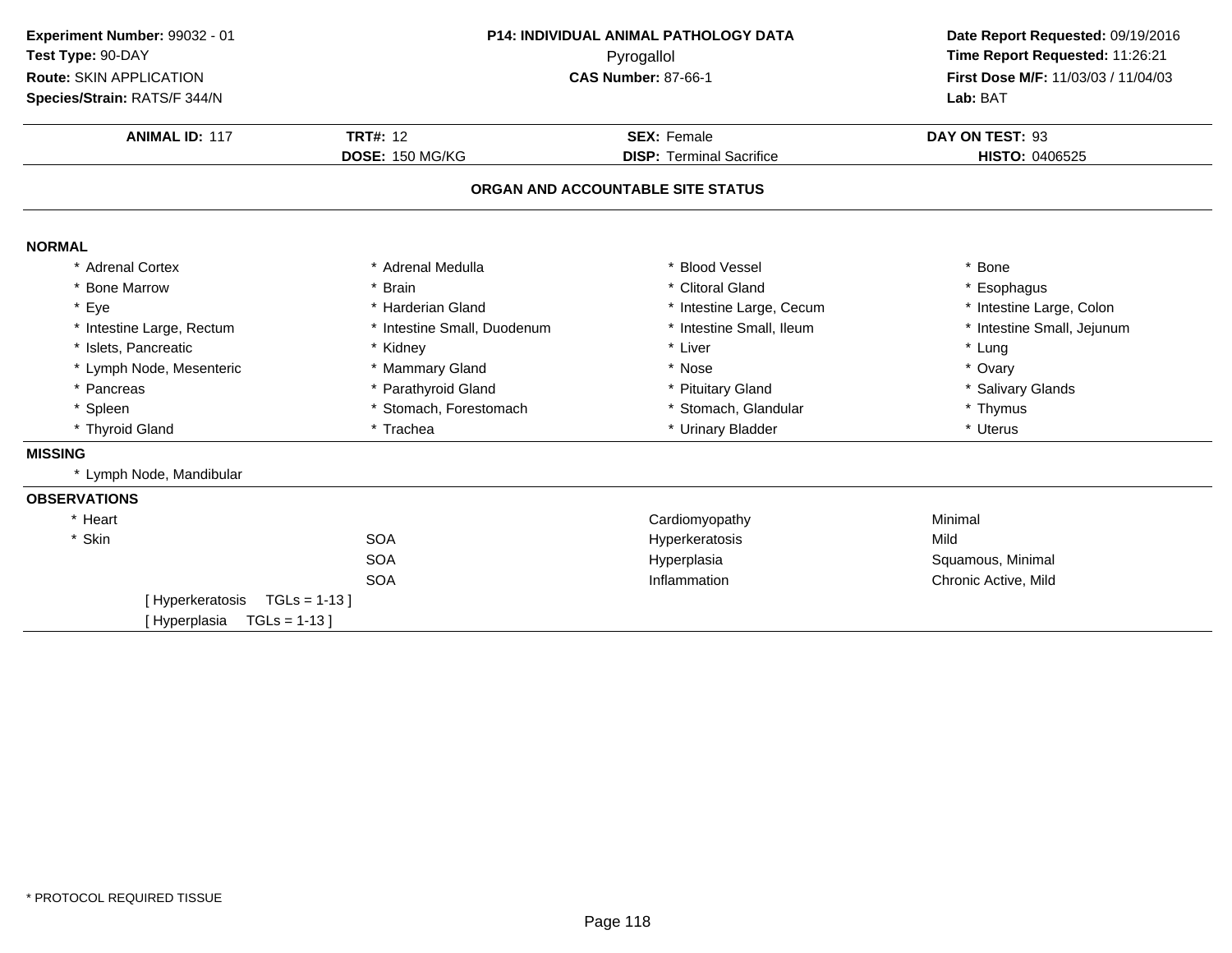| Experiment Number: 99032 - 01 | <b>P14: INDIVIDUAL ANIMAL PATHOLOGY DATA</b> |                                   | Date Report Requested: 09/19/2016                                      |  |
|-------------------------------|----------------------------------------------|-----------------------------------|------------------------------------------------------------------------|--|
| Test Type: 90-DAY             |                                              | Pyrogallol                        | Time Report Requested: 11:26:21<br>First Dose M/F: 11/03/03 / 11/04/03 |  |
| Route: SKIN APPLICATION       |                                              | <b>CAS Number: 87-66-1</b>        |                                                                        |  |
| Species/Strain: RATS/F 344/N  |                                              |                                   | Lab: BAT                                                               |  |
| <b>ANIMAL ID: 118</b>         | <b>TRT#: 12</b>                              | <b>SEX: Female</b>                | DAY ON TEST: 93                                                        |  |
|                               | DOSE: 150 MG/KG                              | <b>DISP: Terminal Sacrifice</b>   | HISTO: 0406526                                                         |  |
|                               |                                              | ORGAN AND ACCOUNTABLE SITE STATUS |                                                                        |  |
| <b>NORMAL</b>                 |                                              |                                   |                                                                        |  |
| * Adrenal Cortex              | * Adrenal Medulla                            | * Blood Vessel                    | * Bone                                                                 |  |
| * Bone Marrow                 | * Brain                                      | * Clitoral Gland                  | * Esophagus                                                            |  |
| * Eye                         | * Harderian Gland                            | * Intestine Large, Cecum          | * Intestine Large, Colon                                               |  |
| * Intestine Large, Rectum     | * Intestine Small, Duodenum                  | * Intestine Small, Ileum          | * Intestine Small, Jejunum                                             |  |
| * Islets, Pancreatic          | * Lung                                       | * Lymph Node, Mesenteric          | * Mammary Gland                                                        |  |
| * Nose                        | * Ovary                                      | * Pancreas                        | * Parathyroid Gland                                                    |  |
| * Pituitary Gland             | * Salivary Glands                            | * Spleen                          | * Stomach, Forestomach                                                 |  |
| * Stomach, Glandular          | * Thymus                                     | * Thyroid Gland                   | * Trachea                                                              |  |
| * Urinary Bladder             | * Uterus                                     |                                   |                                                                        |  |
| <b>MISSING</b>                |                                              |                                   |                                                                        |  |
| * Lymph Node, Mandibular      |                                              |                                   |                                                                        |  |
| <b>OBSERVATIONS</b>           |                                              |                                   |                                                                        |  |
| * Heart                       |                                              | Cardiomyopathy                    | Minimal                                                                |  |
| * Kidney                      |                                              | Nephropathy                       | Minimal                                                                |  |
| * Liver                       |                                              | <b>Infiltration Cellular</b>      | Mononuclear CI, Minimal                                                |  |
| * Skin                        | <b>SOA</b>                                   | Hyperkeratosis                    | Mild                                                                   |  |
|                               | <b>SOA</b>                                   | Hyperplasia                       | Squamous, Minimal                                                      |  |
|                               | <b>SOA</b>                                   | Inflammation                      | Chronic Active, Mild                                                   |  |
| [Hyperkeratosis               | $TGLs = 1-13$ ]                              |                                   |                                                                        |  |
| [Hyperplasia                  | $TGLs = 1-13$                                |                                   |                                                                        |  |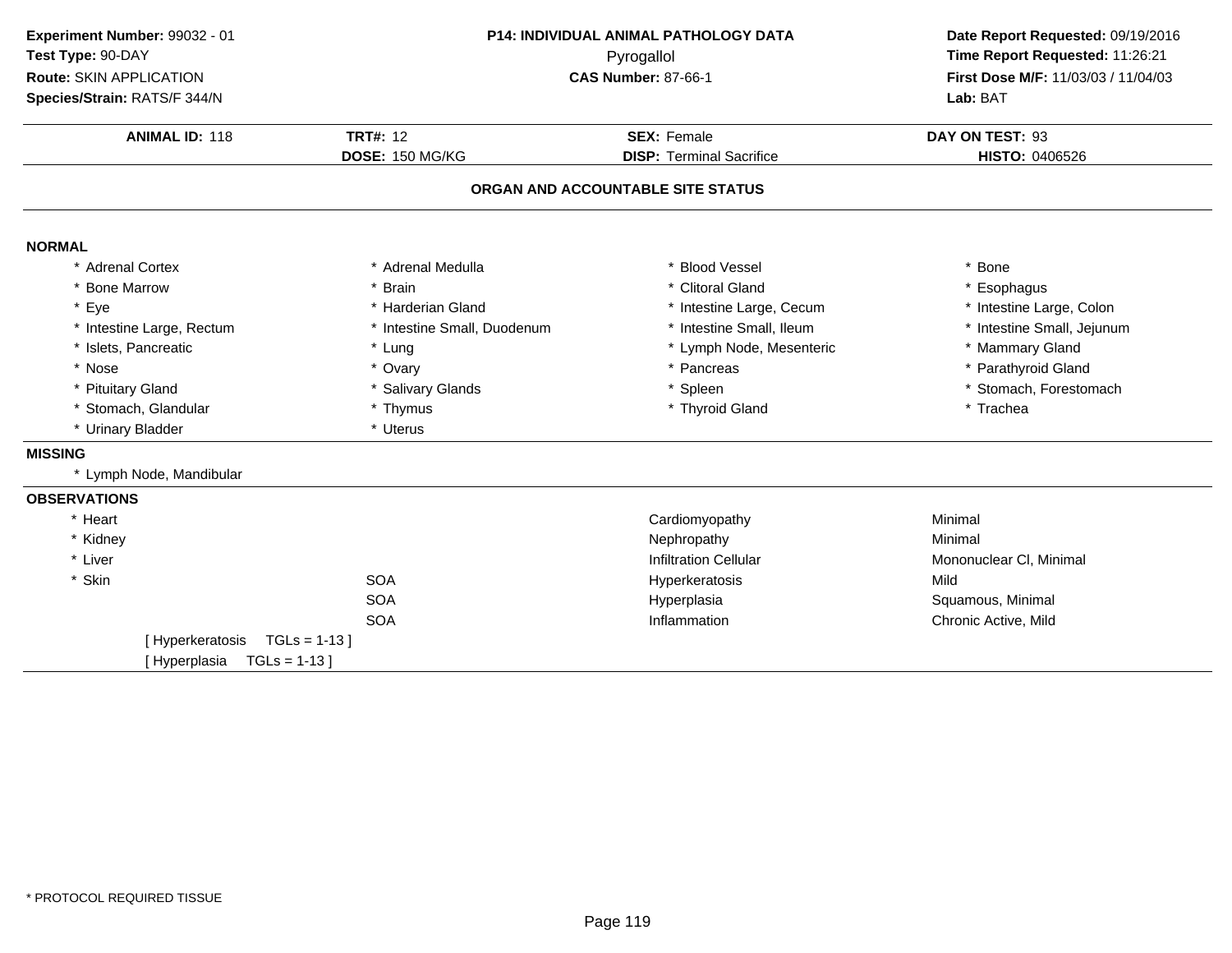| Experiment Number: 99032 - 01<br>Test Type: 90-DAY<br>Route: SKIN APPLICATION<br>Species/Strain: RATS/F 344/N | <b>P14: INDIVIDUAL ANIMAL PATHOLOGY DATA</b><br>Pyrogallol<br><b>CAS Number: 87-66-1</b> |                                                       | Date Report Requested: 09/19/2016<br>Time Report Requested: 11:26:21<br>First Dose M/F: 11/03/03 / 11/04/03<br>Lab: BAT |
|---------------------------------------------------------------------------------------------------------------|------------------------------------------------------------------------------------------|-------------------------------------------------------|-------------------------------------------------------------------------------------------------------------------------|
| <b>ANIMAL ID: 119</b>                                                                                         | <b>TRT#: 12</b><br>DOSE: 150 MG/KG                                                       | <b>SEX: Female</b><br><b>DISP: Terminal Sacrifice</b> |                                                                                                                         |
|                                                                                                               |                                                                                          | ORGAN AND ACCOUNTABLE SITE STATUS                     | HISTO: 0406527                                                                                                          |
| <b>NORMAL</b>                                                                                                 |                                                                                          |                                                       |                                                                                                                         |
| * Adrenal Cortex                                                                                              | * Adrenal Medulla                                                                        | * Blood Vessel                                        | * Bone                                                                                                                  |
| <b>Bone Marrow</b>                                                                                            | * Brain                                                                                  | * Esophagus                                           | * Eye                                                                                                                   |
| * Harderian Gland                                                                                             | * Intestine Large, Cecum                                                                 | * Intestine Large, Colon                              | * Intestine Large, Rectum                                                                                               |
| * Intestine Small, Duodenum                                                                                   | * Intestine Small, Ileum                                                                 | * Intestine Small, Jejunum                            | * Islets, Pancreatic                                                                                                    |
| * Liver                                                                                                       | * Lymph Node, Mesenteric                                                                 | * Mammary Gland                                       | * Nose                                                                                                                  |
| * Ovary                                                                                                       | * Pancreas                                                                               | * Parathyroid Gland                                   | * Pituitary Gland                                                                                                       |
| * Salivary Glands                                                                                             | * Spleen                                                                                 | * Stomach, Forestomach                                | * Stomach, Glandular                                                                                                    |
| * Thymus                                                                                                      | * Thyroid Gland                                                                          | * Trachea                                             | * Urinary Bladder                                                                                                       |
| * Uterus                                                                                                      |                                                                                          |                                                       |                                                                                                                         |
| <b>MISSING</b>                                                                                                |                                                                                          |                                                       |                                                                                                                         |
| * Clitoral Gland                                                                                              | * Lymph Node, Mandibular                                                                 |                                                       |                                                                                                                         |
| <b>OBSERVATIONS</b>                                                                                           |                                                                                          |                                                       |                                                                                                                         |
| * Heart                                                                                                       |                                                                                          | Cardiomyopathy                                        | Minimal                                                                                                                 |
| Note: Papillary muscle fibrosis noted.                                                                        |                                                                                          |                                                       |                                                                                                                         |
| * Kidney                                                                                                      |                                                                                          | Mineralization                                        | Minimal                                                                                                                 |
| * Lung                                                                                                        | Alveolus                                                                                 | <b>Infiltration Cellular</b>                          | Histiocyte, Minimal                                                                                                     |
| * Skin                                                                                                        | <b>SOA</b>                                                                               | Hyperkeratosis                                        | Mild                                                                                                                    |
|                                                                                                               | <b>SOA</b>                                                                               | Hyperplasia                                           | Squamous, Minimal                                                                                                       |
|                                                                                                               | <b>SOA</b>                                                                               | Inflammation                                          | Chronic Active, Mild                                                                                                    |
| [Hyperkeratosis                                                                                               | $TGLs = 1-13$                                                                            |                                                       |                                                                                                                         |
| [Hyperplasia<br>$TGLs = 1-13$                                                                                 |                                                                                          |                                                       |                                                                                                                         |